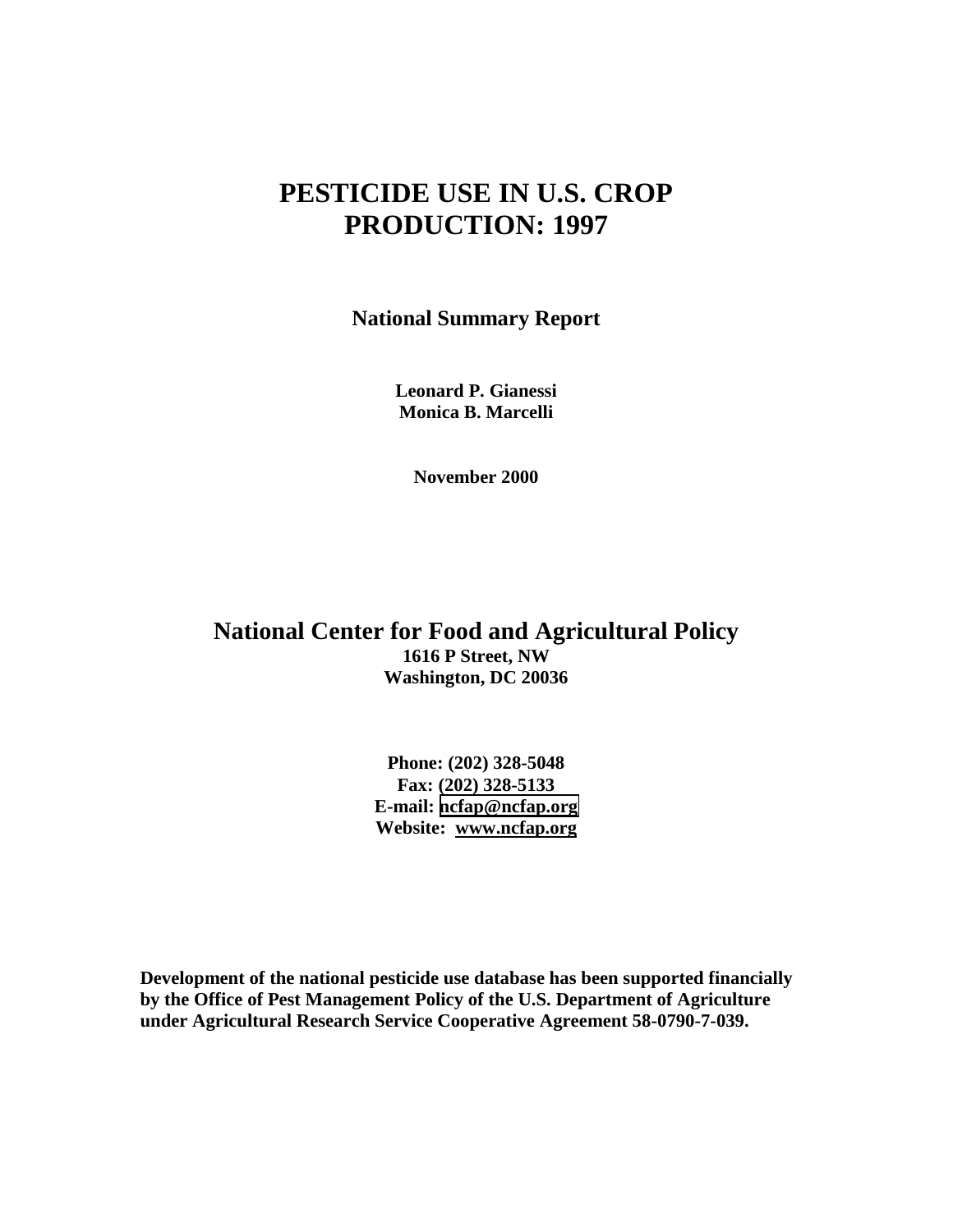#### **Table of Contents**

- 1.0 Acknowledgements
- 2.0 Introduction
- 3.0 Database Parameters
- 4.0 Data Sources
- 5.0 Review Procedures
- 6.0 Results/Summaries
- 7.0 Caveats/Disclaimers
- 8.0 1992 Database Adjustments
- 9.0 Internet File Description
- 10.0 References 1997 Database
- 11.0 References 1992 Database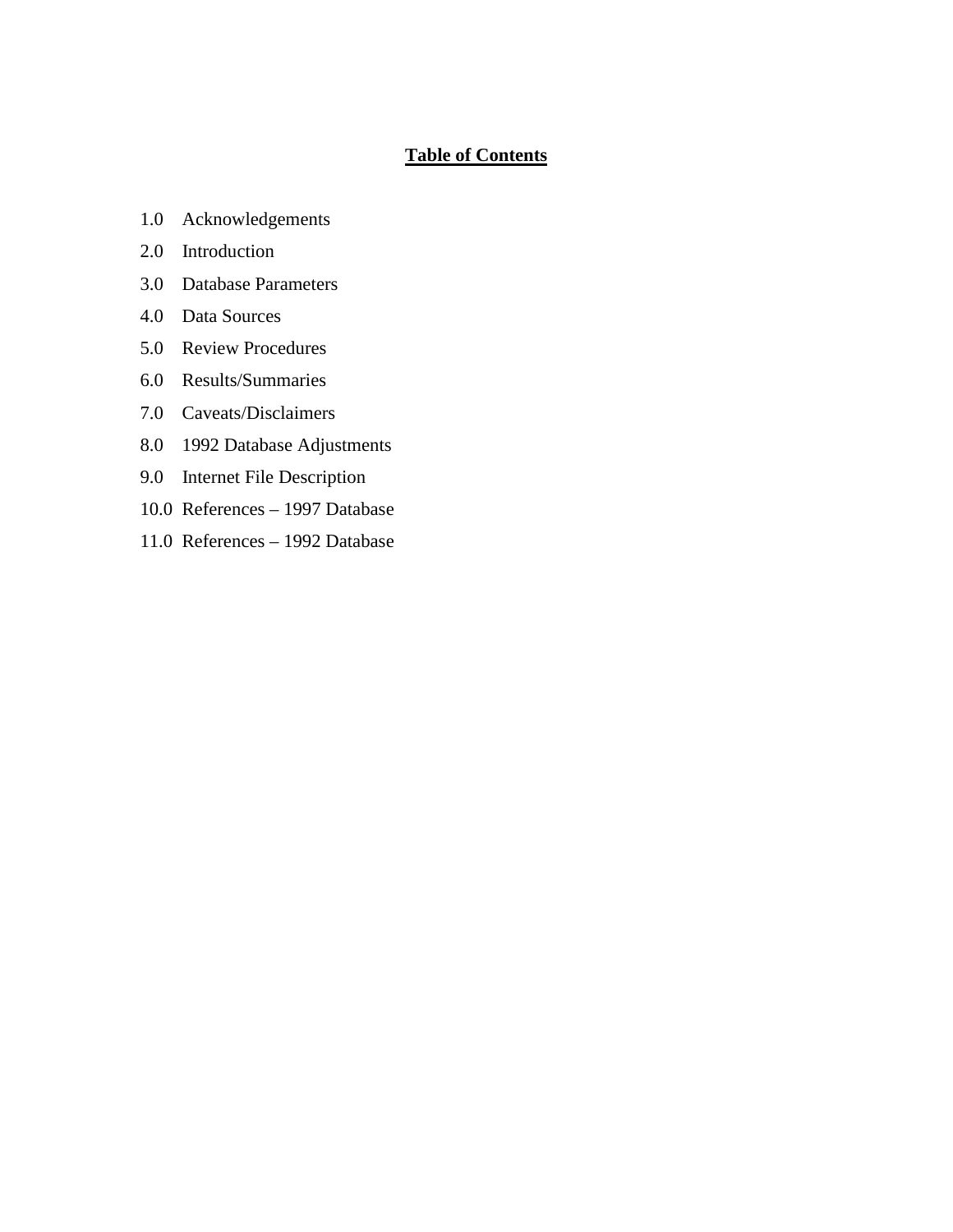#### **1.0 Acknowledgements**

The development of the national pesticide use database was supported by a Cooperative Agreement with the Office of Pest Management Policy (OPMP) of the United States Department of Agriculture (USDA). We thank Al Jennings and Therese Murtagh for their encouragement and patience for the time required to complete the project. Kent Smith of OPMP served as the Project Officer.

Kathryn Kimble-Day and Dennis Kopp provided timely access to pesticide use reports funded by USDA's CSREES. Larry Wilhoit of CALDPR and Norm Bennett of USDA-NASS provided electronic versions of databases that greatly facilitated our project's completion.

Several hundred extension service specialists provided us data for this project. This project could not have been completed without their cooperation. They are all listed in the reference list. The database was reviewed by industry specialists in the agricultural chemical industry and by University pesticide information specialists; these individuals are listed in Tables 6 and 7.

Of all of the individuals who helped us with this database, several were particularly noteworthy for the efforts which they made in assembling and reviewing data for this project: Jere Downing of the Cranberry Institute, Rocky Lundy of the Mint Industry Research Council, Ann George of the U.S. Hop Industry Plant Protection Committee, Dudley Smith of Texas A&M University and William Spencer of Tomen Agro.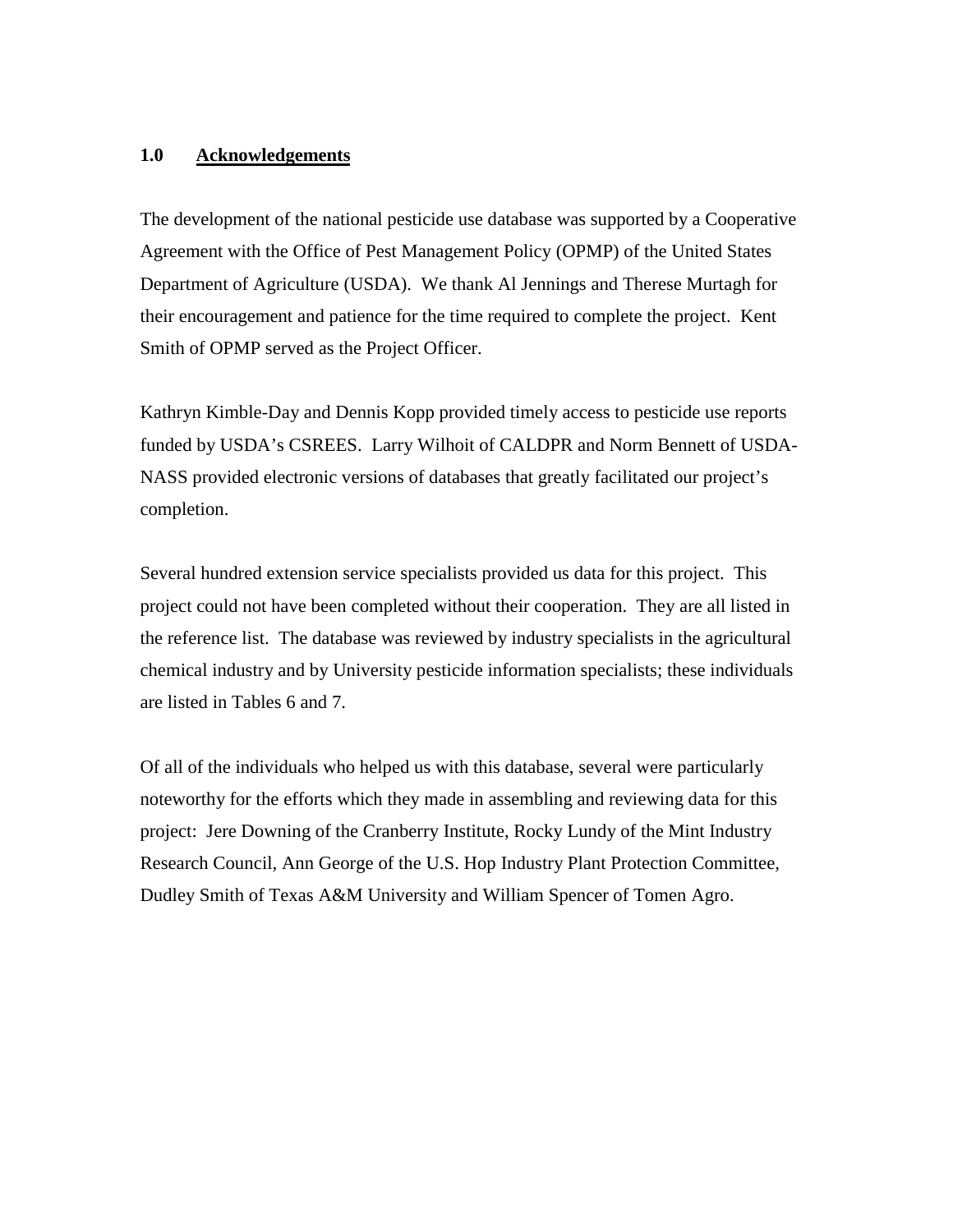#### **2.0 Introduction**

 $\overline{a}$ 

In 1995, the National Center for Food and Agricultural Policy (NCFAP) issued Pesticide Use in U.S. Crop Production: National Summary Report, which summarized the national use of 200 active ingredients on 87 crops. The 1995 report was compiled from a statelevel usage database that quantified the use of each active ingredient by crop and state.<sup>1</sup> The 1995 NCFAP report quantified pesticide usage based on crop acreage for 1992 and usage patterns for the years 1990-93. The 1995 NCFAP report is referred to as the "1992 Report" in the following discussion. NCFAP has prepared a more recent version of the national pesticide usage database. This database is representative of usage patterns for the years of 1995-98 and is keyed to crop acreage data for 1997. The more recent NCFAP report is referred to as the "1997 Report" in the following discussion. All of the 1992 data records and summaries are included in the 1997 Report and database for comparison purposes.

The same basic methodology was used by NCFAP in assembling the 1997 Report as was used in assembling the 1992 Report: NCFAP has organized state and crop pesticide use data from publicly available reports into a national database of pesticide use in U.S. crop production. For states and crops not covered completely by the available surveys and reports, NCFAP conducted a survey of extension service specialists for pesticide use profile information. For some states and crops for which there are no published surveys or reports and no expert opinions from extension service specialists, imputations were made by assuming that the state's pesticide use profile is identical to that of a neighboring state.

A separate report analyzes differences between the 1992 and 1997 estimates: Gianessi, L.P., and Cressida Silvers, Trends in Crop Pesticide Use: Comparing 1992 and 1997 Pesticide Use, National Center for Food and Agricultural Policy, November 2000. Available at www.ncfap.org

<sup>1</sup> Pesticide Use in U.S. Crop Production: National Data Report, National Center for Food and Agricultural Policy, February 1995.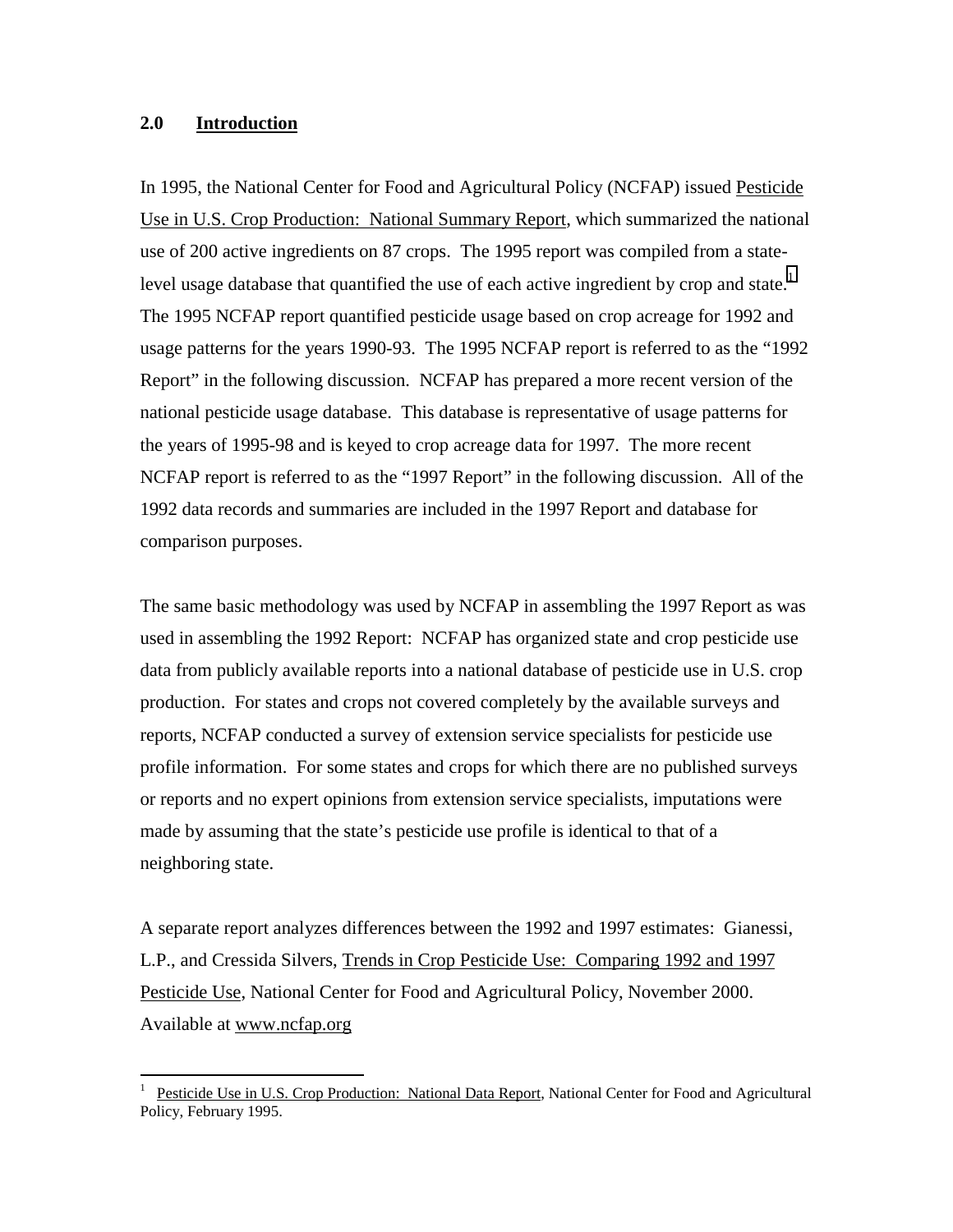#### **3.0 Database Parameters**

NCFAP's 1997 pesticide usage database contains estimates for 220 active ingredients. These active ingredients and their product names are listed in Table 1A. Their manufacturers/registrants are listed in Table 1B. Fifteen active ingredients that had been included in the 1992 database are not included in the 1997 database due to their cancellation, withdrawal or minimal use in crop production: anilazine, carboxin, dinocap, thiabendazole, chloramben, diethatyl ethyl, diphenamid, isopropalin, methazole, siduron, tridiphane, fenvalerate, mevinphos, trichlorfon and trimethacarb. Thirty-five new active ingredients have been added to the 1997 usage database. These active ingredients can be identified in Tables 1A and 1B. (They have been assigned a triple asterisk: "\*\*\*")

The 1997 database includes four active ingredients that have been withdrawn, canceled or for which production has ceased since 1997. These active ingredients have been assigned a single asterisk: "\*" or a double asterisk: "\*\*" in Tables 1A and 1B.

Thirty-seven of the active ingredients have been classified as fungicides; 66 are classified as insecticides; 96 are classified as herbicides; and 21 are classified in the "other" category, that includes fumigants, growth regulators and defoliants. Each active ingredient is assigned to a single use category even though some active ingredients are used for multiple purposes. For example, although paraquat is used as both an herbicide and as a defoliant, all of paraquat's uses are included in the herbicide category. Active ingredients that have some use as nematicides are included either in the insecticide category (such as fenamiphos, oxamyl and aldicarb) or in the "other" category (the fumigants 1,3-D, methyl bromide, etc.).

The NCFAP database (both 1992 and 1997 versions) includes applications to cropland only (foliar, soil and in furrow applications). Non-cropland applications are not included. Seed treatments, greenhouse uses, ornamental uses, livestock uses, rodenticides,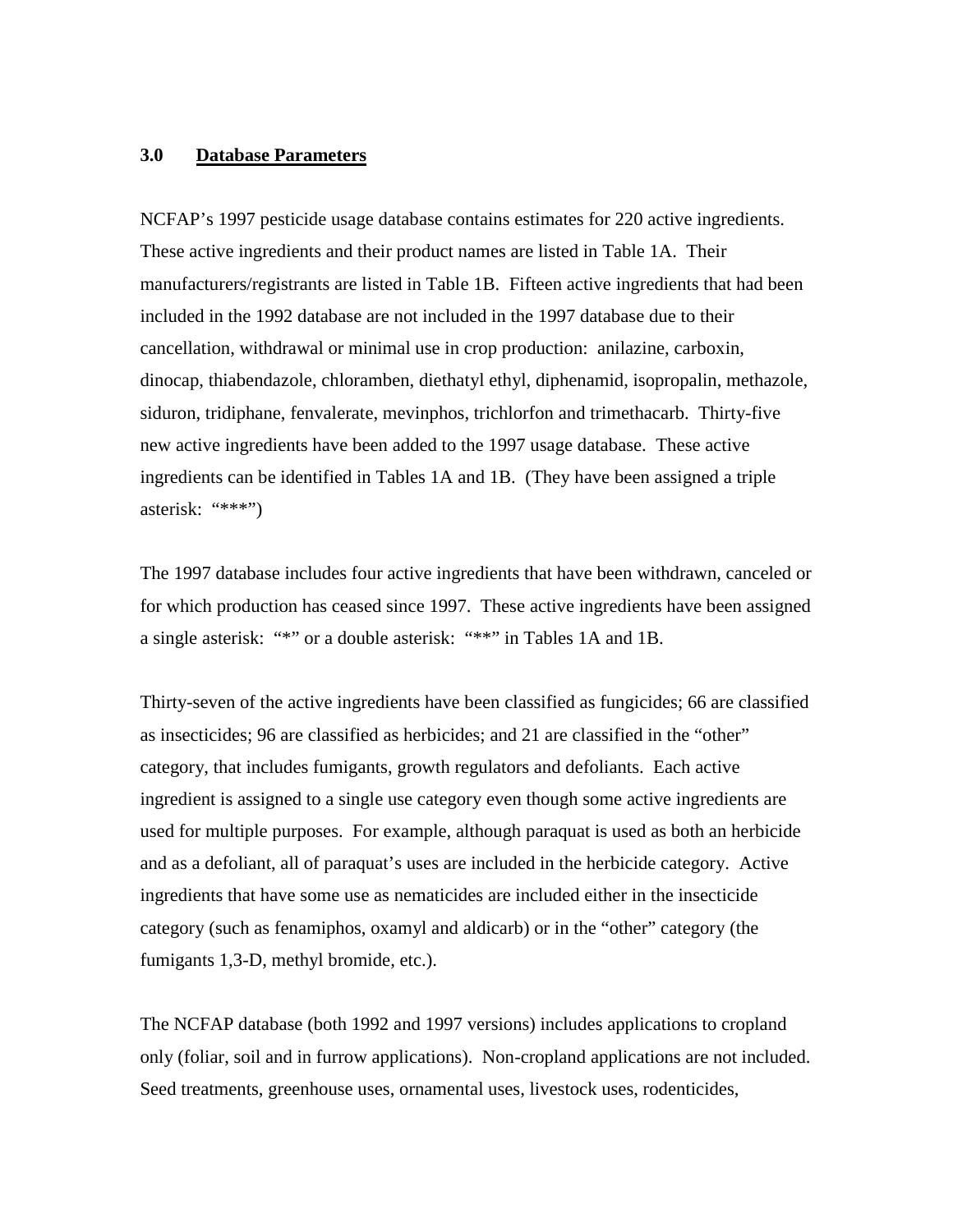mushrooms, beekeeping, animal repellants and postharvest uses also are not included. Applications to non-bearing orchards or vineyards are not included. Pesticide usage in governmental Areawide Eradication programs (such as boll weevil, Med-fly) are not included.

Some crop uses of particular active ingredients for which usage has been estimated in the 1997 database have been canceled or withdrawn subsequently. For example, propargite use is quantified in the 1997 report for apricots, green beans peaches and plums even though these crops had been removed from labels prior to 1997. They are included since there was legally labeled material still available for farmers to use in 1997. In some cases the 1997 database shows usage for crops that have been canceled for active ingredients since 1997. For example, the 1997 database includes 16 crops for methamidophos; subsequent to 1997, 13 of these crop uses were canceled. In some cases, some crop uses for an active ingredient included in the 1997 database are not labeled; However, usage was permitted in 1997 under a Section 18 emergency registration.

Not all active ingredients used in U.S. crop production are included in the 1997 database. Active ingredients used on a very small number of acres are not included (such as rotenone, sabadilla). Active ingredients that have been introduced since 1997 also are not included (such as imazamox, glufosinate, carfentrazone, isoxaflutole and cloransulam).

Eighty-seven crops are included in the 1997 database. These are the same 87 crops included in the 1992 database. Several minor changes have been made. The names of several crops have been changed. In the 1992 database the designation was "filberts" and "plums"; these crop names have been changed to "hazelnuts" and "plums/prunes" in the 1997 report. The crop category "sod" refers to sod farms.

Estimates of crop acreage by state were drawn from the 1997 Census of Agriculture.<sup>2</sup> In some cases, the Census reports several categories for a crop, such as "sorghum for grain," "sorghum for dry forage," and "sorghum for silage." In these cases, NCFAP has added

 2 Available on line at www.nass.usda.gov/census/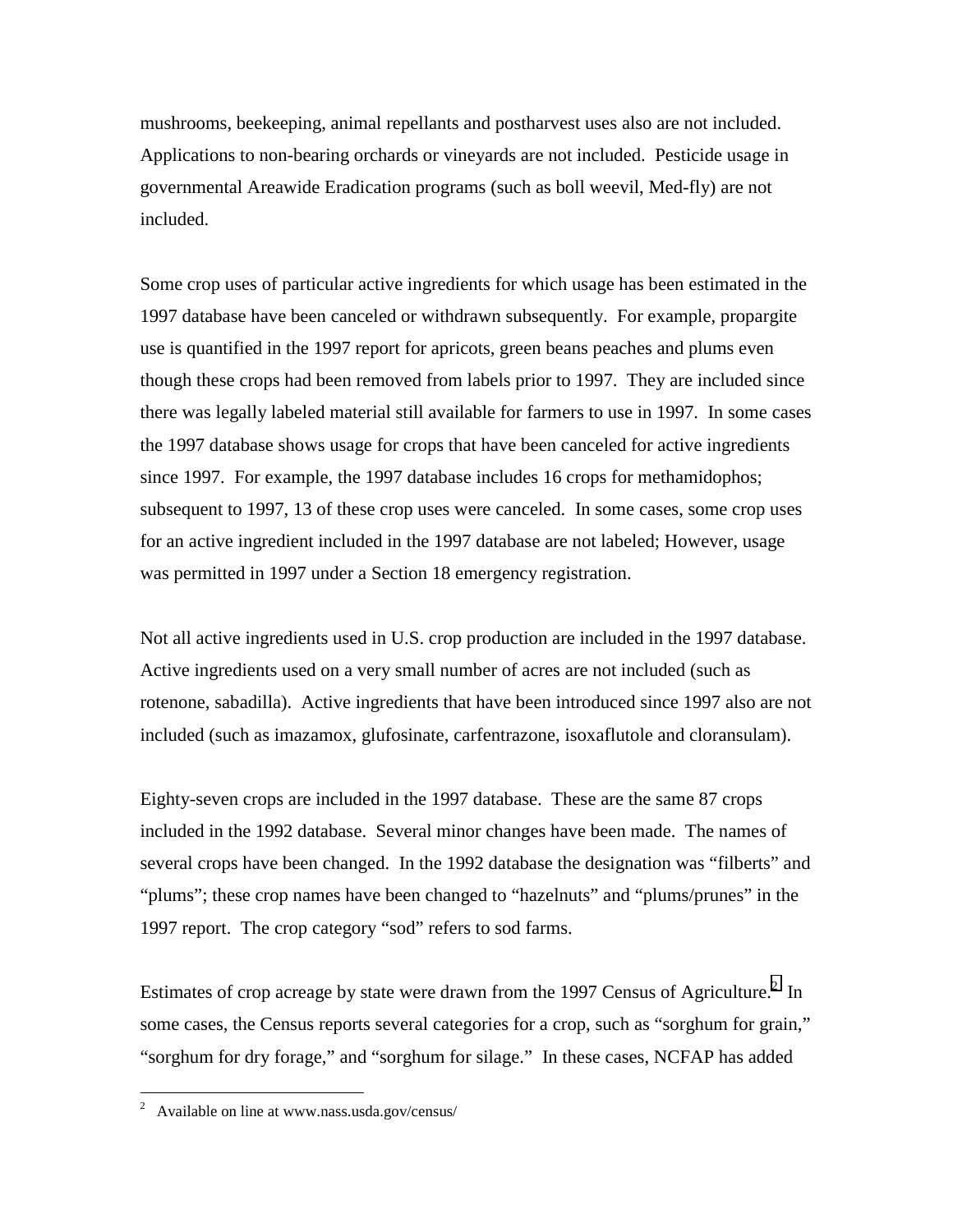the acreage estimates from the separate categories together into a single category for "sorghum." Table 2 lists the 87 crops included in the NCFAP database and identifies the corresponding Census categories. NCFAP does not include all states with acreage of these 87 crops. Generally, NCFAP includes states that account for at least 90% of U.S. acreage. Table 2 lists for each crop the national Census acreage total and the total for the states included in the NCFAP database. As can be seen, the 1997 NCFAP database includes more than 90% of the national acreage for most crops. In the summary tables of pesticide use, NCFAP uses the national crop acreage total for only those states included in its database.

There are some differences in the acreage estimates included for some crops in the 1992 and 1997 NCFAP databases. The 1992 database included several states with extremely small acreage for certain crops because pesticide use data was readily available (for example, 72 acres of cauliflower in Ohio). However, pesticide use data for these minor acreage crops were not available for the 1997 database and no estimates were made. There are 48 crop/state combinations (such as cauliflower/Ohio) for which estimates were made in the 1992 database and not in the 1997 database. These dropped crop/state combinations accounted for 42,533 total acres that were included in the 1992 database. The dropped state/crop combinations are listed in Table 3. On the other hand, NCFAP has added 19 crop/state combinations to the 1997 database that were not included in the 1992 database (such as cotton/Virginia). These newly included crop/state combinations account for 7.6 million acres. The state/crop combinations added to the database are listed in Table 4.

In the 1992 database, NCFAP used crop acreage estimates for fallowland and pasture that were developed independently of the Census of Agriculture. In the 1997 database, the acreage estimates for pasture and fallowland are drawn from the 1997 Census.

The 1997 Census did not publish or release state acreage totals in those cases for which there are three or fewer growers of the crop in the state. In these cases the Census suppresses the state acreage total and lists a "D" instead. For 14 crop/state combinations,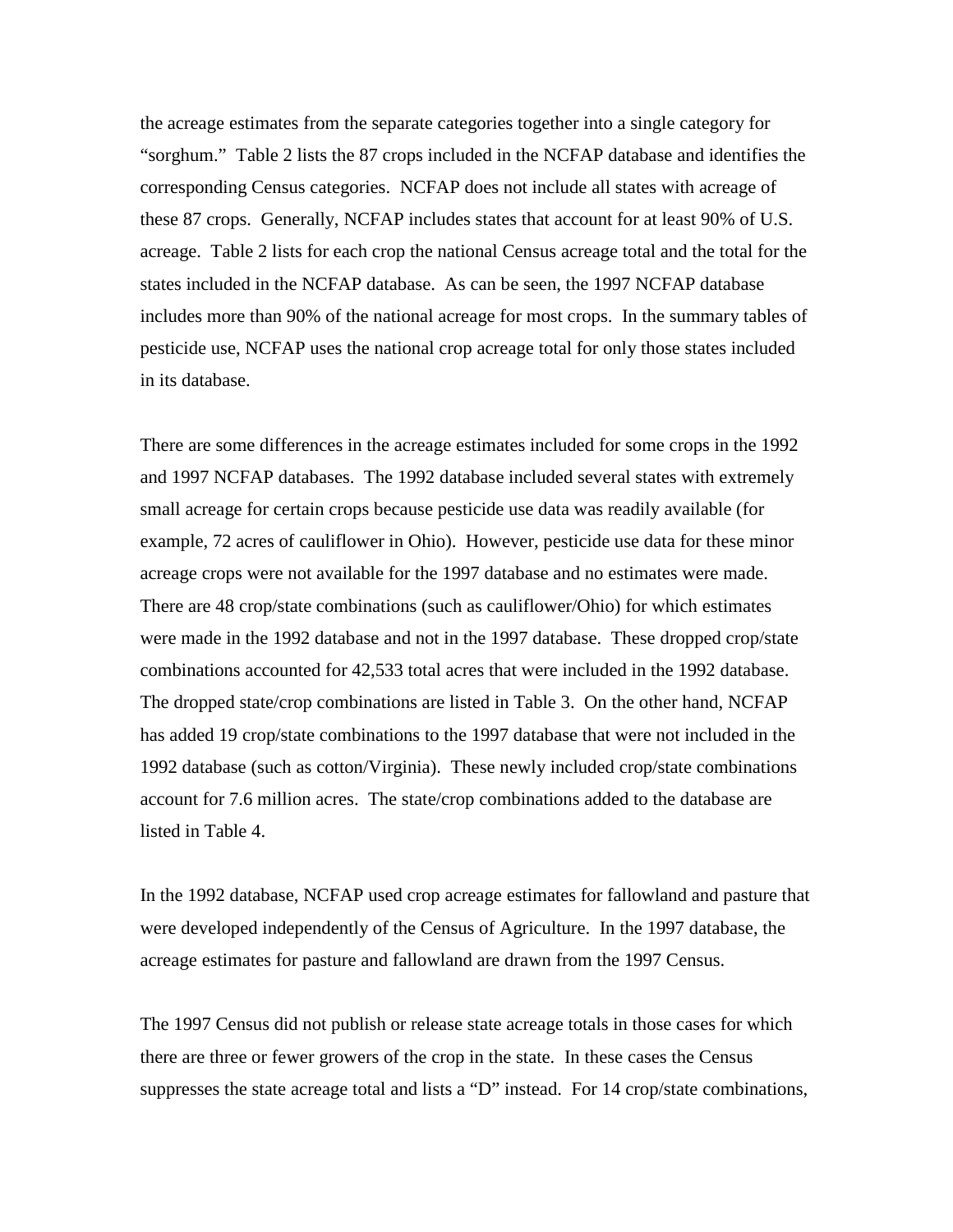the 1997 NCFAP database uses the 1992 crop/state acreage estimates due to suppression of the Census total for 1997. Those 14 state/crop combinations are listed in Table 5.

Many crops included in the Census of Agriculture are not included in the NCFAP database: Chinese cabbage, mustard greens, chicory, endive, etc.

The NCFAP database is limited to the coterminous 48 states; Alaska and Hawaii are not included.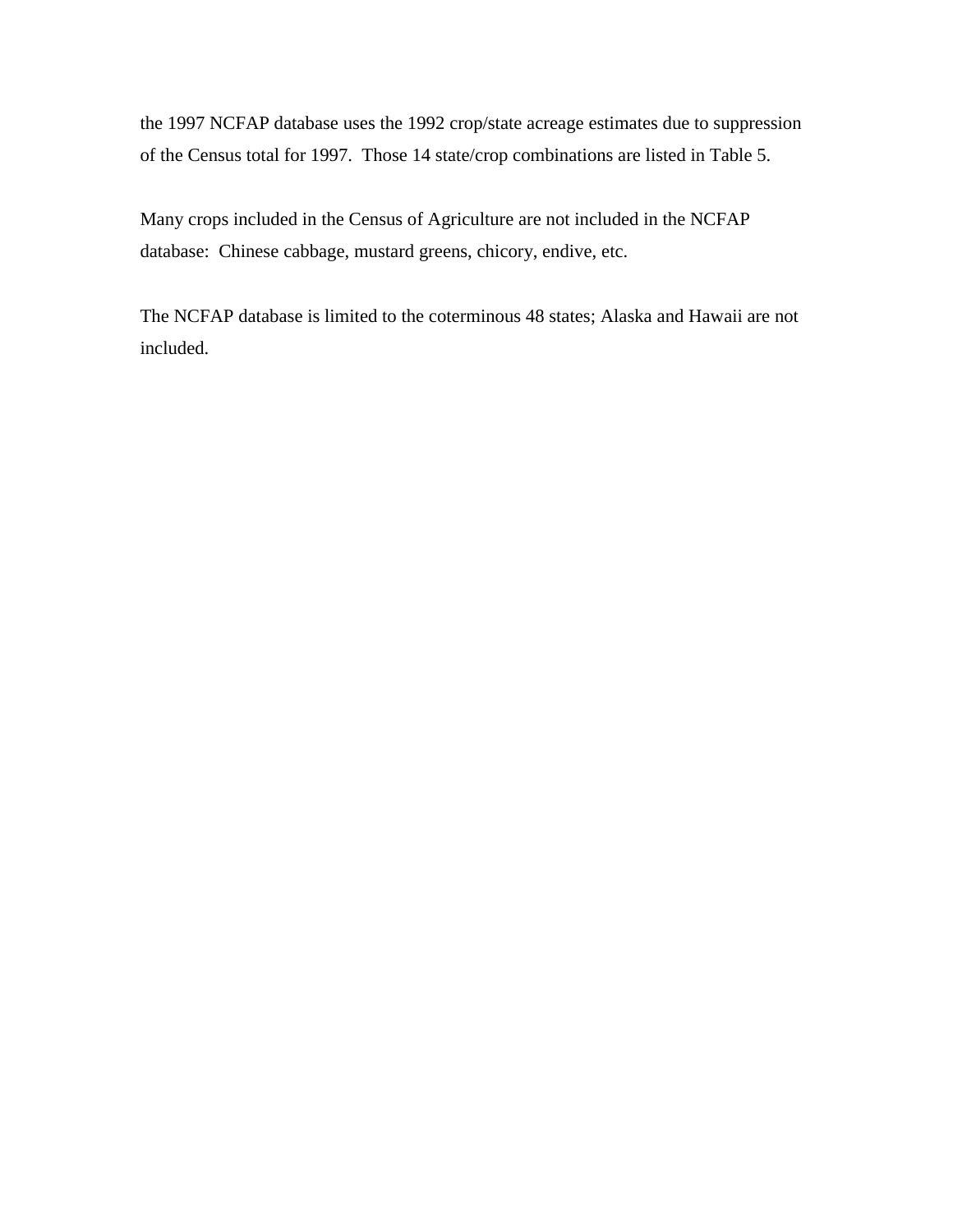#### **4.0 Data Sources**

The NCFAP 1997 pesticide use database is not specific for any particular year. While the crop acreage data in the database represents 1997, the use surveys compiled for the database cover the years 1994-1998.

The 1997 national database consists of 17,098 records that delineate the use of a specific active ingredient on a crop in a specified state. Each line of data contains a reference code that identifies the source of the data. These references are listed in section "10.0 References: 1997 Database" of this document. The sources of information are categorized as follows:

• Surveys Conducted by the National Agricultural Statistics Service (NASS) (4,080 records)

> The following 10 NASS Agricultural Chemical Usage surveys were used in assembling the 1997 NCFAP database: Field Crops (1994, 1995, 1996, 1997, 1998), Vegetables (1994, 1996, 1998) and Fruits (1995, 1997).<sup>3</sup> NCFAP uses the NASS estimates for the following two parameters: rate per crop year (lbs/A) and area applied (%). The NCFAP record for a particular active ingredient/crop/state combination is drawn directly from a particular NASS report that is referenced. In some cases it was necessary for NCFAP to create a weighted average for a particular crop/state/active ingredient combination when NASS reports separate estimates for "processed tomatoes" and "fresh tomatoes" or "tart cherries" and "sweet cherries," etc.

> The use coefficients drawn from the NASS surveys were used in the 1997 NCFAP database by multiplication times the estimate of crop acreage from the 1997 Census of Agriculture. With this method, estimates of total

<sup>3</sup> These reports are available on the worldwide web at usda.gov/nass/.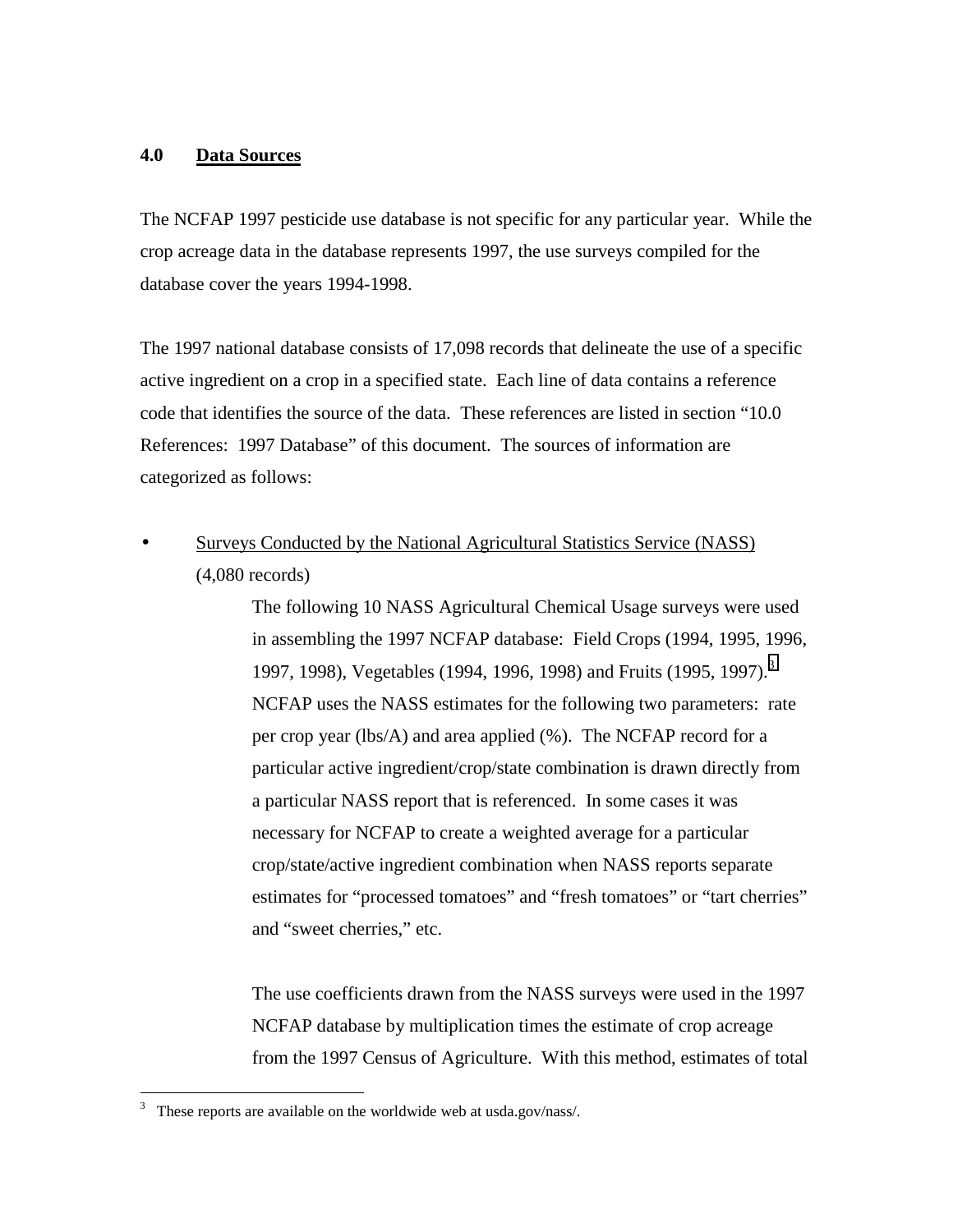pounds applied are calculated. There is not an exact agreement between the acreage estimates in the 1997 Census and those used in the NASS Agricultural Chemical Usage reports. As a result, there is not an exact agreement between NASS's published estimates of pounds of active ingredient used and NCFAP's – even though both sets of estimates rely on the same usage coefficients.

• Reports for individual states and selected crops funded by USDA's Cooperative State Research, Education and Extension Service (CSREES) and national pesticide benefit assessments conducted by USDA's National Agricultural Pesticide Impact Assessment Program (NAPIAP) (1,646 records)

> CSREES has funded university specialists to prepare pesticide use surveys for many crops.<sup>4</sup> These reports were prepared in a variety of ways. Some are based on surveys of farmers; some are based on expert opinions from extension service specialists. NCFAP's 1997 pesticide use database includes estimates from 46 of the CSREES funded reports.

Since 1995, USDA's NAPIAP issued nine national assessment reports of pesticides used, by state, in the production of particular crops (citrus, tomatoes, alfalfa, strawberries, carrots, onions, asparagus, rice and potatoes). The NAPIAP reports include estimates of the usage of individual active ingredients for these crops on a state-by-state basis. These estimates are based on expert opinions of university specialists.

USDA Crop Profiles (1,256 records)

 $\overline{a}$ 

For the past several years, the USDA has funded university specialists to develop documents known as "crop profiles," that include descriptions of

<sup>4</sup> For information on the CSREES and NAPIAP reports, contact Kathy Kimble-Day or Dennis Kopp at CSREES.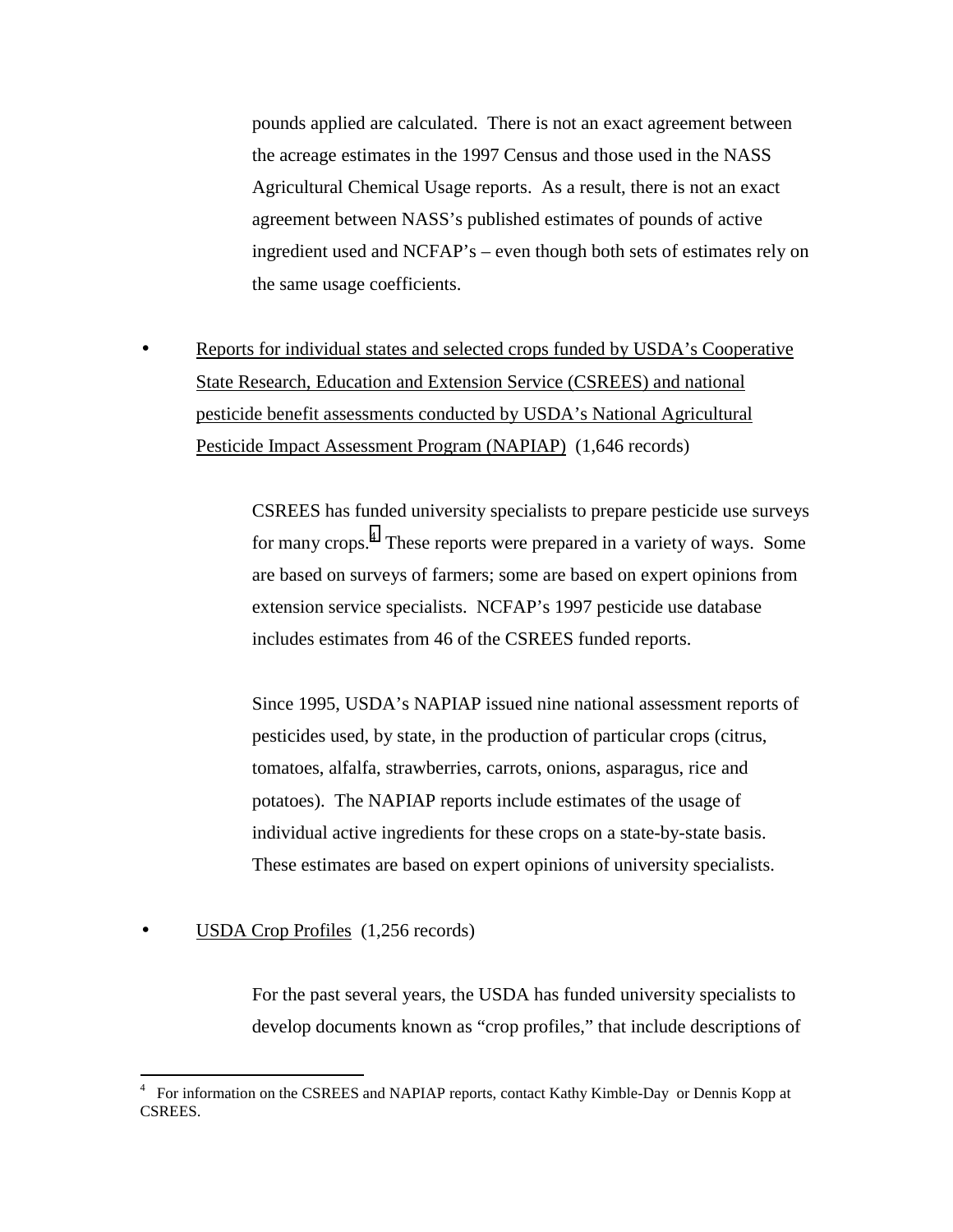pest problems and control alternatives for a specific crop and state.<sup>5</sup> Many of the crop profiles include pesticide usage data that are based either on growers' surveys or expert opinion of extension specialists. For California crop profiles, pesticide usage data are drawn from the CALDPR's full use reporting system (described below). NCFAP drew pesticide use estimates from 135 crop profiles.

• State of California Department of Pesticide Regulation (DPR) Annual Report (1997) (1,312 records) The DPR records have been assigned reference code 444.

> The State of California requires full reporting of agricultural uses of pesticides. The California DPR compiles the individual use records into a statewide summary of the use of individual active ingredients by crop.<sup>6</sup> The published report includes estimates of pounds applied and acres treated.

> The published acres treated estimates represent cumulative acres treated, meaning that if an acre of a crop is treated more than once with the same active ingredient, it is counted as many times as it is treated. The CALDPR has prepared an unpublished summary of the crop acreage treated data including totals of "Base Acres Treated," that counts an acre treated with an active ingredient only once, even if it is treated multiple times with the same active ingredient. The CALDPR also estimated the total number of base acres of the crop in the state. By dividing the estimate of the number of base acres treated by an active ingredient by the number of base acres of the crop in the state, the DPR calculated estimates of "Percent Base Acres Treated," that is definitionally similar to NASS's parameter, "Area Applied, Percent." By dividing DPR's estimates of total

 $5$  Crop Profiles are available on the internet at http://ipmwww.ncsu.edu/opmppiap.

<sup>&</sup>lt;sup>6</sup> The CALDPR annual summary reports are available on the worldwide web at www.cdpr.ca.gov.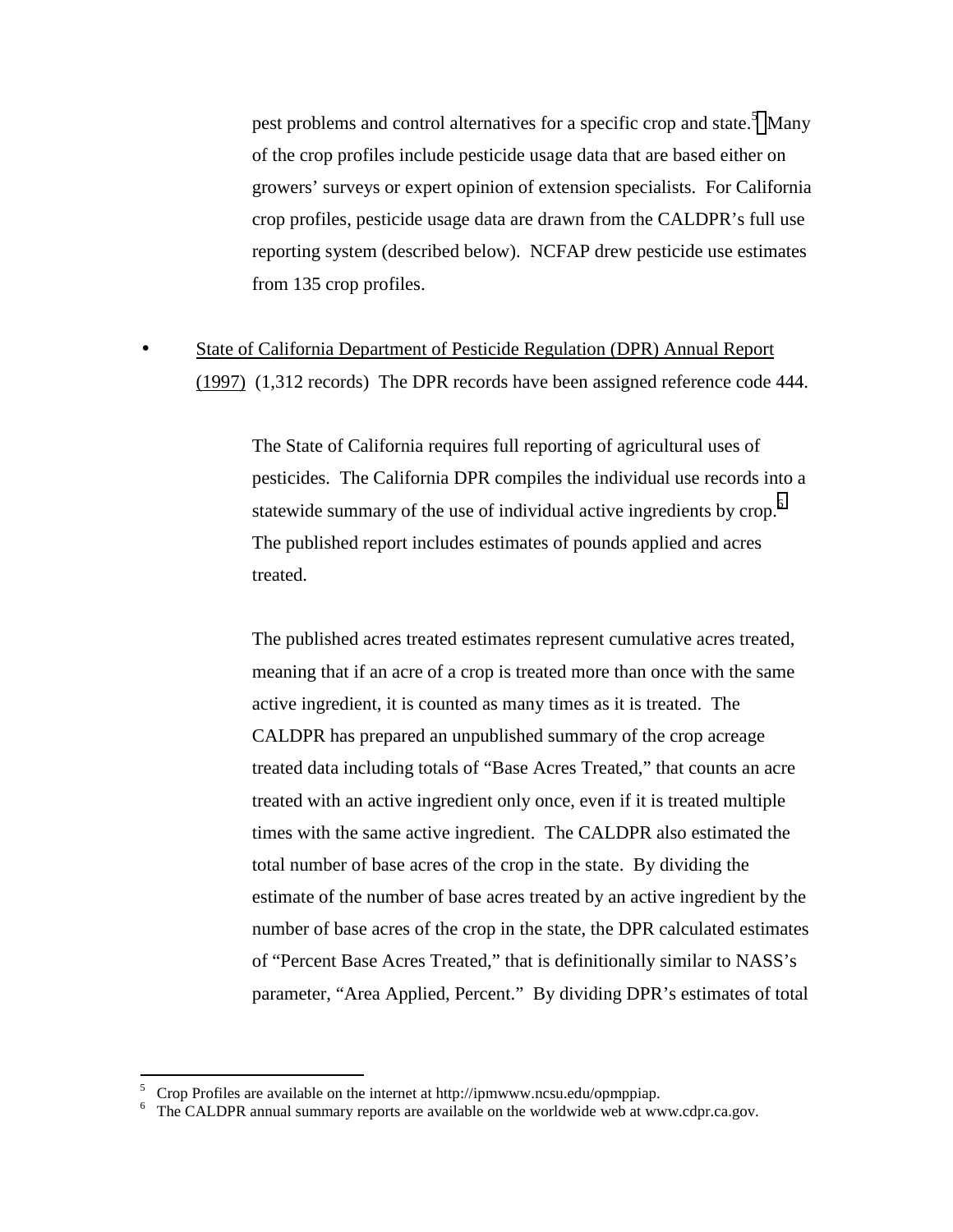pounds applied by the estimates of base acres treated, estimates of the annual average application (lbs/AI/A/YR) are calculated.

NCFAP obtained an electronic version of the 1997 CALDPR statewide summary report, that includes the estimates of base acres treated and percent base acres treated.<sup>7</sup> NCFAP integrated the DPR data into the 1997 national database by assigning NCFAP's standard names for crops and active ingredients in place of CALDPR's. In some cases, NCFAP totaled DPR records by combining separate records for various crop subgroups (such as lemons, grapefruit, etc.) to conform with NCFAP's crop definition (i.e. citrus). NCFAP also totaled DPR's separate estimates for different salts of active ingredients (such as 2,4-D) into a single active ingredient total.

NCFAP recomputed the estimates of percent base acres treated by dividing the DPR estimates of number of base acres treated by the Census of Agriculture's crop acreage estimates. In some cases, there is considerable discrepancy between the Census and the DPR statewide acreage estimates. $8$  As a result, NCFAP's estimates of percent acres treated are not in exact agreement with the unpublished DPR estimates. NCFAP recomputes the estimates of acres treated and pounds applied by multiplying the Census acreage estimates times the estimates of percent acres treated and annual application amounts (lbs/AI/A/YR). Generally, there is close agreement between NCFAP's and CALDPR's estimates of total pounds of active ingredient applied by crop. In some cases, NCFAP has drawn pesticide use coefficients for California crops from NASS surveys and from crop profiles.

<sup>7</sup> The database was provided by Larry Wilhoit of DPR.

<sup>8</sup> This discrepancy is discussed at length in several crop profiles from California, such as strawberries.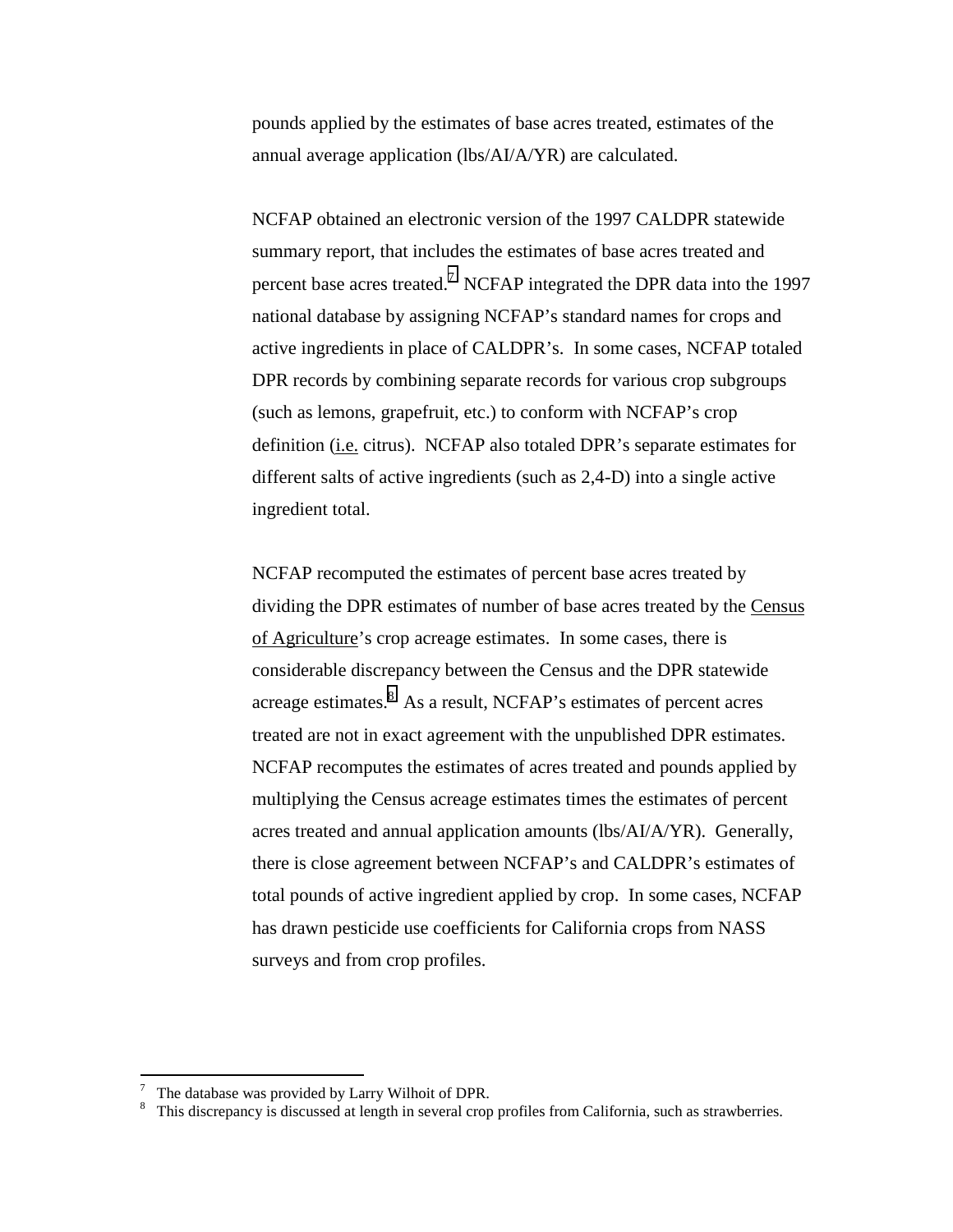For methyl bromide, the statewide DPR summaries include several large subtotals that are not disaggregated by crop, such as "uncultivated agricultural areas" and "soil applications, preplant – outdoors." An examination of the detailed California usage file that contains the individual application records revealed that much of the unspecified methyl bromide usage is in three counties: Fresno, Madera and Tulare. The agricultural commissioners in those three counties were contacted and provided percentage estimates of the unspecified methyl bromide usage by crop. These percentages were used to distribute the estimates of unspecified methyl bromide usage in these counties to the individual crops identified by the county commissioners.<sup>9</sup> Usage records for methyl bromide that were developed with this adjustment procedure are assigned a reference code of 503.

#### Survey of Extension Service Specialists (4,662 records)

Survey forms were sent to university extension service specialists asking for profiles of active ingredient usage by crop for 1997. The survey forms included the 1992 usage estimates. Survey forms were sent for crops and states not included in the sources listed above (NASS, CSREES, Crop Profiles, CALDPR).

The surveys were sent to specialists who were identified as having participated in previous NCFAP surveys and NAPIAP assessments. In addition, extension specialists were identified by discipline from the published pest management handbooks issued by state university extension services.

<sup>9</sup> This procedure is discussed in more detail in the report The Economic Impact of the Scheduled U.S. Phaseout of Methyl Bromide available on NCFAP's website: www.ncfap.org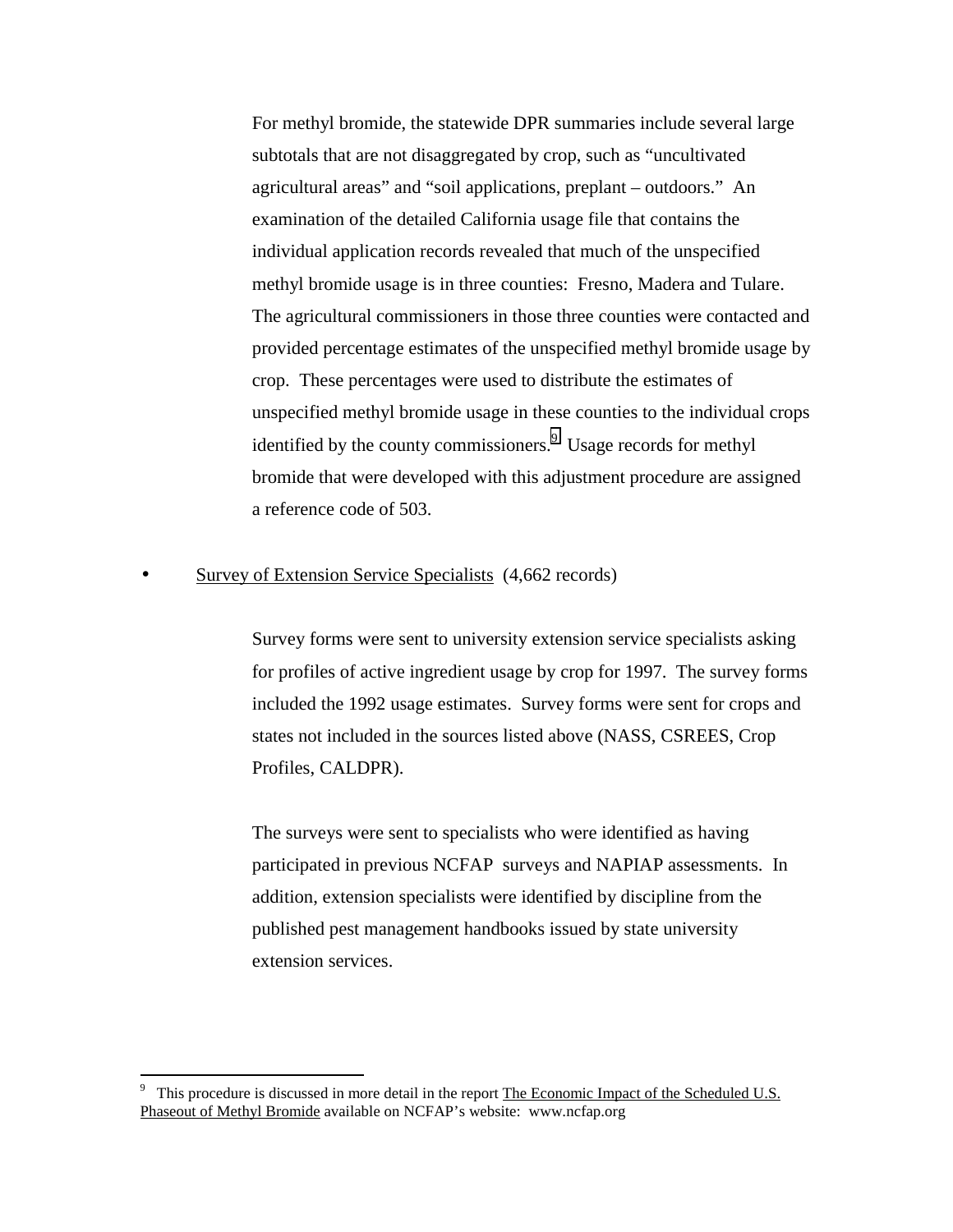277 extension service specialists responded to the survey request. They are all listed individually in the reference list.

#### Other Sources (821 records)

Several commodity organizations provided estimates of the use of individual active ingredients by state: the Mint Industry Research Council [344], the Cranberry Institute [336], the U.S. Hop Plant Protection Committee [253], the Oregon Hop Commission [254], the Minnesota Canola Council [347], and the Florida Fruit and Vegetable Association [380]. In addition, several commodity groups' publications include pesticide use data that has been included in the 1997 database: the Michigan Potato Commission [027] [514], the Mint Industry Research Council [063] [064], the National Cotton Council [437], and Cotton Inc. [460]. Two independent crop consultants [290] [314] and five pest management specialists at food corporations [121] [186] [228] [373] [384] profiled usage patterns. Usage profiles for sugarbeets in Montana, North Dakota and Minnesota were drawn from an annual publication of the North Dakota State University Extension Service [436]. Usage records for Wisconsin were drawn from a report funded by the Wisconsin State Legislature [054]. Two states with pesticide use reporting requirements provided estimates for certain pesticides and crops for which statewide aggregations had been tabulated: New Hampshire [445] and Arizona [009]. One state provided estimates of use under Section 18 registrations [518]. Identification of acreage planted with herbicide tolerant cotton varieties came from a USDA/AMS publication [519].

During the review procedure (outlined below), six individuals from agricultural chemical manufacturers provided estimates of the usage of individual active ingredients that are included in the 1997 database [378] [379] [381] [493] [504] [506].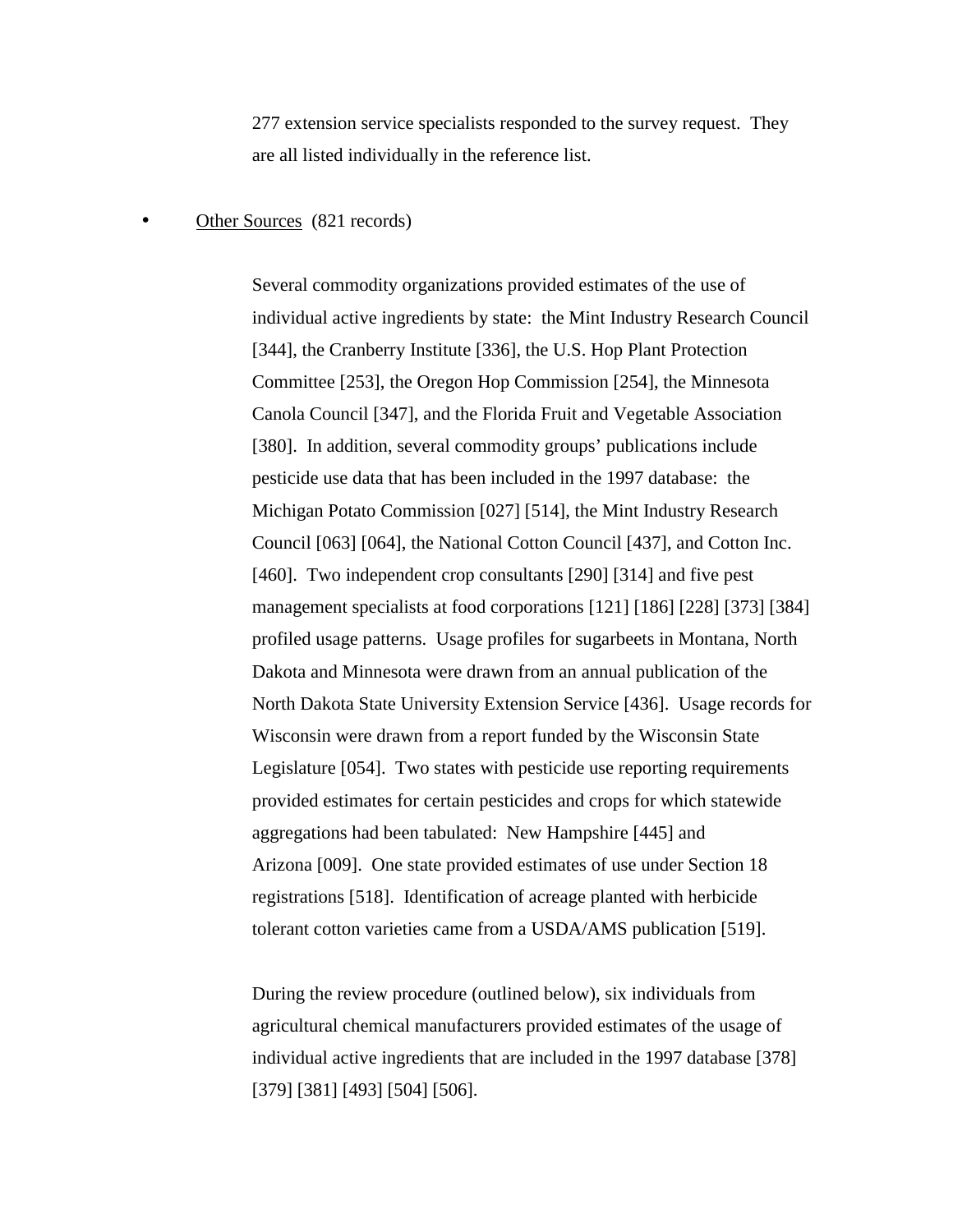#### • Assignments (3,321 records)

In certain cases (91 records), it was determined that the pesticide usage data for 1992 characterized the 1997 time period as well. In these cases the same references that had been included in the 1992 database are included as sources in the 1997 database: [475] [484] [492] [494] [495] [496] [497] [505] [515].

In certain cases (43 records), usage profiles provided by the above sources listed methyl bromide usage without listing a corresponding use amount for chloropicrin. Since methyl bromide is always applied in combination with chloropicrin, it was assumed that chloropicrin was used on the same percentage of acres as methyl bromide. Chloropicrin records that are based on this procedure are identified with a reference code of "900."

In many cases (3,187 records), usage profiles were not available from the above sources for a crop in certain states. In these instances, usage estimates have been assigned by assuming that the state's pesticide use profile for a particular active ingredient/crop combination is identical to that of a nearby state. Usage records that have been assigned based on the profile for a nearby state have been assigned a reference code of "999."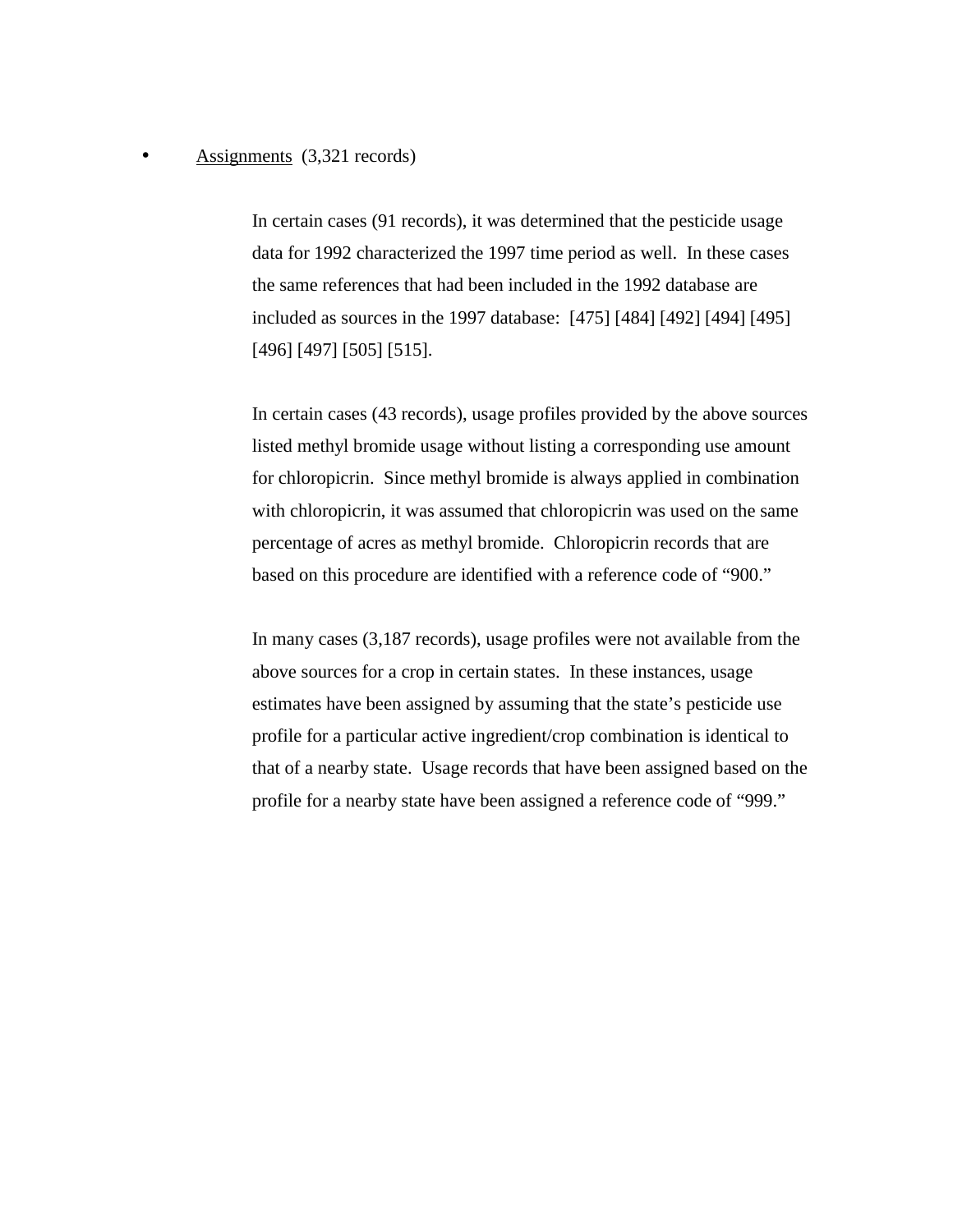#### **5.0 Review Procedures**

A preliminary version of the 1997 usage database was sent out for review by contacts at university extension services and at agricultural chemical companies. The state university contacts are identified in Table 6. These individuals traditionally have been identified as State Liaison Representatives (SLRs) to CSREES's NAPIAP. As such their responsibilities have included maintaining information on pesticide usage in their states. Accordingly, they were asked to review the preliminary usage estimates for their states in terms of accuracy and completeness. Several of these state contacts provided extensive comments on the preliminary database; others did not respond to this request.

The industry contacts listed in Table 7 were sent the preliminary usage estimates for their companies' active ingredients. In some cases, no response was received regarding the review requests. In other cases extensive comments were made regarding the accuracy and completeness of the preliminary 1997 usage estimates. In six cases, the industry contacts were willing to serve as sources for particular usage estimates for their products. They are identified as references [378] [379] [381] [493] [504] and [506].

In those cases for which the industry or university contacts reported large discrepancies between the preliminary 1997 usage estimates and industry or university data, an effort was made to resolve the discrepancies. In some cases, the preliminary 1997 estimates were revised by substitution of data sources. For example, a preliminary estimate may have been based on the 1997 NASS Field Crop Survey, but, subsequently, was revised to the 1996 Field Crop Survey if that helped to resolve discrepancies. In other cases, usage estimates from crop profiles were substituted for NASS data that may have been utilized initially in the preliminary database. In some cases, follow-up surveys were made with extension service specialists to try to resolve discrepancies. In some cases, these procedures were successful and permitted revision of the preliminary data which resulted in estimates closer to those of industry or universities. However, in other cases, these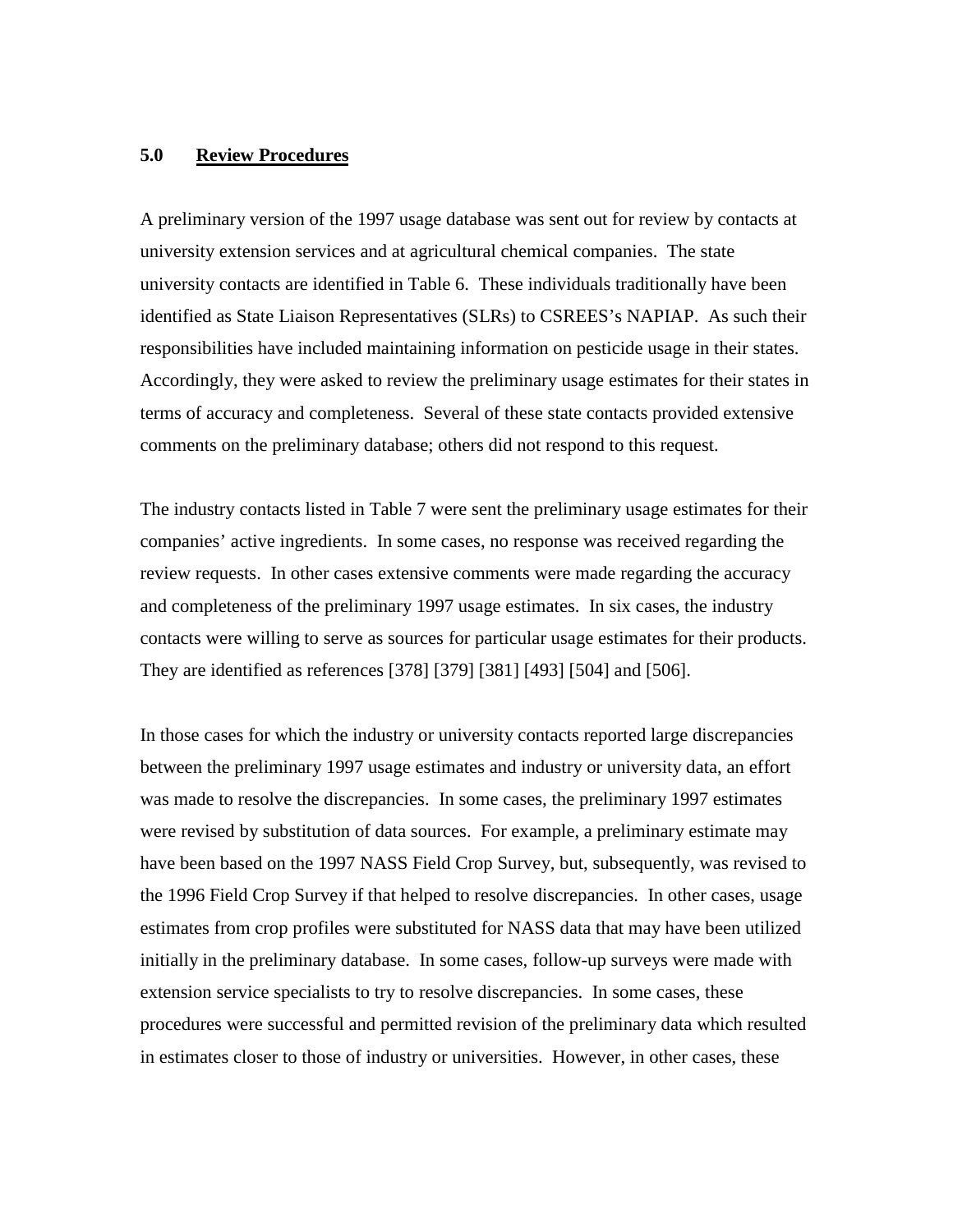procedures were not successful in resolving such differences and the preliminary estimates were not revised.

The listing of an individual or an organization in Tables 6 and 7 does not imply any endorsement of the accuracy of the 1997 national pesticide use database. These names are provided for informational purposes only: these are the individuals who were contacted for the purpose of reviewing the preliminary 1997 data.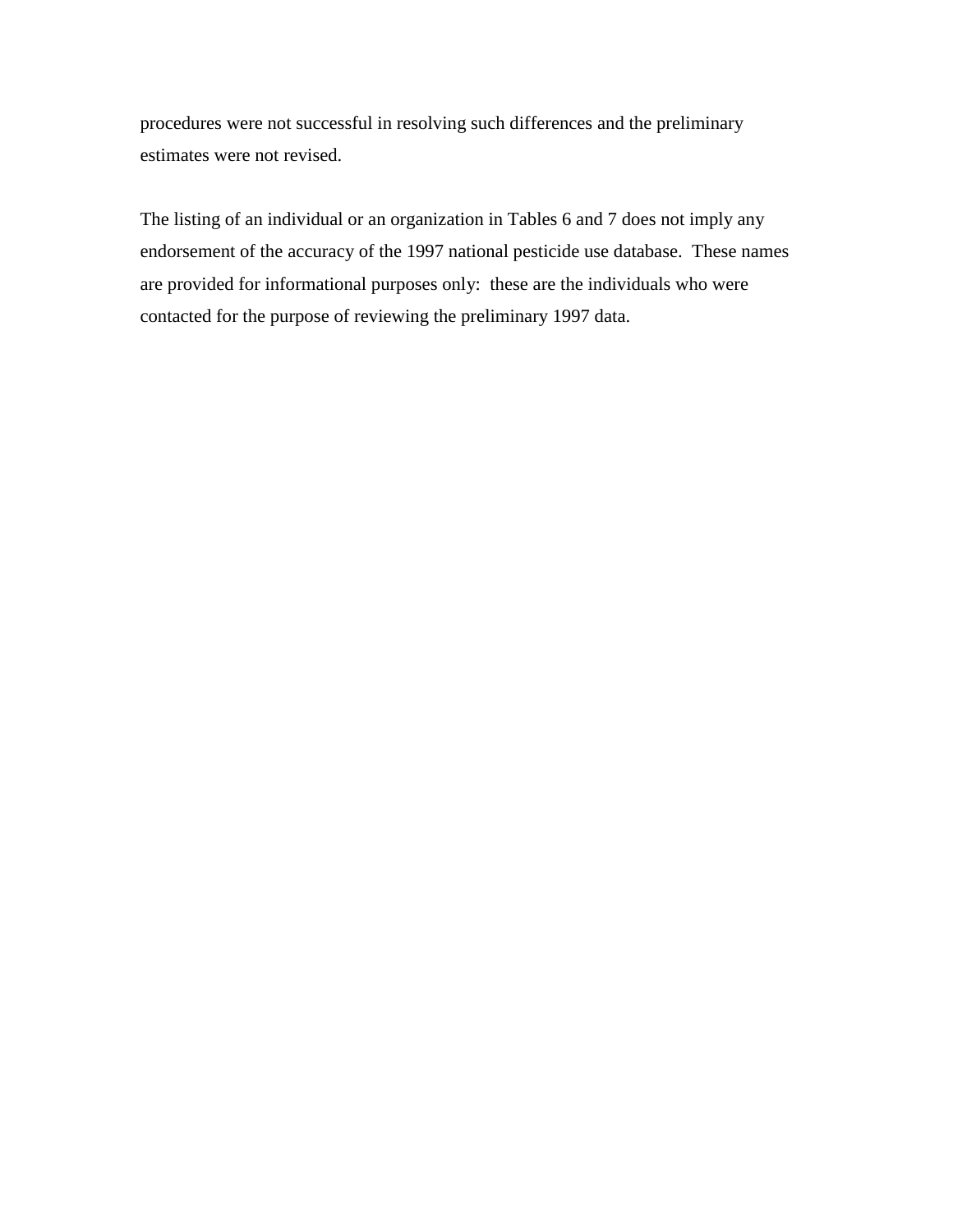#### **6.0 Results/Summaries**

Tables 8, 9, 10 and 11 list the estimates of national usage in terms of pounds for individual active ingredients according to pesticide type (fungicides, herbicides, insecticides and other). These national estimates are sums of the individual records by state and crop. These tables include the national sums by active ingredient for both 1992 and 1997. It should be noted that the insecticide Bt is not reported in terms of pounds of active ingredient, due to its nature. Therefore, its totals are listed as blanks in Table 10. Table 12 lists the top 10 active ingredients in each pesticide category in terms of pounds of national usage in 1997.

Table 13 compares NCFAP's 1997 national usage totals with EPA's estimates of the national usage of the 25 largest volume "conventional" pesticide active ingredients used in agriculture. As can be seen, the NCFAP totals are within EPA's range for 19 of the active ingredients. NCFAP's 1997 estimates are lower than EPA's usage range for 1 active ingredient while being higher than EPA's usage range for 5 active ingredients.

It should be noted that since EPA's ranking excludes certain pesticides (such as sulfuric acid, oil and sulfur), there is a discrepancy between EPA's listing of the top 25 largest volume pesticides used in agriculture and NCFAP's. The three active ingredients noted above (sulfuric acid, oil and sulfur) are all included in NCFAP's highest volume 10 active ingredients listing (Table 12).

In the aggregate, there is rough agreement between the NCFAP national pesticide use estimates for agricultural uses and estimates made by USEPA's Office of Pesticide Programs. Table 14 compares NCFAP's and USEPA's aggregate usage estimates for 1992 and 1997 by agricultural use category. The NCFAP totals for insecticides, fungicides and other pesticides have been adjusted so that they are definitionally the same as EPA's: certain active ingredients are included in a category called "other chemicals". (See the note for Table 14.)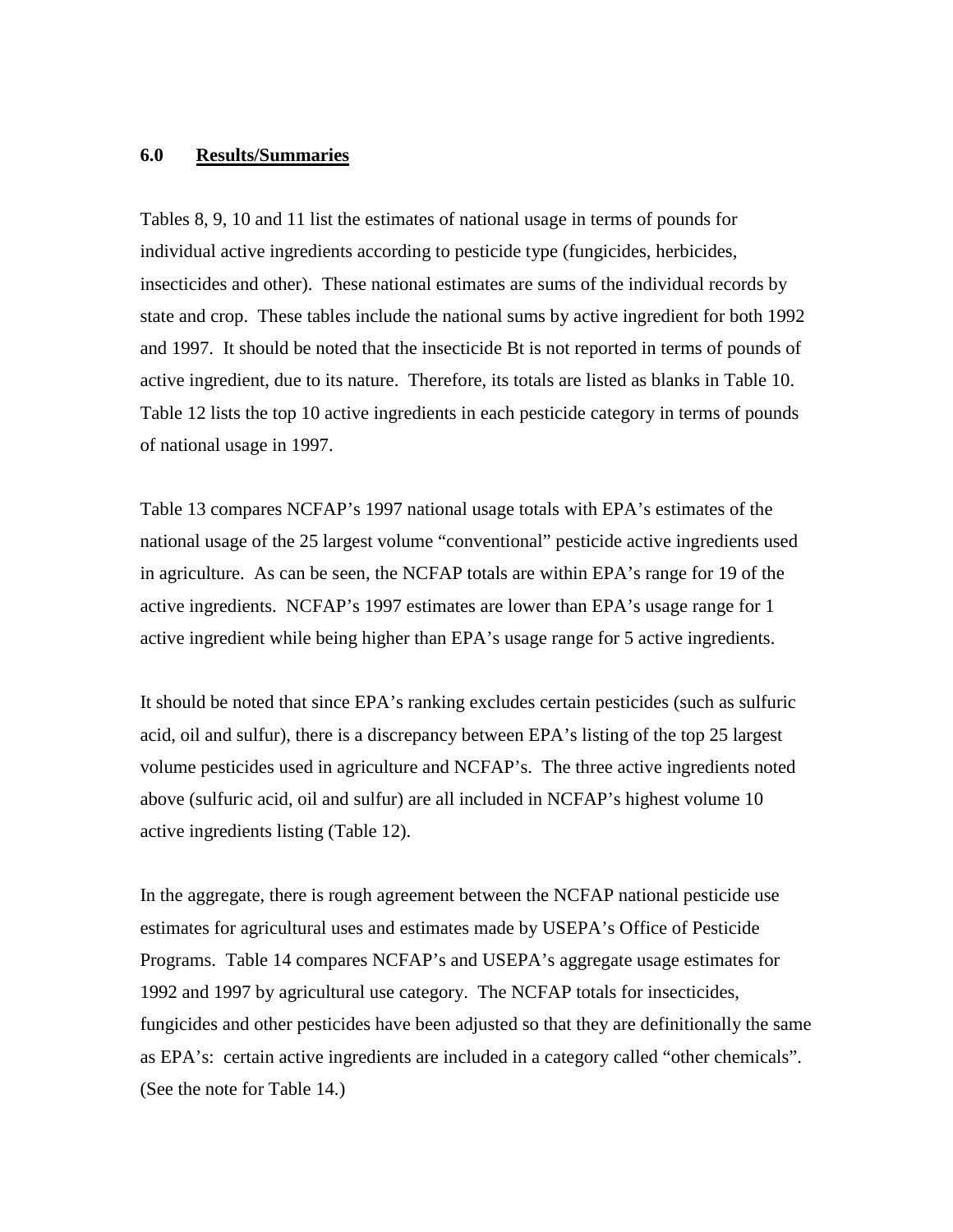Eighty-seven crops are profiled for one or more of the 48 coterminous states. Table 15 lists the 87 crops and shows the total national usage amount for each crop. Table 16 lists the 48 States and shows the total usage for each state. Table 17 lists the 10 crops and states that rank the highest in terms of total volume of pesticide active ingredients applied in 1997.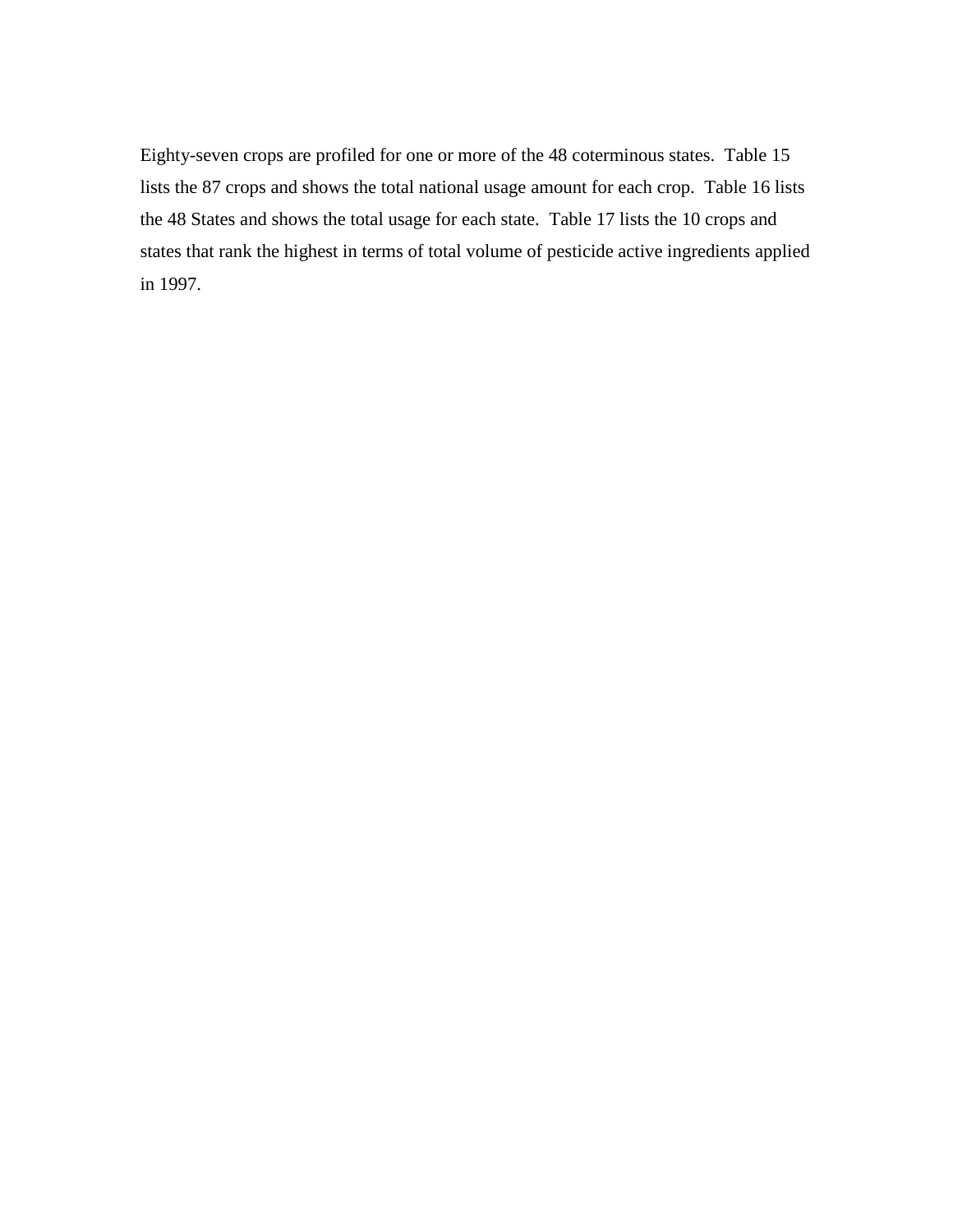#### **7.0 Caveats/Disclaimers**

The NCFAP national pesticide use database is a compilation of records from a wide variety of sources. There is no way to determine the accuracy of any of the estimates in the database. Some of the estimates are based on surveys of farmers, others are expert opinions from knowledgeable extension service specialists. Because of the absence of data for many states and crops, many records have been assigned based on the data from a nearby state. It is unclear as to how accurate this procedure is. No claims of statistical accuracy are made with regard to the NCFAP national pesticide use database.

The NCFAP database is limited to cropland uses of pesticides only. Seed treatments, greenhouse uses, ornamental uses, livestock uses, rodenticides, postharvest uses and animal repellants are not included.

Although references made to the years 1992 and 1997 as the benchmark years for the database, the data records are drawn from the years 1990-1993 and 1994-1998. The NCFAP databases are more accurately described as circa 1992 and circa 1997.

Note: The active ingredient Bt is not estimated in terms of pounds of use. The only usage parameter included for Bt is acres treated.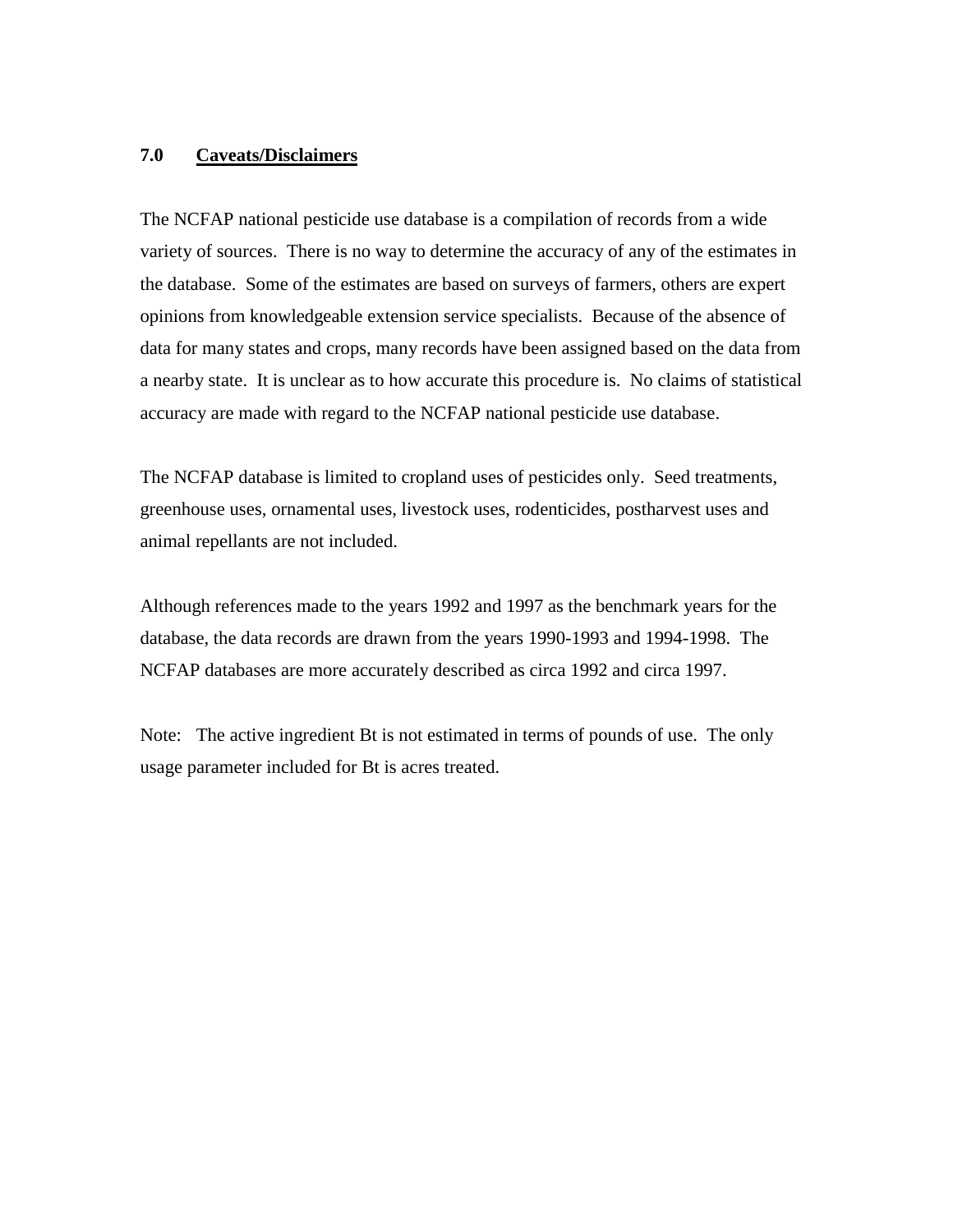#### **8.0 1992 Database Adjustments**

In assembling the 1997 estimates and comparing them to the 1992 estimates, the need to adjust several of the 1992 records became necessary. The rate of azinphos-methyl on apples in Washington had been included, inadvertently, in the 1992 database as "2.02." Upon review of the original data source, the estimate was converted to "3.02." In the 1997 database, in all instances, when a crop is treated with methyl bromide a companion estimate for chloropicrin has been made. (See discussion above in Section 4.0.) This procedure was not used for the 1992 database. Consequently, there are several instances in the original 1992 database where methyl bromide's use is included without a corresponding estimate for chloropicrin. To remedy this oversight, 23 records for chloropicrin have been added to the 1992 database so that in every instance where methyl bromide is used, a companion chloropicrin estimate exists. In addition, three chloropicrin estimates originally made in the 1992 database have been revised because of a significant discrepancy between the estimates for percent crop treated between chloropicrin and methyl bromide. In addition, to being used wherever methyl bromide is used, it also is assumed that the same percentage of acres would be treated with both methyl bromide and chloropicrin. In these three instances, chloropicrin had been estimated to have been used on significantly fewer acres than had methyl bromide. In these three instances, as in the 23 new records for chloropicrin, the estimate of percent acreage treated for chloropicrin is assumed to be the same as for methyl bromide. An additional reference code of "900" has been added to the 1992 database to identify those instances in which chloropicrin usage has been assumed to have been applied in combination with previously identified use of methyl bromide.

With these exceptions, for chloropicrin and azinphos-methyl, there is exact agreement between the usage estimates for 1992 in this report and those previously released. Since the 1992 database is included in its entirety on the NCFAP website, the list of references used in the 1992 database is included in this report as Section 11.0.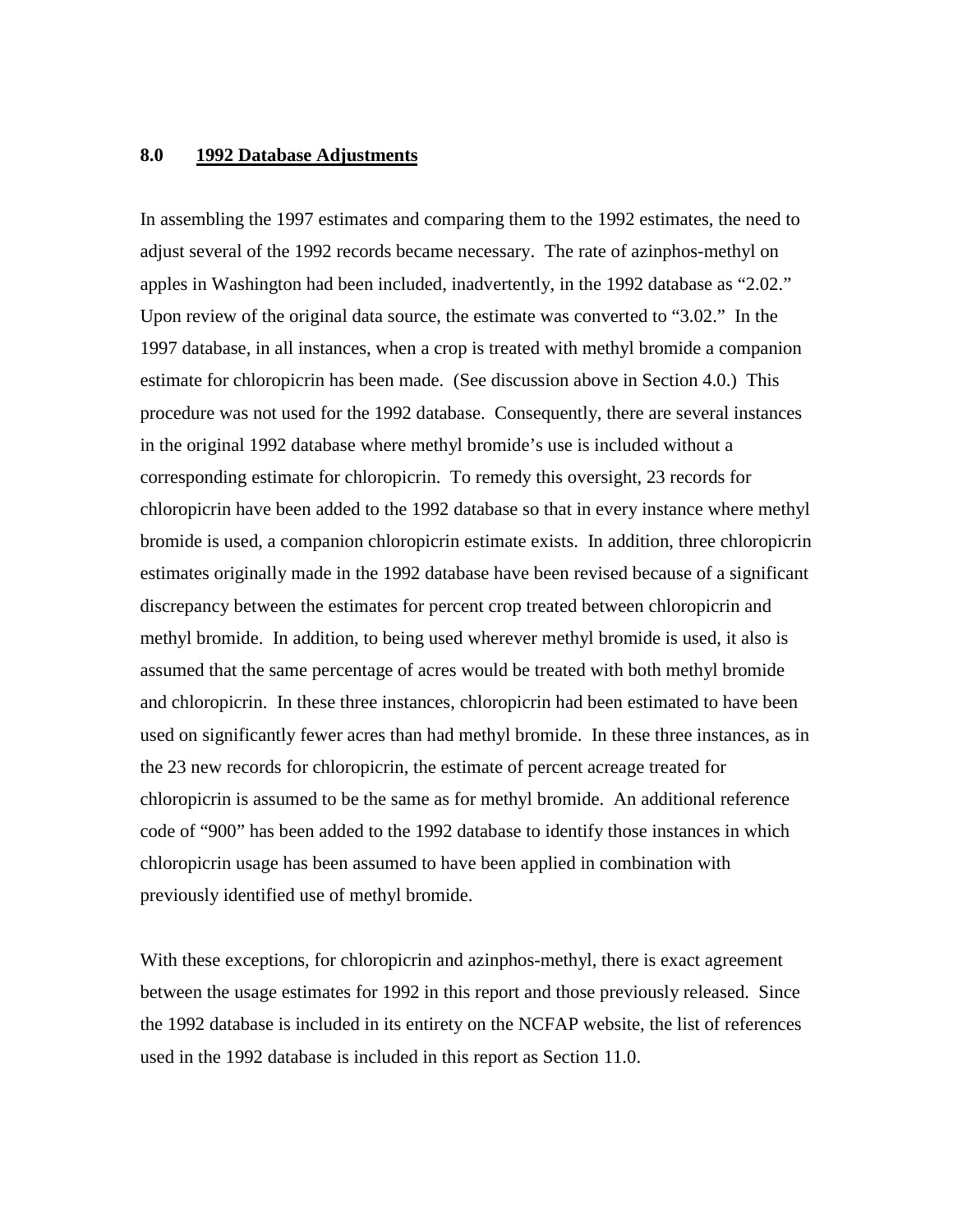#### **9.0 Internet File Description**

The entire NCFAP 1992 and 1997 pesticide use databases are available on NCFAP's website: www.ncfap.org A visitor to the website has several options:

(1) View this National Summary report Pesticide Use in U.S. Crop Production: 1997.

- (2) View National Summary Reports for Active Ingredients by Crop. These reports are available for both 1992 or 1997 by active ingredient. After selecting an active ingredient and year, a national summary of use is displayed. This national summary adds up the estimates of acres treated and pounds used from the individual database records to national totals. The computer routine accesses a file that contains estimates of the national acreage planted for each crop. These estimates are displayed in this report as "NCFAP Acres" in Table 2. The routine divides the national acreage of a crop treated with an active ingredient by the national estimate of acres planted to compute an estimate of "% Acres Treated" that represents the percent of the nation's acres of the crop treated with the active ingredient. The routine also adds up the estimates of pounds of active ingredient applied to a national total by crop. By dividing the estimate of pounds of active ingredient applied by crop by the estimate of acres treated, the routine computes a value for the average annual national rate of application (Lbs AI/A) for the active ingredient on the crop. These estimates are displayed in this report in two summary tables for each activie ingredient: Table 18A and Table 18B, the national summaries for 1992 and 1997, respectively.
- (3) View Reports for Active Ingredients by Crop and State. These reports format the individual data records for either 1992 or 1997. The selection can be made by either active ingredient, crop or state. Thus, all of the records can be previewed for any individual active ingredient. Likewise, all of the records can be previewed for a particular crop or state. The routine allows the user to apply filters by state, crop or active ingredient. However, there is no guarantee that a search will produce any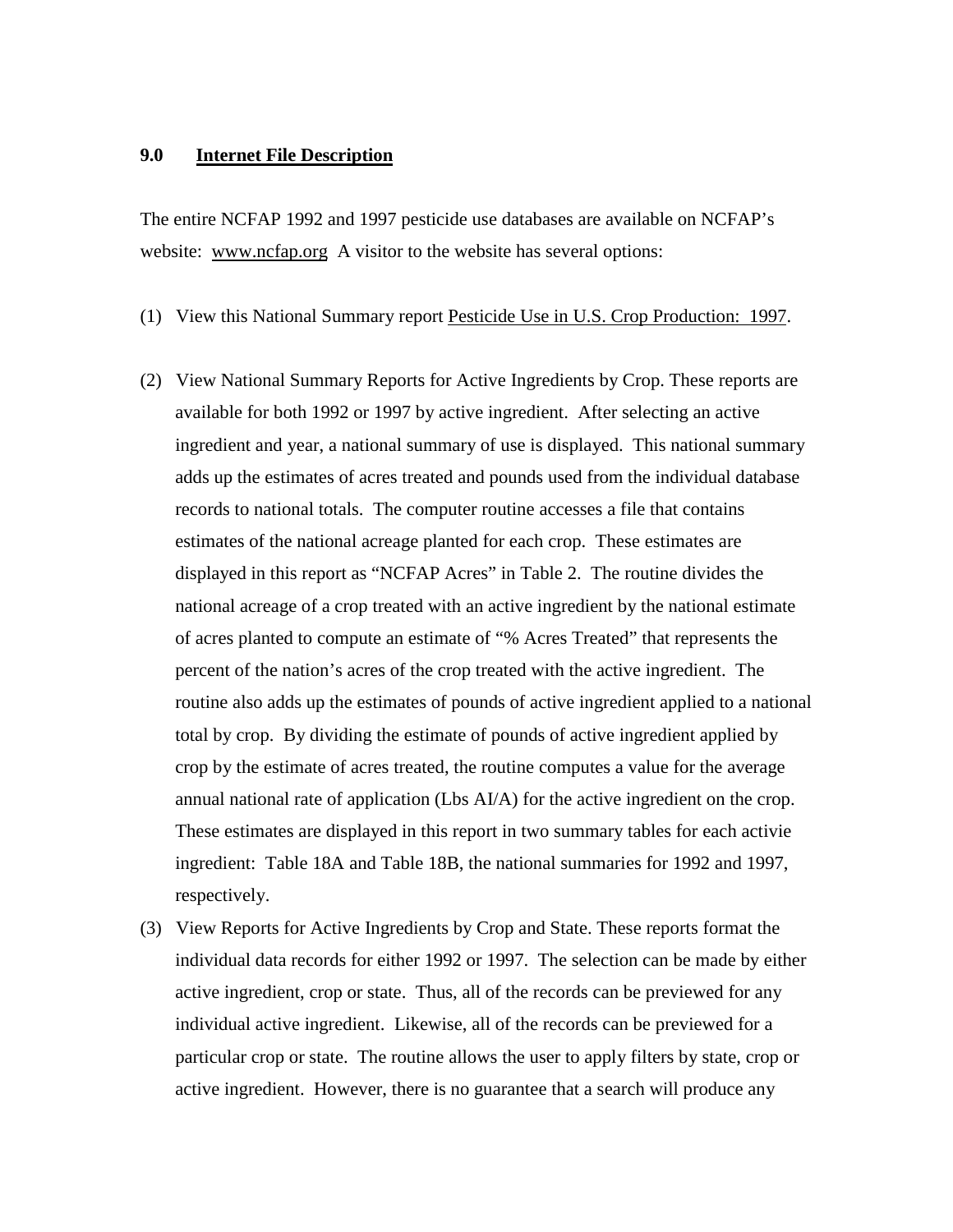records that meet the specified combination. It is advised to use the option "All pesticides" or "All crops" or "All states" initially in order to see which states or crops or active ingredients are included for the area of interest. These tables are included as Tables 1A and 1B in this report, including records from 1992 and 1997, respectively.

Each record in the database is specific by active ingredient, crop and state. The following description applies to the individual fields displayed on each record:

(a) Pesticide: 235 Unique Active Ingredient Names

There are 200 active ingredients included in the 1992 database and 220 in the 1997. One hundred eighty-five ingredients are included for both years. Fifteen active ingredients that were included in the 1992 file are not included in the 1997 file. Thirty-five new active ingredients have been added to the 1997 file.

(b) Crop: 87 Unique Crop Names

The crop names are identical for the 1992 and 1997 databases.

- (c) State: 48 State Names
- (d) Acres Planted: From the Census of Agriculture (either 1992 or 1997)
- (e) % Acres Treated: The percentage of the crop in the state treated with the active ingredient on an annual basis
- (f) LBS  $\Delta I/\Delta$ cre: The amount of the active ingredient used on a treated acre on an annual basis
- (g) Acres Treated: Acres Planted x % Acres Treated x 0.01
- (h) LBS AI Applied: Acres Treated x LBS AI/A
- (i) REF: The Reference Code

The reference code identifies the source of the usage parameters. These "REF's" are identified in Sections 10.0 and 11.0 of this report for 1997 and 1992, respectively.

Note: The active ingredient Bt is not estimated in terms of pounds of use. The only usage parameter included for Bt is acres treated.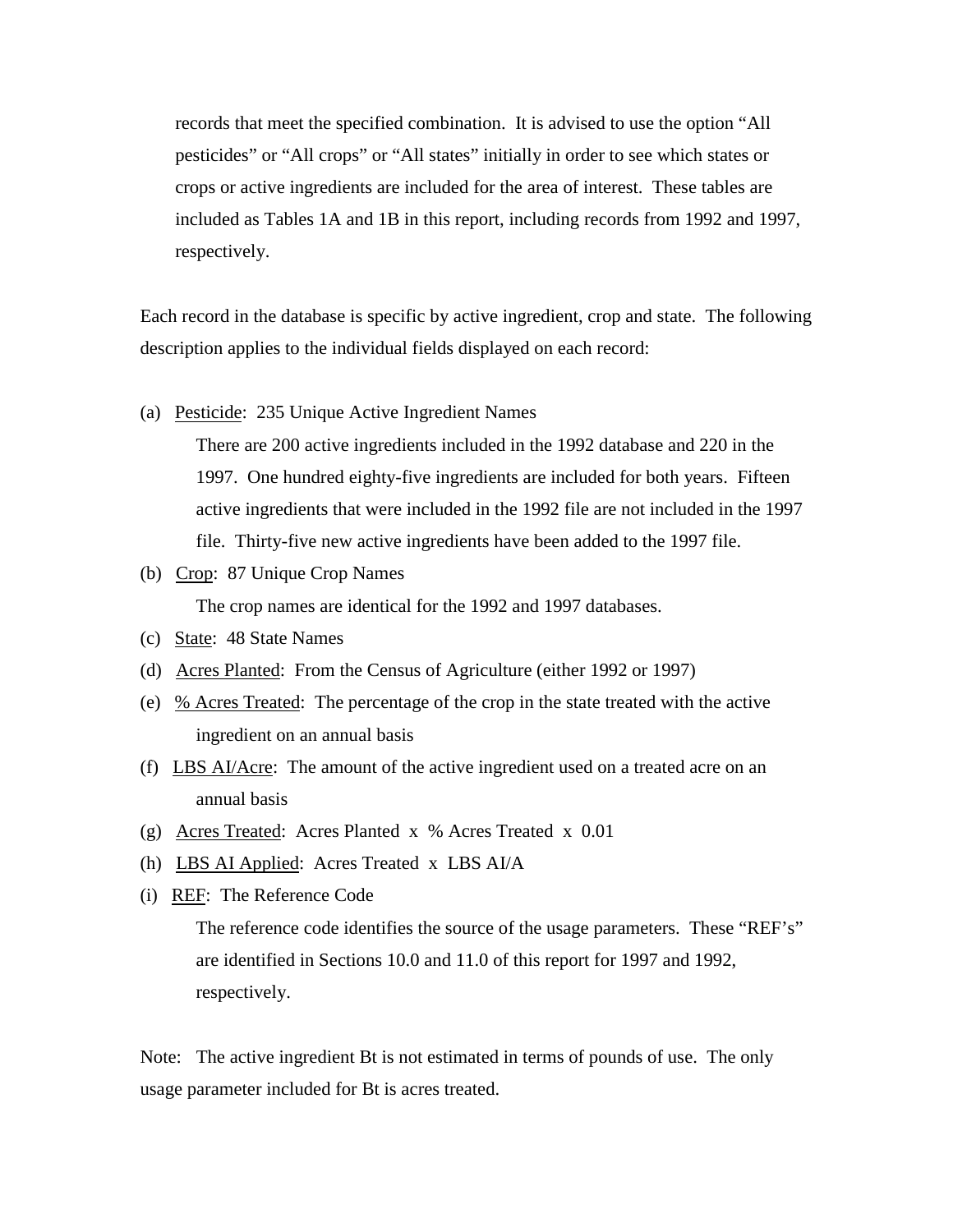#### (4) Download Records from the Database

The user has the option of downloading the entire database or selected records from the database. The entire database may be downloaded in either Microsoft Excel, Microsoft Access or common delimited text (.csv) format. Selected records may be downloaded in comma delimited text (.csv) format only.

The entire file contains 20886 records. Each record contains fields for data for 1992 and 1997. There are records for crop uses and active ingredients that are included for 1992 and for which usage was not tabulated for 1997. This is the result of three factors: (1) the active ingredient used was canceled subsequent to 1992; (2) the state/crop combination is no longer tracked by NCFAP (See Table 3 for a list of state/crop combinations not included in the 1997 database.); and (3) the active ingredient is not reported as having been used on the crop in the state in 1997. Likewise there are records for which the 1997 parameters are filled in while the 1992 fields are blank. These situations arise because of three factors: (1) the active ingredient was newly introduced subsequent to 1992; (2) NCFAP added the state/crop combination to its database subsequent to the 1992 compilation (See Table 4 to identify state/crop combinations that were added to the 1997 database.); and (3) the active ingredient was not reported as being used on the crop in the state in 1992 but was reported as being used in 1997.

The format of the downloaded records is as follows:

- a. Pesticide Name: 235 unique active ingredient names
- b. Type: Each active ingredient is classified into one of four categories:

**Herbicides** Insecticides Fungicides Other Pesticides

- c. Crop: 87 Unique Crop Names
- d. State: 48 State Names
- e. AC92: Acres Planted (1992 Census)
- f. PCT92: Percent Acres Treated (1992)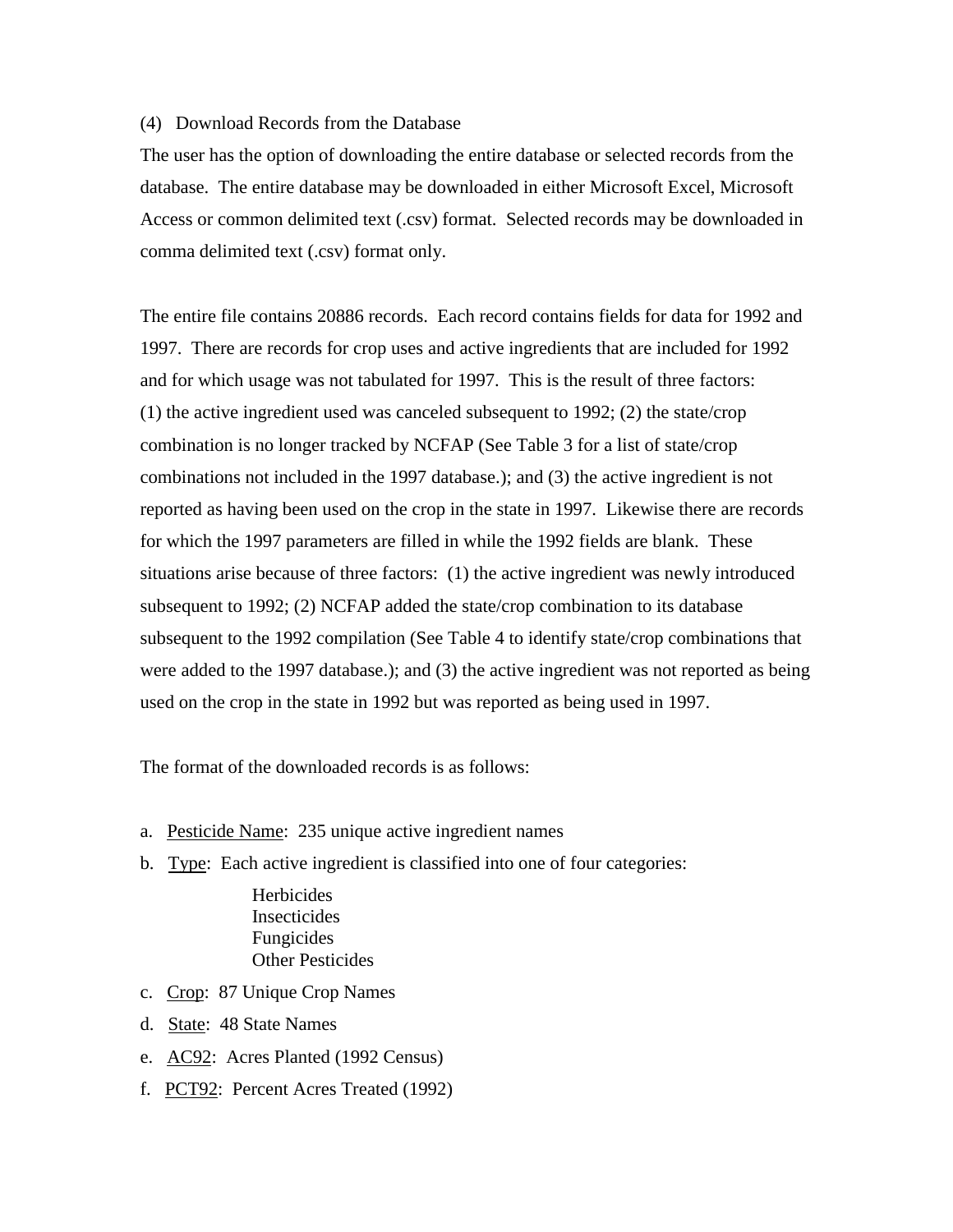- g. Rate92: Annual Application Amount (LBS AI/A) (1992)
- h. REF92: Reference Code for 1992 Estimates (See Section 11.0)
- i. ACTRT92: Acres Treated (1992) PCT92 x AC92 x 0.01
- j. LBS92: LBS AI Applied (1992) ACTRT92 x Rate92
- k. AC97: Acres Planted (1997 Census)
- l. PCT97: Percent Acres Treated (1997)
- m. Rate97: Annual Application Amount (LBS AI/A) (1997)
- n. REF97: Reference Code for 1997 Estimates (See Section 10.0)
- o. ACTRT97: Acres Treated (1997) PCT97 x AC97 x 0.01
- p. LBS97: LBS AI Applied (1997) ACTRT97 x Rate97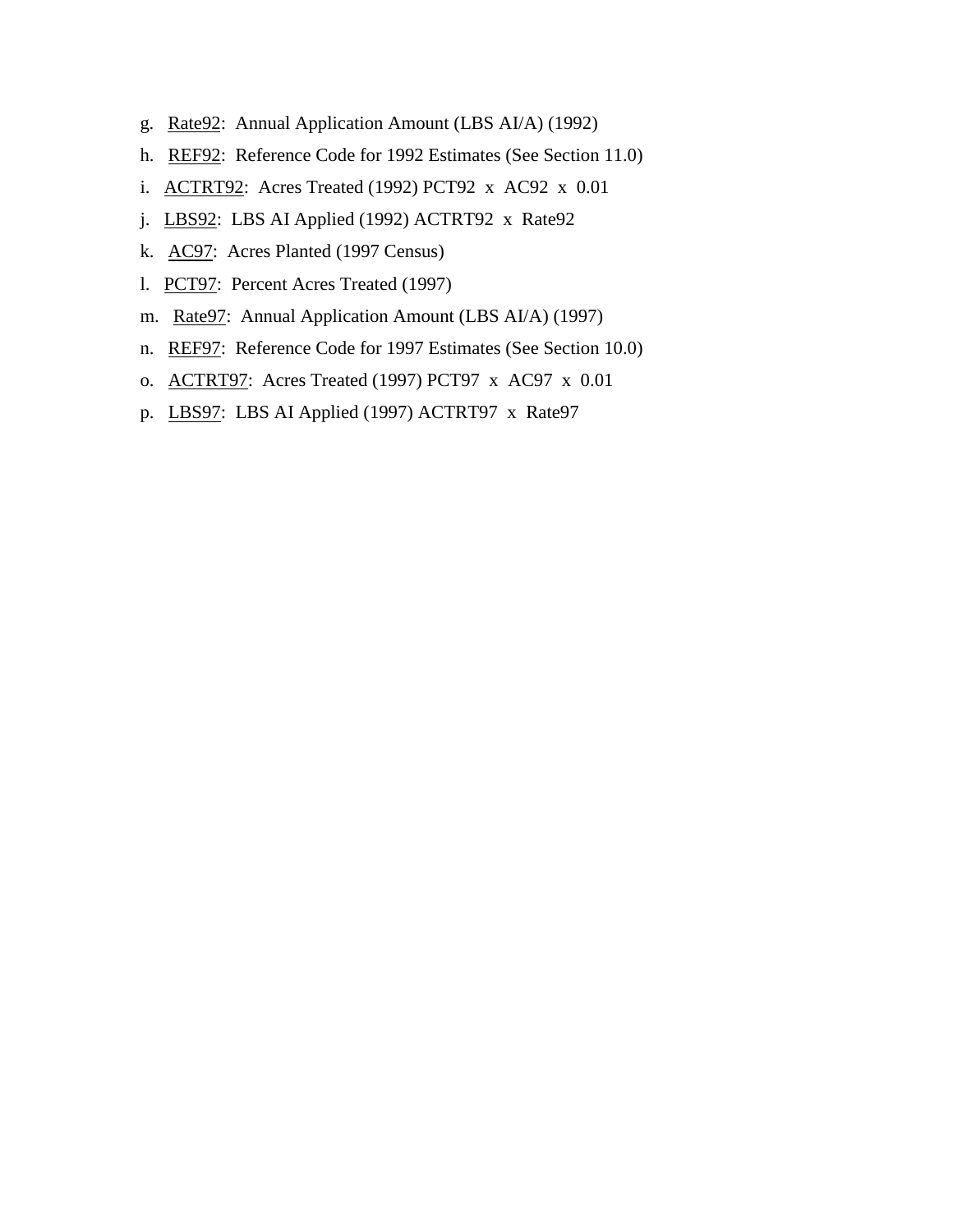| Dalabase                             |                            |                    |              |
|--------------------------------------|----------------------------|--------------------|--------------|
| <b>A. FUNGICIDES</b>                 |                            |                    |              |
| <b>Active Ingredient</b>             |                            | <b>Trade Names</b> |              |
| Azoxystrobin***<br>Benomyl<br>Captan | Abound<br><b>Benlate</b>   | Quadris            |              |
| Chlorothalonil                       | Bravo                      | Echo               | Thalonil     |
| Copper                               | Kocide                     | Nucop              | Champ        |
| Cymoxanil***                         | Curzate                    |                    |              |
| <b>DCNA</b>                          | Dicloran                   | <b>Botran</b>      |              |
| Dimethomorph***                      | Acrobat                    |                    |              |
| Dodine                               | Syllit                     |                    |              |
| Etridiazole                          | Terraguard                 |                    |              |
| Fenarimol                            | Rubigan                    |                    |              |
| Fenbuconazole***                     | Enable                     | Indar              |              |
| Ferbam                               | Carbamate                  |                    |              |
| Flutolanil***                        | Prostar                    | Moncut             |              |
| Fosetyl-AL                           | Aliette                    |                    |              |
| Iprodione                            | Rovral                     |                    |              |
| Mancozeb                             | <b>Dithane</b>             | Manzate            | Penncozeb    |
| Maneb                                | Manex                      |                    |              |
| Mefenoxam***                         | Ridomil Gold               | Apron XL           |              |
| Metalaxyl                            | Apron                      | Ridomil            |              |
| Metiram                              | Polyram                    |                    |              |
| Myclobutanil                         | Nova                       | Rally              |              |
| Oxytetracycline                      | Mycoshield                 |                    |              |
| <b>PCNB</b>                          | Terraclor                  |                    |              |
| Propamocarb***                       | Tattoo                     |                    |              |
| Propiconazole                        | Orbit                      | Tilt               | <b>Break</b> |
| Streptomycin                         | Agrimycin                  |                    |              |
| Sulfur                               | <b>Thiolux</b>             | Microthiol         |              |
| Tebuconazole***                      | Folicur                    | Elite              |              |
| <b>Thiophanate Methyl</b>            | Topsin                     |                    |              |
| Thiram                               |                            |                    |              |
| Triadimefon<br>Triflumizole***       | <b>Bayleton</b><br>Procure |                    |              |
| <b>Triforine</b>                     |                            |                    |              |
|                                      | Funginex                   | Du-Ter             |              |
| Triphenyltin Hyd<br>Vinclozolin      | Supertin<br>Ronilan        |                    |              |
| Ziram                                |                            |                    |              |
|                                      |                            |                    |              |

## TABLE 1A: Active Ingredients Included in the 1997 National Pesticide Use<br>Database

 $\star$ Active Ingredient canceled or withdrawn

 $\star\star$ Active Ingredient no longer manufactured

 $***$ New Active Ingredient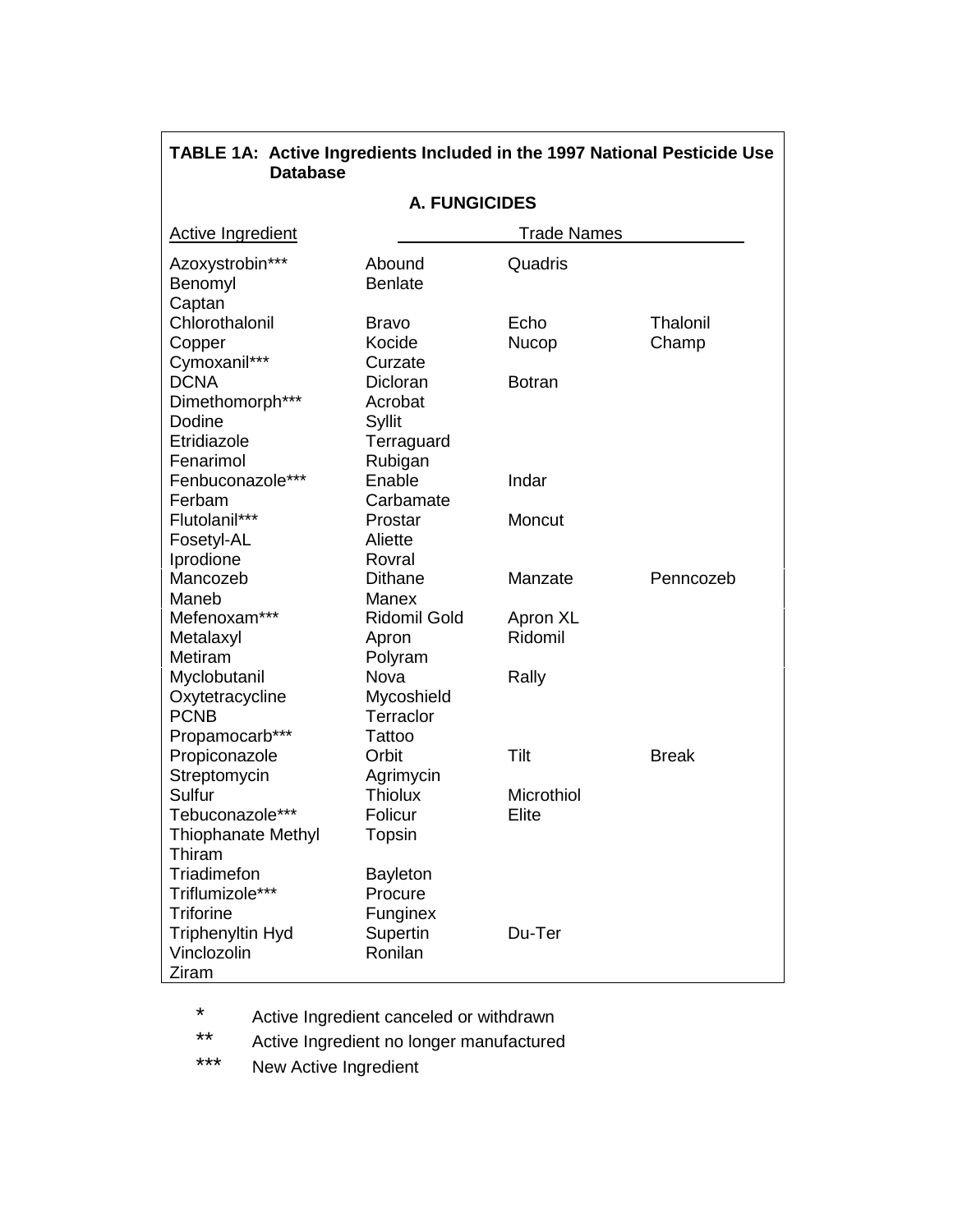|                          | Jalawase (VVIII. <i>)</i> |                 |                      |  |
|--------------------------|---------------------------|-----------------|----------------------|--|
| <b>B. HERBICIDES</b>     |                           |                 |                      |  |
| <b>Active Ingredient</b> | <b>Trade Names</b>        |                 |                      |  |
| $2,4-D$                  | Hi-Dep                    | Formula 40      | Weedar <sub>64</sub> |  |
| $2,4$ -DB                | <b>Butyrac</b>            | <b>Butoxone</b> |                      |  |
| Acetochlor***            | <b>Harness</b>            | Surpass         |                      |  |
| Acifluorfen              | <b>Blazer</b>             |                 |                      |  |
| Alachlor                 | Lasso                     | Micro-Tech      | Partner              |  |
| Ametryn                  | Evik                      |                 |                      |  |
| Asulam                   | Asulox                    |                 |                      |  |
| Atrazine                 | Aatrex                    |                 |                      |  |
| <b>Benefin</b>           | <b>Balan</b>              |                 |                      |  |
| <b>Bensulfuron</b>       | Londax                    |                 |                      |  |
| <b>Bensulide</b>         | Prefar                    |                 |                      |  |
| Bentazon                 | Basagran                  |                 |                      |  |
| <b>Bromacil</b>          | Hyvar                     |                 |                      |  |
| Bromoxynil               | <b>Buctril</b>            | <b>Bromox</b>   |                      |  |
| <b>Butylate</b>          | Sutan                     |                 |                      |  |
| Chlorimuron              | Classic                   |                 |                      |  |
| Chlorsulfuron            | Glean                     |                 |                      |  |
| Clethodim                | <b>Select</b>             | Prism           |                      |  |
| Clomazone                | Command                   |                 |                      |  |
| Clopyralid               | Stinger                   |                 |                      |  |
| Cyanazine                | <b>Bladex</b>             | Cy-Pro          |                      |  |
| Cycloate                 | Ro-Neet                   |                 |                      |  |
| DCPA**                   | Dacthal                   |                 |                      |  |
| Desmedipham              | <b>Betanex</b>            |                 |                      |  |
| Dicamba                  | <b>Banvel</b>             | Clarity         |                      |  |
| Dichlobenil              | Casoron                   | Dyclomec        |                      |  |
| Diclofop                 | Hoelon                    |                 |                      |  |
| Difenzoquat              | Avenge                    |                 |                      |  |
| Dimethenamid***          | Frontier                  |                 |                      |  |
| Diquat                   | Reglone                   |                 |                      |  |
| Diuron                   | <b>Direx</b>              | Karmex          |                      |  |
| <b>DSMA</b>              | Ansar 8100                |                 |                      |  |
| Endothall                | Accelerate                | Des-I-Cate      | Herbicide 273        |  |
| <b>EPTC</b>              | Eptam                     | Eradicane       |                      |  |
| Ethalfluralin            | Curbit                    | Sonalan         |                      |  |
| Ethofumesate             | Nortron                   | Progress        |                      |  |
| Fenoxaprop               | Option II                 | Whip            | Acclaim              |  |
| Fluazifop                | Fusilade                  |                 |                      |  |
| Flumetsulam***           | <b>Broadstrike</b>        |                 |                      |  |
| Flumiclorac***           | Resource                  |                 |                      |  |

# TABLE 1A: Active Ingredients Included in the 1997 National Pesticide Use<br>Database (Cont.)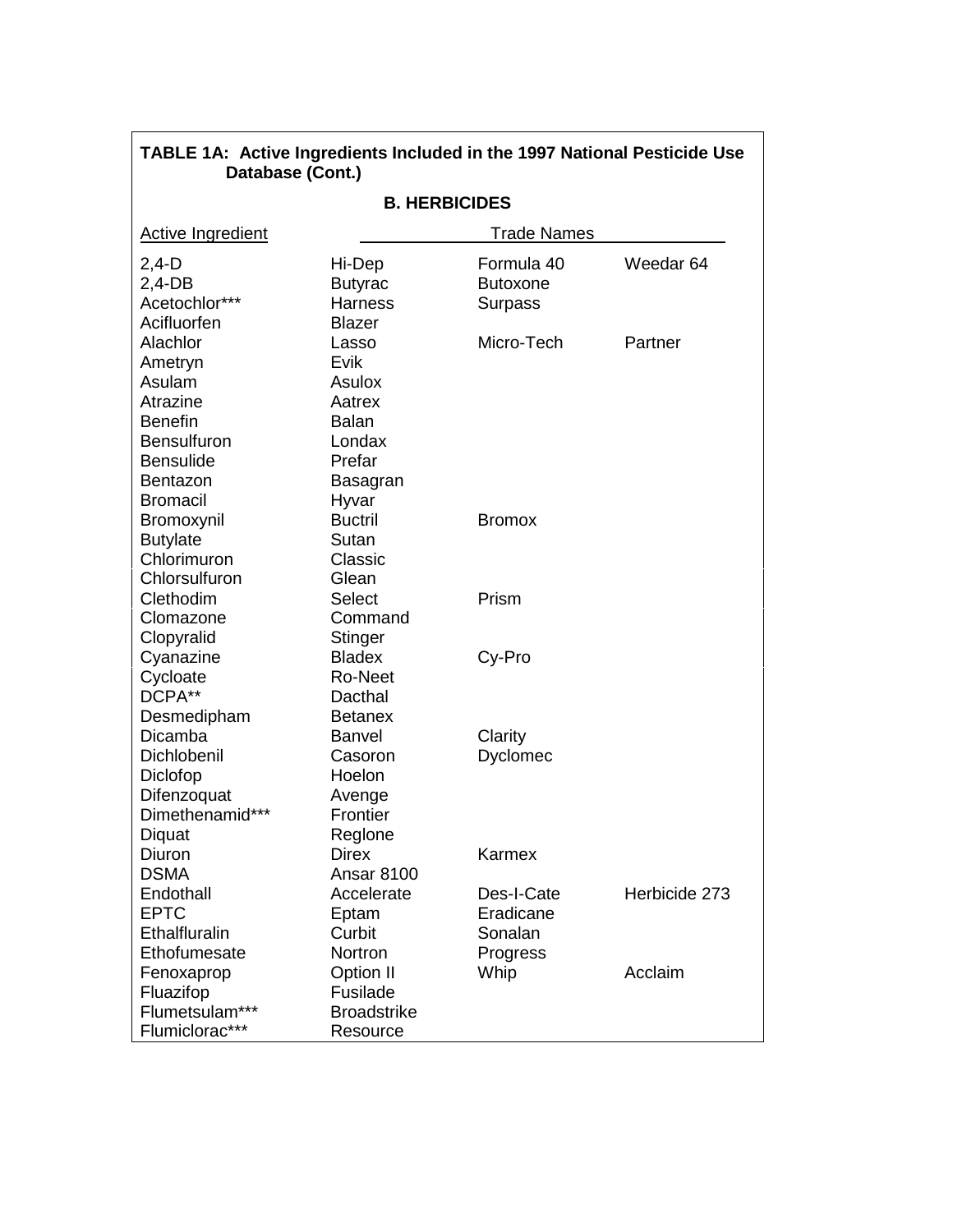| <b>Database</b>                                |                          |                |                 |
|------------------------------------------------|--------------------------|----------------|-----------------|
| <b>B. HERBICIDES (Cont.)</b>                   |                          |                |                 |
| <b>Active Ingredient</b><br><b>Trade Names</b> |                          |                |                 |
| Fluometuron                                    | Cotoran<br><b>Reflex</b> | Meturon        | Flo-Met         |
| Fomesafen<br>Glyphosate                        | Roundup                  | Flexstar       | Glyphos         |
| Halosulfuron***                                | Permit                   |                |                 |
| Hexazinone                                     | Velpar<br>Cadre          | Pronone        |                 |
| Imazapic***<br>Imazamethabenz                  | Assert                   |                |                 |
| Imazaquin                                      | Scepter                  |                |                 |
| Imazethapyr                                    | Pursuit                  |                |                 |
| Lactofen                                       | Cobra                    |                |                 |
| Linuron                                        | Linex                    | Lorox          |                 |
| <b>MCPA</b>                                    | Chiptox                  | Rhonox         |                 |
| <b>MCPB</b>                                    | <b>Thistrol</b>          |                |                 |
| <b>MCPP</b>                                    | Mecoprop                 |                |                 |
| Metolachlor                                    | Dual                     |                |                 |
| Metribuzin                                     | Lexone                   | Sencor         |                 |
| Metsulfuron                                    | Ally                     | Escort         |                 |
| Molinate                                       | Ordram                   |                |                 |
| <b>MSMA</b>                                    | Bueno <sub>6</sub>       | Ansar 6-6      |                 |
| Napropamide                                    | Devrinol                 |                |                 |
| Naptalam                                       | Alanap                   |                |                 |
| Nicosulfuron                                   | Accent                   |                |                 |
| Norflurazon                                    | Evital                   | Solicam        | Zorial          |
| Oryzalin                                       | Surflan                  |                |                 |
| Oxyfluorfen                                    | Goal                     |                |                 |
| Paraquat                                       | Cyclone                  | Gramoxone      | <b>Starfire</b> |
| Pebulate                                       | Tillam                   |                |                 |
| Pendimethalin                                  | Prowl                    |                |                 |
| Phenmedipham                                   | Spin-Aid                 | <b>Betanal</b> |                 |
| Picloram                                       | Tordon                   |                |                 |
| Primisulfuron                                  | Beacon                   |                |                 |
| Prometryn<br>Pronamide                         | Caparol<br>Kerb          | Cotton-Pro     |                 |
| Propachlor                                     | Ramrod                   |                |                 |
| Propanil                                       | <b>Stam</b>              |                |                 |
| Prosulfuron***                                 | Peak                     |                |                 |
| Pyrazon                                        | Pyramin                  |                |                 |
| Pyridate                                       | Tough                    |                |                 |
| Pyrithiobac***                                 | <b>Staple</b>            |                |                 |
| Quinclorac                                     | Facet                    |                |                 |
| Quizalofop                                     | Assure                   |                |                 |

TABLE 1A: Active Ingredients Included in the 1997 National Pesticide Use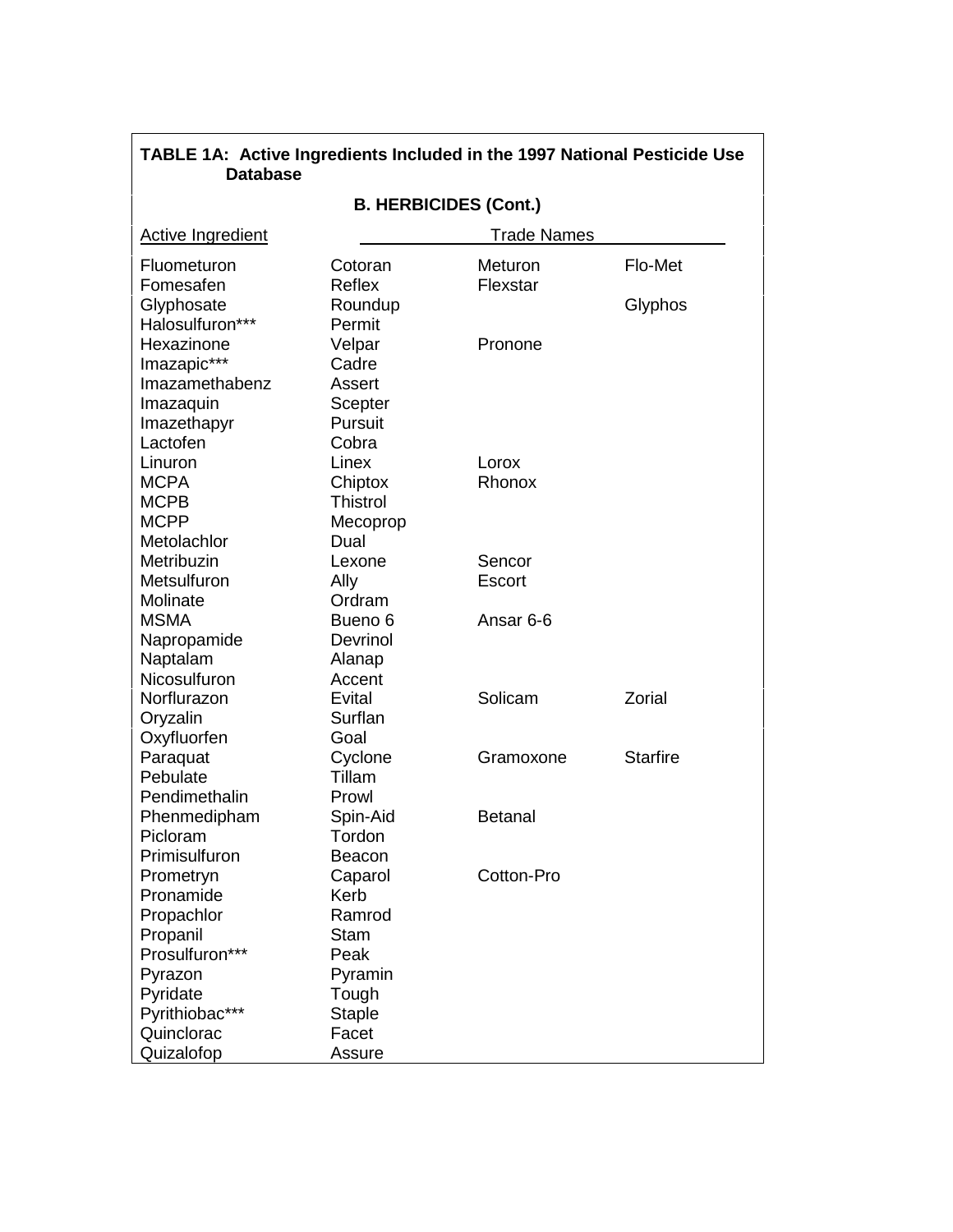| <b>Database</b>                             |                              |                         |         |
|---------------------------------------------|------------------------------|-------------------------|---------|
|                                             | <b>B. HERBICIDES (Cont.)</b> |                         |         |
| Active Ingredient                           |                              | <b>Trade Names</b>      |         |
| Rimsulfuron***<br>Sethoxydim<br>Simazine    | Matrix<br>Poast<br>Princep   | Basis****<br>Conclude G | Torpedo |
| Sulfentrazone***<br>Tebuthiuron<br>Terbacil | Authority<br>Spike<br>Sinbar | Spartan                 |         |
| Thifensulfuron                              | Pinnacle                     | Basis****               |         |
| Thiobencarb<br>Triallate                    | <b>Bolero</b><br>Far-Go      | Abolish                 |         |
| Triasulfuron<br>Tribenuron                  | Amber<br><b>Express</b>      |                         |         |
| Triclopyr                                   | Garlon                       |                         |         |
| Trifluralin                                 | Treflan                      | Tri-4                   | Trilin  |
| Triflusulfuron***                           | Upbeet                       |                         |         |
| Vernolate*                                  | Vernam                       |                         |         |

### TABLE 1A: Active Ingredients Included in the 1997 National Pesticide Use

- $\star$ Active Ingredient canceled or withdrawn
- $***$ Active Ingredient no longer manufactured
- \*\*\* New Active Ingredient
- \*\*\*\* Basis contains two active ingredients: rimsulfuron and thifensulfuron.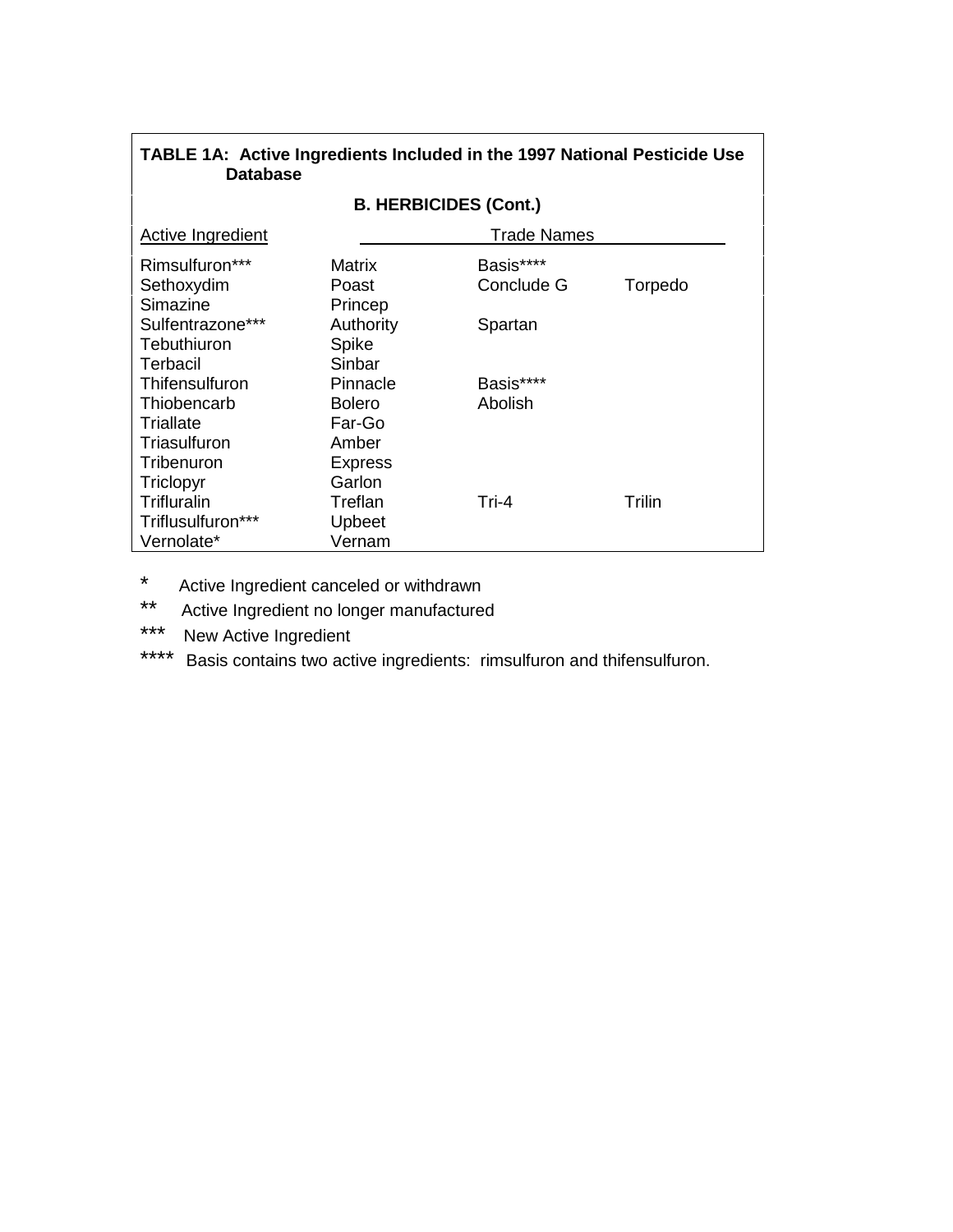| <b>C. INSECTICIDES</b>       |                     |                |               |
|------------------------------|---------------------|----------------|---------------|
| Active Ingredient            |                     | Trade Names    |               |
| Abamectin                    |                     | Avid           |               |
| Acephate                     | Agri-Mek<br>Orthene | Payload        | Zephyr        |
| Aldicarb                     | Temik               |                |               |
| Amitraz                      | Mitac               | Ovasyn         |               |
| Azadirachtin***              | <b>Neemix</b>       | <b>Trilogy</b> | Azatin        |
| Azinphos-Methyl              | Guthion             | Sniper         |               |
| <b>Bifenthrin</b>            | <b>Brigade</b>      | Capture        |               |
| Bt                           | Novodor             | Condor         | <b>Dipel</b>  |
| Buprofezin***                | Applaud             |                |               |
| Carbaryl                     | Sevin               |                |               |
| Carbofuran                   | Furadan             |                |               |
| Chlorethoxyfos***            | <b>Fortress</b>     |                |               |
| Chlorpyrifos                 | Lorsban             | Chlorfos       | <b>Nufos</b>  |
| Clofentezine                 | Apollo              |                |               |
| Cryolite                     | Kryocide            | Prokil         |               |
| Cyfluthrin                   | Baythroid           |                |               |
| Cypermethrin                 | Ammo                | Cymbush        | Fury/ Mustang |
| Cyromazine                   | Trigard             |                |               |
| Deltamethrin***              | Decis               |                |               |
| Diazinon                     | $D-Z-N$             |                |               |
| Dicofol                      | Kelthane            |                |               |
| Dicrotophos                  | <b>Bidrin</b>       |                |               |
| Diflubenzuron                | Dimilin             | Micromite      |               |
| Dimethoate                   | Cygon               |                |               |
| <b>Disulfoton</b>            | Di-Syston           |                |               |
| Endosulfan                   | Thiodan             | Phaser         | Golden Leaf   |
| Esfenvalerate                | Asana               |                |               |
| Ethion                       |                     |                |               |
| Ethoprop                     | Mocap               |                |               |
| <b>Ethyl Parathion</b>       |                     |                |               |
| Fenamiphos                   | Nemacur             |                |               |
| <b>Fenbutatin Oxide</b>      | Vendex              | <b>Hexakis</b> |               |
| Fenpropathrin                | Danitol             |                |               |
| Fonofos*                     | Dyfonate            |                |               |
| <b>Formetanate HCL</b>       | Carzol              |                |               |
| Hexythiazox***               | Savey<br>Admire     | Provado        |               |
| Imidacloprid***              | Karate              | Warrior        |               |
| Lambdacyhalothrin<br>Lindane |                     |                |               |
| Malathion                    | Cythion             |                |               |
| Metaldehyde                  | Deadline            |                |               |
|                              |                     |                |               |

### TABLE 1A: Active Ingredients Included in the 1997 National Pesticide Use<br>Database (Cont.)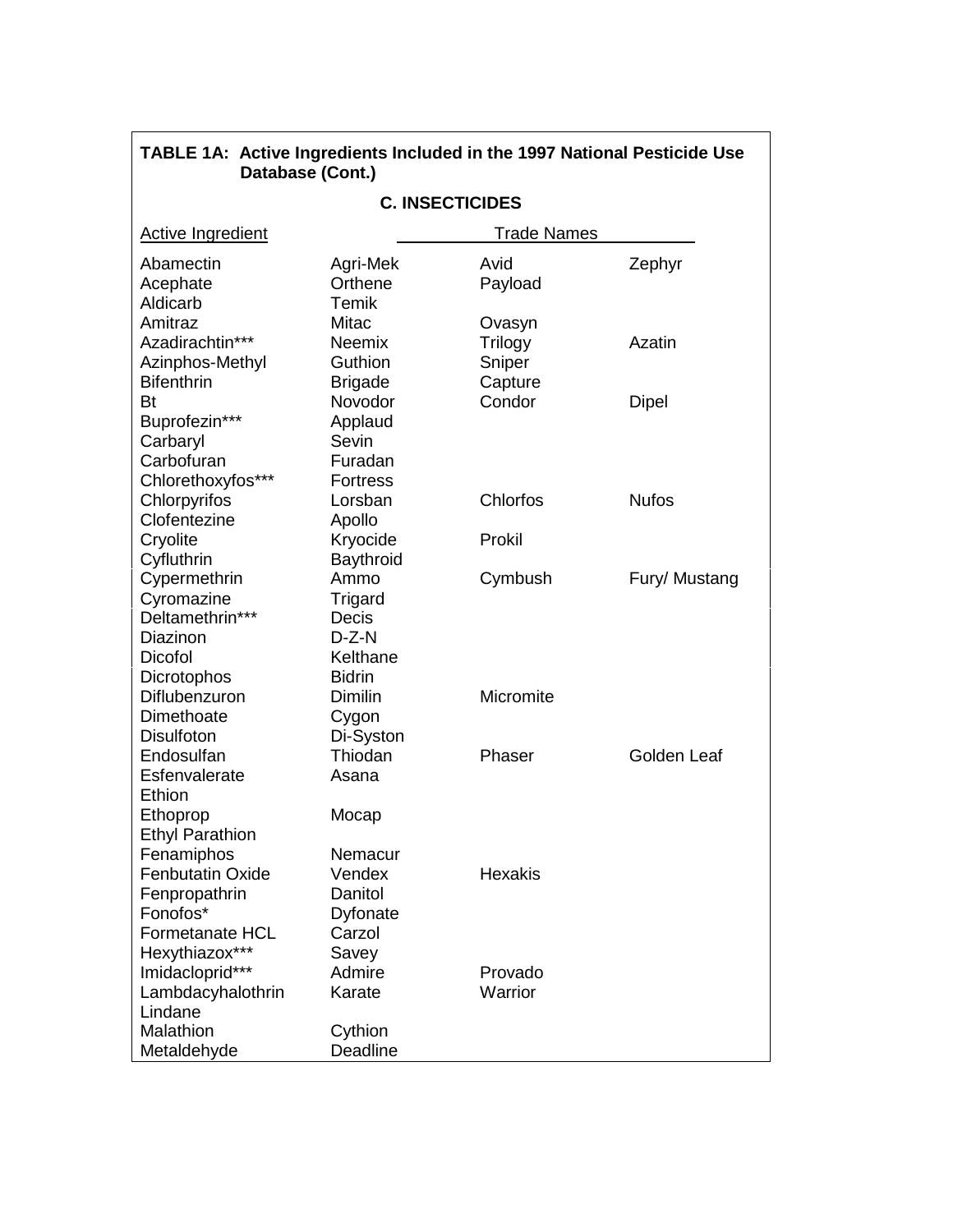| Database (Cont.)               |                      |                    |           |
|--------------------------------|----------------------|--------------------|-----------|
| <b>C. INSECTICIDES (Cont.)</b> |                      |                    |           |
| Active Ingredient              |                      | <b>Trade Names</b> |           |
| Methamidophos                  | Monitor              |                    |           |
| Methidathion                   | Supracide            |                    |           |
| Methomyl                       | Lannate              |                    |           |
| Methoxychlor                   | Marlate              |                    |           |
| <b>Methyl Parathion</b>        | Penncap-M            |                    |           |
| <b>Naled</b>                   | <b>Dibrom</b>        |                    |           |
| Oil                            | <b>Volck Supreme</b> | Sunspray           | Citri Oil |
| Oxamyl                         | Vydate               |                    |           |
| Oxydemeton-Methyl              | Metasystox           |                    |           |
| Oxythioquinox                  | Morestan             | Joust              |           |
| Permethrin                     | Ambush               | Pounce             |           |
| Phorate                        | Thimet               |                    |           |
| Phosmet                        | Imidan               |                    |           |
| Profenofos                     | Curacron             |                    |           |
| Propargite                     | Comite               | Omite              |           |
| Pyridaben***                   | Pyramite             | <b>Nexter</b>      | Sanmite   |
| Pyriproxyfen***                | Knack                |                    |           |
| Spinosad***                    | Conserve             | <b>Success</b>     | Tracer    |
| Sulprofos*                     | <b>Bolstar</b>       |                    |           |
| Tebufenozide***                | Confirm              |                    |           |
| Tebupirimphos***               | Aztec                |                    |           |
| Tefluthrin                     | Force                |                    |           |
| <b>Terbufos</b>                | Counter              |                    |           |
| Thiodicarb                     | Larvin               |                    |           |
| Tralomethrin                   | Scout                |                    |           |

# TABLE 1A: Active Ingredients Included in the 1997 National Pesticide Use

 $\star$ Active Ingredient canceled or withdrawn

\*\* Active Ingredient no longer manufactured

\*\*\* New Active Ingredient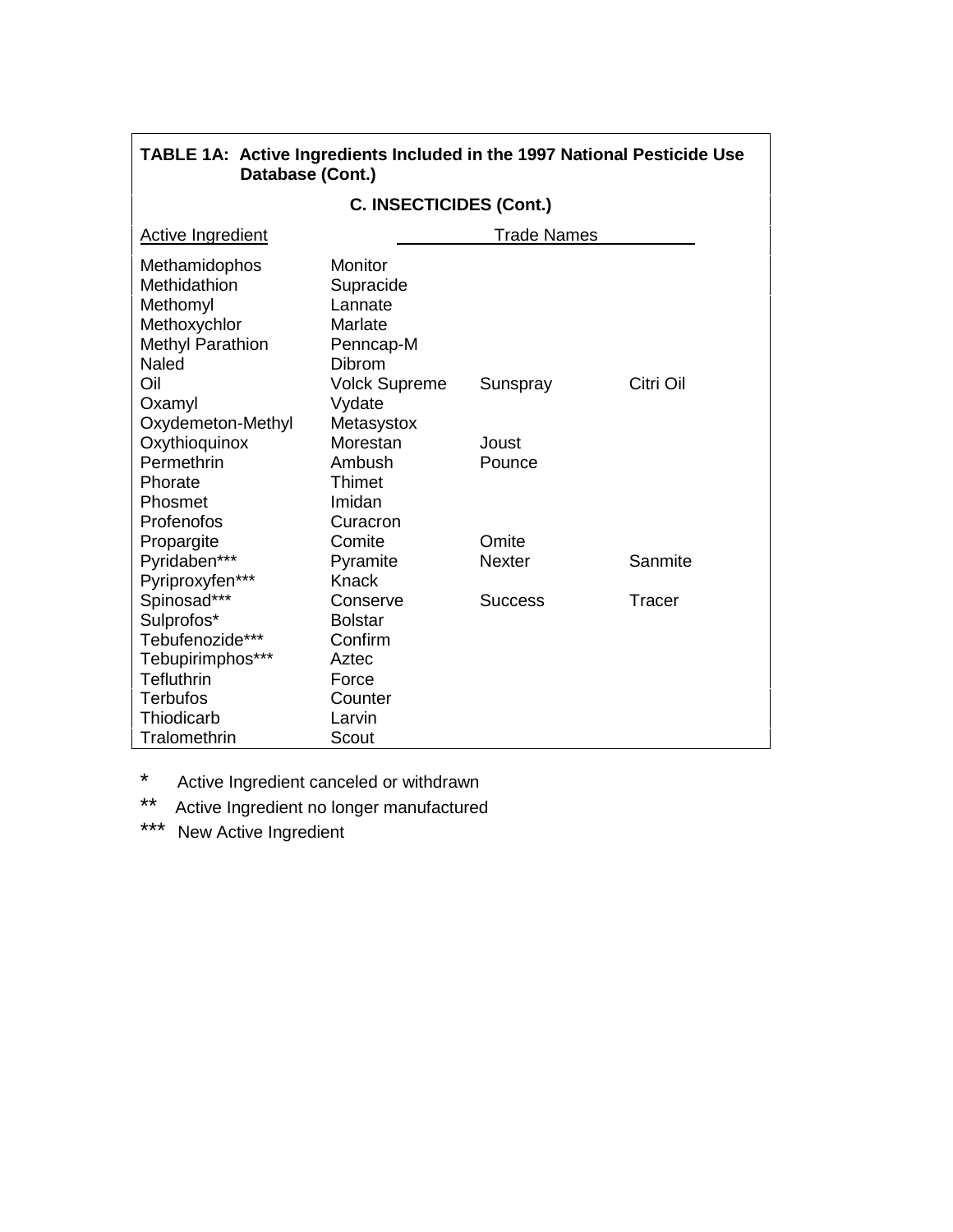| Database (Cont.)                                                                                   |                                         |                                                        |                  |
|----------------------------------------------------------------------------------------------------|-----------------------------------------|--------------------------------------------------------|------------------|
|                                                                                                    | <b>D. OTHER PESTICIDES</b>              |                                                        |                  |
| <b>Active Ingredient</b>                                                                           |                                         | <b>Trade Names</b>                                     |                  |
| $1,3-D$<br>Benzyladenine***<br>Butenoic Acid***                                                    | <b>Telone</b><br>Accel<br>Retain        | <b>RiteSize</b>                                        |                  |
| Cacodylic Acid                                                                                     | Cotton-Aide                             | Montar                                                 |                  |
| Chloropicrin<br>Cyclanilide***                                                                     | Finish                                  |                                                        |                  |
| Cytokinins<br>Dimethipin                                                                           | <b>Burst</b><br>Harvade                 | Promalin****                                           | Triggrr          |
| Ethephon<br>Flumetralin***                                                                         | Cerone<br>Prime                         | <b>Ethrel</b>                                          | Prep             |
| Gibberellic Acid<br>Maleic Hydrazide<br>Mepiquat Chloride<br>Metam Sodium<br><b>Methyl Bromide</b> | Provide<br>Royal MH-30<br>Pix.<br>Vapam | Progibb<br><b>Sprout Stop</b><br><b>Mepichlor Pill</b> | Promalin****     |
| <b>NAA</b><br><b>NAD</b><br>Sodium Chlorate<br><b>Sulfuric Acid</b><br>Thidiazuron                 | Fruitone<br>Amid-Thin<br>Defol          | Liqui-Stik                                             | <b>Fruit Fix</b> |
| <b>Tribufos</b>                                                                                    | Dropp<br>Def                            | Folex                                                  |                  |

TABLE 1A: Active Ingredients Included in the 1997 National Pesticide Use

 $\star$ Active Ingredient canceled or withdrawn

 $***$ Active Ingredient no longer manufactured

\*\*\* New Active Ingredient

\*\*\*\* Promalin contains two active ingredients: cytokinins and gibberellic acid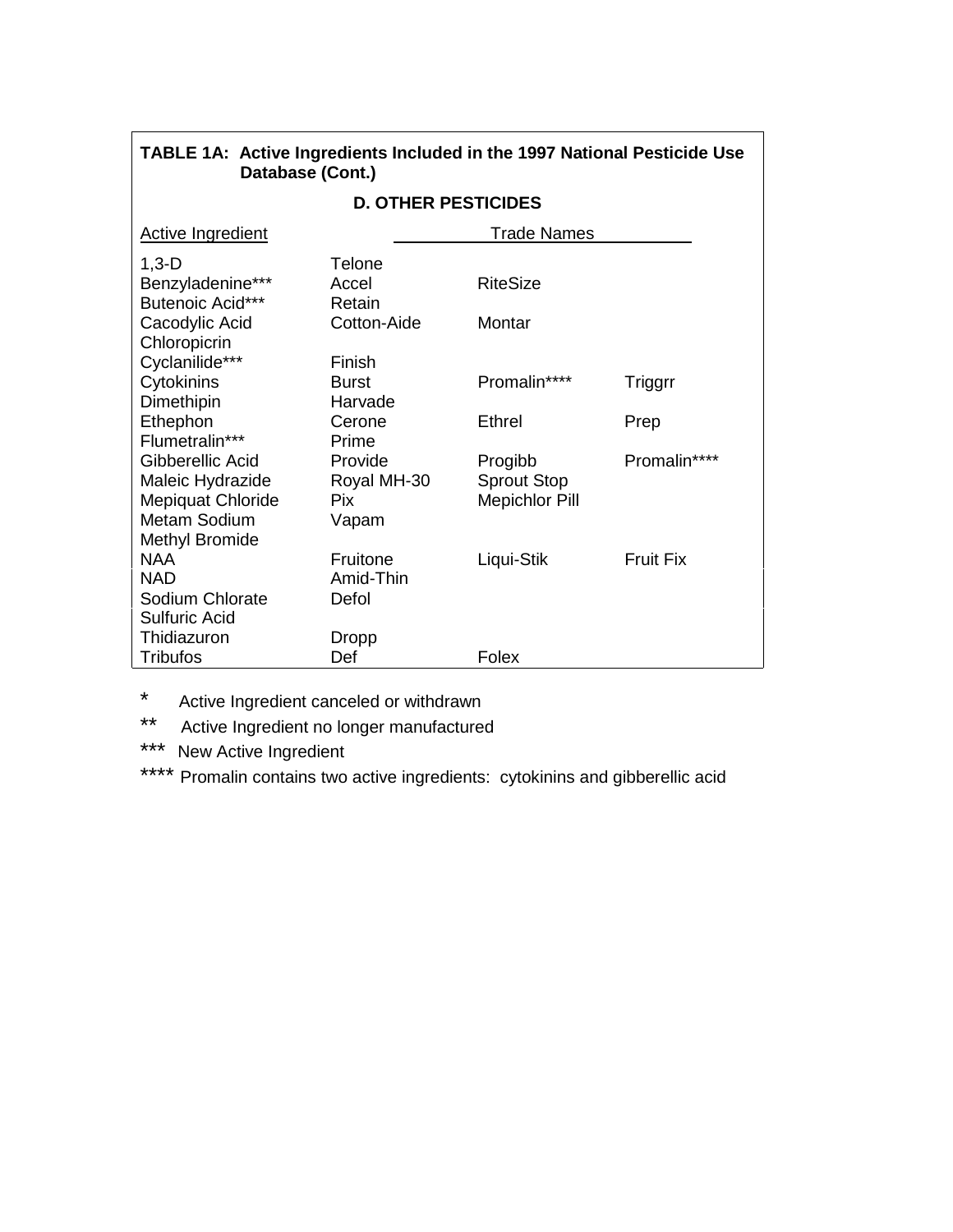| <b>Database</b>           |                      |                              |            |
|---------------------------|----------------------|------------------------------|------------|
|                           | <b>A. FUNGICIDES</b> |                              |            |
| <b>Active Ingredient</b>  |                      | <b>Producers/Registrants</b> |            |
| Azoxystrobin***           | Zeneca               |                              |            |
| Benomyl                   | Dupont               |                              |            |
| Captan                    | Micro Flo            | Drexel                       | <b>UAP</b> |
| Chlorothalonil            | Zeneca               | Sipcam                       |            |
| Copper                    | Griffin              | Agtrol                       | Micro Flo  |
| Cymoxanil***              | Dupont               |                              |            |
| <b>DCNA</b>               | Gowan                | <b>Wilbur Ellis</b>          |            |
| Dimethomorph***           | American Cyanamid    |                              |            |
| Dodine                    | <b>UAP</b>           |                              |            |
| Etridiazole               | Uniroyal             |                              |            |
| Fenarimol                 | Dow Agro             |                              |            |
| Fenbuconazole***          | Rohm and Haas        |                              |            |
| Ferbam                    | <b>UCB</b>           |                              |            |
| Flutolanil***             | Agrevo               | Gowan                        |            |
| Fosetyl-AL                | Rhone-Poulenc        |                              |            |
| Iprodione                 | Rhone-Poulenc        |                              |            |
| Mancozeb                  | Rohm and Haas        | Griffin                      | Atochem    |
| Maneb                     | Atochem              | Griffin                      |            |
| Mefenoxam***              | <b>Novartis</b>      |                              |            |
| Metalaxyl                 | <b>Novartis</b>      | Gustafson                    |            |
| Metiram                   | <b>UAP</b>           |                              |            |
| Myclobutanil              | Rohm and Haas        |                              |            |
| Oxytetracycline           | <b>Novartis</b>      |                              |            |
| <b>PCNB</b>               | Uniroyal             | Amvac                        |            |
| Propamocarb***            | Agrevo               |                              |            |
| Propiconazole             | <b>Novartis</b>      |                              |            |
| Streptomycin              | <b>Novartis</b>      |                              |            |
| Sulfur                    | Atochem              | <b>Drexel</b>                | Platte     |
| Tebuconazole***           | <b>Bayer</b>         |                              |            |
| <b>Thiophanate Methyl</b> | Atochem              | Cleary                       |            |
| Thiram                    | <b>UCB</b>           |                              |            |
| Triadimefon               | <b>Bayer</b>         |                              |            |
| Triflumizole***           | Uniroyal             |                              |            |
| <b>Triforine</b>          | <b>Novartis</b>      |                              |            |
| <b>Triphenyltin Hyd</b>   | Griffin              |                              |            |
| Vinclozolin               | <b>BASF</b>          |                              |            |
| Ziram                     | Atochem              | <b>UCB</b>                   |            |

**TABLE 1B: Active Ingredients Included in the 1997 National Pesticide Use**

\* Active Ingredient canceled or withdrawn

\*\* Active Ingredient no longer manufactured

\*\*\* New Active Ingredient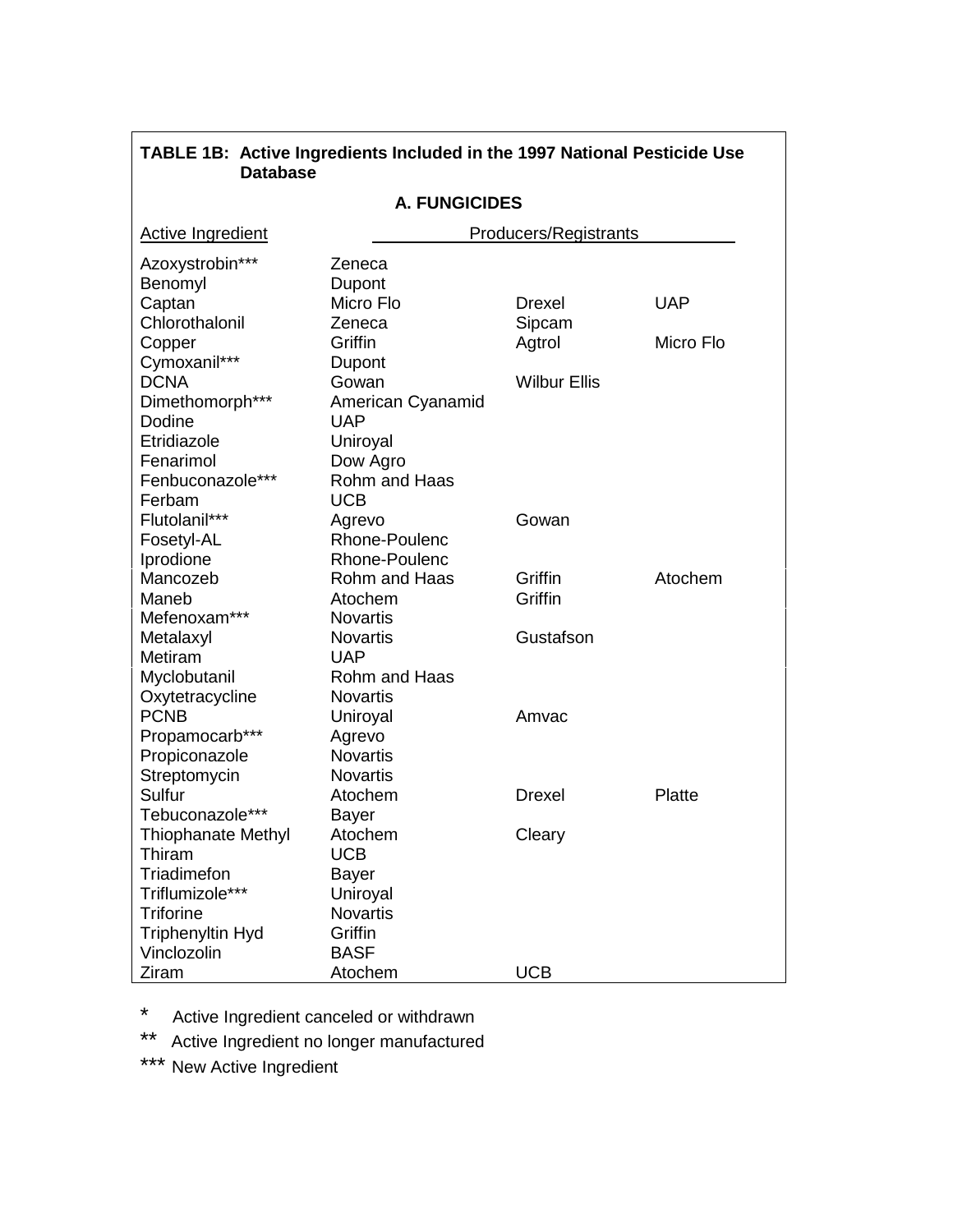| Database (Cont.)         |                             |                       |  |
|--------------------------|-----------------------------|-----------------------|--|
| <b>B. HERBICIDES</b>     |                             |                       |  |
| <b>Active Ingredient</b> |                             | Producers/Registrants |  |
| $2,4-D$                  | Dow Agro                    | Albaugh               |  |
| $2,4$ -DB                | Albaugh                     | Cedar                 |  |
| Acetochlor***            | Monsanto                    | Zeneca                |  |
| Acifluorfen              | <b>BASF</b>                 |                       |  |
| Alachlor                 | Monsanto                    |                       |  |
| Ametryn                  | <b>Novartis</b>             |                       |  |
| Asulam                   | Rhone-Poulenc               |                       |  |
| Atrazine                 | Novartis                    | Drexel                |  |
| <b>Benefin</b>           | Dow Agro                    | Platte                |  |
| <b>Bensulfuron</b>       | Dupont                      |                       |  |
| <b>Bensulide</b>         | Gowan                       | Platte                |  |
| <b>Bentazon</b>          | <b>BASF</b>                 |                       |  |
| <b>Bromacil</b>          | Dupont                      |                       |  |
| Bromoxynil               | Rhone-Poulenc               | Micro Flo             |  |
| <b>Butylate</b>          | Micro Flo                   |                       |  |
| Chlorimuron              | Dupont                      |                       |  |
| Chlorsulfuron            | Dupont                      |                       |  |
| Clethodim                | Valent                      |                       |  |
| Clomazone                | <b>FMC</b>                  |                       |  |
| Clopyralid               | Dow Agro                    |                       |  |
| Cyanazine                | Dupont                      | Griffin               |  |
| Cycloate<br>DCPA**       | Zeneca                      |                       |  |
|                          | Zeneca                      |                       |  |
| Desmedipham<br>Dicamba   | Agrevo<br><b>BASF</b>       |                       |  |
| Dichlobenil              | Uniroyal                    |                       |  |
| Diclofop                 |                             |                       |  |
| Difenzoquat              | Agrevo<br>American Cyanamid |                       |  |
| Dimethenamid***          | <b>BASF</b>                 |                       |  |
| Diquat                   | Zeneca                      |                       |  |
| Diuron                   | Griffin                     | Drexel                |  |
| <b>DSMA</b>              | <b>Drexel</b>               | Zeneca                |  |
| Endothall                | Atochem                     |                       |  |
| <b>EPTC</b>              | Zeneca                      |                       |  |
| Ethalfluralin            | <b>UAP</b>                  | Dow Agro              |  |
| Ethofumesate             | Agrevo                      |                       |  |
| Fenoxaprop               | Agrevo                      |                       |  |
| Fluazifop                | Zeneca                      |                       |  |
| Flumetsulam***           | Dow Agro                    |                       |  |
| Flumiclorac***           | Valent                      |                       |  |

**TABLE 1B: Active Ingredients Included in the 1997 National Pesticide Use**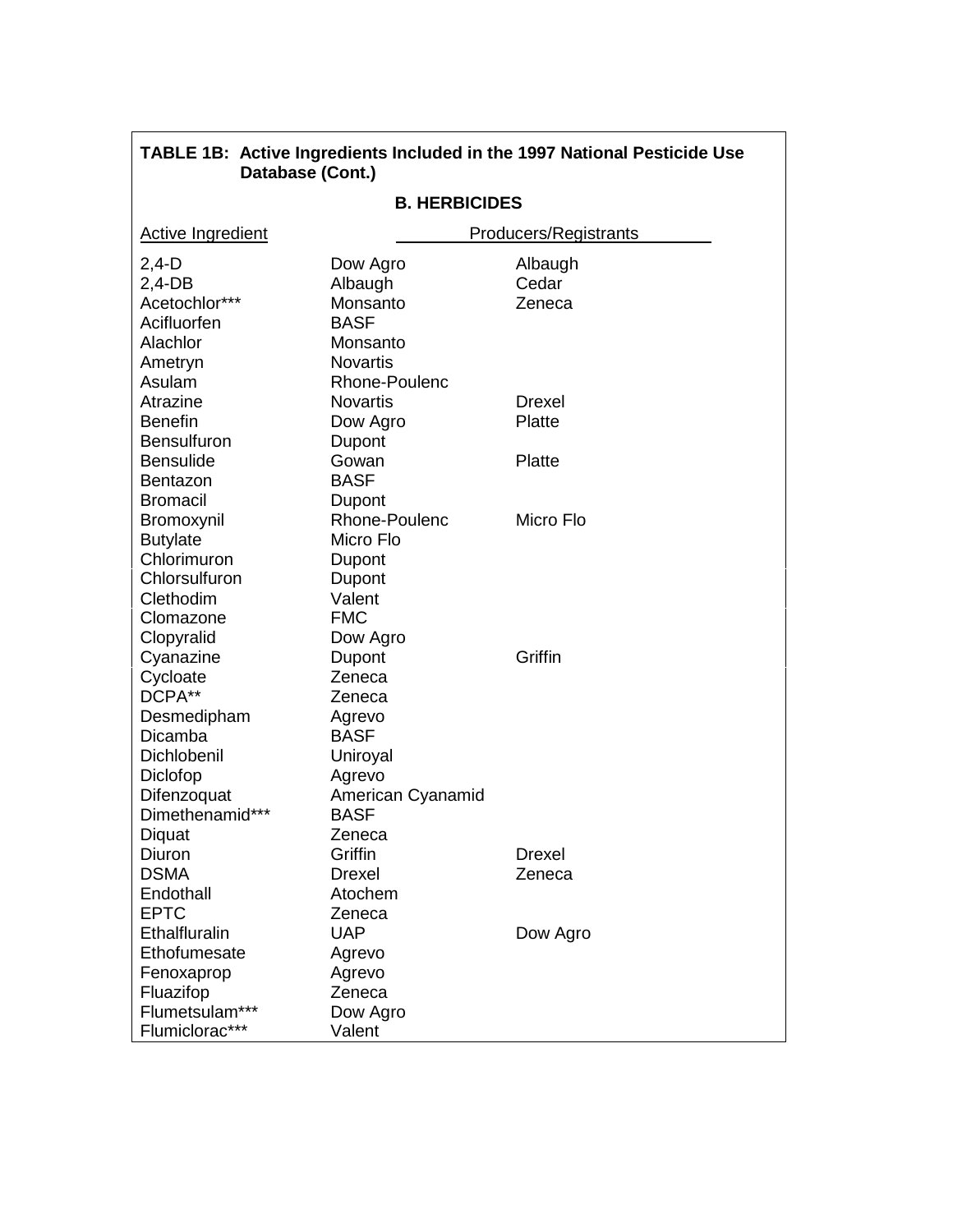|                   | TABLE 1B: Active Ingredients Included in the 1997 National Pesticide Use<br>Database (Cont.) |                              |           |
|-------------------|----------------------------------------------------------------------------------------------|------------------------------|-----------|
|                   | <b>B. HERBICIDES (Cont.)</b>                                                                 |                              |           |
| Active Ingredient |                                                                                              | <b>Producers/Registrants</b> |           |
| Fluometuron       | <b>Novartis</b>                                                                              | Griffin                      | Micro Flo |
| Fomesafen         | Zeneca                                                                                       |                              |           |
| Glyphosate        | Monsanto                                                                                     |                              | Cheminova |
| Halosulfuron***   | Monsanto                                                                                     |                              |           |
| Hexazinone        | Dupont                                                                                       | Proserve                     |           |
| Imazapic***       | American Cyanamid                                                                            |                              |           |
| Imazamethabenz    | American Cyanamid                                                                            |                              |           |
| Imazaquin         | American Cyanamid                                                                            |                              |           |
| Imazethapyr       | American Cyanamid                                                                            |                              |           |
| Lactofen          | Valent                                                                                       |                              |           |
| Linuron           | Griffin                                                                                      | <b>Drexel</b>                |           |
| <b>MCPA</b>       | Albaugh                                                                                      | <b>Nufarm</b>                |           |
| <b>MCPB</b>       | Rhone-Poulenc                                                                                |                              |           |
| <b>MCPP</b>       | Riverdale                                                                                    |                              |           |
| Metolachlor       | <b>Novartis</b>                                                                              |                              |           |
| Metribuzin        | Dupont                                                                                       | <b>Bayer</b>                 |           |
| Metsulfuron       | Dupont                                                                                       |                              |           |
| Molinate          | Zeneca                                                                                       |                              |           |
| <b>MSMA</b>       | <b>Drexel</b>                                                                                | Zeneca                       | Helena    |
| Napropamide       | <b>United Phosphorus</b>                                                                     |                              |           |
| Naptalam          | Uniroyal                                                                                     |                              |           |
| Nicosulfuron      | Dupont                                                                                       |                              |           |
| Norflurazon       | <b>Novartis</b>                                                                              |                              |           |
| Oryzalin          | Dow Agro                                                                                     |                              |           |
| Oxyfluorfen       | Rohm and Haas                                                                                |                              |           |
| Paraquat          | Zeneca                                                                                       |                              |           |
| Pebulate          | Zeneca                                                                                       |                              |           |
| Pendimethalin     | American Cyanamid                                                                            |                              |           |
| Phenmedipham      | Agrevo                                                                                       |                              |           |
| Picloram          | Dow Agro                                                                                     |                              |           |
| Primisulfuron     | <b>Novartis</b>                                                                              |                              |           |
| Prometryn         | <b>Novartis</b>                                                                              | Griffin                      | Gowan     |
| Pronamide         | Rohm and Haas                                                                                |                              |           |
| Propachlor        | Monsanto                                                                                     |                              |           |
| Propanil          | Rohm and Haas<br><b>Novartis</b>                                                             | Cedar                        |           |
| Prosulfuron***    |                                                                                              |                              |           |
| Pyrazon           | <b>BASF</b>                                                                                  |                              |           |
| Pyridate          | <b>Novartis</b>                                                                              |                              |           |
| Pyrithiobac***    | Dupont                                                                                       |                              |           |
| Quinclorac        | <b>BASF</b>                                                                                  |                              |           |
| Quizalofop        | Dupont                                                                                       |                              |           |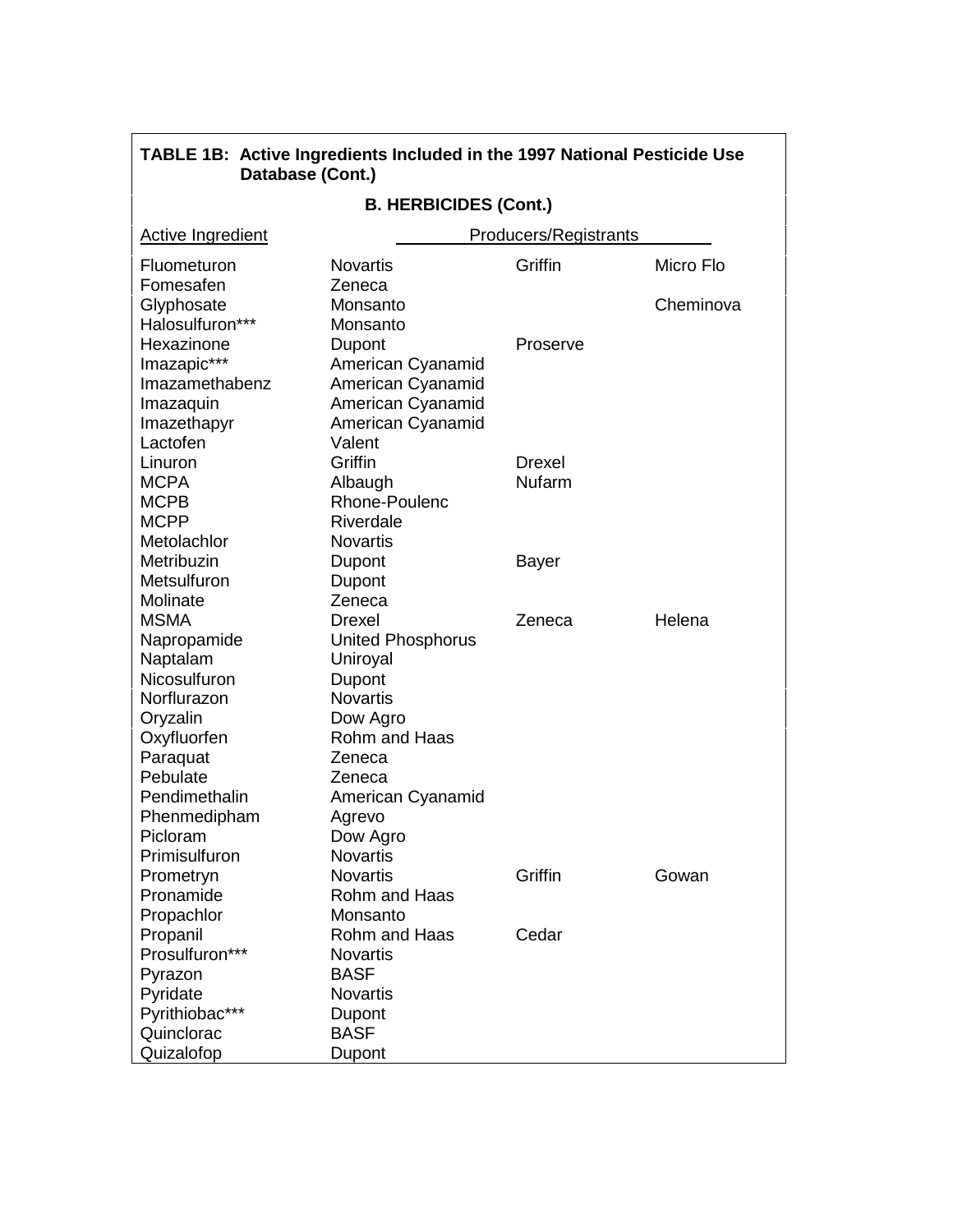| TABLE 1B: Active Ingredients Included in the 1997 National Pesticide Use<br>Database (Cont.) |                              |            |         |  |  |
|----------------------------------------------------------------------------------------------|------------------------------|------------|---------|--|--|
|                                                                                              | <b>B. HERBICIDES (Cont.)</b> |            |         |  |  |
| Producers/Registrants<br>Active Ingredient                                                   |                              |            |         |  |  |
| Rimsulfuron***                                                                               | Dupont                       |            |         |  |  |
| Sethoxydim                                                                                   | <b>BASF</b>                  |            |         |  |  |
| Simazine                                                                                     | <b>Novartis</b>              | Drexel     |         |  |  |
| Sulfentrazone***                                                                             | Dupont                       | <b>FMC</b> |         |  |  |
| Tebuthiuron                                                                                  | Dow Agro                     |            |         |  |  |
| Terbacil                                                                                     | Dupont                       |            |         |  |  |
| Thifensulfuron                                                                               | Dupont                       |            |         |  |  |
| Thiobencarb                                                                                  | Valent                       |            |         |  |  |
| Triallate                                                                                    | Monsanto                     |            |         |  |  |
| Triasulfuron                                                                                 | <b>Novartis</b>              |            |         |  |  |
| Tribenuron                                                                                   | Dupont                       |            |         |  |  |
| Triclopyr                                                                                    | Dow Agro                     |            |         |  |  |
| Trifluralin                                                                                  | Dow Agro                     | Griffin    | Albaugh |  |  |
| Triflusulfuron***                                                                            | Dupont                       |            |         |  |  |
| Vernolate*                                                                                   | Drexel                       |            |         |  |  |

\* Active Ingredient canceled or withdrawn

\*\* Active Ingredient no longer manufactured

\*\*\* New Active Ingredient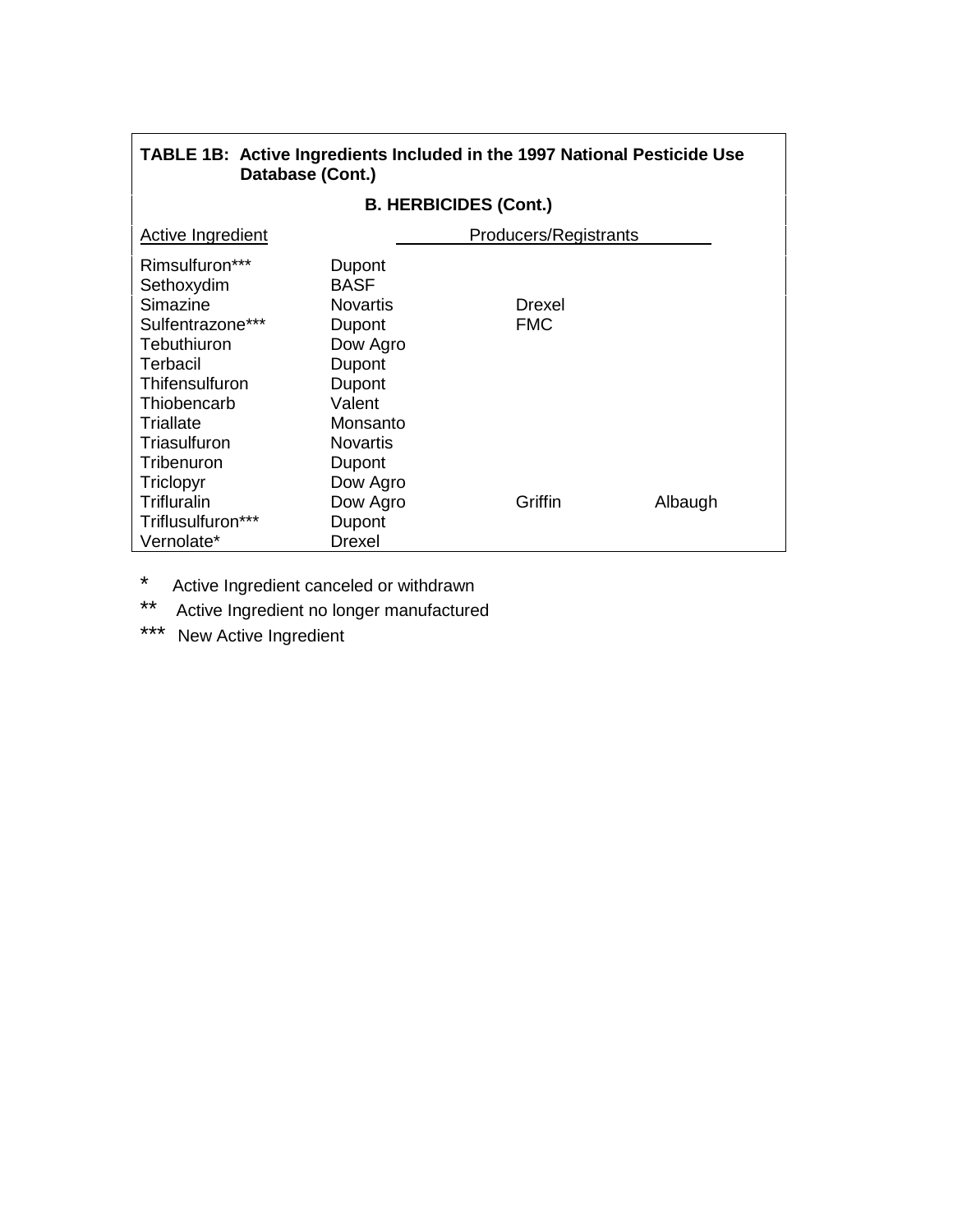| Database (Cont.)                             |                                                      |                              |               |
|----------------------------------------------|------------------------------------------------------|------------------------------|---------------|
| <b>C. INSECTICIDES</b>                       |                                                      |                              |               |
| <b>Active Ingredient</b>                     |                                                      | <b>Producers/Registrants</b> |               |
| Abamectin<br>Acephate<br>Aldicarb<br>Amitraz | <b>Novartis</b><br>Valent<br>Rhone-Poulenc<br>Agrevo | Micro Flo                    |               |
| Azadirachtin***                              | Olympic                                              | <b>Thermo Trilogy</b>        | Amvac         |
| Azinphos-Methyl<br><b>Bifenthrin</b>         | <b>Bayer</b><br><b>FMC</b>                           | Gowan                        | <b>UAP</b>    |
| Bt                                           | Abbott                                               | Ecogen                       | Mycogen       |
| Buprofezin***<br>Carbaryl<br>Carbofuran      | Agrevo<br>Rhone-Poulenc<br><b>FMC</b>                | Drexel                       |               |
| Chlorethoxyfos***                            | Dupont                                               | Amvac                        |               |
| Chlorpyrifos                                 | Dow Agro                                             | Griffin                      | Cheminova     |
| Clofentezine<br>Cryolite                     | Agrevo<br>Atochem                                    | Gowan                        |               |
| Cyfluthrin                                   | <b>Bayer</b>                                         |                              |               |
| Cypermethrin                                 | <b>FMC</b>                                           |                              |               |
| Cyromazine                                   | <b>Novartis</b>                                      |                              |               |
| Deltamethrin***                              | Agrevo                                               |                              |               |
| Diazinon                                     | <b>Novartis</b>                                      | Gowan                        | <b>Drexel</b> |
| Dicofol                                      | Rohm and Haas                                        |                              |               |
| Dicrotophos                                  | Amvac                                                |                              |               |
| Diflubenzuron                                | Uniroyal                                             |                              |               |
| Dimethoate                                   | Cheminova                                            | <b>UAP</b>                   | Drexel        |
| <b>Disulfoton</b>                            | Bayer                                                |                              |               |
| Endosulfan                                   | <b>FMC</b>                                           | Agrevo                       |               |
| Esfenvalerate                                | Dupont                                               |                              |               |
| Ethion                                       | <b>FMC</b>                                           | Micro Flo                    | Cheminova     |
| Ethoprop                                     | Rhone-Poulenc                                        |                              |               |
| <b>Ethyl Parathion</b>                       | Cheminova                                            |                              |               |
| Fenamiphos                                   | <b>Bayer</b>                                         |                              |               |
| <b>Fenbutatin Oxide</b>                      | Griffin                                              |                              |               |
| Fenpropathrin                                | Valent                                               |                              |               |
| Fonofos*                                     | Zeneca                                               |                              |               |
| Formetanate HCL                              | Agrevo                                               |                              |               |
| Hexythiazox***                               | Gowan                                                |                              |               |
| Imidacloprid***                              | <b>Bayer</b>                                         |                              |               |
| Lambdacyhalothrin                            | Zeneca                                               |                              |               |
| Lindane                                      | <b>Drexel</b>                                        |                              |               |
| Malathion                                    | Cheminova                                            | Helena                       | <b>UAP</b>    |
| Metaldehyde                                  | Pace                                                 | Amvac                        |               |

**TABLE 1B: Active Ingredients Included in the 1997 National Pesticide Use**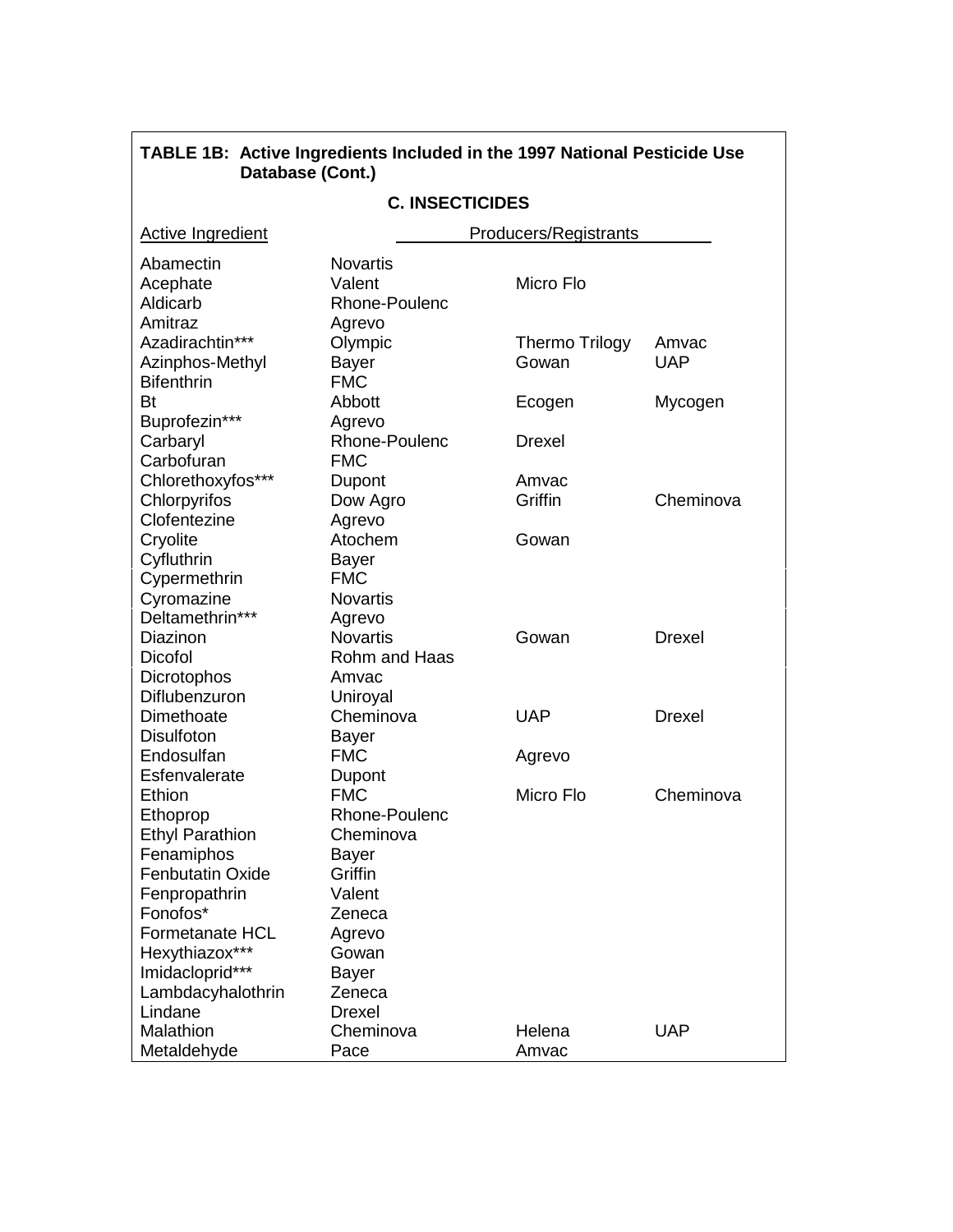| Database (Cont.)         |                   |                              |                     |
|--------------------------|-------------------|------------------------------|---------------------|
| C. INSECTICIDES (Cont.)  |                   |                              |                     |
| <b>Active Ingredient</b> |                   | <b>Producers/Registrants</b> |                     |
| Methamidophos            | Bayer             | Valent                       |                     |
| Methidathion             | Gowan             |                              |                     |
| Methomyl                 | Dupont            | Terra                        |                     |
| Methoxychlor             | Kincaid           |                              |                     |
| <b>Methyl Parathion</b>  | Atochem           | Cheminova                    | <b>Wilbur Ellis</b> |
| Naled                    | Amvac             |                              |                     |
| Oil                      | Valent            | Sun                          | <b>Wilbur Ellis</b> |
| Oxamyl                   | Dupont            |                              |                     |
| Oxydemeton-Methyl        | Gowan             |                              |                     |
| Oxythioquinox            | Olympic           |                              |                     |
| Permethrin               | Zeneca            | <b>FMC</b>                   |                     |
| Phorate                  | American Cyanamid | <b>UAP</b>                   | Terra               |
| Phosmet                  | Gowan             |                              |                     |
| Profenofos               | <b>Novartis</b>   |                              |                     |
| Propargite               | Uniroyal          |                              |                     |
| Pyridaben***             | <b>BASF</b>       |                              |                     |
| Pyriproxyfen***          | Valent            |                              |                     |
| Spinosad***              | Dow Agro          |                              |                     |
| Sulprofos*               | <b>Bayer</b>      |                              |                     |
| Tebufenozide***          | Rohm and Haas     |                              |                     |
| Tebupirimphos***         | <b>Bayer</b>      |                              |                     |
| Tefluthrin               | Zeneca            |                              |                     |
| <b>Terbufos</b>          | American Cyanamid |                              |                     |
| Thiodicarb               | Rhone-Poulenc     |                              |                     |
| Tralomethrin             | Agrevo            |                              |                     |

# **TABLE 1B: Active Ingredients Included in the 1997 National Pesticide Use Database (Cont.)**

\* Active Ingredient canceled or withdrawn<br>\*\* Active Ingredient no Ingger monufactured

- Active Ingredient no longer manufactured
- \*\*\* New Active Ingredient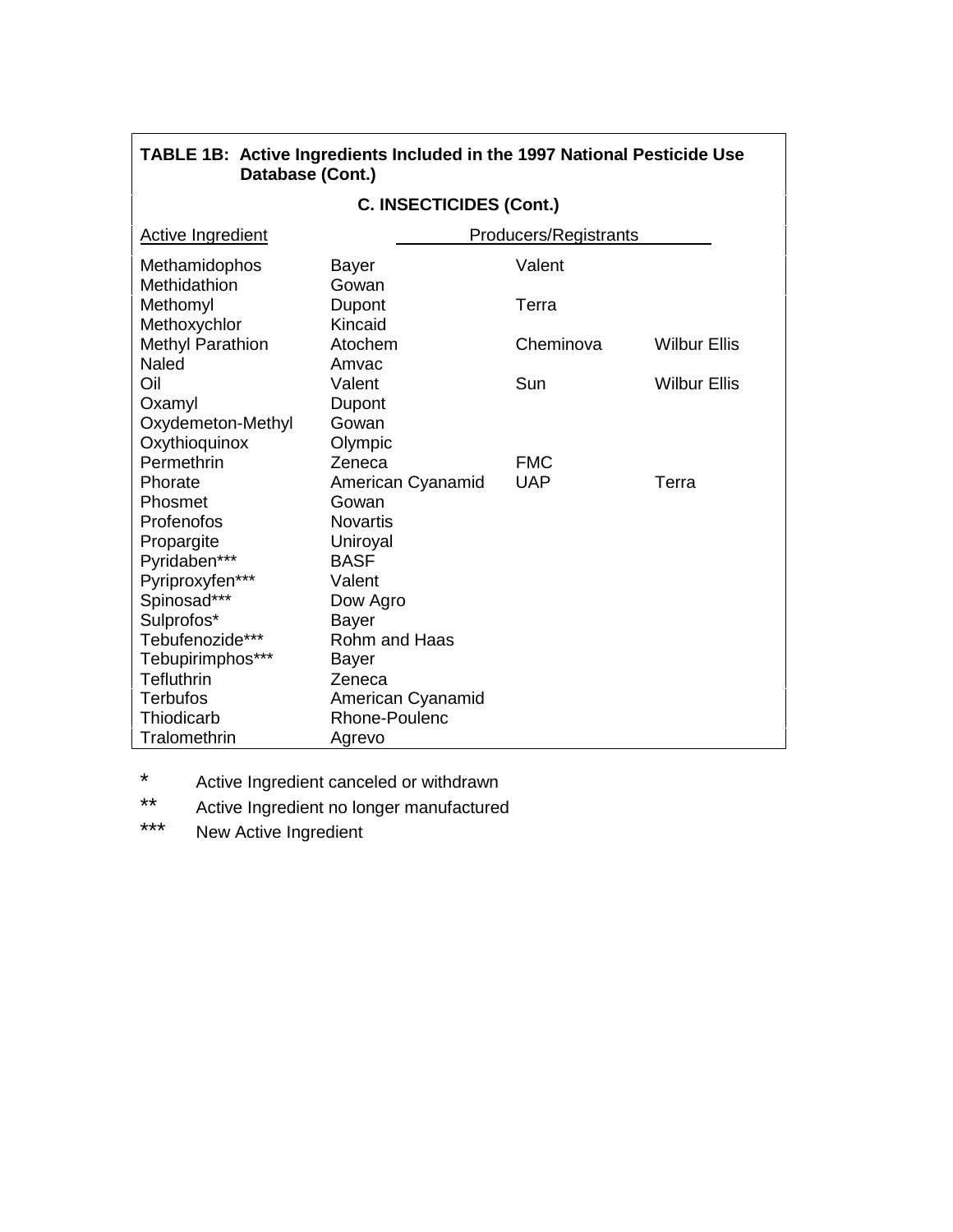| <b>TABLE 1B: Active Ingredients Included in the 1997 National Pesticide Use</b><br>Database (Cont.) |                            |                              |         |
|-----------------------------------------------------------------------------------------------------|----------------------------|------------------------------|---------|
|                                                                                                     | <b>D. OTHER PESTICIDES</b> |                              |         |
| <b>Active Ingredient</b>                                                                            |                            | <b>Producers/Registrants</b> |         |
| $1,3 - D$                                                                                           | Dow Agro                   |                              |         |
| Benzyladenine***                                                                                    | Abbott                     | Agtrol                       |         |
| Butenoic Acid***                                                                                    | Abbott                     |                              |         |
| Cacodylic Acid                                                                                      | Monterey                   |                              |         |
| Chloropicrin                                                                                        | <b>Great Lakes</b>         |                              |         |
| Cyclanilide***                                                                                      | Rhone-Poulenc              |                              |         |
| Cytokinins                                                                                          | Abbott                     | Westbridge                   |         |
| Dimethipin                                                                                          | Uniroyal                   |                              |         |
| Ethephon                                                                                            | Agrevo                     | Rhone-Poulenc                | Griffin |
| Flumetralin***                                                                                      | <b>Novartis</b>            |                              |         |
| Gibberellic Acid                                                                                    | Abbott                     | Micro Flo                    |         |
| Maleic Hydrazide                                                                                    | Uniroyal                   | Drexel                       |         |
| <b>Mepiquat Chloride</b>                                                                            | <b>BASF</b>                | Micro Flo                    |         |
| Metam Sodium                                                                                        | Amvac                      | <b>UCB</b>                   |         |
| <b>Methyl Bromide</b>                                                                               | Albemarle                  | <b>Great Lakes</b>           | Trical  |
| <b>NAA</b>                                                                                          | Amvac                      |                              |         |
| <b>NAD</b>                                                                                          | Amvac                      |                              |         |
| Sodium Chlorate                                                                                     | Drexel                     |                              |         |
| <b>Sulfuric Acid</b>                                                                                | Asarco                     | Kennecott                    | Noranda |
| Thidiazuron                                                                                         | Agrevo                     |                              |         |
| <b>Tribufos</b>                                                                                     | Rhone-Poulenc              | Bayer                        |         |

\* Active Ingredient canceled or withdrawn<br>\*\* Active Ingredient no longer manufactures

\*\* Active Ingredient no longer manufactured<br>\*\*\* Now Active Ingredient

New Active Ingredient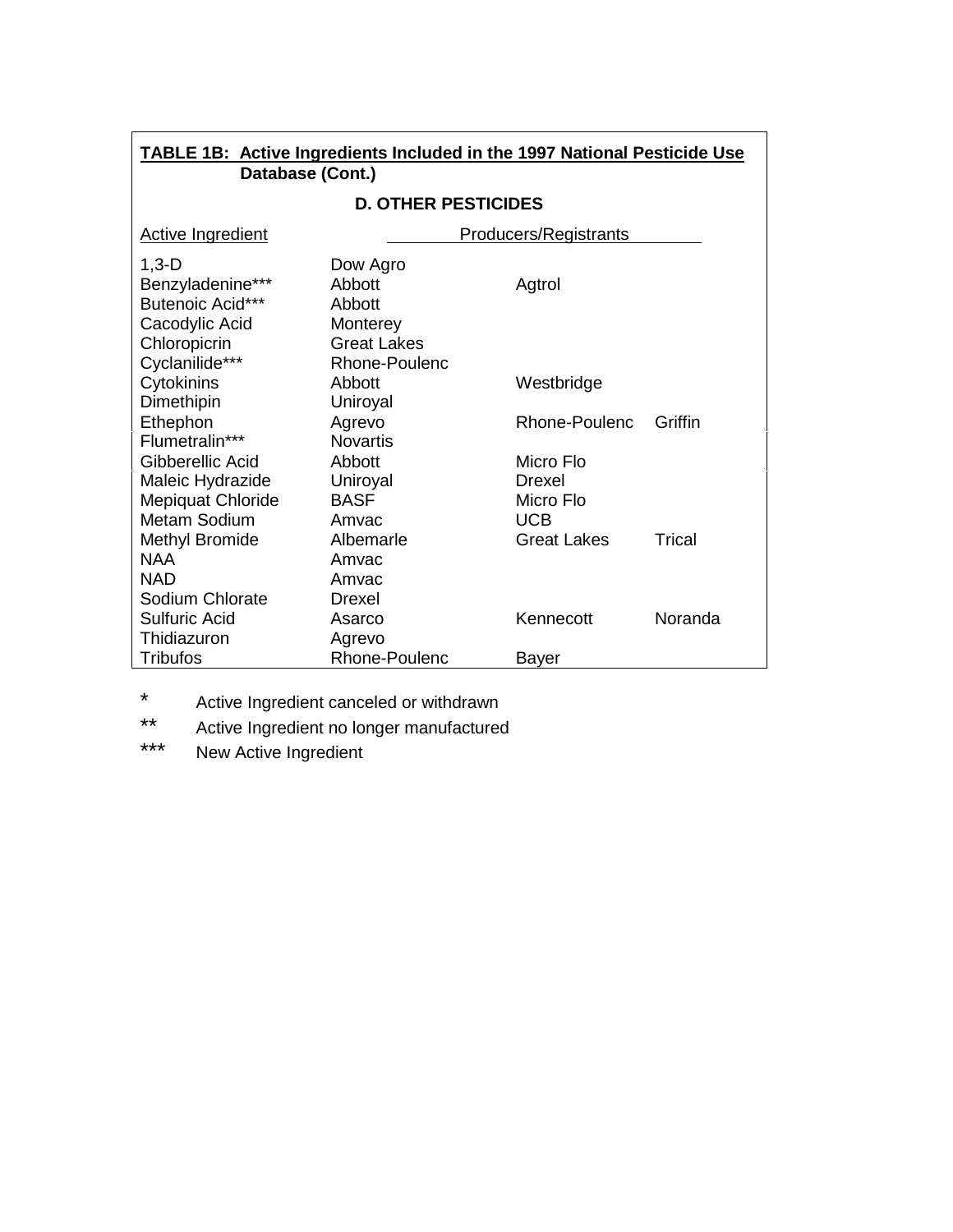| TABLE 2: Crops Included in the 1997 National Pesticide Use Database |            |                          |               |
|---------------------------------------------------------------------|------------|--------------------------|---------------|
| Crop                                                                |            | Census Acres NCFAP Acres | $\frac{9}{6}$ |
| (Census Definition)                                                 |            |                          |               |
| Alfalfa                                                             | 21,309,784 |                          |               |
| (Alfalfa Hay)                                                       |            | 21,301,399               | 99            |
| Almonds                                                             | 540,276    | 540,222                  | 99            |
| (Almonds)                                                           |            |                          |               |
| Apples                                                              | 570,320    | 563,655                  | 99            |
| (Apples)                                                            |            |                          |               |
| Apricots<br>(Apricots)                                              | 25,776     | 23,454                   | 91            |
| <b>Artichokes</b>                                                   | 10,821     | 10,678                   | 99            |
| (Artichokes)                                                        |            |                          |               |
| Asparagus                                                           | 78,088     | 73,225                   | 94            |
| (Asparagus)                                                         |            |                          |               |
| Avocados                                                            | 77,144     | 74,404                   | 96            |
| (Avocados)<br><b>Barley</b>                                         | 5,944,951  | 5,887,826                | 99            |
| (Barley for Grain)                                                  |            |                          |               |
| <b>Beets</b>                                                        | 10,993     | 9,005                    | 82            |
| (Beets)                                                             |            |                          |               |
| <b>Blackberries</b>                                                 | 7,611      | 5,629                    | 74            |
| (Blackberries)<br><b>Blueberries</b>                                | 69,679     |                          | 89            |
| (Tame Blueberries, Wild Blueberries)                                |            | 62,011                   |               |
| <b>Broccoli</b>                                                     | 143,661    | 140,078                  | 98            |
| (Broccoli)                                                          |            |                          |               |
| <b>Brussel Sprouts</b>                                              | 3,315      | 3,185                    | 96            |
| (Brussels Sprouts)                                                  |            |                          |               |
| Cabbage<br>(Head Cabbage)                                           | 82,407     | 77,470                   | 94            |
| Canola                                                              | 533,343    | 526,941                  | 99            |
| (Canola and Other Rapeseed)                                         |            |                          |               |
| Cantaloupes                                                         | 108,099    | 100,993                  | 93            |
| (Cantaloupes)                                                       |            |                          |               |
| Carrots                                                             | 135,898    | 133,337                  | 98            |
| (Carrots)<br>Cauliflower                                            | 45,516     | 44,673                   | 98            |
| (Cauliflower)                                                       |            |                          |               |
| Celery                                                              | 33,215     | 31,791                   | 96            |
| (Celery)                                                            |            |                          |               |
| <b>Cherries</b>                                                     | 120,649    | 118,942                  | 99            |
| (Cherries, Total)                                                   |            |                          |               |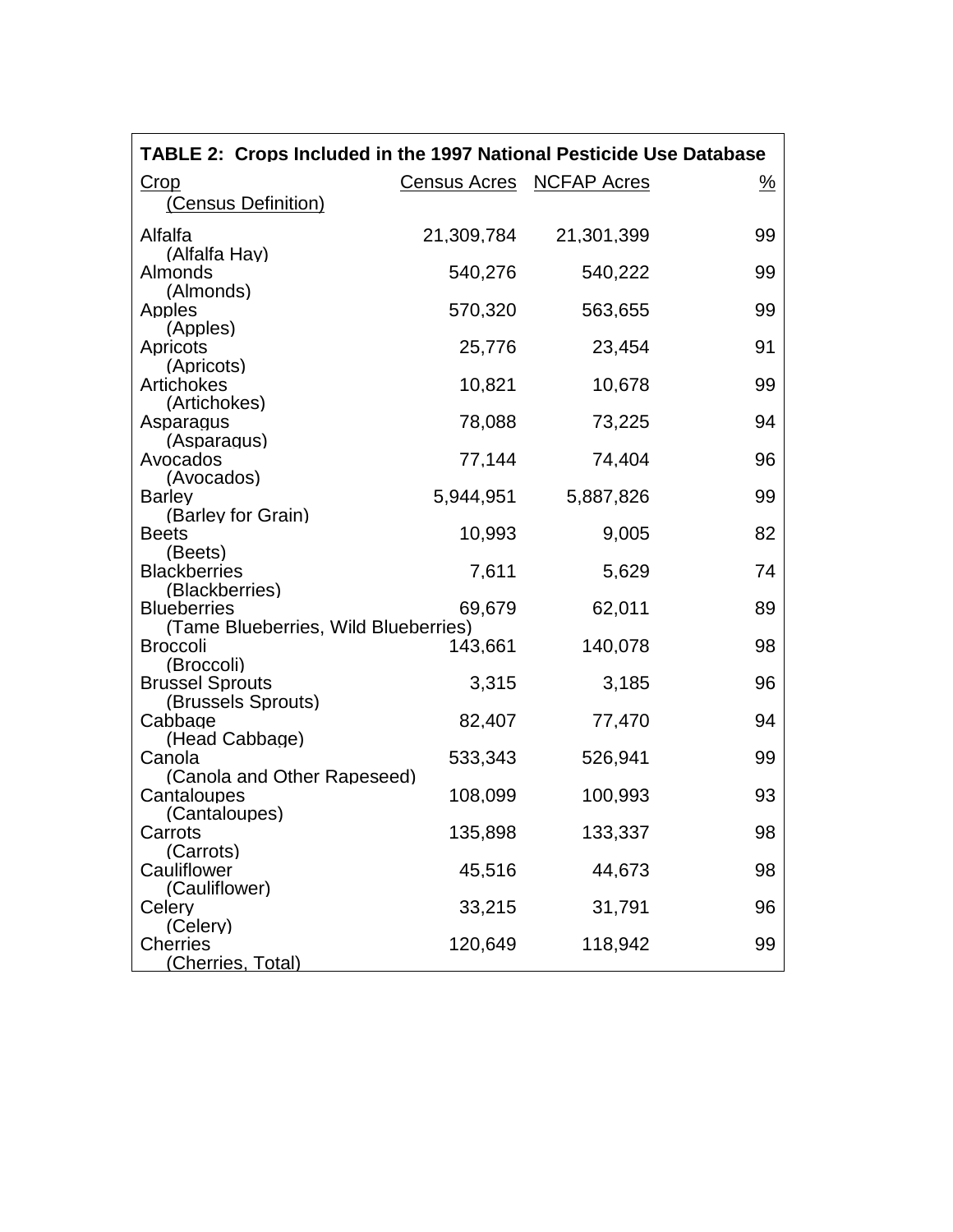| TABLE 2: Crops Included in the 1997 National Pesticide Use Database<br>(Cont.) |                          |                       |               |
|--------------------------------------------------------------------------------|--------------------------|-----------------------|---------------|
| <u>Crop</u>                                                                    | Census Acres NCFAP Acres |                       | $\frac{9}{6}$ |
| <u>(Census Definition)</u>                                                     |                          |                       |               |
| <b>Citrus</b>                                                                  | 1,345,352                | 1,343,919             | 99            |
| (All Citrus Fruit)<br>Collards                                                 | 15,703                   | 11,587                | 74            |
| (Collards)<br>Corn                                                             |                          | 75,524,310 75,522,035 | 99            |
| (Corn for Silage or Green Chop, Corn for Grain or Seed)<br>Cotton<br>(Cotton)  | 13,235,235               | 13,227,053            | 99            |
| Cranberries<br>(Cranberries)                                                   | 35,250                   | 35,090                | 99            |
| <b>Cucumbers</b><br>(Cucumbers and Pickles)                                    | 144,606                  | 133,959               | 93            |
| Dates<br>(Dates)                                                               | 6,611                    | 6,302                 | 95            |
| Dry Beans                                                                      |                          | 1,939,311   1,893,661 | 98            |
| (Dry Edible Beans (Excluding Dry Limas), Dry Lima Beans, Lentils)<br>Dry Peas  | 317,864                  | 233,385               | 73            |
| (Dry Edible Peas, Dry Cowpeas and Dry Southern Peas)<br>Eggplant<br>(Eggplant) | 7,903                    | 5,001                 | 63            |
| Fallowland<br>(Cropland in Cultivated Summer Fallow)                           | 20,905,910               | 19,333,869            | 92            |
| Figs<br>(Figs)                                                                 | 20,301                   | 20,007                | 99            |
| Flax<br>(Flaxseed)                                                             | 139,776                  | 135,474               | 97            |
| Garlic<br>(Garlic)                                                             | 33,227                   | 32,412                | 98            |
| Grapes<br>(Grapes)                                                             | 1,004,545                | 999,579               | 99            |
| Green Beans                                                                    | 323,756                  | 316,793               | 98            |
| (Green Lima Beans, Snap Beans)<br><b>Green Onions</b>                          | 14,588                   | 9,111                 | 62            |
| (Green Onions)<br><b>Green Peas</b>                                            | 307,672                  | 302,138               | 98            |
| (Green Cowpeas, Green Southern Peas, Green Peas<br>(Excluding Green Cowpeas))  |                          |                       |               |
| <b>Hazelnuts</b><br>(Filberts and Hazelnuts)                                   | 32,721                   | 32,235                | 99            |

r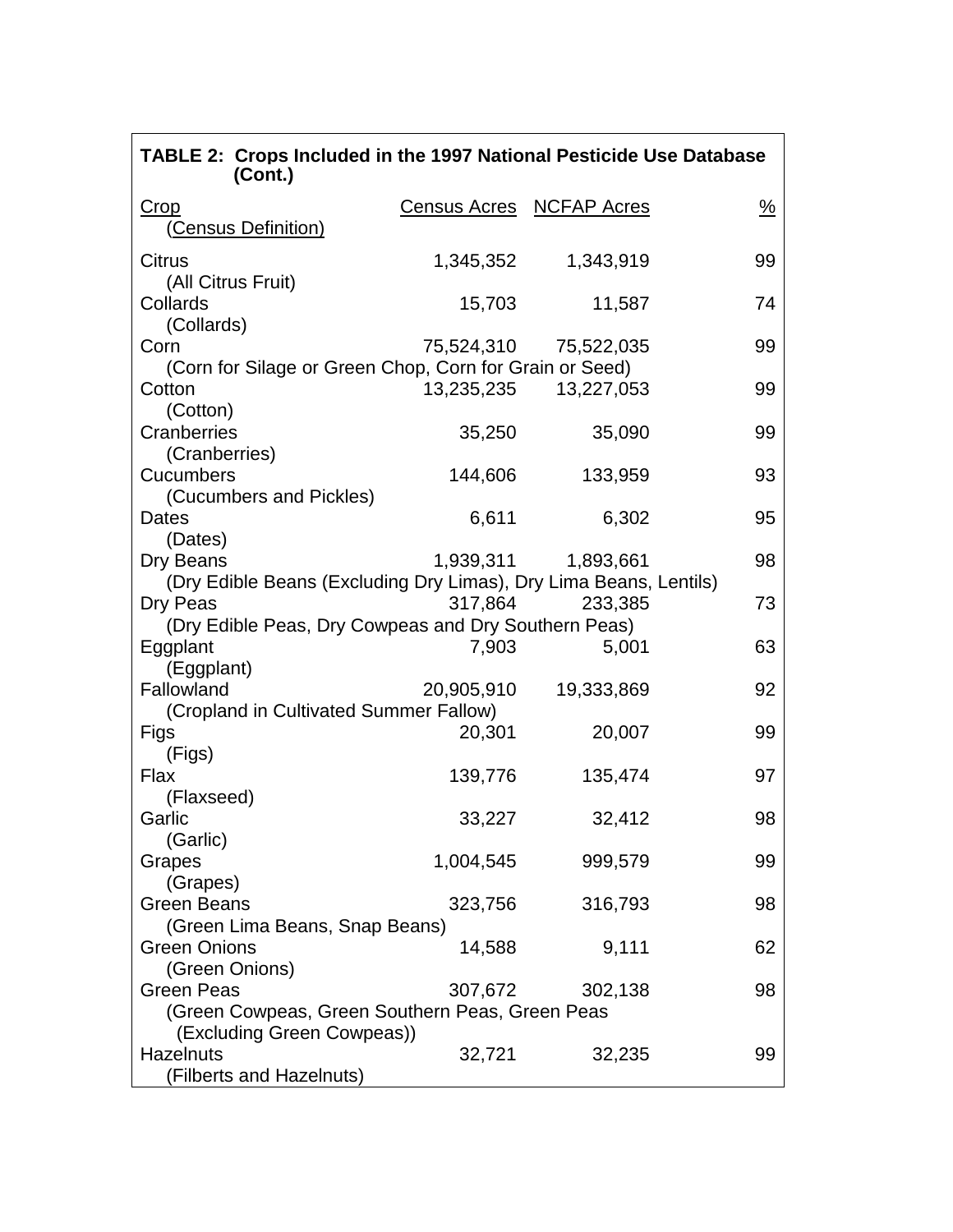| TABLE 2: Crops Included in the 1997 National Pesticide Use Database<br>(Cont.)                           |                     |                       |                       |
|----------------------------------------------------------------------------------------------------------|---------------------|-----------------------|-----------------------|
| Crop<br>(Census Definition)                                                                              | <b>Census Acres</b> | <b>NCFAP Acres</b>    | $\frac{\%}{\sqrt{2}}$ |
| Hops<br>(Hops)                                                                                           | 43,996              | 43,996                | 100                   |
| <b>Hot Peppers</b><br>(Hot Peppers)                                                                      | 45,032              | 38,651                | 86                    |
| Kiwi<br>(Kiwi Fruit)                                                                                     | 6,037               | 5,854                 | 97                    |
| Lettuce<br>(Lettuce and Romaine)                                                                         | 308,501             | 306,875               | 99                    |
| <b>Melons</b><br>(Honeydew Melons)                                                                       | 37,386              | 37,088                | 99                    |
| Millet<br>(Proso Millet)                                                                                 | 353,885             | 348,256               | 98                    |
| Mint<br>(Mint for Oil)                                                                                   | 169,847             | 166,691               | 98                    |
| <b>Nectarines</b><br>(Nectarines)                                                                        | 43,937              | 40,427                | 92                    |
| Oats<br>(Oats for Grain)                                                                                 | 2,680,958           | 2,666,972             | 99                    |
| Okra<br>(Okra)                                                                                           | 3,323               | 2,018                 | 61                    |
| Olives<br>(Olives)                                                                                       | 37,714              | 37,714                | 100                   |
| Onions<br>(Dry Onions)                                                                                   | 165,266             | 163,950               | 99                    |
| Other Hay<br>(Hay – Other Tame, Small Grain, Wild, Grass Silage, Green Chop (Alfalfa<br>Hay Subtracted)) |                     | 39,490,004 29,539,565 | 75                    |
| Parsley<br>(Parsley)                                                                                     | 5,430               | 3,062                 | 56                    |
| Pasture<br>(Pastureland, All Types)                                                                      | 491,045,004         | 489,332,861           | 99                    |
| Peaches<br>(Peaches)                                                                                     | 180,223             | 172,937               | 96                    |
| Peanuts<br>(Peanuts for Nuts)                                                                            | 1,352,155           | 1,345,916             | 99                    |
| Pears<br>(Pears)                                                                                         | 77,917              | 74,962                | 96                    |
| Pecans<br>(Pecans)                                                                                       | 519,054             | 509,000               | 98                    |

٦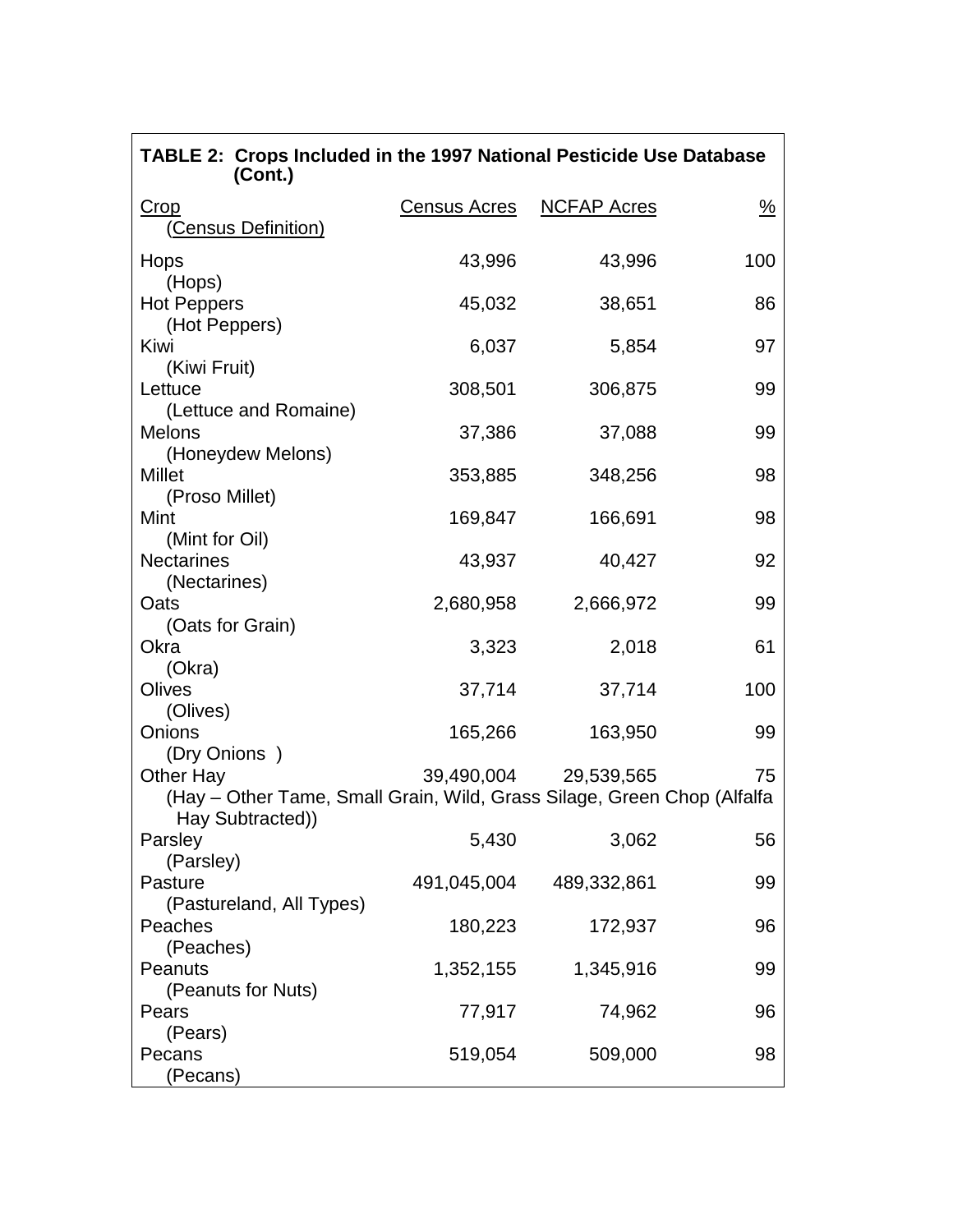| TABLE 2: Crops Included in the 1997 National Pesticide Use Database<br>(Cont.)                      |            |                          |               |
|-----------------------------------------------------------------------------------------------------|------------|--------------------------|---------------|
| <b>Crop</b><br>(Census Definition)                                                                  |            | Census Acres NCFAP Acres | $\frac{9}{6}$ |
| <b>Pistachios</b><br>(Pistachios)                                                                   | 94,893     | 91,395                   | 96            |
| Plums/Prunes<br>(Plums and Prunes)                                                                  | 155,625    | 154,097                  | 99            |
| Pomegranates                                                                                        | 4,242      | 4,198                    | 99            |
| (Pomegranates)<br>Potatoes                                                                          | 1,355,241  | 1,353,108                | 99            |
| (Potatoes, Excluding Sweet Potatoes)<br><b>Pumpkins</b>                                             | 74,354     | 56,422                   | 76            |
| (Pumpkins)<br>Radishes                                                                              | 24,168     | 20,709                   | 86            |
| (Radishes)<br>Raspberries                                                                           | 17,328     | 14,941                   | 86            |
| (Raspberries)<br><b>Rice</b>                                                                        | 3,122,120  | 3,110,864                | 99            |
| (Rice)<br>Rye                                                                                       | 268,452    | 209,150                  | 78            |
| (Rye for Grain)<br>Safflower                                                                        | 195,100    | 145,576                  | 75            |
| (Safflower)<br><b>Seed Crops</b>                                                                    | 1,327,579  | 1,249,301                | 94            |
| (Field Seed and Grass Seed Crops)<br>Sod                                                            | 302,930    | 231,744                  | 76            |
| (Sod Harvested)<br>Sorghum                                                                          | 8,936,684  | 8,846,903                | 99            |
| (Sorghum Cut for Dry Forage or Hay, Sorghum for Silage or Green Chop,<br>Sorghum for Grain or Seed) |            |                          |               |
| Soybeans<br>(Soybeans for Beans)                                                                    | 66,147,726 | 66,143,049               | 99            |
| Spinach<br>(Spinach)                                                                                | 41,360     | 35,902                   | 87            |
| Squash<br>(Squash)                                                                                  | 67,458     | 60,100                   | 89            |
| <b>Strawberries</b><br>(Strawberries)                                                               | 53,477     | 52,310                   | 98            |
| Sugarbeets<br>(Sugarbeets for Sugar)                                                                | 1,453,824  | 1,435,052                | 99            |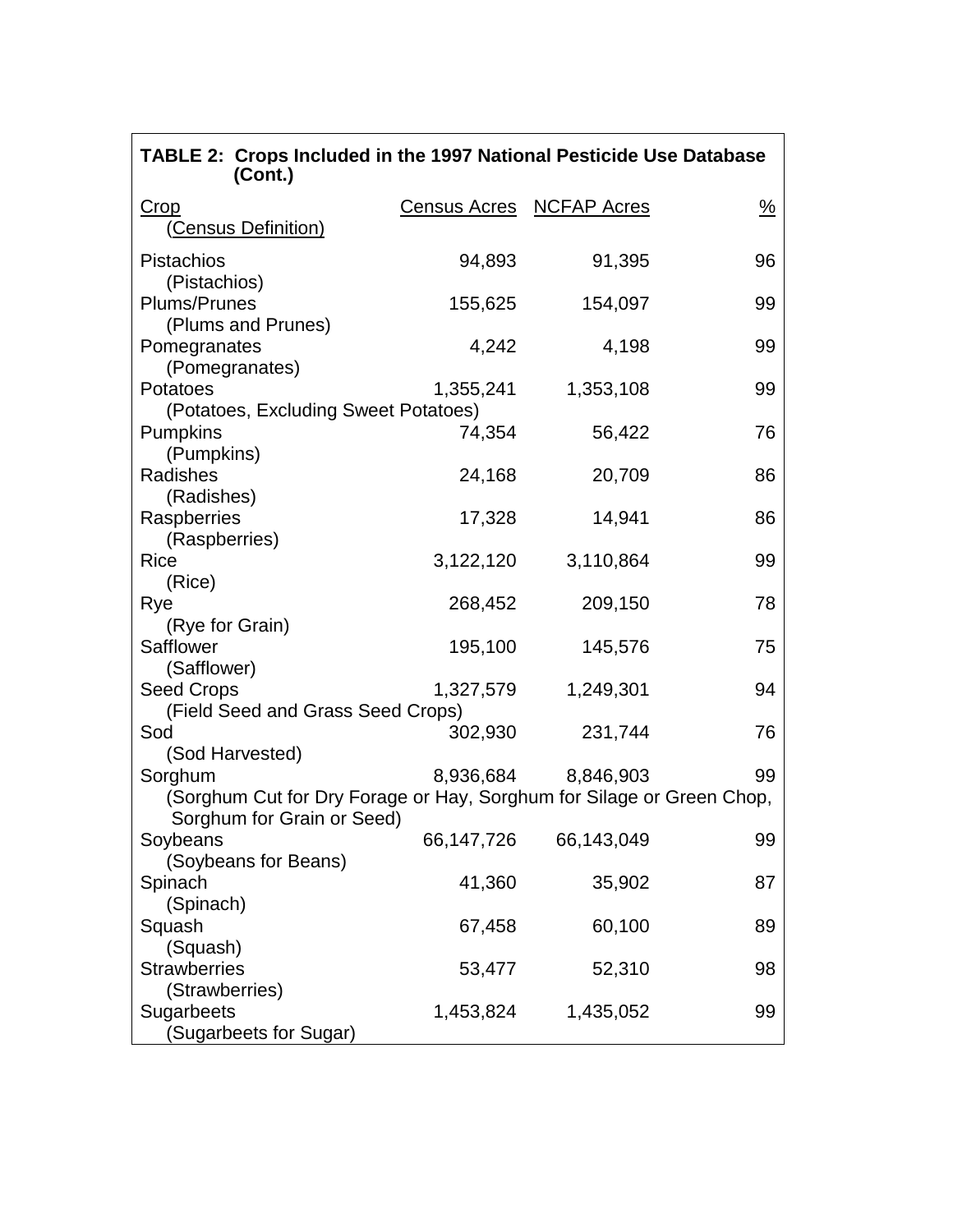| TABLE 2: Crops Included in the 1997 National Pesticide Use Database<br>(Cont.) |                          |            |               |
|--------------------------------------------------------------------------------|--------------------------|------------|---------------|
| Crop                                                                           | Census Acres NCFAP Acres |            | $\frac{9}{6}$ |
| <b>Census Definition)</b>                                                      |                          |            |               |
| Sugarcane                                                                      | 919,125                  | 885,527    | 96            |
| (Sugarcane for Sugar, Sugarcane for Seed)                                      |                          |            |               |
| Sunflowers                                                                     | 2,534,708                | 2,515,133  | 99            |
| (Sunflower Seed)                                                               |                          |            |               |
| <b>Sweet Corn</b>                                                              | 723,023                  | 714,381    | 99            |
| (Sweet Corn)                                                                   |                          |            |               |
| <b>Sweet Peppers</b>                                                           | 61,581                   | 58,849     | 96            |
| (Sweet Peppers)                                                                |                          |            |               |
| <b>Sweet Potatoes</b>                                                          | 77,384                   | 76,966     | 99            |
| (Sweet Potatoes)                                                               |                          |            |               |
| Tobacco                                                                        | 838,530                  | 838,159    | 99            |
| (Tobacco)                                                                      |                          |            |               |
| Tomatoes                                                                       | 414,624                  | 412,078    | 99            |
| (Tomatoes)                                                                     |                          |            |               |
| Walnuts                                                                        | 235,175                  | 234,408    | 99            |
| (English Walnuts)<br>Watermelons                                               |                          |            |               |
|                                                                                | 177,469                  | 169,563    | 95            |
| (Watermelons)<br>Wheat                                                         |                          |            |               |
|                                                                                | 58,836,344               | 58,835,105 | 99            |
| (Wheat for Grain, Total)<br><b>Wild Rice</b>                                   | 28,753                   | 28,493     | 99            |
| (Wild Rice)                                                                    |                          |            |               |
|                                                                                |                          |            |               |

٦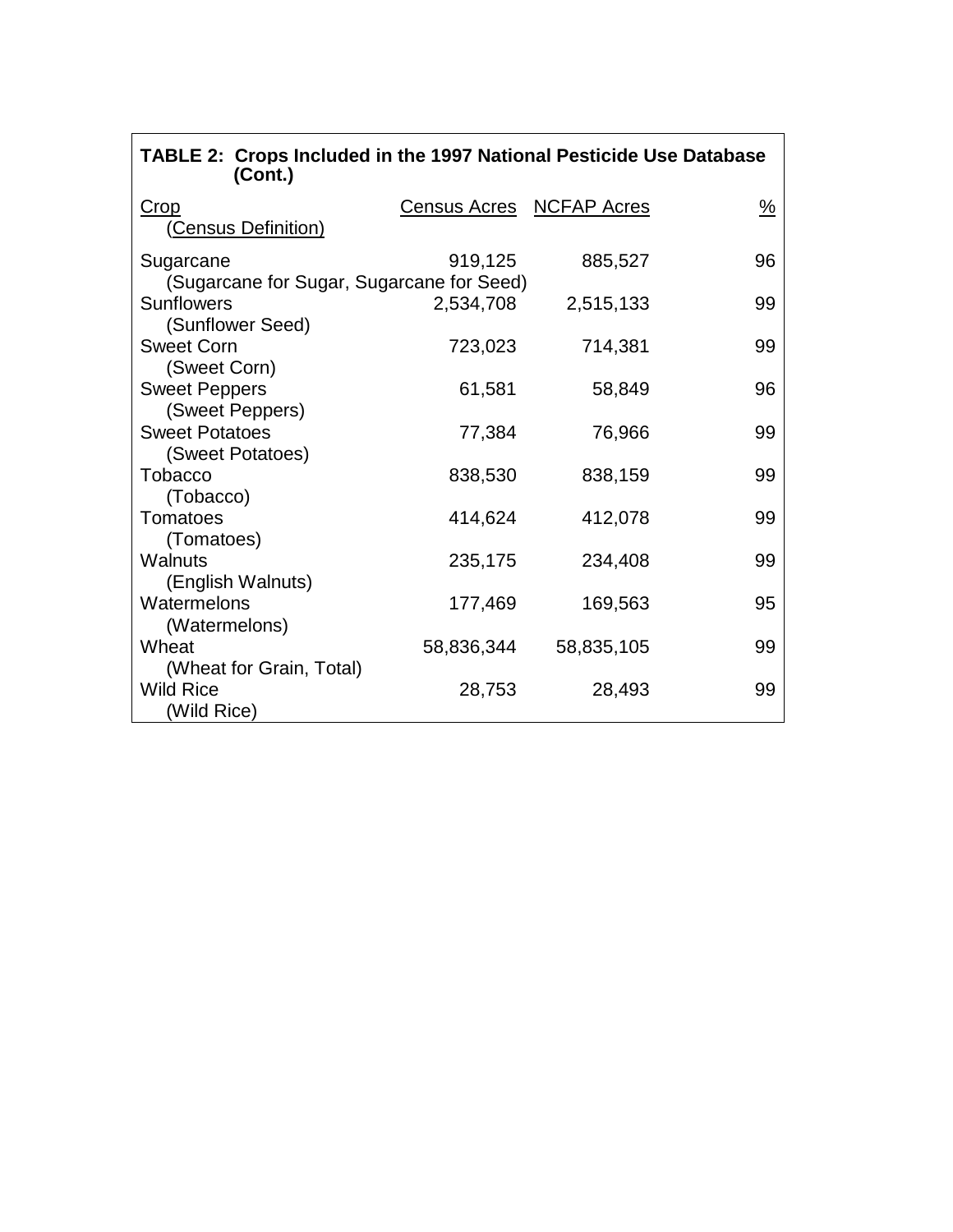| <b>TABLE 3: State/Crop Combinations Not Included in</b><br>the 1997 NCFAP Database |              |  |
|------------------------------------------------------------------------------------|--------------|--|
| State/Crop                                                                         | 1992 Acreage |  |
| Alabama: Grapes                                                                    | 280          |  |
| Arkansas: Sweet Peppers                                                            | 69           |  |
| Colorado: Cauliflower                                                              | 145          |  |
| Delaware: Apples                                                                   | 1,029        |  |
| Delaware: Carrots                                                                  | 680          |  |
| Delaware: Strawberries                                                             | 118          |  |
| Delaware: Sweet Peppers                                                            | 142          |  |
| Florida: Broccoli                                                                  | 435          |  |
| Florida: Cauliflower                                                               | 863          |  |
| Florida: Onions                                                                    | 121          |  |
| Florida: Peaches                                                                   | 1,468        |  |
| Florida: Pumpkins                                                                  | 299          |  |
| Illinois: Onions                                                                   | 302          |  |
| Louisiana: Grapes                                                                  | 103          |  |
| Maryland: Carrots                                                                  | 394          |  |
| Massachusetts: Carrots                                                             | 250          |  |
| Massachusetts: Onions                                                              | 53           |  |
| Mississippi: Alfalfa                                                               | 26,632       |  |
| Nebraska: Onions                                                                   | 199          |  |
| New Hampshire: Raspberries                                                         | 70           |  |
| New Jersey: Cauliflower                                                            | 168<br>249   |  |
| New Jersey: Onions                                                                 |              |  |
| New York: Celery<br>North Carolina: Carrots                                        | 320<br>116   |  |
| North Carolina: Eggplant                                                           | 300          |  |
| North Carolina: Green Peas                                                         | 1,009        |  |
| North Carolina: Onions                                                             | 300          |  |
| Ohio: Asparagus                                                                    | 124          |  |
| Ohio: Broccoli                                                                     | 388          |  |
| Ohio: Cauliflower                                                                  | 72           |  |
| Ohio: Celery                                                                       | 200          |  |
| Ohio: Eggplant                                                                     | 44           |  |
| Ohio: Green Peas                                                                   | 91           |  |
| Ohio: Plums                                                                        | 136          |  |
| Ohio: Spinach                                                                      | 213          |  |
| Oklahoma: Sweet Peppers                                                            | 65           |  |
| Pennsylvania: Carrots                                                              | 196          |  |
| Pennsylvania: Celery                                                               | 129          |  |
| Pennsylvania: Eggplant                                                             | 86           |  |
| Pennsylvania: Onions                                                               | 400          |  |
| Rhode Island: Strawberries                                                         | 112          |  |
| Rhode Island: Sweet Peppers                                                        | 63           |  |
| South Carolina: Onions                                                             | 300          |  |
| Texas: Cauliflower                                                                 | 900          |  |
| Texas: Celery                                                                      | 1,400        |  |
| Virginia: Spinach                                                                  | 1,000        |  |
| West Virginia: Strawberries<br>Wisconsin: Celery                                   | 100<br>400   |  |
| Total                                                                              | 42,533       |  |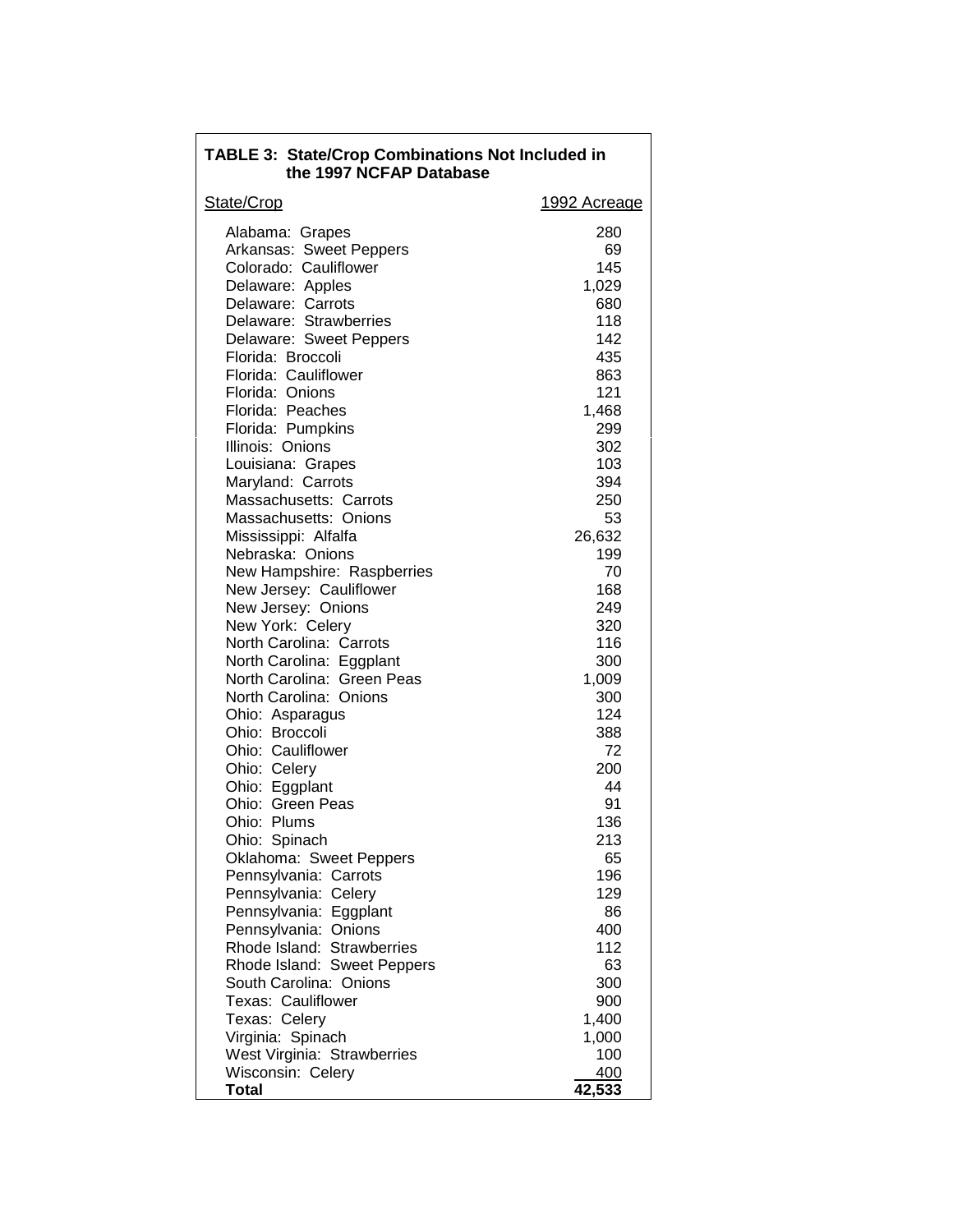| <b>TABLE 4: State/Crop Combinations Added to the</b><br><b>1997 NCFAP Database</b> |                     |  |
|------------------------------------------------------------------------------------|---------------------|--|
| State/Crop                                                                         | <u>1997 Acreage</u> |  |
| Alabama: Canola                                                                    | 3,148               |  |
| Arizona: Hot Peppers<br>Arizona: Sweet Corn                                        | 4,072<br>2,554      |  |
| California: Mint                                                                   | 417                 |  |
| California: Other Hay                                                              | 754,717             |  |
| California: Wild Rice                                                              | 10,501              |  |
| Delaware: Pasture<br>Florida: Okra                                                 | 19,722<br>1,098     |  |
| Georgia: Canola                                                                    | 4,766               |  |
| Indiana: Cantaloupes                                                               | 2,686               |  |
| Indiana: Grapes                                                                    | 428                 |  |
| Nevada: Pasture                                                                    | 5,503,307           |  |
| New Mexico: Peanuts<br>New York: Blueberries                                       | 16,132<br>797       |  |
| New York: Raspberries                                                              | 362                 |  |
| Oregon: Canola                                                                     | 5,672               |  |
| Rhode Island: Sod                                                                  | 2,591               |  |
| <b>Texas: Fallowland</b>                                                           | 1,139,194           |  |
| Virginia: Cotton                                                                   | 98,244              |  |
| Total                                                                              | 7,570,408           |  |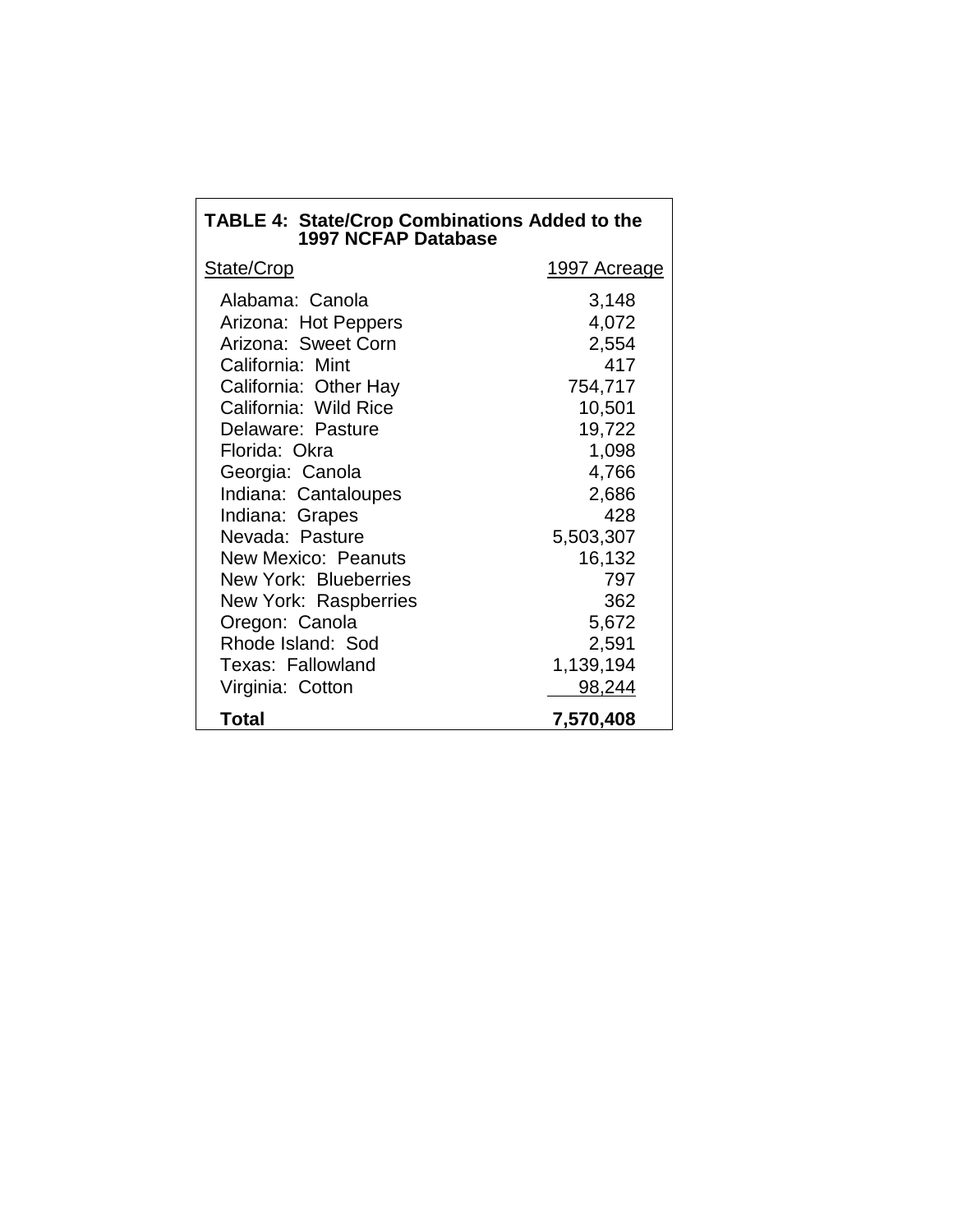| <b>TABLE 5: State/Crop Combinations for Which</b> |  |  |
|---------------------------------------------------|--|--|
| 1992 Acreage Data Used in 1997 Database           |  |  |

| State/Crop                       | Acreage |
|----------------------------------|---------|
| Delaware: Asparagus              | 248     |
| Delaware: Cabbage                | 680     |
| Kentucky: Seed Crops             | 17,798  |
| Maine: Broccoli                  | 2,367   |
| Michigan: Seed Crops             | 14,596  |
| Minnesota: Seed Crops            | 72,637  |
| New Hampshire: Sod               | 944     |
| <b>New Mexico: Sweet Peppers</b> | 1,717   |
| Ohio: Onions                     | 500     |
| <b>Oklahoma: Potatoes</b>        | 1,352   |
| Rhode Island: Corn               | 2,000   |
| Tennessee: Spinach               | 885     |
| Washington: Broccoli             | 623     |
| Washington: Cauliflower          | 2,176   |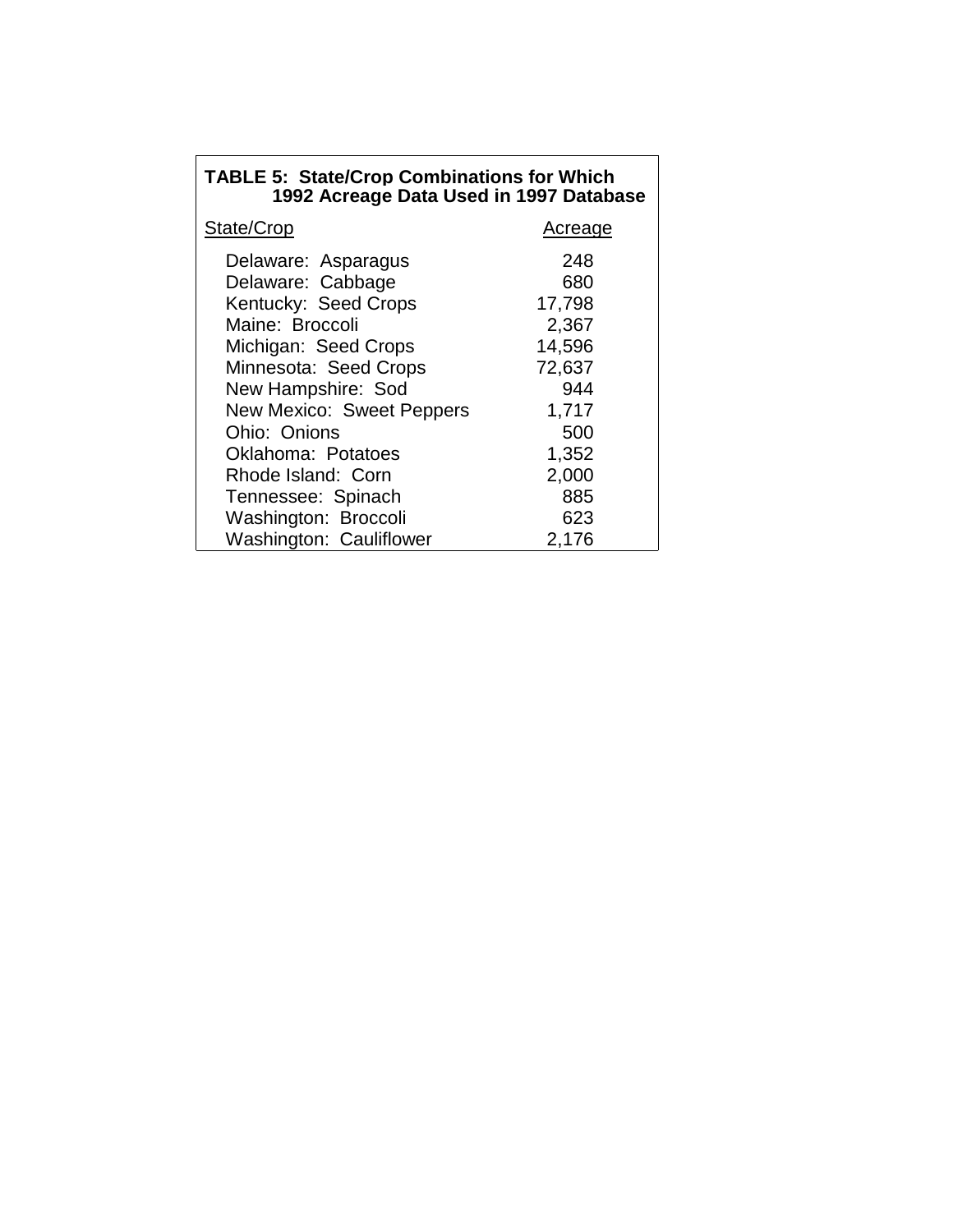| <b>TABLE 6: State Contacts for Pesticide Use Data Review</b> |                          |                                    |  |
|--------------------------------------------------------------|--------------------------|------------------------------------|--|
| Alabama                                                      | Jesse LaPrade            | <b>Auburn University</b>           |  |
| Arkansas                                                     | <b>Ples Spradley</b>     | University of Arkansas             |  |
| Arizona                                                      | Ken Agnew                | University of Arizona              |  |
| Arizona                                                      | Paul Baker               | University of Arizona              |  |
| California                                                   | <b>Rick Melnicoe</b>     | University of California           |  |
| Colorado                                                     | Sandra McDonald          | <b>Colorado State University</b>   |  |
| Connecticut                                                  | Candace Bartholomew      | University of Connecticut          |  |
| Delaware                                                     | Susan Whitney            | University of Delaware             |  |
| Florida                                                      | Norman Nesheim           | University of Florida              |  |
| Georgia                                                      | Paul Guillebeau          | University of Georgia              |  |
| lowa                                                         | Sorrel Brown             | Iowa State University              |  |
| Idaho                                                        | Ronda Hirnyck            | University of Idaho                |  |
| Illinois                                                     | David Pike               | University of Illinois             |  |
| Indiana                                                      | <b>Fred Whitford</b>     | <b>Purdue University</b>           |  |
| Kansas                                                       | <b>Donald Cress</b>      | <b>Kansas State University</b>     |  |
| Kentucky                                                     | Monte Johnson            | University of Kentucky             |  |
| Louisiana                                                    | Mary Grodner             | Louisiana State University         |  |
| Massachusetts                                                | Patricia Vittum          | University of Massachusetts        |  |
| Maryland                                                     | Amy Brown                | University of Maryland             |  |
| Maine                                                        | James Dill               | University of Maine                |  |
| Michigan                                                     | Lynnae Jess              | Michigan State University          |  |
| Minnesota                                                    | <b>William Hutchison</b> | University of Minnesota            |  |
| Missouri                                                     | George Smith             | University of Missouri             |  |
| Mississippi                                                  | Ruth Morgan              | Mississippi State University       |  |
| Montana                                                      | <b>Reeves Petroff</b>    | Montana State University           |  |
| North Carolina                                               | Stephen Toth             | North Carolina State University    |  |
| North Dakota                                                 | Phillip Glogoza          | North Dakota State University      |  |
| Nebraska                                                     | <b>Shripat Kamble</b>    | University of Nebraska             |  |
| Nevada                                                       | <b>Glenn Miller</b>      | University of Nevada               |  |
| New Hampshire                                                | <b>William Lord</b>      | University of New Hampshire        |  |
| New Jersey                                                   | George Hamilton          | <b>Rutgers University</b>          |  |
| <b>New Mexico</b>                                            | <b>Richard Lee</b>       | <b>New Mexico State University</b> |  |
| New York                                                     | George Good              | <b>Cornell University</b>          |  |
| New York                                                     | Lee Stivers              | <b>Cornell University</b>          |  |
| Ohio                                                         | Joseph Kovach            | <b>Ohio State University</b>       |  |
| Oklahoma                                                     | <b>Jim Criswell</b>      | <b>Oklahoma State University</b>   |  |
| Oregon                                                       | Jeff Jenkins             | <b>Oregon State University</b>     |  |
| Pennsylvania                                                 | Win Hock                 | Pennsylvania State University      |  |
| Rhode Island                                                 | Steven Alm               | University of Rhode Island         |  |
| South Carolina                                               | <b>Robert Bellinger</b>  | <b>Clemson University</b>          |  |
| South Dakota                                                 | <b>Brad Ruden</b>        | South Dakota State University      |  |
| Tennessee                                                    | Darrell Hensley          | University of Tennessee            |  |
| Texas                                                        | Rodney Holloway          | <b>Texas A&amp;M University</b>    |  |
| Texas                                                        | <b>Dudley Smith</b>      | <b>Texas A&amp;M University</b>    |  |
| Utah                                                         | <b>Howard Deer</b>       | <b>Utah State University</b>       |  |
| Virginia                                                     | Michael Weaver           | Virginia Polytechnic University    |  |
| Vermont                                                      | Alan Gotlieb             | University of Vermont              |  |
| Washington                                                   | <b>Catherine Daniels</b> | <b>Washington State University</b> |  |
| Wisconsin                                                    | Jeffrey Wyman            | University of Wisconsin            |  |
| West Virginia                                                | John Baniecki            | West Virginia University           |  |
| Wyoming                                                      | <b>Mark Ferrell</b>      | University of Wyoming              |  |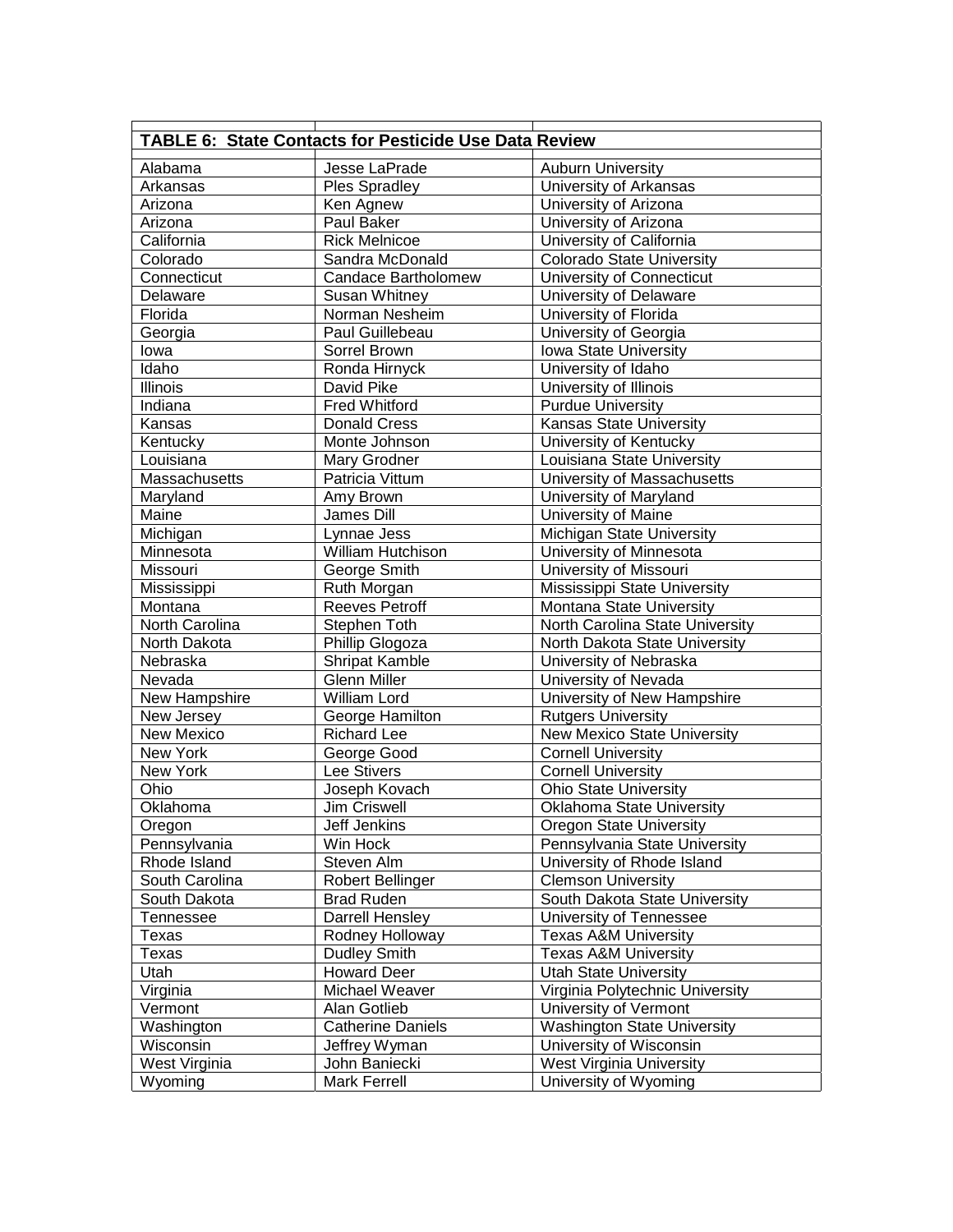# **TABLE 7: Industry Contacts for Pesticide Use Data Review**

# Contact

| <b>ABBOTT</b>            | Ryan Solberg, Ricardo Menendez             |
|--------------------------|--------------------------------------------|
| <b>AGREVO</b>            | Roger Boatman                              |
| <b>ALBAUGH</b>           | <b>Spencer Vance</b>                       |
| <b>AMERICAN CYANAMID</b> | Randy Boomgaarden                          |
| <b>AMVAC</b>             | <b>Eric Wintemute</b>                      |
| <b>ATOCHEM</b>           | <b>Beth Sears</b>                          |
| <b>BASF</b>              | <b>Chris Jarrett</b>                       |
| <b>BAYER</b>             | Dave Crank, Guido Hommelsheim              |
| <b>CHEMINOVA</b>         | Diane Allemang (JSC)                       |
| <b>DOW AGRO</b>          | <b>Jack Mitenbuler</b>                     |
| <b>DREXEL</b>            | <b>Gerald Manley</b>                       |
| <b>DUPONT</b>            | <b>Steve Ball</b>                          |
| <b>FMC</b>               | <b>Ruben Villasante</b>                    |
| <b>GOWAN</b>             | <b>Cindy Baker</b>                         |
| <b>GRIFFIN</b>           | Jim Bone                                   |
| <b>HY-YIELD BROMINE</b>  | <b>Cal Lewis</b>                           |
| <b>MICROFLO</b>          | <b>Morris Gaskins</b>                      |
| <b>MONSANTO</b>          | <b>Mike Hilton</b>                         |
| <b>MONTEREY</b>          | Lynn Georges                               |
| <b>NOVARTIS</b>          | Gene Hill, Arn Vogt, Beth Carroll          |
| <b>PACE</b>              | Don Claeys                                 |
| <b>RHONE POULENC</b>     | <b>Spencer Cohen</b>                       |
| <b>RIVERDALE</b>         | <b>Curtis Clark</b>                        |
| <b>ROHM AND HAAS</b>     | Jay Holmdal, Jan Ollinger, Steve Longacre, |
|                          | <b>Richard Costlow, Michel Castagner</b>   |
| <b>SIPCAM</b>            | John French                                |
| <b>TOMEN AGRO</b>        | <b>William Spencer</b>                     |
| <b>UAP</b>               | <b>James Sell</b>                          |
| <b>UCB</b>               | John Kelly                                 |
| <b>UNIROYAL</b>          | John Wescott, Kevin Kelley, David Cote,    |
|                          | <b>Richard Caliberté</b>                   |
| UNITED PHOSPHOROUS       | <b>Buzz Spaulding</b>                      |
| <b>VALENT</b>            | <b>Gail Santoro</b>                        |
| <b>ZENECA</b>            | <b>Gary Gries</b>                          |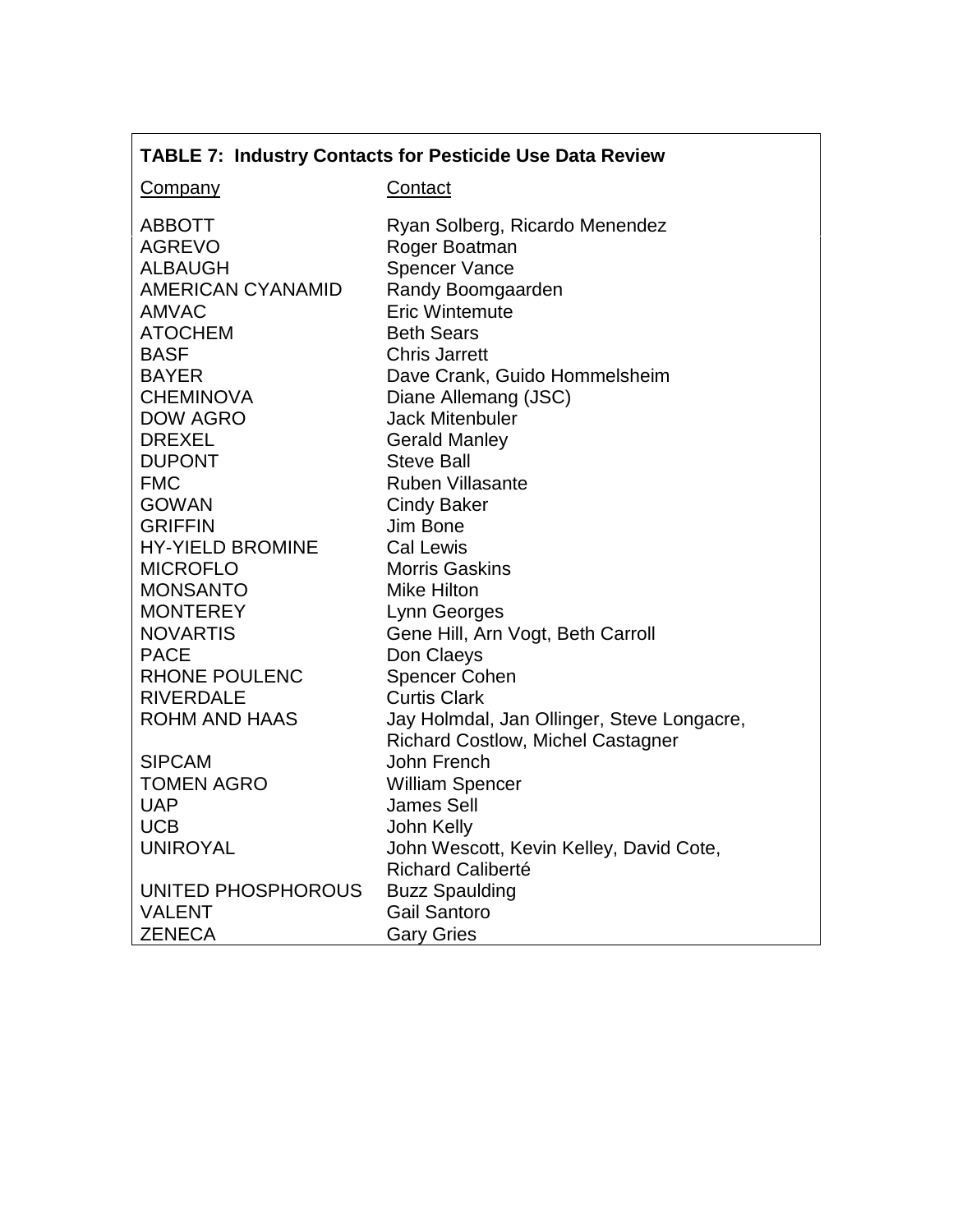# **TABLE 8: NATIONAL PESTICIDE USE BY ACTIVE INGREDIENT PESTICIDE TYPE: FUNGICIDES**

| <b>ACTIVE INGREDIENT</b>  | 1992        | 1997        |
|---------------------------|-------------|-------------|
| <b>ANILAZINE</b>          | 168,835     |             |
| <b>AZOXYSTROBIN</b>       |             | 228,614     |
| <b>BENOMYL</b>            | 1,198,371   | 675,500     |
| <b>CAPTAN</b>             | 3,197,989   | 3,992,782   |
| <b>CARBOXIN</b>           | 46,968      |             |
| <b>CHLOROTHALONIL</b>     | 11,566,092  | 11,916,713  |
| <b>COPPER</b>             | 8,270,289   | 13,682,409  |
| <b>CYMOXANIL</b>          |             | 45,886      |
| <b>DCNA</b>               | 169,333     | 188,683     |
| <b>DIMETHOMORPH</b>       |             | 51,536      |
| <b>DINOCAP</b>            | 10,902      |             |
| <b>DODINE</b>             | 264,664     | 151,538     |
| <b>ETRIDIAZOLE</b>        | 193,896     | 91,669      |
| <b>FENARIMOL</b>          | 47,600      | 46,272      |
| <b>FENBUCONAZOLE</b>      |             | 32,818      |
| <b>FERBAM</b>             | 219,486     | 317,125     |
| <b>FLUTOLANIL</b>         |             | 24,960      |
| <b>FOSETYL-AL</b>         | 533,646     | 904,718     |
| <b>IPRODIONE</b>          | 873,547     | 689,648     |
| <b>MANCOZEB</b>           | 8,062,374   | 9,585,777   |
| <b>MANEB</b>              | 3,525,322   | 3,039,930   |
| <b>MEFENOXAM</b>          |             | 210,101     |
| <b>METALAXYL</b>          | 855,400     | 659,997     |
| <b>METIRAM</b>            | 539,206     | 1,385,330   |
| <b>MYCLOBUTANIL</b>       | 136,849     | 174,482     |
| <b>OXYTETRACYCLINE</b>    | 30,163      | 33,536      |
| <b>PCNB</b>               | 1,662,371   | 819,086     |
| <b>PROPAMOCARB</b>        |             | 173,885     |
| <b>PROPICONAZOLE</b>      | 281,355     | 493,998     |
| <b>STREPTOMYCIN</b>       | 100,029     | 50,434      |
| <b>SULFUR</b>             | 82,883,332  | 77,788,188  |
| <b>TEBUCONAZOLE</b>       |             | 478,568     |
| <b>THIABENDAZOLE</b>      | 155,403     |             |
| <b>THIOPHANATE METHYL</b> | 498,283     | 453,792     |
| <b>THIRAM</b>             | 199,251     | 179,809     |
| <b>TRIADIMEFON</b>        | 135,112     | 53,098      |
| <b>TRIFLUMIZOLE</b>       |             | 92,481      |
| <b>TRIFORINE</b>          | 73,644      | 23,625      |
| <b>TRIPHENYLTIN HYD</b>   | 424,910     | 660,971     |
| <b>VINCLOZOLIN</b>        | 135,035     | 121,959     |
| <b>ZIRAM</b>              | 2,804,087   | 1,992,552   |
|                           |             |             |
| <b>FUNGICIDES TOTAL</b>   | 129,263,743 | 131,512,471 |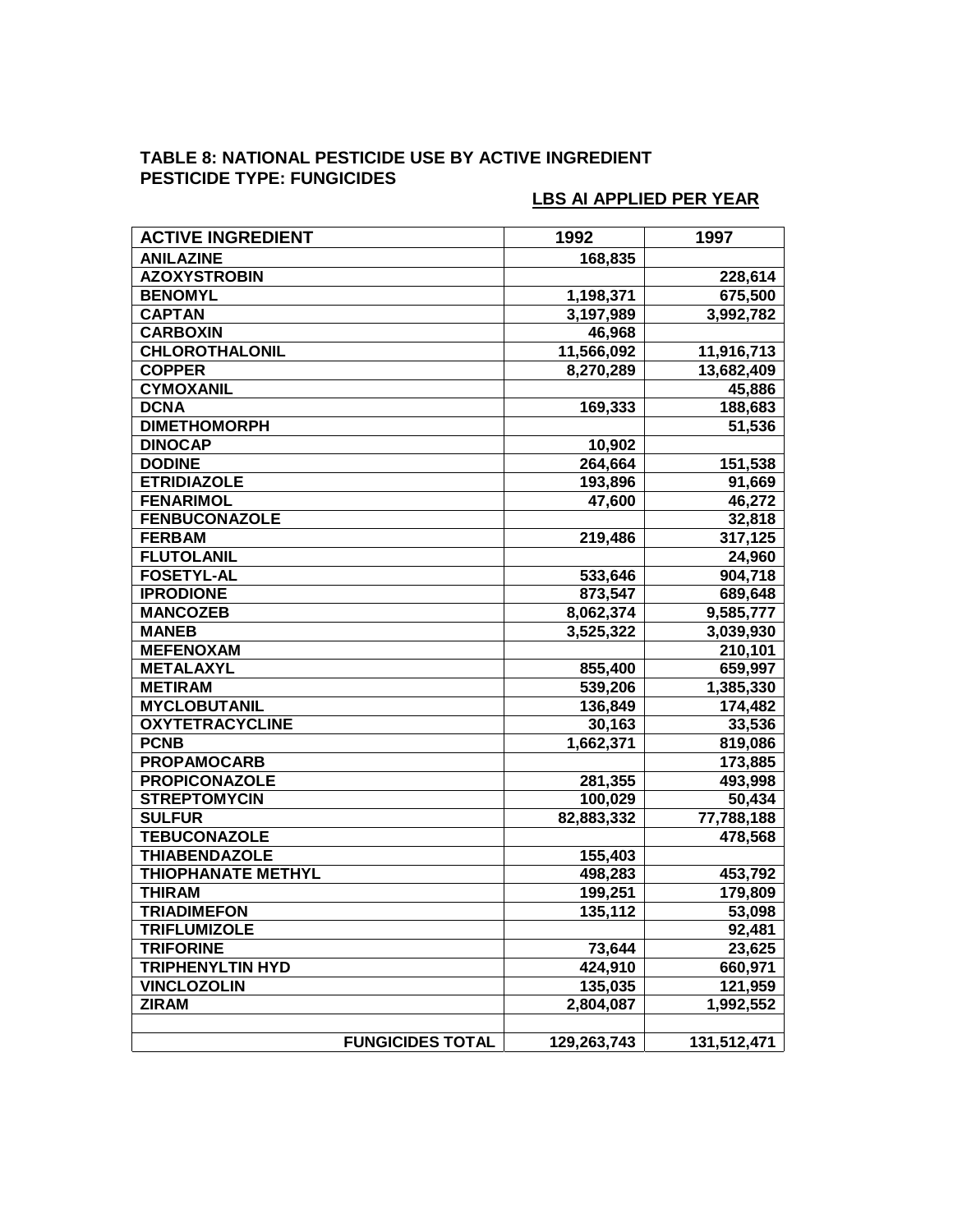# **TABLE 9: NATIONAL PESTICIDE USE BY ACTIVE INGREDIENT PESTICIDE TYPE: HERBICIDES**

| <b>ACTIVE INGREDIENT</b> | 1992       | 1997       |
|--------------------------|------------|------------|
| $2,4-D$                  | 41,938,491 | 40,589,955 |
| $2,4-DB$                 | 980,980    | 603,975    |
| <b>ACETOCHLOR</b>        |            | 32,591,175 |
| <b>ACIFLUORFEN</b>       | 1,477,973  | 1,846,789  |
| <b>ALACHLOR</b>          | 51,591,633 | 15,159,641 |
| <b>AMETRYN</b>           | 321,656    | 445,571    |
| <b>ASULAM</b>            | 726,577    | 551,775    |
| <b>ATRAZINE</b>          | 72,315,295 | 74,560,407 |
| <b>BENEFIN</b>           | 478,205    | 161,983    |
| <b>BENSULFURON</b>       | 30,134     | 31,884     |
| <b>BENSULIDE</b>         | 449,951    | 545,406    |
| <b>BENTAZON</b>          | 7,171,284  | 7,749,130  |
| <b>BROMACIL</b>          | 1,333,728  | 614,219    |
| <b>BROMOXYNIL</b>        | 3,444,727  | 2,920,222  |
| <b>BUTYLATE</b>          | 8,468,938  | 2,251,426  |
| <b>CHLORAMBEN</b>        | 1,335,274  |            |
| <b>CHLORIMURON</b>       | 236,871    | 190,345    |
| <b>CHLORSULFURON</b>     | 46,013     | 59,745     |
| <b>CLETHODIM</b>         | 80,003     | 670,721    |
| <b>CLOMAZONE</b>         | 1,801,776  | 2,531,160  |
| <b>CLOPYRALID</b>        | 89,112     | 891,662    |
| <b>CYANAZINE</b>         | 32,189,859 | 20,233,056 |
| <b>CYCLOATE</b>          | 938,925    | 877,657    |
| <b>DCPA</b>              | 1,746,892  | 596,723    |
| <b>DESMEDIPHAM</b>       | 152,864    | 205, 144   |
| <b>DICAMBA</b>           | 9,064,161  | 10,447,441 |
| <b>DICHLOBENIL</b>       | 65,424     | 43,711     |
| <b>DICLOFOP</b>          | 1,597,585  | 974,268    |
| <b>DIETHATYL ETHYL</b>   | 454,336    |            |
| <b>DIFENZOQUAT</b>       | 175,042    | 346,308    |
| <b>DIMETHENAMID</b>      |            | 5,991,003  |
| <b>DIPHENAMID</b>        | 105,009    |            |
| <b>DIQUAT</b>            | 161,449    | 266,858    |
| <b>DIURON</b>            | 3,994,531  | 4,370,448  |
| <b>DSMA</b>              | 1,257,802  | 842,665    |
| <b>ENDOTHALL</b>         | 134,016    | 86,622     |
| <b>EPTC</b>              | 14,457,278 | 8,791,984  |
| <b>ETHALFLURALIN</b>     | 2,738,309  | 2,422,198  |
| <b>ETHOFUMESATE</b>      | 378,488    | 409,666    |
| <b>FENOXAPROP</b>        | 390,976    | 984,697    |
| <b>FLUAZIFOP</b>         | 897,988    | 608,520    |
| <b>FLUMETSULAM</b>       |            | 308,892    |
| <b>FLUMICLORAC</b>       |            | 43,158     |
| <b>FLUOMETURON</b>       | 3,907,191  | 5,313,290  |
| <b>FOMESAFEN</b>         | 425,657    | 1,100,341  |
| <b>GLYPHOSATE</b>        | 16,793,371 | 34,817,639 |
| <b>HALOSULFURON</b>      |            | 53,919     |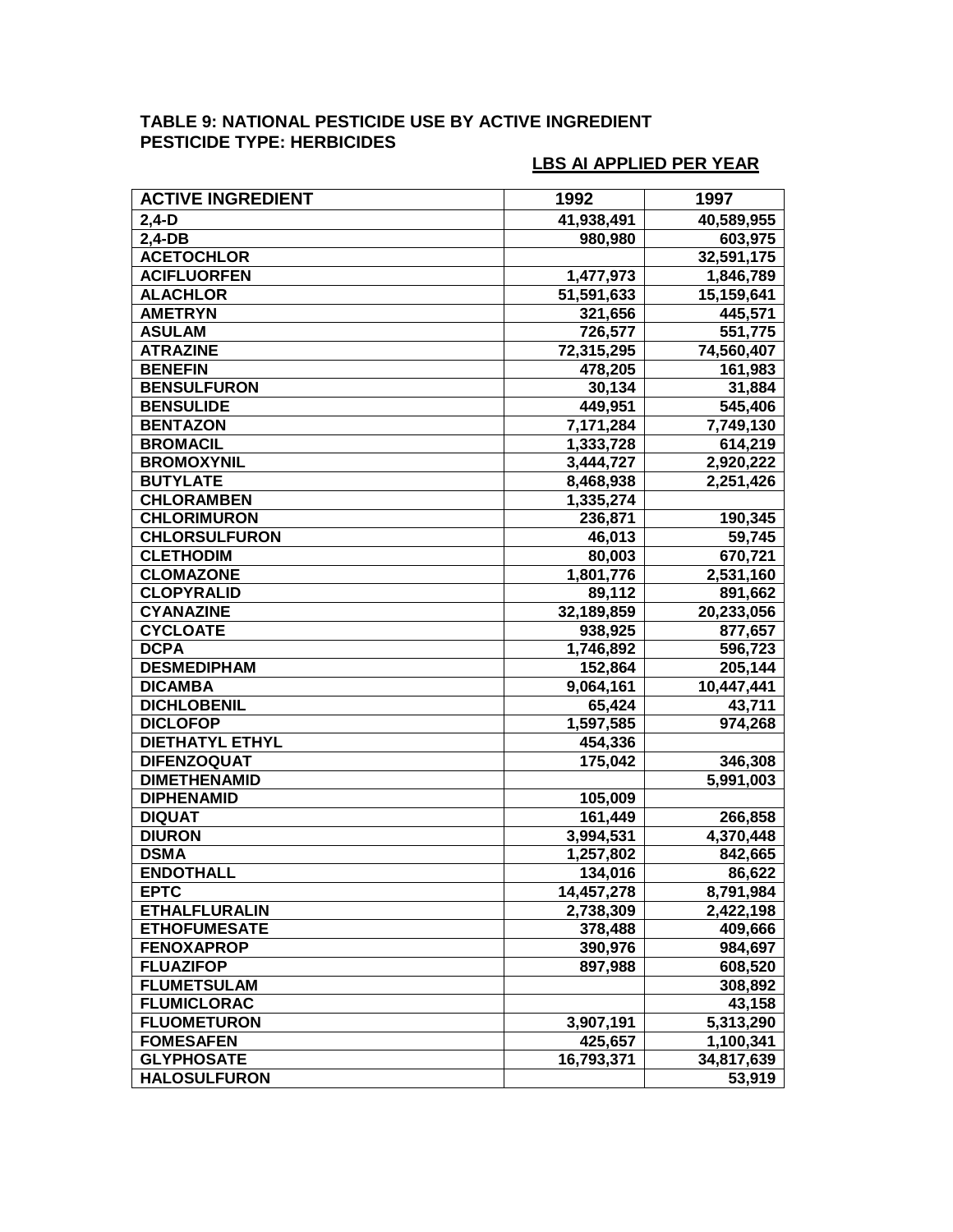### **TABLE 9: NATIONAL PESTICIDE USE BY ACTIVE INGREDIENT PESTICIDE TYPE: HERBICIDES (CONT.)**

| <b>ACTIVE INGREDIENT</b> | 1992       | 1997                |
|--------------------------|------------|---------------------|
| <b>HEXAZINONE</b>        | 460,058    | 332,116             |
| <b>IMAZAMETHABENZ</b>    | 231,898    | 458,875             |
| <b>IMAZAPIC</b>          |            | 19,002              |
| <b>IMAZAQUIN</b>         | 924,799    | 756,915             |
| <b>IMAZETHAPYR</b>       | 914,090    | 1,253,046           |
| <b>ISOPROPALIN</b>       | 129,287    |                     |
| <b>LACTOFEN</b>          | 227,475    | 389,388             |
| <b>LINURON</b>           | 2,026,683  | 516,133             |
| <b>MCPA</b>              | 4,540,632  | 5,360,932           |
| <b>MCPB</b>              | 42,475     | $\overline{27,542}$ |
| <b>MCPP</b>              | 32,584     | 13,415              |
| <b>METHAZOLE</b>         | 510,692    |                     |
| <b>METOLACHLOR</b>       | 59,383,910 | 67,336,211          |
| <b>METRIBUZIN</b>        | 3,440,715  | 3,320,231           |
| <b>METSULFURON</b>       | 18,576     | 45,336              |
| <b>MOLINATE</b>          | 4,886,748  | 3,669,398           |
| <b>MSMA</b>              | 6,021,679  | 4,867,366           |
| <b>NAPROPAMIDE</b>       | 500,695    | 448,400             |
| <b>NAPTALAM</b>          | 162,366    | 185,376             |
| <b>NICOSULFURON</b>      | 169,743    | 211,881             |
| <b>NORFLURAZON</b>       | 2,670,328  | 2,459,703           |
| <b>ORYZALIN</b>          | 822,759    | 899,044             |
| <b>OXYFLUORFEN</b>       | 457,644    | 705,255             |
| <b>PARAQUAT</b>          | 4,658,597  | 6,884,630           |
| <b>PEBULATE</b>          | 673,046    | 343,322             |
| <b>PENDIMETHALIN</b>     | 20,281,766 | 27,284,718          |
| PHENMEDIPHAM             | 183,311    | 196,442             |
| <b>PICLORAM</b>          | 2,042,016  | 1,322,430           |
| <b>PRIMISULFURON</b>     | 47,013     | 133,171             |
| <b>PROMETRYN</b>         | 1,448,310  | 1,675,421           |
| <b>PRONAMIDE</b>         | 239,773    | 206,779             |
| <b>PROPACHLOR</b>        | 4,316,315  | 904,932             |
| <b>PROPANIL</b>          | 9,132,883  | 8,035,946           |
| <b>PROSULFURON</b>       |            | 73,076              |
| <b>PYRAZON</b>           | 340,501    | 118,294             |
| <b>PYRIDATE</b>          | 84,556     | 161,697             |
| <b>PYRITHIOBAC</b>       |            | 208,136             |
| QUINCLORAC               | 111,656    | 287,704             |
| <b>QUIZALOFOP</b>        | 216,204    | 340,818             |
| <b>RIMSULFURON</b>       |            | 19,774              |
| <b>SETHOXYDIM</b>        | 1,350,566  | 1,717,271           |
| <b>SIDURON</b>           | 745        |                     |
| <b>SIMAZINE</b>          | 3,978,487  | 5,224,439           |
| <b>SULFENTRAZONE</b>     |            | 69,073              |
| <b>TEBUTHIURON</b>       | 111,215    | 115,712             |
| <b>TERBACIL</b>          | 298,026    | 342,277             |
| <b>THIFENSULFURON</b>    | 93,563     | 105,145             |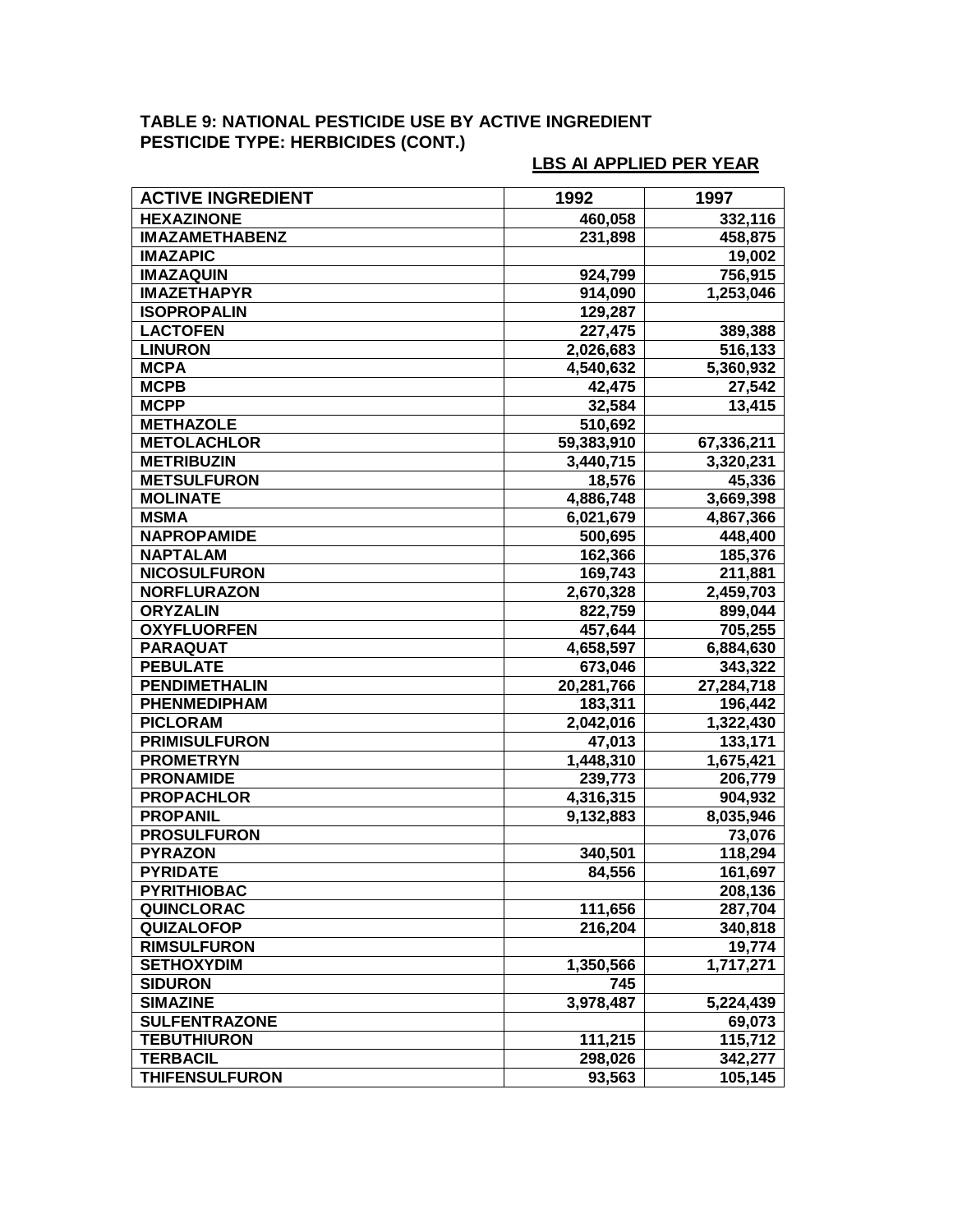### **TABLE 9: NATIONAL PESTICIDE USE BY ACTIVE INGREDIENT PESTICIDE TYPE: HERBICIDES (CONT.)**

| <b>ACTIVE INGREDIENT</b> |                         | 1992        | 1997        |
|--------------------------|-------------------------|-------------|-------------|
| <b>THIOBENCARB</b>       |                         | 1,473,511   | 1,925,093   |
| <b>TRIALLATE</b>         |                         | 1,590,727   | 2,178,254   |
| <b>TRIASULFURON</b>      |                         | 6,942       | 57,320      |
| <b>TRIBENURON</b>        |                         | 33,126      | 63,114      |
| <b>TRICLOPYR</b>         |                         | 115,514     | 590,366     |
| <b>TRIDIPHANE</b>        |                         | 262,516     |             |
| <b>TRIFLURALIN</b>       |                         | 25,686,076  | 22,263,693  |
| <b>TRIFLUSULFURON</b>    |                         |             | 23,023      |
| <b>VERNOLATE</b>         |                         | 520,412     | 181,789     |
|                          |                         |             |             |
|                          | <b>HERBICIDES TOTAL</b> | 454,218,983 | 461,432,823 |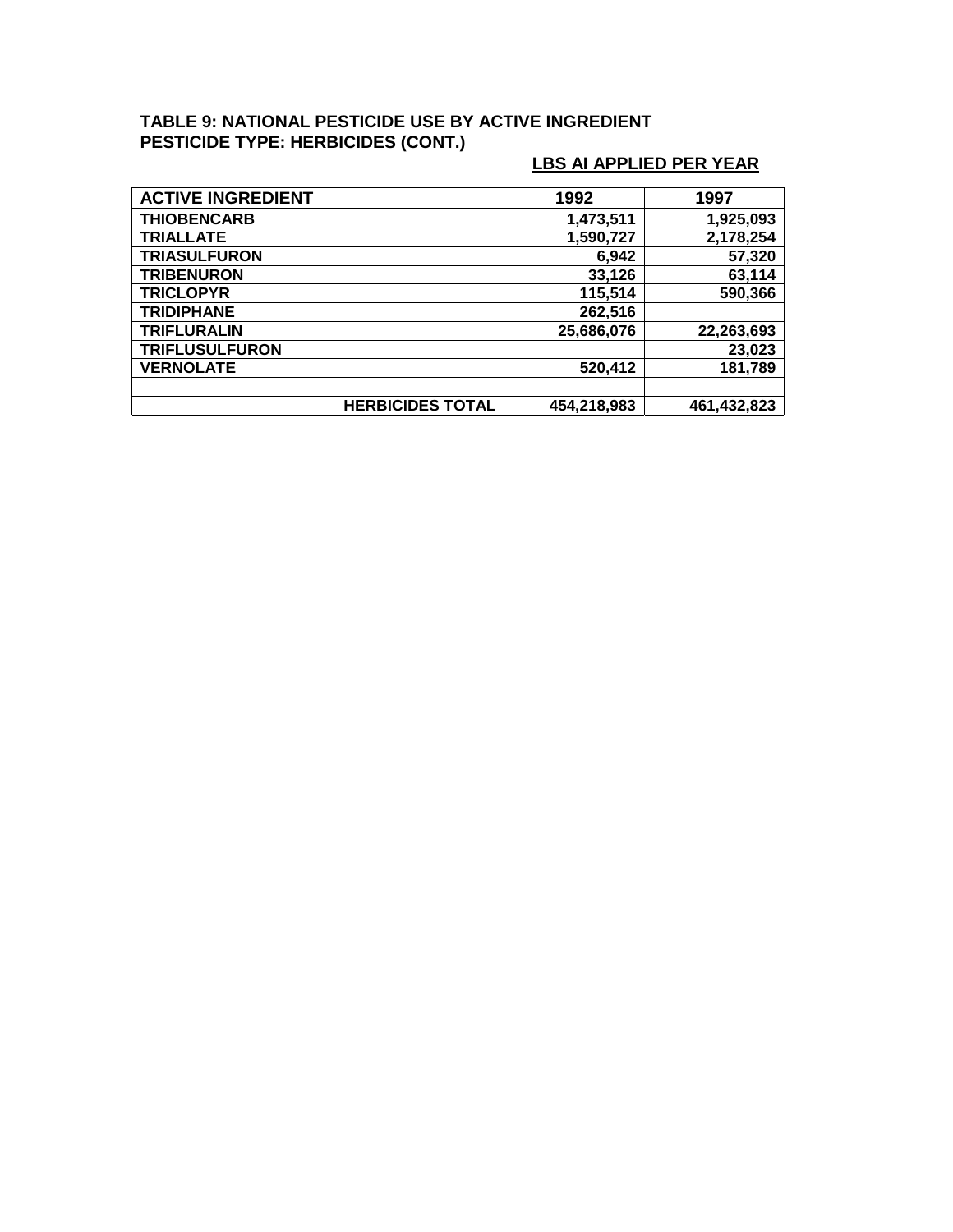# **TABLE 10: NATIONAL PESTICIDE USE BY ACTIVE INGREDIENT PESTICIDE TYPE: INSECTICIDES**

| <b>ACTIVE INGREDIENT</b> | 1992       | 1997       |
|--------------------------|------------|------------|
| <b>ABAMECTIN</b>         | 8,642      | 14,932     |
| <b>ACEPHATE</b>          | 3,389,865  | 2,462,354  |
| <b>ALDICARB</b>          | 4,022,468  | 4,277,552  |
| <b>AMITRAZ</b>           | 79,473     | 137,097    |
| <b>AZADIRACHTIN</b>      |            | 556        |
| <b>AZINPHOS-METHYL</b>   | 2,548,867  | 2,091,014  |
| <b>BIFENTHRIN</b>        | 116,716    | 110,246    |
| <b>BT</b>                |            |            |
| <b>BUPROFEZIN</b>        |            | 20,598     |
| <b>CARBARYL</b>          | 4,570,414  | 4,857,542  |
| <b>CARBOFURAN</b>        | 5,101,406  | 3,398,067  |
| <b>CHLORETHOXYFOS</b>    |            | 252,792    |
| <b>CHLORPYRIFOS</b>      | 14,764,535 | 13,463,879 |
| <b>CLOFENTEZINE</b>      | 1,537      | 21,467     |
| <b>CRYOLITE</b>          | 4,053,299  | 2,560,365  |
| <b>CYFLUTHRIN</b>        | 124,360    | 177,782    |
| <b>CYPERMETHRIN</b>      | 228,082    | 187,991    |
| <b>CYROMAZINE</b>        | 16,997     | 14,297     |
| <b>DELTAMETHRIN</b>      |            | 27,045     |
| <b>DIAZINON</b>          | 1,265,739  | 918,087    |
| <b>DICOFOL</b>           | 1,391,691  | 786,805    |
| <b>DICROTOPHOS</b>       | 666,136    | 359,726    |
| <b>DIFLUBENZURON</b>     | 16,470     | 57,112     |
| <b>DIMETHOATE</b>        | 2,619,437  | 1,896,947  |
| <b>DISULFOTON</b>        | 1,806,527  | 1,196,066  |
| <b>ENDOSULFAN</b>        | 1,796,726  | 1,601,195  |
| <b>ESFENVALERATE</b>     | 331,522    | 228,885    |
| <b>ETHION</b>            | 990,706    | 504,535    |
| <b>ETHOPROP</b>          | 1,449,743  | 1,010,807  |
| <b>ETHYL PARATHION</b>   | 2,318,251  | 529,379    |
| <b>FENAMIPHOS</b>        | 614,937    | 726,675    |
| <b>FENBUTATIN OXIDE</b>  | 414,195    | 265,275    |
| <b>FENPROPATHRIN</b>     | 63,368     | 31,839     |
| <b>FENVALERATE</b>       | 66,281     |            |
| <b>FONOFOS</b>           | 3,233,797  | 417,372    |
| <b>FORMETANATE HCL</b>   | 290,467    | 134,527    |
| <b>HEXYTHIAZOX</b>       |            | 12,802     |
| <b>IMIDACLOPRID</b>      |            | 272,207    |
| <b>LAMBDACYHALOTHRIN</b> | 205,329    | 321,284    |
| <b>LINDANE</b>           | 61,188     | 39,366     |
| <b>MALATHION</b>         | 3,377,678  | 5,809,943  |
| <b>METALDEHYDE</b>       | 47,587     | 53,977     |
| <b>METHAMIDOPHOS</b>     | 1,088,479  | 965,584    |
| <b>METHIDATHION</b>      | 372,953    | 314,091    |
| <b>METHOMYL</b>          | 2,754,907  | 1,997,489  |
| <b>METHOXYCHLOR</b>      | 88,906     | 77,957     |
| <b>METHYL PARATHION</b>  | 5.961,740  | 5,918,849  |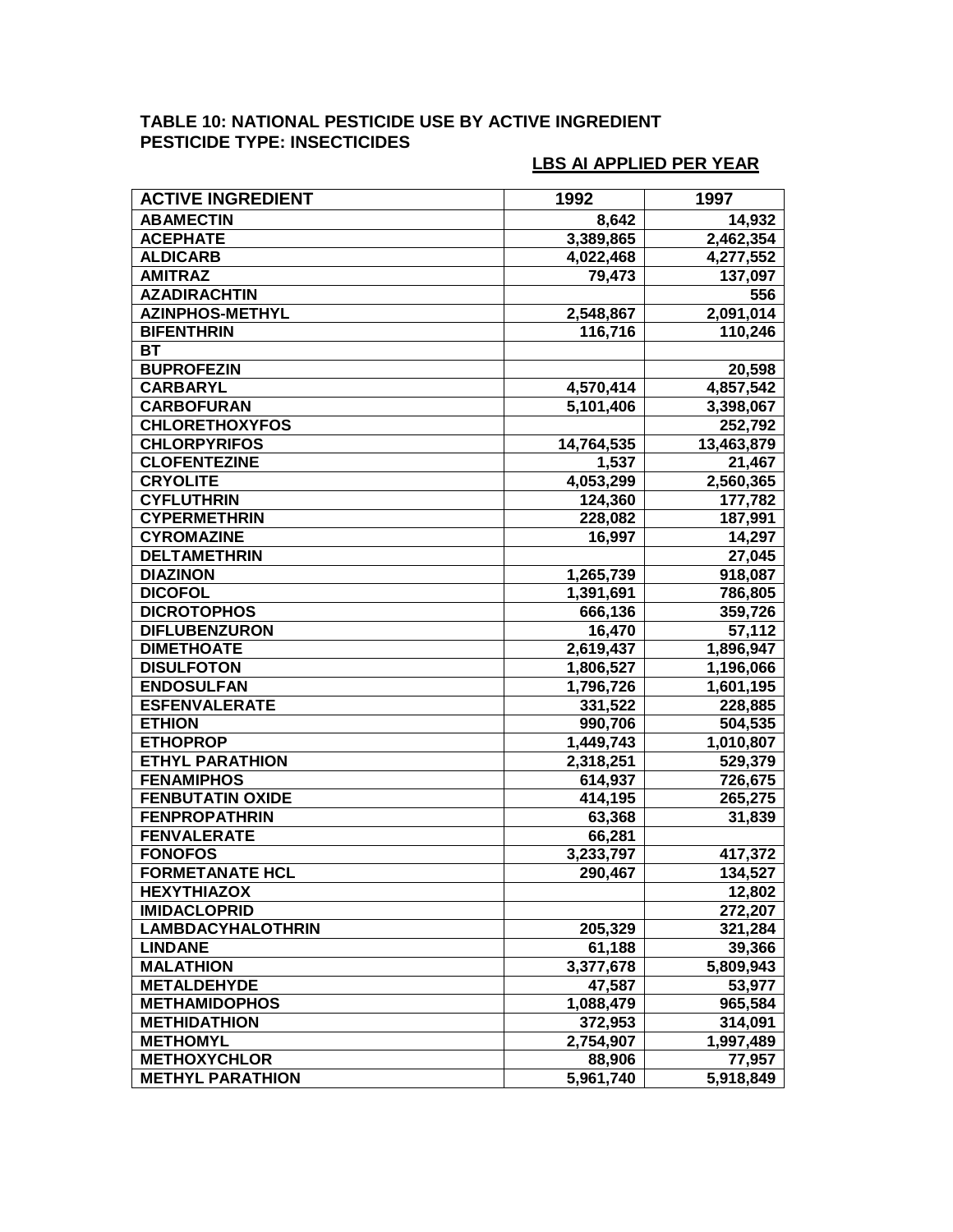## **TABLE 10: NATIONAL PESTICIDE USE BY ACTIVE INGREDIENT PESTICIDE TYPE: INSECTICIDES (CONT.)**

| <b>ACTIVE INGREDIENT</b>  | 1992        | 1997        |
|---------------------------|-------------|-------------|
| <b>MEVINPHOS</b>          | 283,887     |             |
| <b>NALED</b>              | 230,244     | 605,456     |
| OIL                       | 51,104,310  | 102,336,882 |
| <b>OXAMYL</b>             | 945,861     | 938,838     |
| <b>OXYDEMETON-METHYL</b>  | 241,288     | 154,227     |
| <b>OXYTHIOQUINOX</b>      | 149,657     | 35,231      |
| <b>PERMETHRIN</b>         | 1,068,598   | 1,066,056   |
| <b>PHORATE</b>            | 4,452,622   | 3,218,465   |
| <b>PHOSMET</b>            | 941,175     | 1,333,468   |
| <b>PROFENOFOS</b>         | 2,062,744   | 879,776     |
| <b>PROPARGITE</b>         | 3,628,217   | 2,538,969   |
| <b>PYRIDABEN</b>          |             | 17,719      |
| <b>PYRIPROXYFEN</b>       |             | 13,284      |
| <b>SPINOSAD</b>           |             | 117,315     |
| <b>SULPROFOS</b>          | 852,352     | 308,039     |
| <b>TEBUFENOZIDE</b>       |             | 104,413     |
| <b>TEBUPIRIMPHOS</b>      |             | 272,177     |
| <b>TEFLUTHRIN</b>         | 238,429     | 576,865     |
| <b>TERBUFOS</b>           | 8,690,363   | 6,515,603   |
| <b>THIODICARB</b>         | 1,705,528   | 821,267     |
| <b>TRALOMETHRIN</b>       | 60,105      | 23,767      |
| <b>TRICHLORFON</b>        | 13,974      |             |
| <b>TRIMETHACARB</b>       | 156,800     |             |
|                           |             |             |
| <b>INSECTICIDES TOTAL</b> | 149,147,575 | 182,402,176 |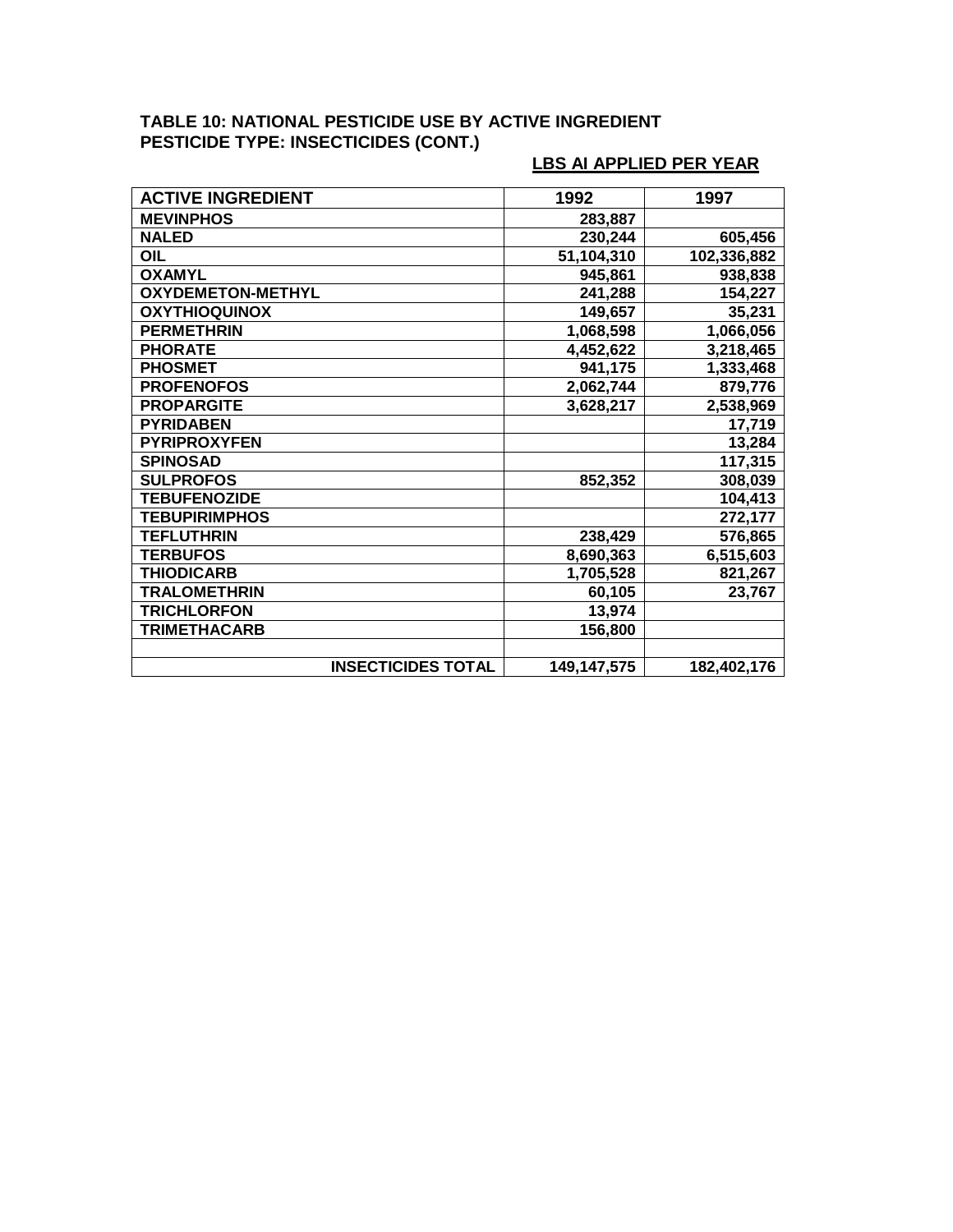#### **TABLE 11: NATIONAL PESTICIDE USE BY ACTIVE INGREDIENT PESTICIDE TYPE: OTHER PESTICIDES**

| <b>ACTIVE INGREDIENT</b>      | 1992        | 1997        |
|-------------------------------|-------------|-------------|
| $1,3-D$                       | 40,083,611  | 34,717,237  |
| <b>BENZYLADENINE</b>          |             | 518         |
| <b>BUTENOIC ACID</b>          |             | 1,475       |
| <b>CACODYLIC ACID</b>         | 135,915     | 47,571      |
| <b>CHLOROPICRIN</b>           | 11,086,567  | 13,882,188  |
| <b>CYCLANILIDE</b>            |             | 177,086     |
| <b>CYTOKININS</b>             | 2,970       | 2,518       |
| <b>DIMETHIPIN</b>             | 212,365     | 282,458     |
| <b>ETHEPHON</b>               | 2,701,284   | 5,407,986   |
| <b>FLUMETRALIN</b>            |             | 352,742     |
| <b>GIBBERELLIC ACID</b>       | 30,636      | 35,964      |
| <b>MALEIC HYDRAZIDE</b>       | 2,073,238   | 2,143,154   |
| <b>MEPIQUAT CHLORIDE</b>      | 123,081     | 182,576     |
| <b>METAM SODIUM</b>           | 29,095,179  | 60,023,092  |
| <b>METHYL BROMIDE</b>         | 44,196,554  | 32,803,943  |
| <b>NAA</b>                    | 13,146      | 10,486      |
| <b>NAD</b>                    | 3,527       | 2,187       |
| <b>SODIUM CHLORATE</b>        | 8,293,087   | 7,261,557   |
| <b>SULFURIC ACID</b>          | 17,240,871  | 47,994,188  |
| <b>THIDIAZURON</b>            | 325,241     | 326,239     |
| <b>TRIBUFOS</b>               | 3,963,864   | 4,918,265   |
|                               |             |             |
| <b>OTHER PESTICIDES TOTAL</b> | 159,581,136 | 210,573,430 |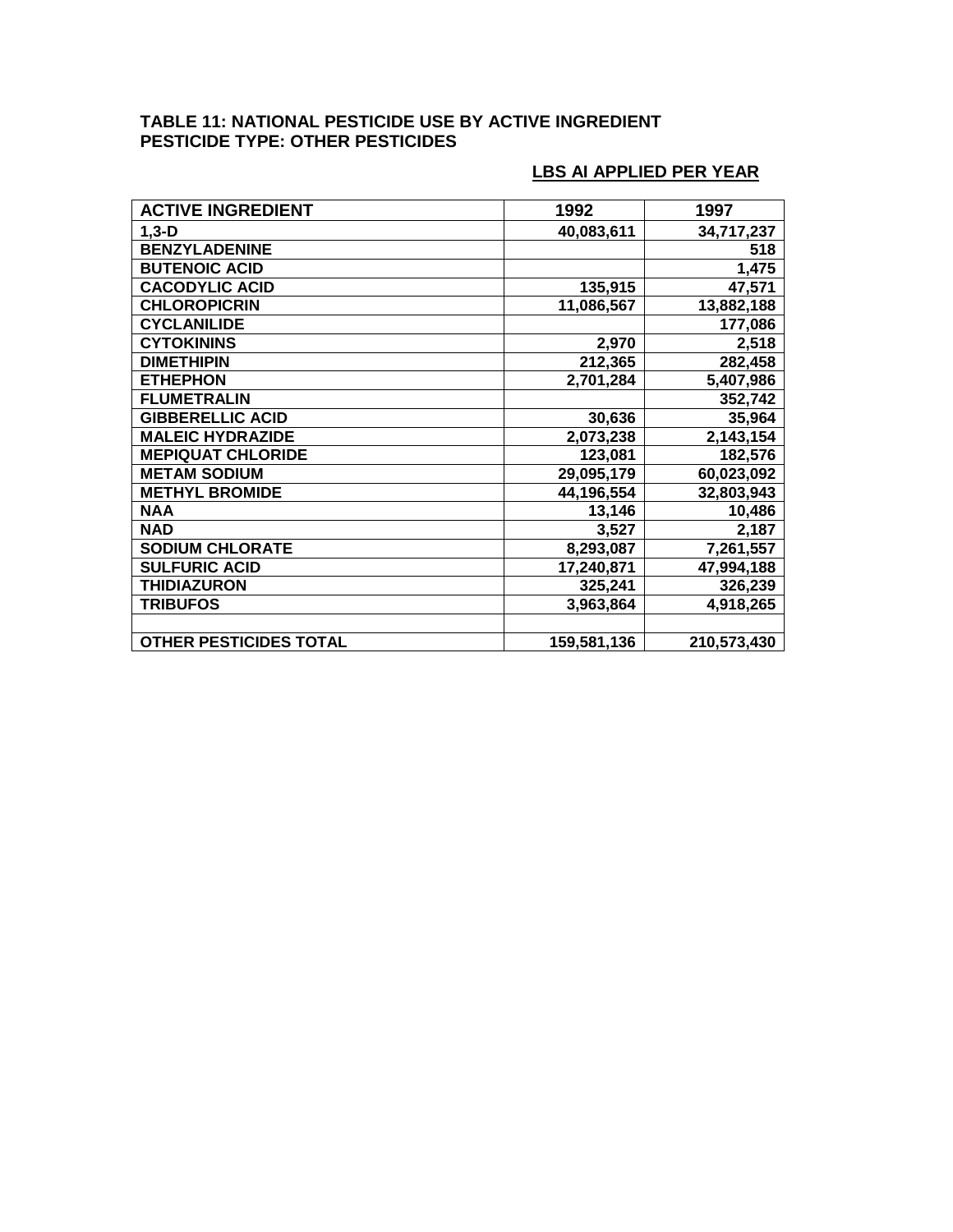| TABLE 12: Highest Volume Pesticide Active Ingredients Used in U.S. Agriculture:<br>1997                                                                                                    |                                                                                                        |  |
|--------------------------------------------------------------------------------------------------------------------------------------------------------------------------------------------|--------------------------------------------------------------------------------------------------------|--|
| <b>Fungicides</b><br>Sulfur<br>Copper<br>Chlorothalonil<br>Mancozeb<br>Captan<br>Maneb<br>Ziram<br>Metiram<br>Fosetyl-Al<br><b>PCNB</b>                                                    | 000 LBS AI/YR<br>77,788<br>13,682<br>11,917<br>9,586<br>3,993<br>3,040<br>1,993<br>1,385<br>905<br>819 |  |
| <b>Herbicides</b><br>Atrazine<br>Metolachlor<br>$2,4-D$<br>Glyphosate<br>Acetochlor<br>Pendimethalin<br><b>Trifluralin</b><br>Cyanazine<br>Alachlor<br>Dicamba                             | 74,560<br>67,336<br>40,590<br>34,818<br>32,591<br>27,285<br>22,264<br>20,233<br>15,160<br>10,447       |  |
| Insecticides<br>Oil<br>Chlorpyrifos<br><b>Terbufos</b><br><b>Methyl Parathion</b><br>Malathion<br>Carbaryl<br>Aldicarb<br>Carbofuran<br>Phorate<br>Cryolite                                | 102,337<br>13,464<br>6,516<br>5,918<br>5,809<br>4,857<br>4,278<br>3,398<br>3,218<br>2,560              |  |
| <b>Other Pesticides</b><br>Metam Sodium<br>Sulfuric Acid<br>$1,3-D$<br>Methyl Bromide<br>Chloropicrin<br>Sodium Chlorate<br>Ethephon<br><b>Tribufos</b><br>Maleic Hydrazide<br>Flumetralin | 60,023<br>47,994<br>34,717<br>32,804<br>13,882<br>7,262<br>5,408<br>4,918<br>2,143<br>353              |  |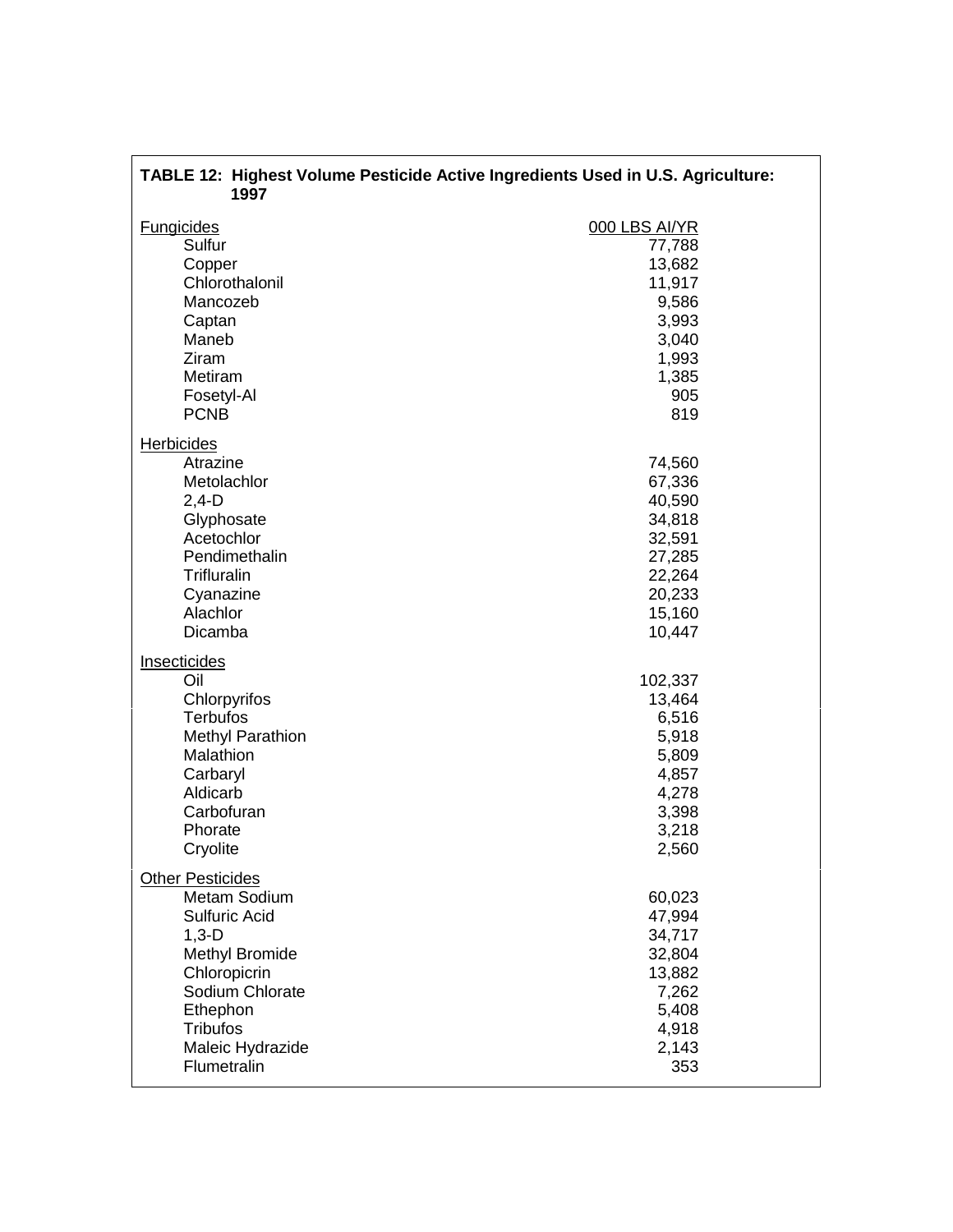| INDEE TJ.  UUIIIpaHSUII UI NUI AF aHU UJEI A NAUUHAI AYHUUKHAI<br><b>Pesticide Use Estimates (1997)</b> |                       |                            |              |
|---------------------------------------------------------------------------------------------------------|-----------------------|----------------------------|--------------|
|                                                                                                         |                       | <b>Million Ibs Al/Year</b> |              |
|                                                                                                         | <b>EPA Rank</b>       | EPA                        | <b>NCFAP</b> |
| 1.                                                                                                      | Atrazine              | 75-82                      | 75           |
| 2.                                                                                                      | Metolachlor           | 63-69                      | 67           |
| 3.                                                                                                      | <b>Metam Sodium</b>   | 53-58                      | 60           |
| 4.                                                                                                      | <b>Methyl Bromide</b> | 38-45                      | 33           |
| 5.                                                                                                      | Glyphosate            | 34-38                      | 35           |
| 6.                                                                                                      | $1,3-D$               | $32 - 37$                  | 35           |
| 7.                                                                                                      | Acetochlor            | $31 - 36$                  | 33           |
| 8.                                                                                                      | $2,4-D$               | 29-33                      | 41           |
| 9.                                                                                                      | Pendimethalin         | 24-28                      | 27           |
| 10.                                                                                                     | Trifluralin           | $21 - 25$                  | 22           |
| 11.                                                                                                     | Cyanazine             | 18-22                      | 20           |
| 12.                                                                                                     | Alachlor              | $13 - 16$                  | 15           |
| 13.                                                                                                     | Copper                | $10 - 13$                  | 14           |
| 14.                                                                                                     | Chlorpyrifos          | $9 - 13$                   | 13           |
| 15.                                                                                                     | Chlorothalonil        | $7 - 10$                   | 12           |
|                                                                                                         | 16. Dicamba           | $7 - 10$                   | 10           |
| 17.                                                                                                     | Mancozeb              | $7 - 10$                   | 10           |
|                                                                                                         | 18. EPTC              | $7 - 10$                   | 9            |
| 19.                                                                                                     | <b>Terbufos</b>       | $6 - 9$                    | 7            |
| 20.                                                                                                     | Dimethenamid          | $6-9$                      | 6            |
| 21.                                                                                                     | <b>Bentazon</b>       | $6 - 8$                    | 8            |
| 22.                                                                                                     | Propanil              | $6 - 8$                    | 8            |
| 23.                                                                                                     | Simazine              | $5 - 7$                    | 5            |
| 24.                                                                                                     | <b>MCPA</b>           | $5-6$                      | 5            |
| 25.                                                                                                     | Chloropicrin          | $5-6$                      | 14           |

**TABLE 13: Comparison of NCFAP and USEPA National Agricultural**

EPA's ranking includes "conventional" pesticides only. Sulfur, oil, and sulfuric acid are excluded from the EPA ranking.

Source for EPA estimates: Aspelin, Arnold L., and Arthur H. Grube, Pesticide Industry Sales and Usage: 1996 and 1997 Market Estimates, USEPA, OPP, November 1999. Available on the Internet at:

http://www.epa.gov/oppbead1/pesticides/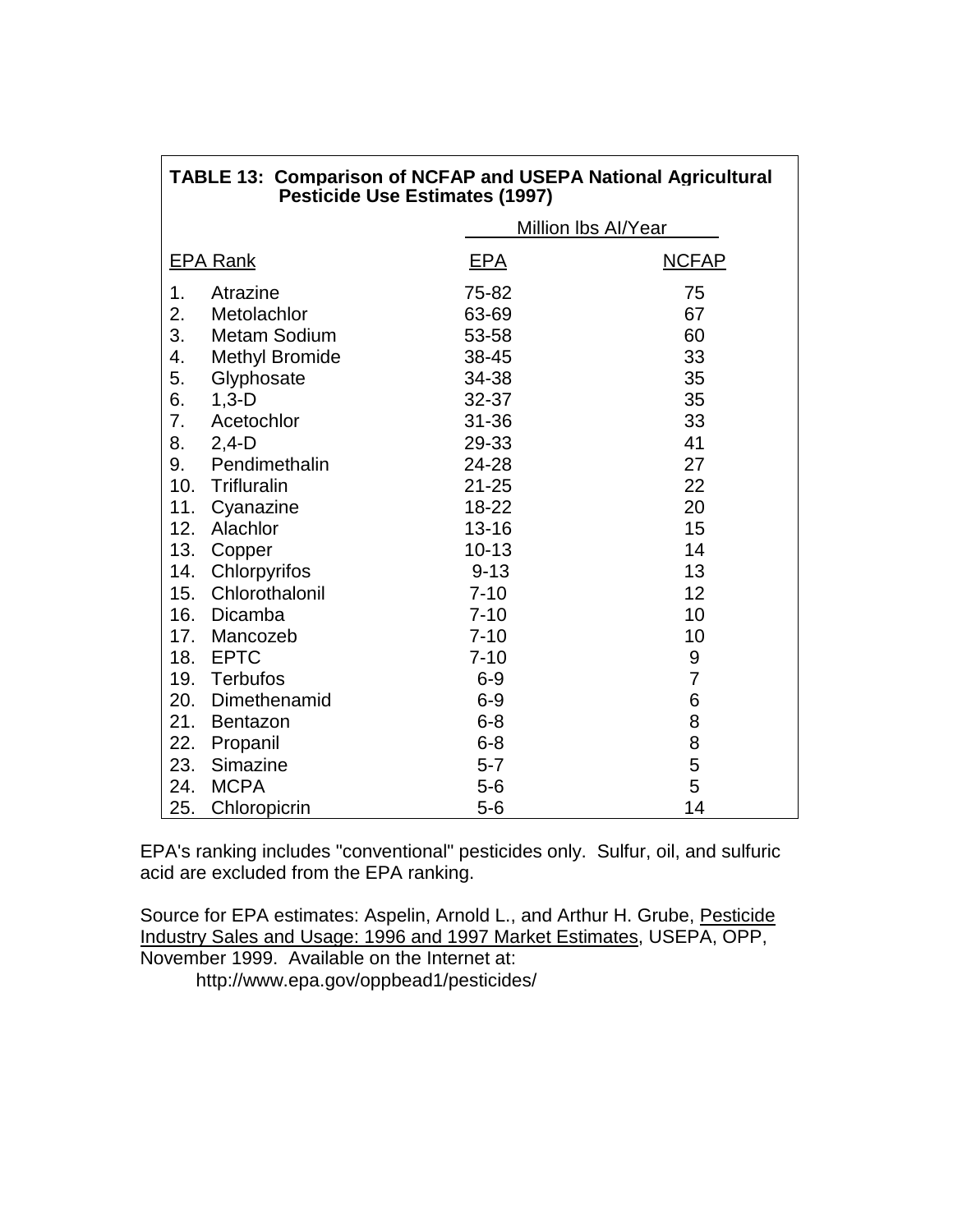| TABLE 14: Comparison of NCFAP's and USEPA's National Agricultural<br>Pesticide Usage Estimates: 1992 and 1997 |              |       |              |       |
|---------------------------------------------------------------------------------------------------------------|--------------|-------|--------------|-------|
|                                                                                                               | 1992         |       | 1997         |       |
|                                                                                                               | <b>NCFAP</b> | USEPA | <b>NCFAP</b> | USEPA |
| <b>Fungicides</b>                                                                                             | 46           | 45    | 53           | 53    |
| <b>Herbicides</b>                                                                                             | 454          | 450   | 461          | 470   |
| <b>Insecticides</b>                                                                                           | 98           | 90    | 80           | 82    |
| <b>Other Conventional</b>                                                                                     | 143          | 150   | 163          | 165   |
| <b>Other Chemicals</b>                                                                                        | 151          | 161   | 228          | 174   |
| <b>Total</b>                                                                                                  | 892          | 896   | 985          | 944   |

Note: USEPA totals are from : Aspelin, Arnold L., and Arthur H. Grube, Pesticide Industry Sales and Usage: 1996 and 1997 Market Estimates, USEPA,

OPP, November 1999. Available on the Internet at: http://www.epa.gov/oppbead1/pesticides/

The NCFAP totals for insecticides, fungicides and other pesticides have been adjusted from Tables 8, 10 and 11 by assigning the following active ingredients to the "other chemicals" category for compatibility with USEPA's definition: sulfur, oil, and sulfuric acid.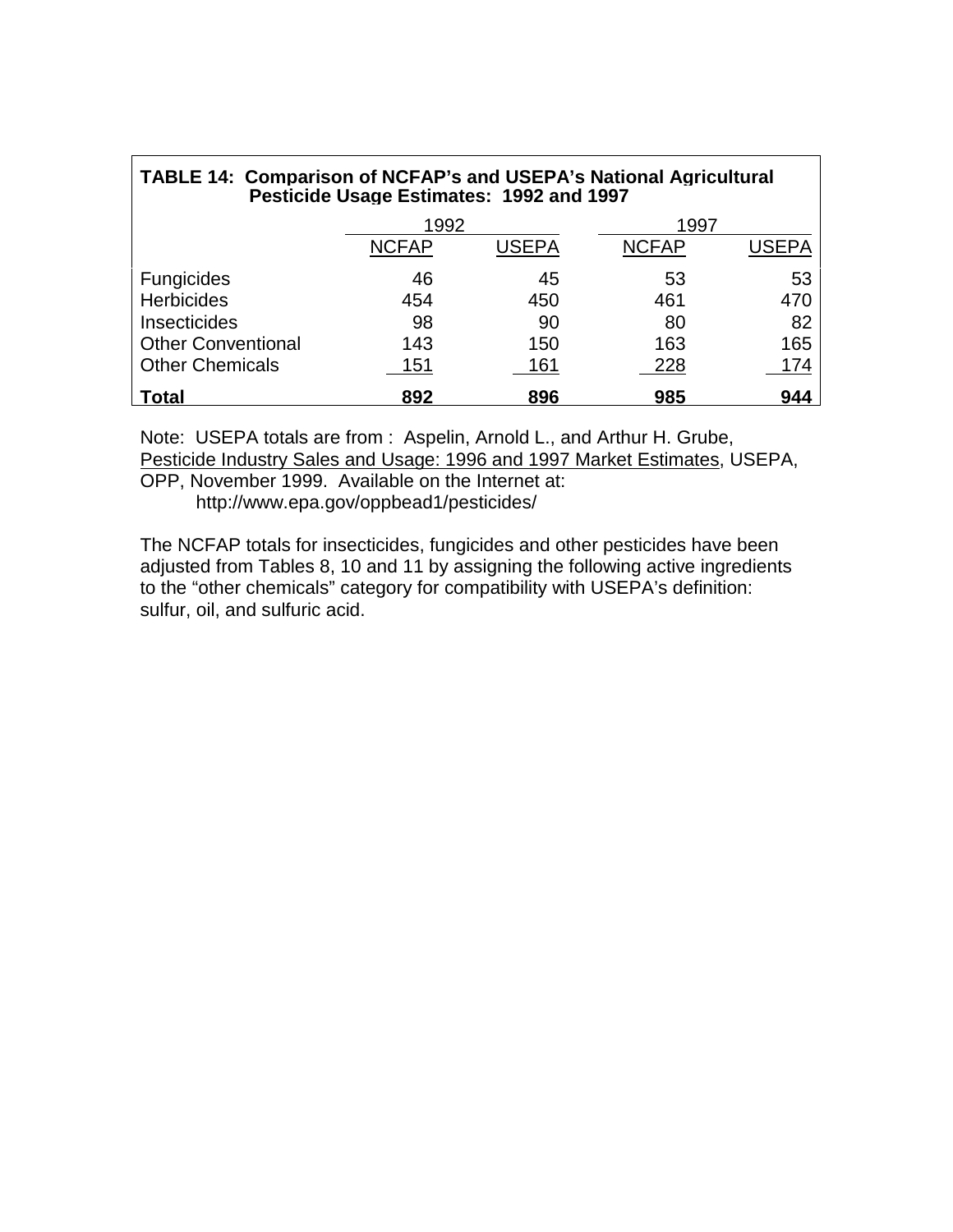# **TABLE 15: NATIONAL PESTICIDE USE BY CROP**

| <b>CROP</b>            | 1992        | 1997        |
|------------------------|-------------|-------------|
| <b>ALFALFA</b>         | 10,852,632  | 7,404,788   |
| <b>ALMONDS</b>         | 14,296,776  | 12,083,354  |
| <b>APPLES</b>          | 23,445,680  | 24,345,398  |
| <b>APRICOTS</b>        | 517,747     | 341,356     |
| <b>ARTICHOKES</b>      | 70,003      | 83,667      |
| <b>ASPARAGUS</b>       | 620,381     | 555,563     |
| <b>AVOCADOS</b>        | 631,488     | 267,402     |
| <b>BARLEY</b>          | 3,222,240   | 3,502,153   |
| <b>BEETS</b>           | 91,549      | 78,660      |
| <b>BLACKBERRIES</b>    | 112,625     | 119,713     |
| <b>BLUEBERRIES</b>     | 647,346     | 542,157     |
| <b>BROCCOLI</b>        | 934,459     | 919,487     |
| <b>BRUSSEL SPROUTS</b> | 207,315     | 214,362     |
| <b>CABBAGE</b>         | 818,819     | 462,361     |
| <b>CANOLA</b>          | 5,960       | 377,566     |
| <b>CANTALOUPES</b>     | 1,227,397   | 1,794,800   |
| <b>CARROTS</b>         | 6,086,432   | 11,047,489  |
| <b>CAULIFLOWER</b>     | 511,501     | 208,643     |
| <b>CELERY</b>          | 718,012     | 691,379     |
| <b>CHERRIES</b>        | 2,686,743   | 4,519,442   |
| <b>CITRUS</b>          | 33,582,067  | 85,851,908  |
| <b>COLLARDS</b>        | 113,794     | 90,773      |
| <b>CORN</b>            | 239,613,819 | 225,439,648 |
| <b>COTTON</b>          | 71,511,601  | 75,998,748  |
| <b>CRANBERRIES</b>     | 380,723     | 572,644     |
| <b>CUCUMBERS</b>       | 1,728,962   | 1,898,305   |
| <b>DATES</b>           | 128,109     | 731,074     |
| <b>DRY BEANS</b>       | 5,427,799   | 4,828,907   |
| <b>DRY PEAS</b>        | 483,050     | 652,027     |
| <b>EGGPLANT</b>        | 337,357     | 405,387     |
| <b>FALLOWLAND</b>      | 7,845,090   | 9,861,689   |
| <b>FIGS</b>            | 59,890      | 36,565      |
| <b>FLAX</b>            | 60,382      | 57,869      |
| <b>GARLIC</b>          | 111,266     | 72,486      |
| <b>GRAPES</b>          | 56,015,421  | 53,037,195  |
| <b>GREEN BEANS</b>     | 1,939,696   | 1,918,824   |
| <b>GREEN ONIONS</b>    | 91,641      | 61,643      |
| <b>GREEN PEAS</b>      | 409,300     | 327,900     |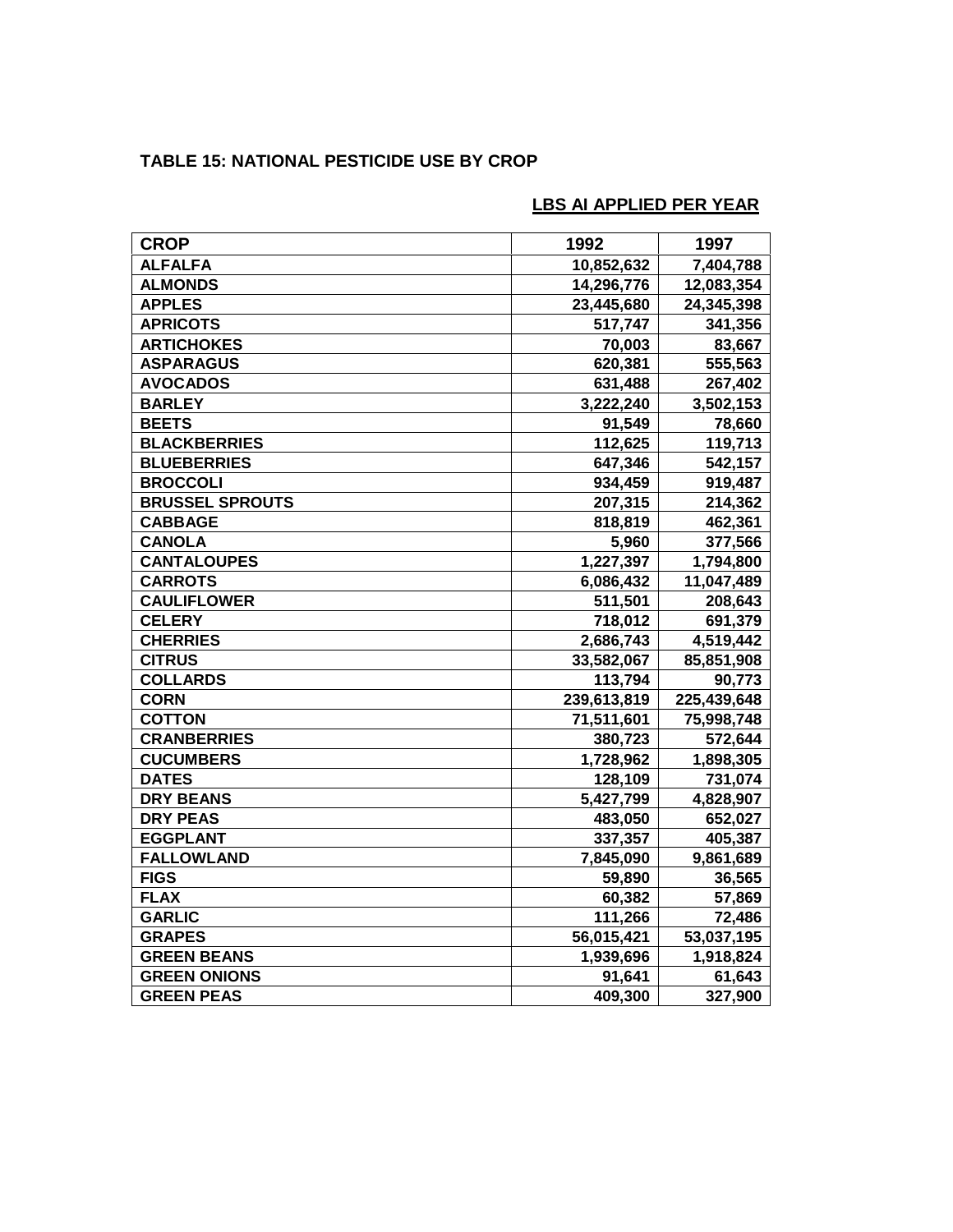# **TABLE 15: NATIONAL PESTICIDE USE BY CROP (CONT.)**

| <b>CROP</b>         | 1992       | 1997        |
|---------------------|------------|-------------|
| <b>HAZELNUTS</b>    | 117,931    | 134,143     |
| <b>HOPS</b>         | 211,725    | 2,338,779   |
| <b>HOT PEPPERS</b>  | 73,812     | 1,199,079   |
| KIWI                | 26,482     | 43,477      |
| <b>LETTUCE</b>      | 2,624,568  | 2,459,644   |
| <b>MELONS</b>       | 336,917    | 446,490     |
| <b>MILLET</b>       | 60,005     | 15,907      |
| <b>MINT</b>         | 1,156,766  | 725,079     |
| <b>NECTARINES</b>   | 2,038,464  | 2,656,953   |
| <b>OATS</b>         | 861,782    | 438,749     |
| <b>OKRA</b>         | 4,248      | 4,520       |
| <b>OLIVES</b>       | 345,866    | 333,555     |
| <b>ONIONS</b>       | 2,776,047  | 7,214,925   |
| <b>OTHER HAY</b>    | 5,350,399  | 2,809,490   |
| <b>PARSLEY</b>      | 70,680     | 77,068      |
| <b>PASTURE</b>      | 25,003,334 | 21,678,185  |
| <b>PEACHES</b>      | 11,483,337 | 11,222,650  |
| <b>PEANUTS</b>      | 24,164,438 | 16,893,042  |
| <b>PEARS</b>        | 6,696,530  | 6,923,475   |
| <b>PECANS</b>       | 3,331,670  | 2,294,582   |
| <b>PISTACHIOS</b>   | 721,732    | 1,977,611   |
| <b>PLUMS/PRUNES</b> | 3,984,683  | 5,199,259   |
| <b>POMEGRANATES</b> | 52,719     | 109,592     |
| <b>POTATOES</b>     | 59,607,034 | 110,681,406 |
| <b>PUMPKINS</b>     | 312,554    | 524,823     |
| <b>RADISHES</b>     | 33,811     | 25,246      |
| <b>RASPBERRIES</b>  | 182,776    | 296,141     |
| <b>RICE</b>         | 18,825,615 | 19,617,495  |
| <b>RYE</b>          | 45,232     | 22,544      |
| <b>SAFFLOWER</b>    | 112,213    | 164,767     |
| <b>SEED CROPS</b>   | 1,944,526  | 1,796,500   |
| <b>SOD</b>          | 541,955    | 475,209     |
| <b>SORGHUM</b>      | 18,885,319 | 17,587,271  |
| <b>SOYBEANS</b>     | 74,434,680 | 84,745,198  |
| <b>SPINACH</b>      | 240,988    | 210,956     |
| <b>SQUASH</b>       | 733,857    | 730,801     |
| <b>STRAWBERRIES</b> | 9,075,467  | 11,819,073  |
| <b>SUGARBEETS</b>   | 20,308,646 | 12,780,980  |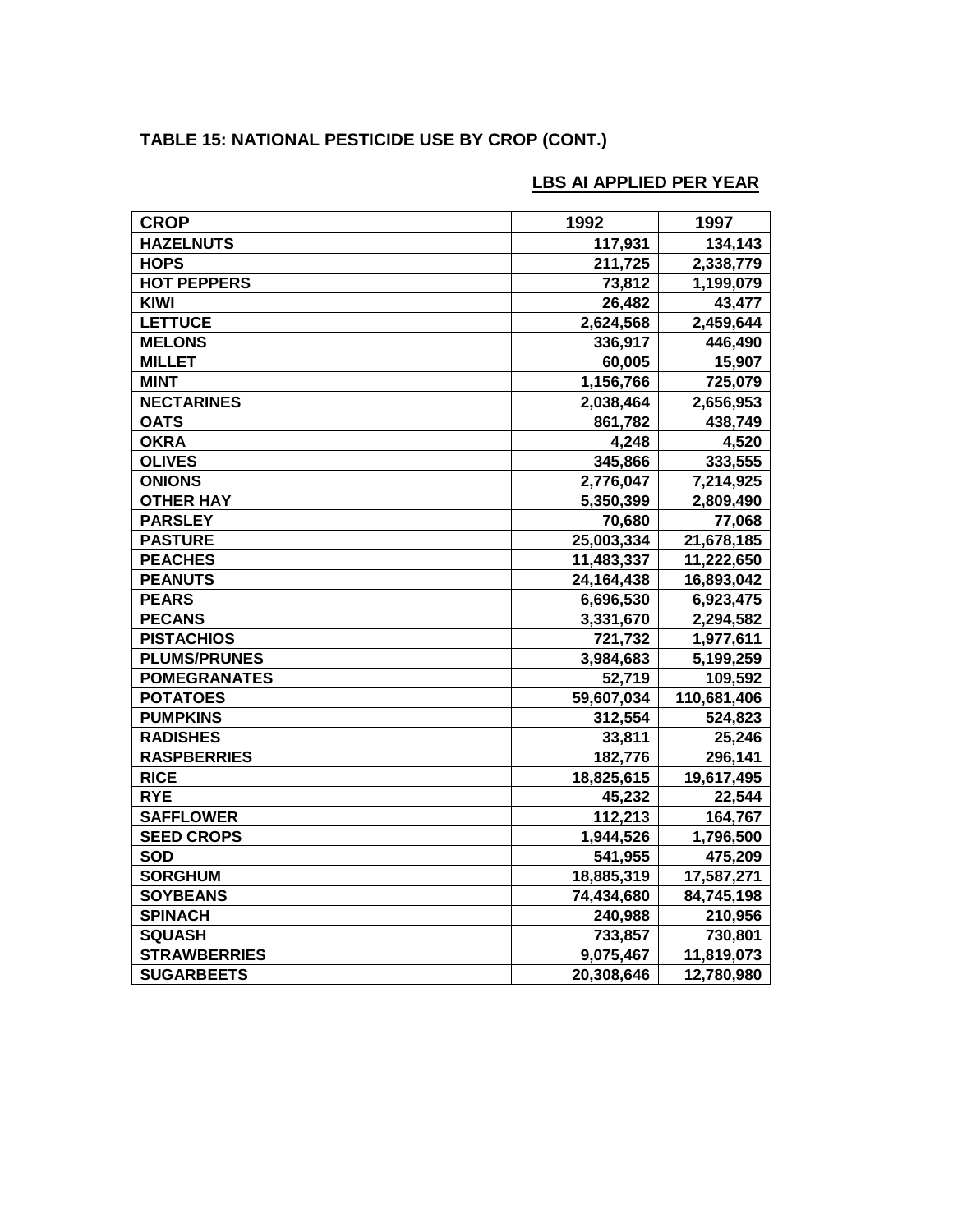# **TABLE 15: NATIONAL PESTICIDE USE BY CROP (CONT.)**

| <b>CROP</b>           | 1992        | 1997        |
|-----------------------|-------------|-------------|
| <b>SUGARCANE</b>      | 4,401,888   | 6,136,189   |
| <b>SUNFLOWERS</b>     | 2,329,725   | 2,127,132   |
| <b>SWEET CORN</b>     | 4,634,798   | 3,169,404   |
| <b>SWEET PEPPERS</b>  | 5,644,789   | 6,622,611   |
| <b>SWEET POTATOES</b> | 3,096,686   | 2,148,333   |
| <b>TOBACCO</b>        | 24,400,552  | 26,974,241  |
| <b>TOMATOES</b>       | 29,273,419  | 26,646,709  |
| <b>WALNUTS</b>        | 2,297,422   | 2,985,886   |
| <b>WATERMELONS</b>    | 9,716,868   | 3,215,142   |
| <b>WHEAT</b>          | 22,083,205  | 25,763,707  |
| <b>WILD RICE</b>      | 8,203       | 53,544      |
|                       |             |             |
| <b>TOTAL:</b>         | 892,211,437 | 985,920,900 |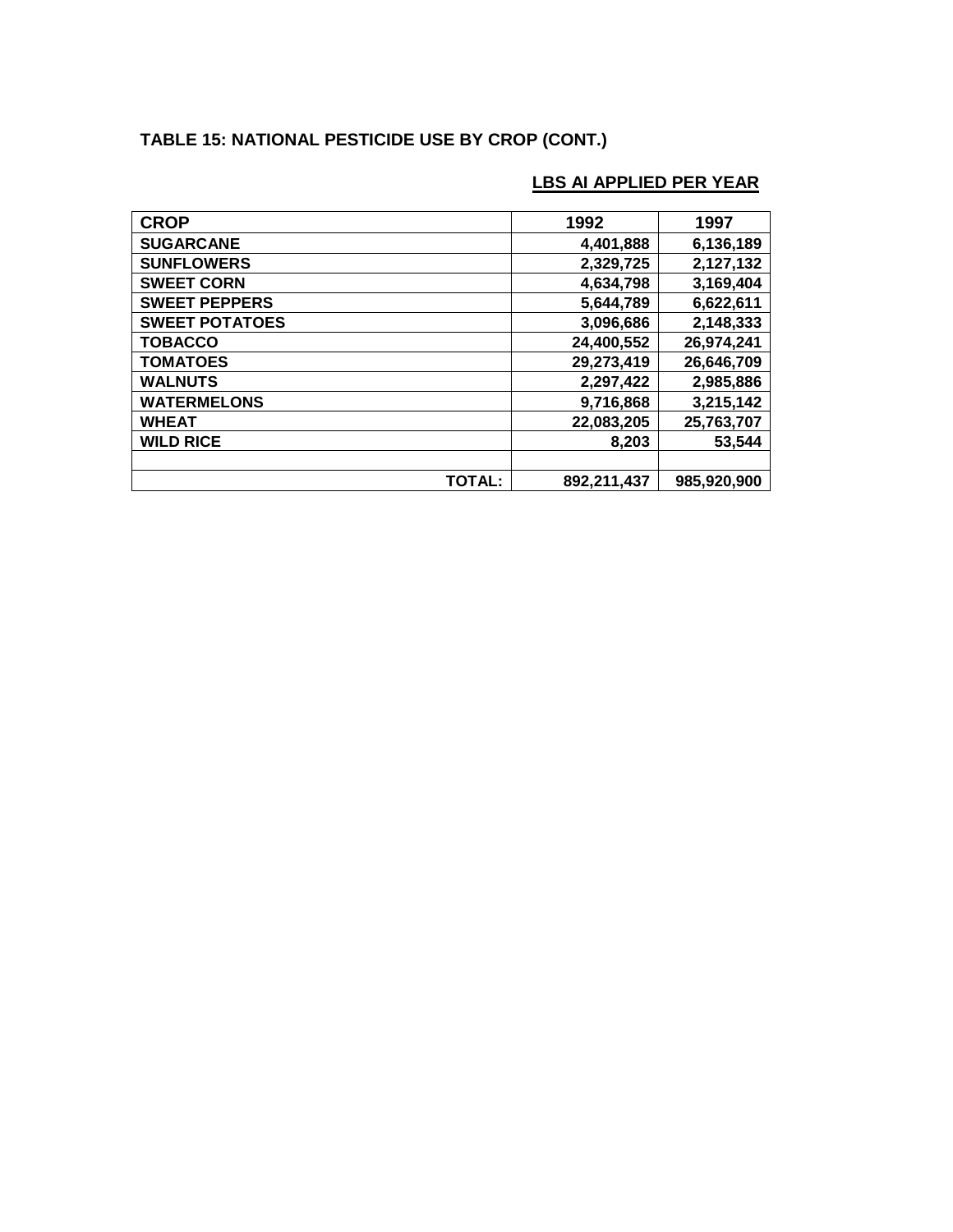# **TABLE 16: NATIONAL PESTICIDE USE BY STATE**

| <b>STATE</b>          | 1992        | 1997        |
|-----------------------|-------------|-------------|
| <b>ALABAMA</b>        | 12,362,576  | 7,169,606   |
| <b>ARIZONA</b>        | 7,495,849   | 5,510,314   |
| <b>ARKANSAS</b>       | 21,675,555  | 20,113,989  |
| <b>CALIFORNIA</b>     | 153,789,664 | 165,716,348 |
| <b>COLORADO</b>       | 15,311,977  | 16,681,429  |
| <b>CONNECTICUT</b>    | 401,297     | 262,299     |
| <b>DELAWARE</b>       | 1,502,474   | 1,275,603   |
| <b>FLORIDA</b>        | 58,056,649  | 104,603,868 |
| <b>GEORGIA</b>        | 31,514,492  | 23,748,011  |
| <b>IDAHO</b>          | 24,360,905  | 56,750,995  |
| <b>ILLINOIS</b>       | 54,198,727  | 48,718,048  |
| <b>INDIANA</b>        | 30,296,854  | 28,320,221  |
| <b>IOWA</b>           | 53,103,261  | 55,817,215  |
| <b>KANSAS</b>         | 17,876,378  | 23,547,235  |
| <b>KENTUCKY</b>       | 10,396,935  | 9,070,118   |
| <b>LOUISIANA</b>      | 17,243,305  | 15,751,541  |
| <b>MAINE</b>          | 1,453,094   | 2,874,571   |
| <b>MARYLAND</b>       | 3,706,163   | 3,564,086   |
| <b>MASSACHUSETTS</b>  | 795,150     | 780,929     |
| <b>MICHIGAN</b>       | 22,151,069  | 21,366,385  |
| <b>MINNESOTA</b>      | 31,380,104  | 26,868,073  |
| <b>MISSISSIPPI</b>    | 20,402,732  | 16,270,442  |
| <b>MISSOURI</b>       | 20,659,490  | 20,778,070  |
| <b>MONTANA</b>        | 5,210,478   | 7,384,915   |
| <b>NEBRASKA</b>       | 33,366,324  | 35,579,535  |
| <b>NEVADA</b>         | 168,939     | 177,247     |
| <b>NEW HAMPSHIRE</b>  | 212,011     | 177,859     |
| <b>NEW JERSEY</b>     | 2,492,427   | 2,287,699   |
| <b>NEW MEXICO</b>     | 2,907,980   | 2,636,829   |
| <b>NEW YORK</b>       | 10,551,734  | 10,731,293  |
| <b>NORTH CAROLINA</b> | 32,784,472  | 36,199,426  |
| <b>NORTH DAKOTA</b>   | 15,020,330  | 17,872,188  |
| <b>OHIO</b>           | 20,274,252  | 18,225,623  |
| <b>OKLAHOMA</b>       | 6,736,877   | 6,379,936   |
| <b>OREGON</b>         | 13,187,960  | 21,602,557  |
| <b>PENNSYLVANIA</b>   | 8,114,917   | 8,882,478   |
| <b>RHODE ISLAND</b>   | 74,327      | 37,727      |
| <b>SOUTH CAROLINA</b> | 11,450,688  | 12,187,739  |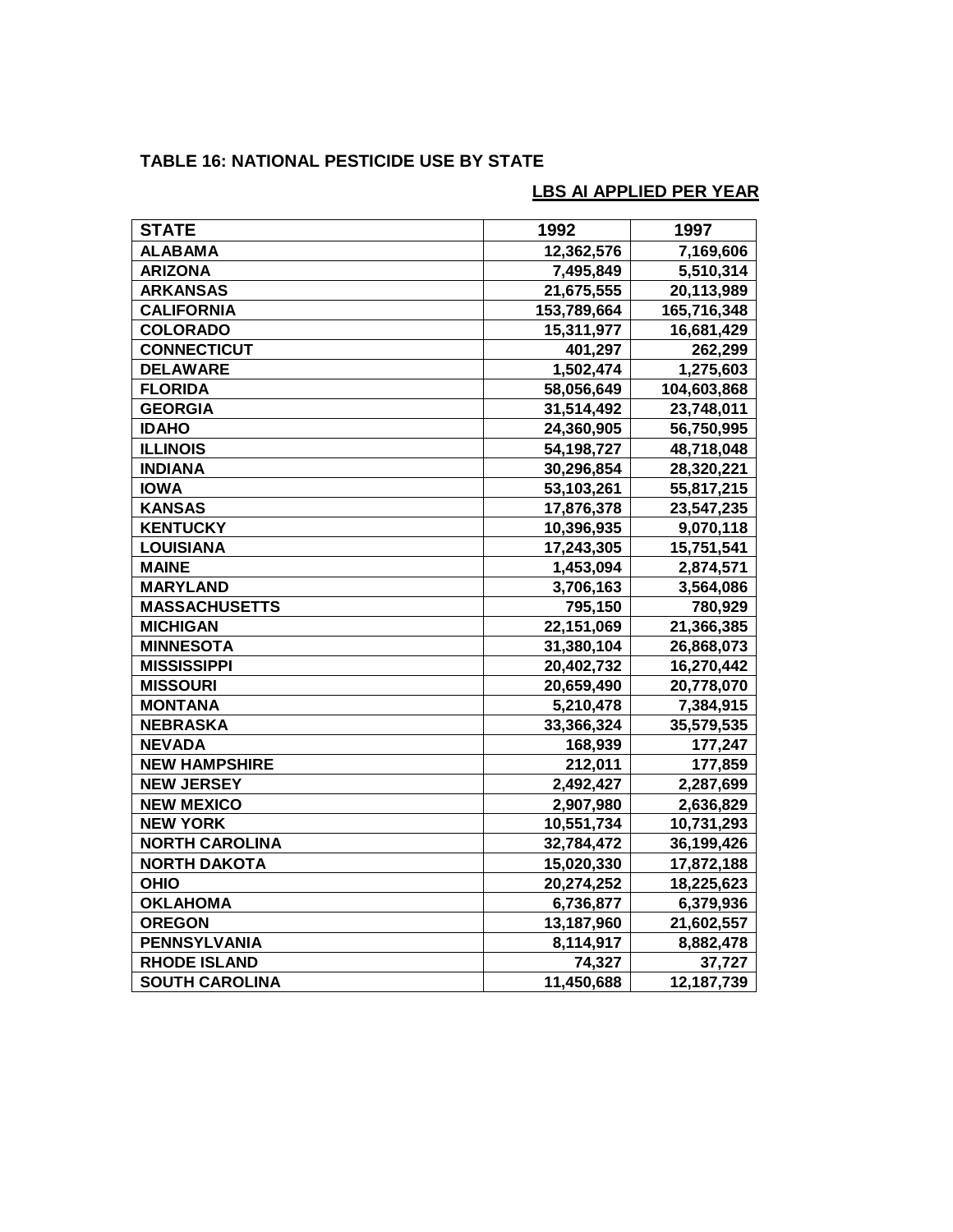# **TABLE 16: NATIONAL PESTICIDE USE BY STATE (CONT.)**

| <b>STATE</b>         | 1992        | 1997        |
|----------------------|-------------|-------------|
| <b>SOUTH DAKOTA</b>  | 15,709,041  | 15,816,099  |
| <b>TENNESSEE</b>     | 7,938,654   | 8,106,645   |
| <b>TEXAS</b>         | 29,264,359  | 39,357,607  |
| <b>UTAH</b>          | 2,379,746   | 1,025,953   |
| <b>VERMONT</b>       | 534,388     | 507,648     |
| <b>VIRGINIA</b>      | 8,195,353   | 9,725,332   |
| <b>WASHINGTON</b>    | 37,761,753  | 37,744,667  |
| <b>WEST VIRGINIA</b> | 1,175,546   | 815,423     |
| <b>WISCONSIN</b>     | 14,180,755  | 15,852,242  |
| <b>WYOMING</b>       | 2,383,423   | 1,046,838   |
|                      |             |             |
| <b>TOTAL:</b>        | 892,211,437 | 985,920,900 |
|                      |             |             |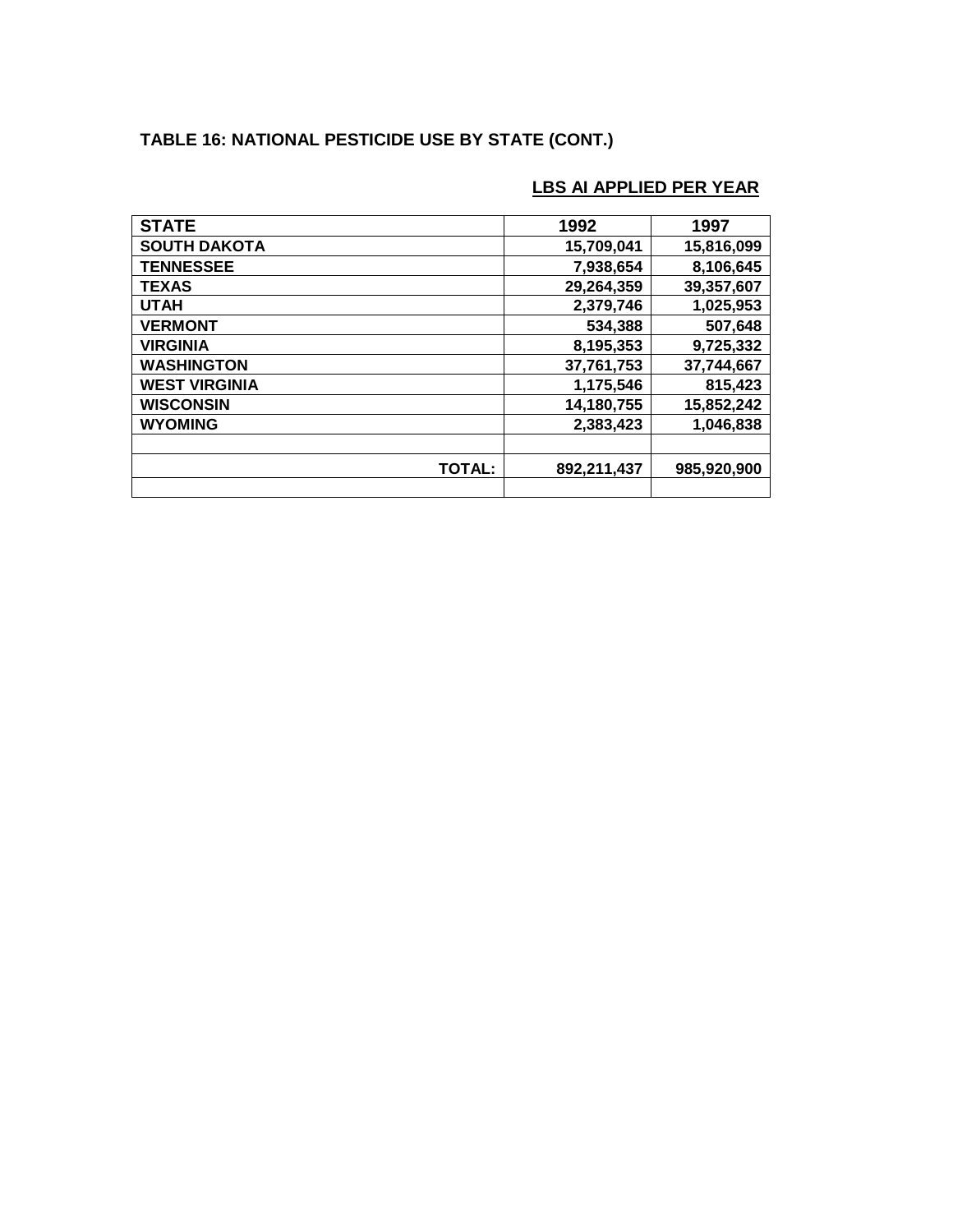| TABLE 17: Highest Volume Pesticide Active Ingredient Usage Overall and<br>by State and Crop: 1997        |                                          |  |  |
|----------------------------------------------------------------------------------------------------------|------------------------------------------|--|--|
| <b>Crops</b>                                                                                             | Million LBS AI/YR                        |  |  |
| Corn                                                                                                     | 225                                      |  |  |
| Potatoes                                                                                                 | 111                                      |  |  |
| <b>Citrus</b>                                                                                            | 86                                       |  |  |
| Soybeans                                                                                                 | 85                                       |  |  |
| Cotton                                                                                                   | 76                                       |  |  |
| Grapes                                                                                                   | 53                                       |  |  |
| <b>Tobacco</b>                                                                                           | 27                                       |  |  |
| <b>Tomatoes</b>                                                                                          | 27                                       |  |  |
| Wheat                                                                                                    | 26                                       |  |  |
| Apples                                                                                                   | 24                                       |  |  |
| <b>States</b><br>California<br>Florida<br>Idaho<br>lowa<br><b>Illinois</b><br><b>Texas</b><br>Washington | 166<br>105<br>57<br>56<br>49<br>39<br>38 |  |  |
| North Carolina                                                                                           | 36                                       |  |  |
| Nebraska                                                                                                 | 36                                       |  |  |
| Indiana                                                                                                  | 28                                       |  |  |
| <b>Overall</b><br>Oil<br>Sulfur<br>Atrazine                                                              | 102<br>78<br>75                          |  |  |
| Metolachlor                                                                                              | 67                                       |  |  |
| <b>Metam Sodium</b>                                                                                      | 60                                       |  |  |
| <b>Sulfuric Acid</b>                                                                                     | 48                                       |  |  |
| $2,4-D$                                                                                                  | 41                                       |  |  |
| $1,3-D$                                                                                                  | 35                                       |  |  |
| Glyphosate                                                                                               | 35                                       |  |  |
| <b>Methyl Bromide</b>                                                                                    | 33                                       |  |  |

 $\mathbf{r}$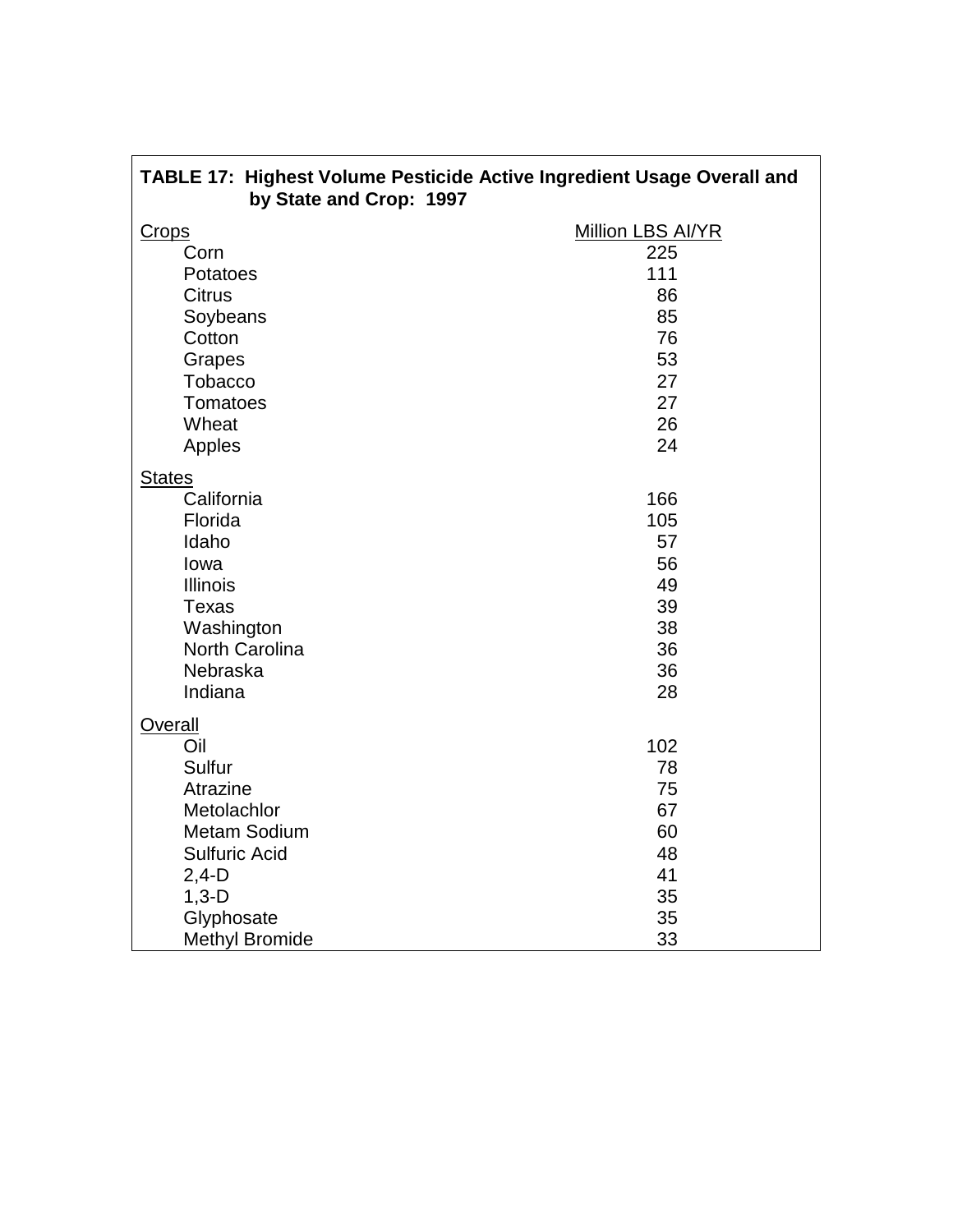#### **10.0 References: 1997 Database**

- 001. Crop Profile for Squash (Summer and Winter) in Ohio.
- 002. Crop Profile for Sweet Peppers in Ohio.
- 003. Crop Profile for Pumpkins in Ohio.
- 004. Crop Profile for Cucumbers (Processing) in Ohio.
- 005. Crop Profile for Beets in New York.
- 006. USDA, Agricultural Chemical Usage: 1997 Fruits Summary, National Agricultural Statistics Service, July 1998.
- 007. Smith, Dudley T., et al., Pests, Pesticide Use and Management Practices in the Southwestern Peanut Industry, Technical Report 98-08, Texas A & M University, December 1998.
- 008. McDonald, Sandra, Colorado Pesticide Use Database, Colorado State University, 1999.
- 009. Agnew, Ken and Paul Baker, Summary of Arizona Department of Agriculture Form 1080 Data, University of Arizona, 1999.
- 010. Crop Profile for Peaches in North Carolina.
- 011. Crop Profile for Cucumbers in New York.
- 012. Crop Profile for Lettuce in New York.
- 013. Crop Profile for Dry Beans in New York.
- 014. Crop Profile for Onions in New York.
- 015. Crop Profile for Carrots in New York.
- 016. Crop Profile for Snap Beans in New York.
- 017. Crop Profile for Tomatoes in New York.
- 018. Crop Profile for Squash in New York.
- 019. Crop Profile for Pumpkins in New York.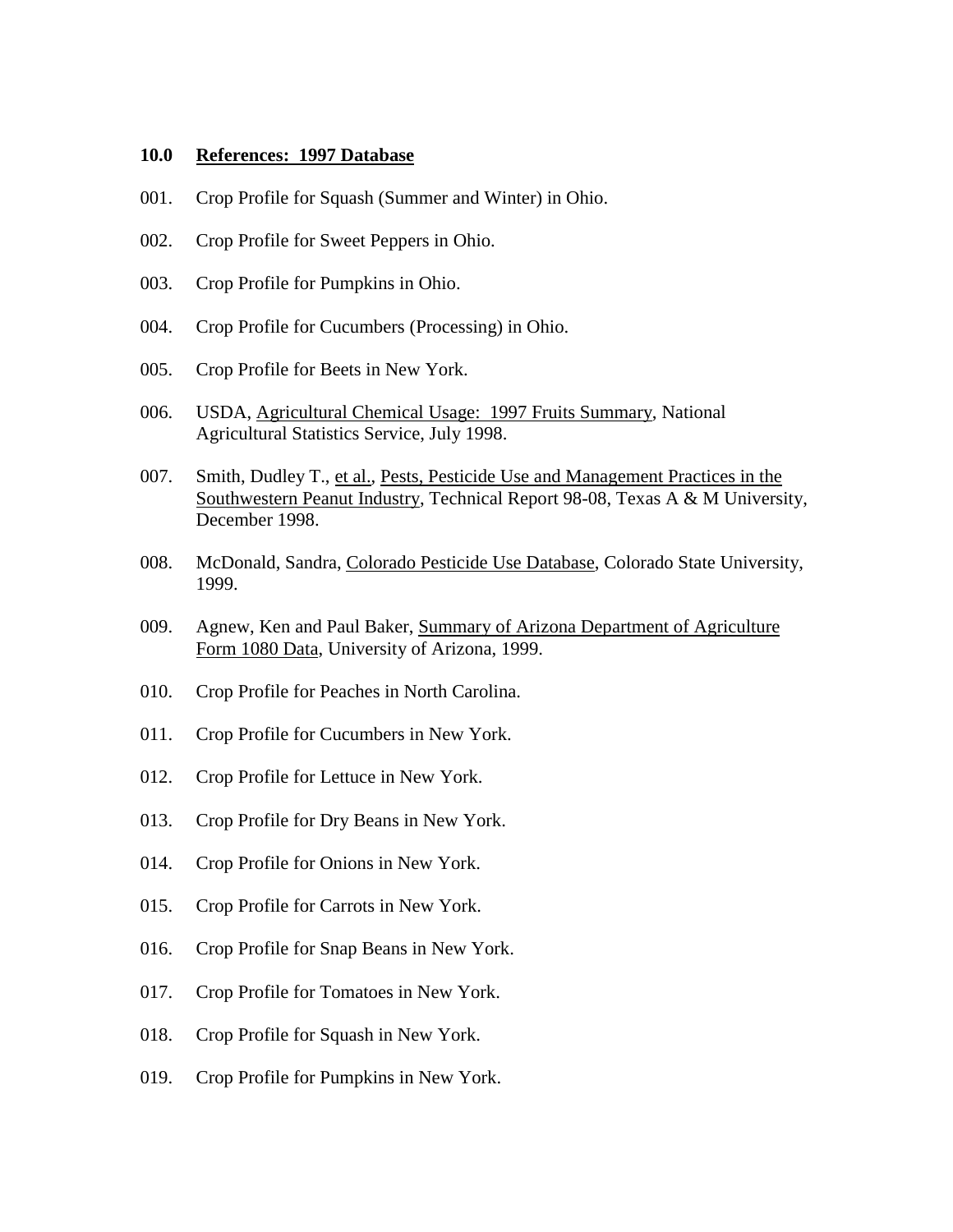- 020. Crop Profile for Peppers in New York.
- 021. Crop Profile for Peas in New York.
- 022. Crop Profile for Cabbage in New York.
- 023. Crop Profile for Potatoes in New York.
- 024. Crop Profile for Sweet Corn in New York.
- 025. USDA, Agricultural Chemical Usage: 1998 Field Crops Summary, National Agricultural Statistics Service, May 1999.
- 026. USDA, Agricultural Chemical Usage: 1997 Field Crops Summary, National Agricultural Statistics Service, May 1998.
- 027. 1997 Michigan Potato Pest Survey, by the Michigan Potato Commission and the Potato Growers of Michigan, Inc.
- 028. Cotton Integrated Pest Management and Pesticide Use Survey for Florida in 1996, University of Florida, Institute of Food and Agricultural Sciences, May 1998.
- 029. Crop Profile for Strawberries in Ohio.
- 030. Crop Profile for Sugarbeets in Idaho.
- 031. Crop Profile for Cotton in Tennessee.
- 032. Crop Profile for Sugarcane in Louisiana.
- 033. Crop Profile for Hops in Washington.
- 034. Crop Profile for Tomatoes in Indiana.
- 035. USDA, Agricultural Chemical Usage: 1998 Vegetable Summary, National Agricultural Statistics Service, July 1999.
- 036. Crop Profile for Canola in Montana.
- 037. Crop Profile for Blueberries in Georgia.
- 038. Crop Profile for Barley in Idaho.
- 039. Crop Profile for Sweet Peppers in Georgia.
- 040. Crop Profile for Peanuts in North Carolina.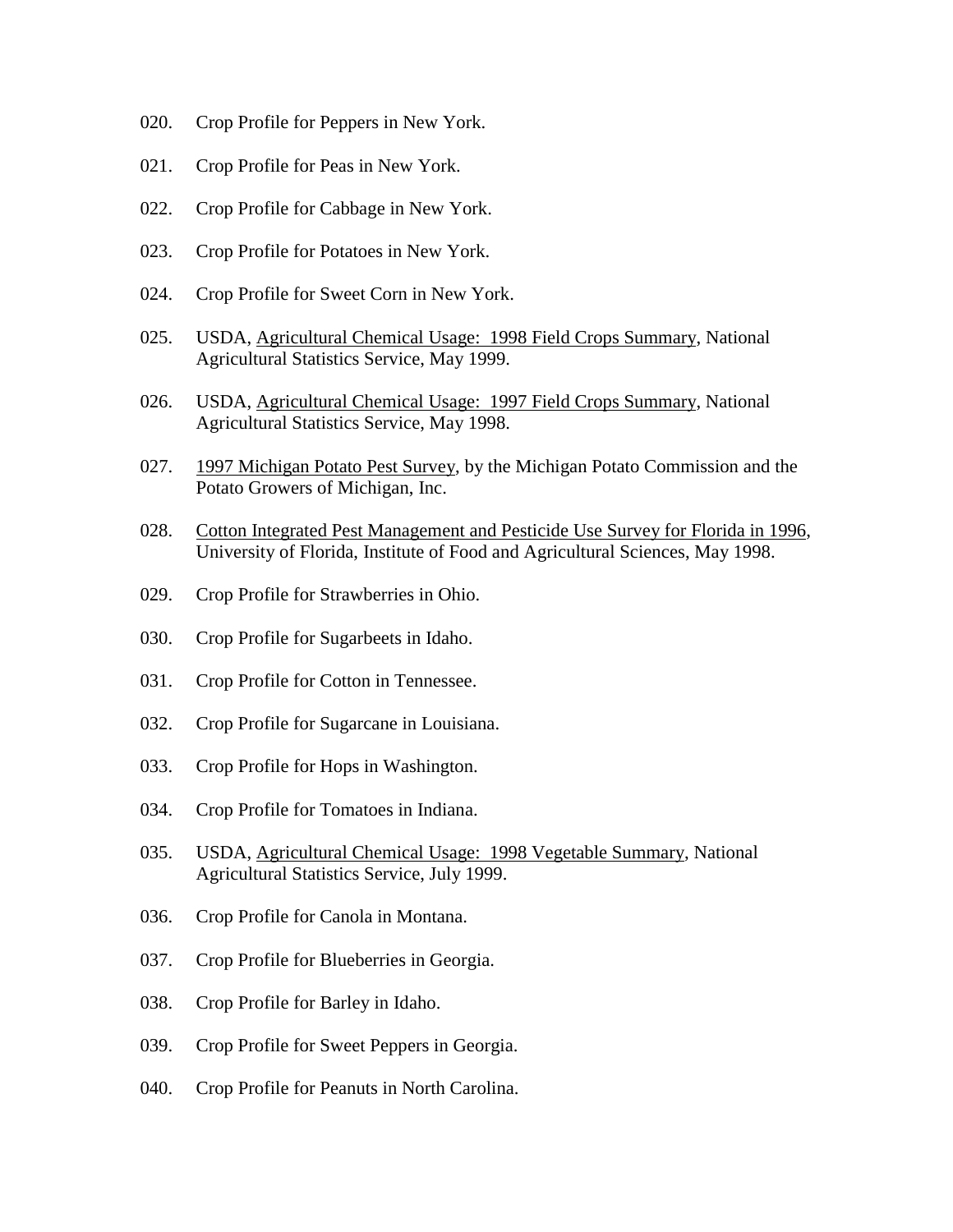- 041. Crop Profile for Grapes in North Carolina.
- 042. Crop Profile for Tomatoes in North Carolina.
- 043. Crop Profile for Blueberries in North Carolina.
- 044. Crop Profile for Tobacco in North Carolina.
- 045. Crop Profile for Sorghum in North Carolina.
- 046. Crop Profile for Sweet Potatoes in North Carolina.
- 047. Crop Profile for Potatoes in North Carolina.
- 048. Crop Profile for Corn in North Carolina.
- 049. Crop Profile for Cucumbers in North Carolina.
- 050. Crop Profile for Apples in North Carolina.
- 051. Crop Profile for Cantaloupes in Indiana.
- 052. USDA, Agricultural Chemical Usage: Vegetables 1996 Summary, National Agricultural Statistics Service, July 1997.
- 053. Crop Profile for Mint in Oregon.
- 054. 1996 Wisconsin Pesticide Use, Wisconsin Agricultural Statistics Service, November 1997.
- 055. Ferrell, Mark A., et al., Pesticide Use in Wyoming on Major Crop and Livestock – 1994, University of Wyoming Cooperative Extension Service, RJ-214, September 1996.
- 056. Carpenter, Gene P., and Samuel J. Fuchs, Benefit Data for Pesticide Use in Idaho on Peas and Lentils, University of Idaho, College of Agriculture, 1997.
- 057. USDA, Agricultural Chemical Usage: 1996 Field Crop Summary, NASS, AgCh 1 (97), September 1997.
- 058. USDA, Agricultural Chemical Usage: 1995 Field Crop Summary, NASS, AgCh 1 (96), March 1996.
- 059. USDA, Agricultural Chemical Usage: 1995 Fruits Summary, NASS, AgCh 1 (96), July 1996.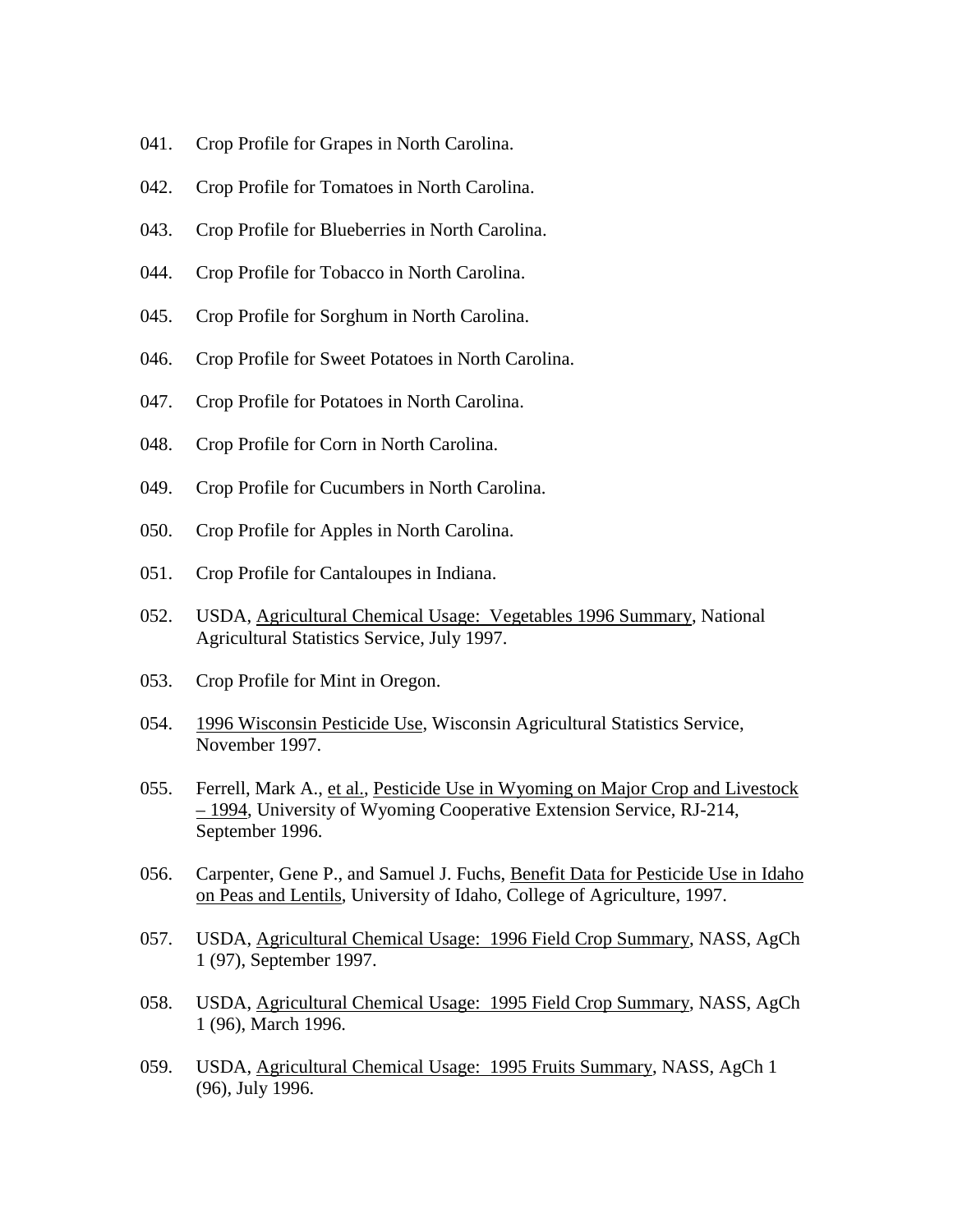- 060. USDA, Agricultural Chemical Usage: Vegetables 1994 Summary, NASS, AgCh 1 (95), July 1995.
- 061. USDA, Agricultural Chemical Usage: 1994 Field Crop Summary, NASS, AgCh 1 (95), March 1995.
- 062. Petroff, A. Reeves and Gregory Johnson, Pesticide Use on Barley in Montana, 1994, Montana State University, 1997.
- 063. Morrell, Anne, Alan Schreiber and Rocky Lundy, Pests, Pest Control and Fertilizer Use in Washington Mint, Washington State University and the Mint Industry Research Council, 1996.
- 064. Weller, Stephen C., and Larry K. Binning, Pesticide Use Survey for the Midwestern Mint States of Indiana, Wisconsin and Michigan, 1997.
- 065. Crop Profile for Tobacco in Kentucky.
- 066. Crop Profile for Apples in Kentucky.
- 067. Crop Profile for Cotton in Tennessee.
- 068. Crop Profile for Apples in West Virginia.
- 069. Crop Profile for Tomatoes in Florida.
- 070. Crop Profile for Bell Peppers in Florida.
- 071. Crop Profile for Sweet Corn in Florida.
- 072. Crop Profile for Potatoes in Florida.
- 073. Crop Profile for Corn in Iowa.
- 074. A Survey of Pesticides Used in Iowa Crop Production in 1995, Iowa State University, University Extension, PM 1718/May 1997.
- 075. Crop Profile for Soybeans in Iowa.
- 076. Crop Profile for Cabbage in Wisconsin.
- 077. Crop Profile for Carrots in Wisconsin.
- 078. Crop Profile for Sweet Potatoes in Texas.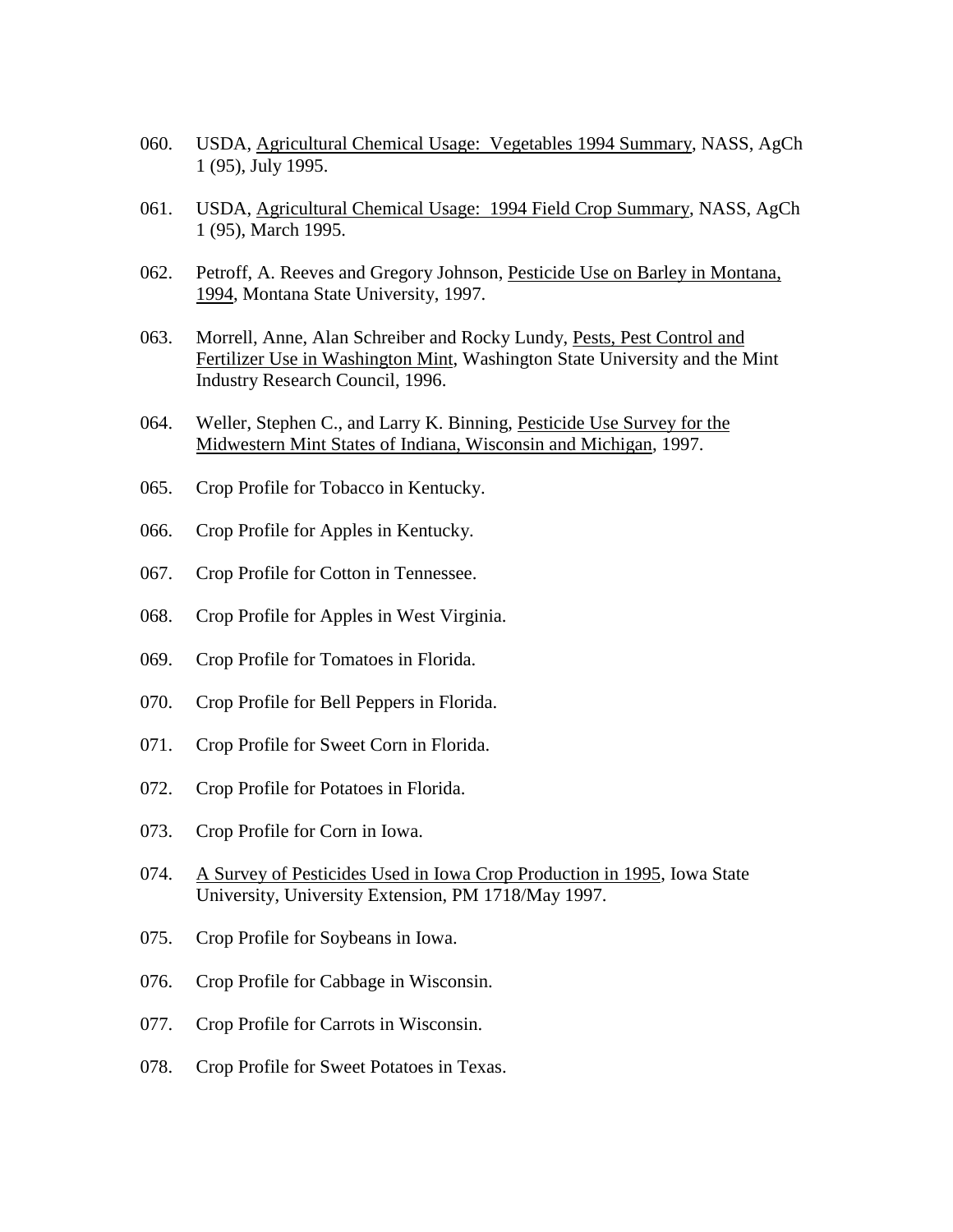- 079. Martin, D. L., et al., 1996 Oklahoma Sod Production Pest Control Survey, Oklahoma State University, 1998.
- 080. Criswell, Jim T., Pesticide Use on Watermelon in Oklahoma 1993, Oklahoma State University, April 1997.
- 081. Criswell, Jim, Processing Greens and Spinach Pesticide Use for Oklahoma, Oklahoma State University, 1997.
- 082. Crop Profile for Onions in Wisconsin.
- 083. Crop Profile for Tomatoes (fresh market and processing) in Ohio.
- 084. Crop Profile for Tomatoes in Michigan.
- 085. Crop Profile for Celery in Michigan.
- 086. Crop Profile for Blueberries in Michigan.
- 087. Crop Profile for Asparagus in Michigan.
- 088. Crop Profile for Cabbage in Michigan.
- 089. Crop Profile for Corn in Kansas.
- 090. Ruden, Brad E., and James A. Wilson, Pesticide Use in South Dakota on Minor Crops 1993.
- 091. Ruden, Brad E., 1994 South Dakota All Crop Pesticide Use Survey, South Dakota State University, ESS-46-AL-1997.
- 092. Ruden, Brad E., 1995 South Dakota Selected Minor Crop Pesticide Use Survey, College of Agriculture and Biological Sciences, South Dakota State University.
- 093. USDA, Questionnaires Completed for USDA Commodity Assessment of Carrots, 1998.
- 094. Partridge, Mary S., et al., Pesticide Use Assessment and Personal Protection Equipment Use for Field Corn Production Systems in New York State for 1994, Pesticide Management Education Program, Cornell University.
- 095. Toth, Stephen J., A Survey of Pesticide Use in Peanuts in North Carolina: Data Report, North Carolina State University, March 20, 1998.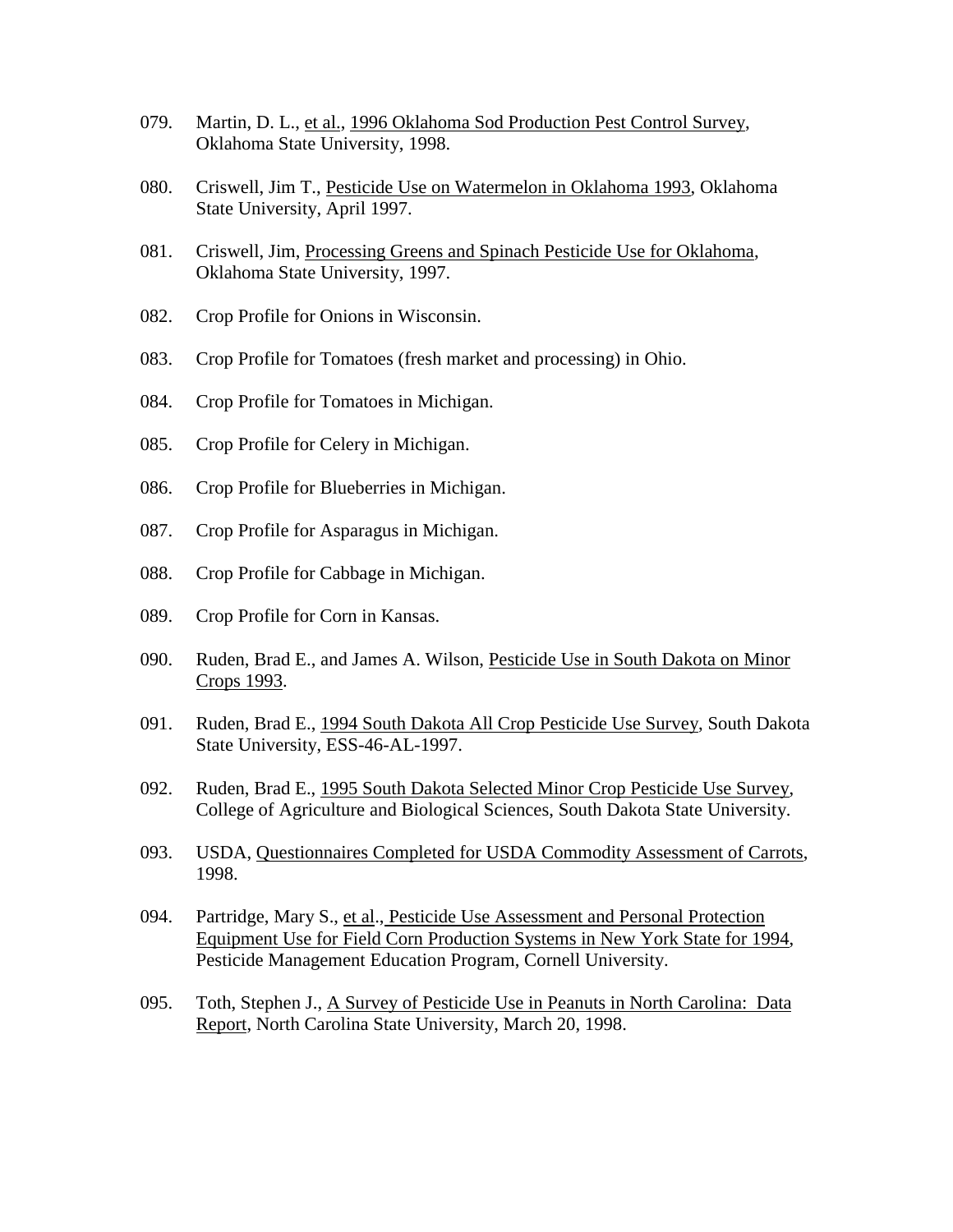| 096. | Toth, Stephen J. Jr., A Survey of Pesticide Use on Potatoes and Christmas Trees<br>in North Carolina, Data report Part 1: Potatoes, Department of Entomology,<br>North Carolina State University, June 28, 1996. |                |                                    |  |
|------|------------------------------------------------------------------------------------------------------------------------------------------------------------------------------------------------------------------|----------------|------------------------------------|--|
| 097. | Toth, Stephen J., A Survey of Pesticide Use on Poultry and Tomatoes in North<br>Carolina, Department of Entomology, North Carolina State University, March 21,<br>1995.                                          |                |                                    |  |
| 098. | Waldron, Acie C., et al., Pesticide Use on Popcorn and Tomatoes in Ohio 1993,<br>Ohio State University Extension, Bulletin 856, 1995.                                                                            |                |                                    |  |
| 099. | Criswell, Jim T., 1994 Corn Pesticide Survey, Oklahoma Cooperative Extension<br>Service, March 10, 1997.                                                                                                         |                |                                    |  |
| 100. | Ayers                                                                                                                                                                                                            | John           | Pennsylvania State University      |  |
| 101. | <b>Baldwin</b>                                                                                                                                                                                                   | Jack           | Louisiana State University         |  |
| 102. | Bean                                                                                                                                                                                                             | <b>Brent</b>   | Texas A&M University               |  |
| 103. | <b>Bessin</b>                                                                                                                                                                                                    | Ricardo        | University of Kentucky             |  |
| 104. | Bhowmik                                                                                                                                                                                                          | Prasanta       | University of Massachusetts        |  |
| 105. | Boerboom                                                                                                                                                                                                         | Chris          | University of Wisconsin            |  |
| 106. | Bonanno                                                                                                                                                                                                          | Richard        | University of Massachusetts        |  |
| 107. | <b>Bost</b>                                                                                                                                                                                                      | Steven         | University of Tennessee            |  |
| 108. | <b>Brecke</b>                                                                                                                                                                                                    | Barry          | University of Florida              |  |
| 109. | <b>Bristow</b>                                                                                                                                                                                                   | Peter          | <b>Washington State University</b> |  |
| 110. | <b>Brown</b>                                                                                                                                                                                                     | Steve L.       | University of Georgia              |  |
| 111. | Byrd, Jr.                                                                                                                                                                                                        | John           | Mississippi State University       |  |
| 112. | Cannon                                                                                                                                                                                                           | Mike           | Louisiana State University         |  |
| 113. | Chapin                                                                                                                                                                                                           | Jay            | <b>Clemson University</b>          |  |
| 114. | Derr                                                                                                                                                                                                             | <b>Jeffrey</b> | Virginia Polytechnic University    |  |
| 115. | Doll<br>University of Wisconsin<br>Jerry                                                                                                                                                                         |                |                                    |  |
|      |                                                                                                                                                                                                                  |                |                                    |  |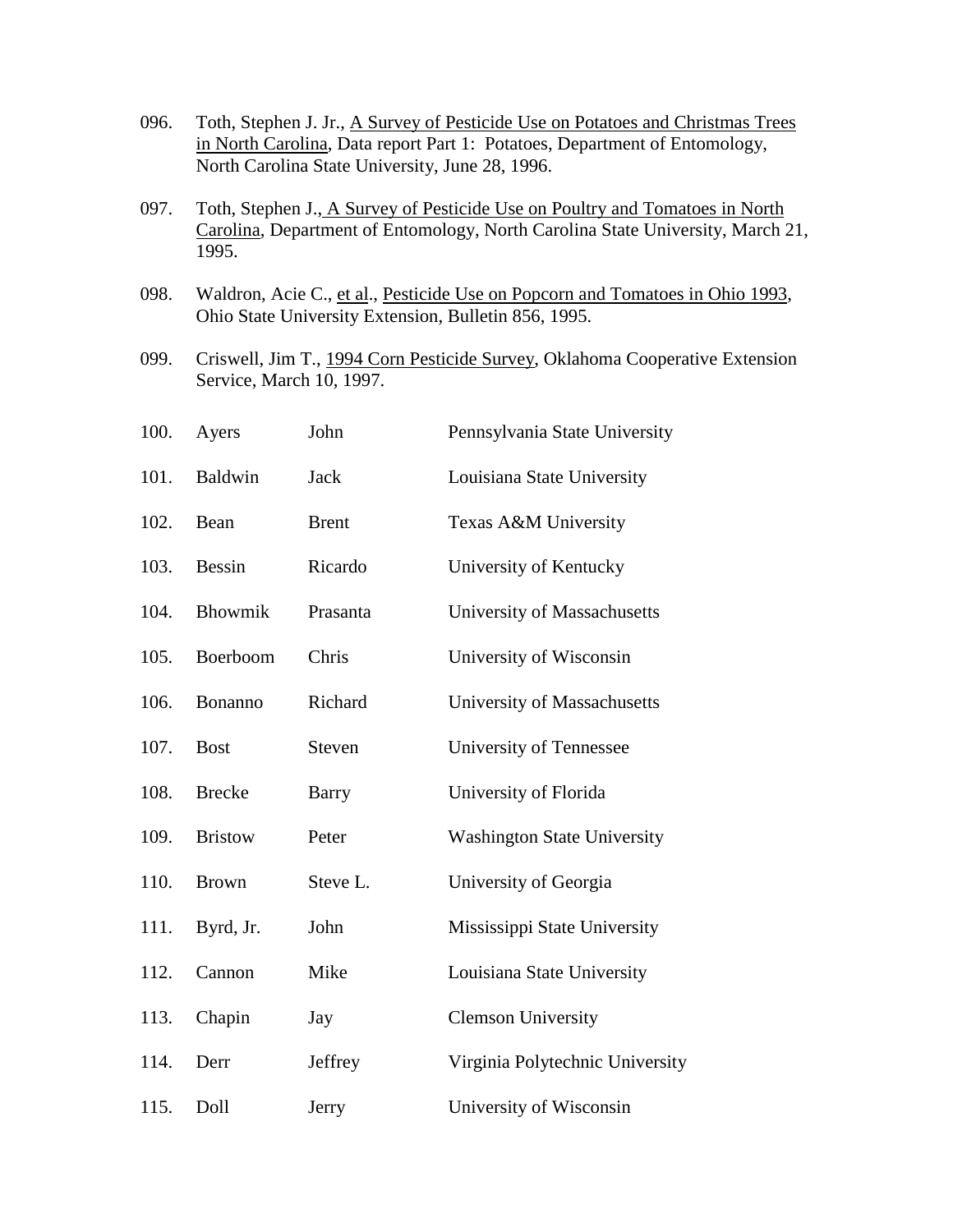| 116. | Drye      | Charles      | <b>Clemson University</b>   |
|------|-----------|--------------|-----------------------------|
| 117. | Edelson   | Jonathan     | Oklahoma State University   |
| 118. | English   | Michael      | New Mexico State University |
| 119. | Everest   | John         | <b>Auburn University</b>    |
| 120. | Flanders  | Kathy        | <b>Auburn University</b>    |
| 121. | Flood     | <b>Brian</b> | Del Monte                   |
| 122. | Forster   | Robert       | University of Idaho         |
| 123. | Fortnum   | <b>Bruce</b> | <b>Clemson University</b>   |
| 124. | Freeman   | <b>Barry</b> | <b>Auburn University</b>    |
| 125. | Gallian   | John         | University of Idaho         |
| 126. | Griffin   | Randall      | <b>Clemson University</b>   |
| 127. | Hagan     | Austin       | <b>Auburn University</b>    |
| 128. | Hale      | Frank        | University of Tennessee     |
| 129. | Hammond   | Abner        | Louisiana State University  |
| 130. | Harris    | Pat          | Misissippi State University |
| 131. | Hausbeck  | Mary         | Michigan State University   |
| 132. | Hayes     | Robert       | University of Tennessee     |
| 133. | Hein      | Gary         | University of Nebraska      |
| 134. | Hershman  | Donald       | University of Kentucky      |
| 135. | Hoelscher | Clifford     | Texas A&M University        |
| 136. | Hollier   | Clayton      | Louisiana State University  |
| 137. | Horton    | Dan          | University of Georgia       |
| 138. | Hull      | Jerome       | Michigan State University   |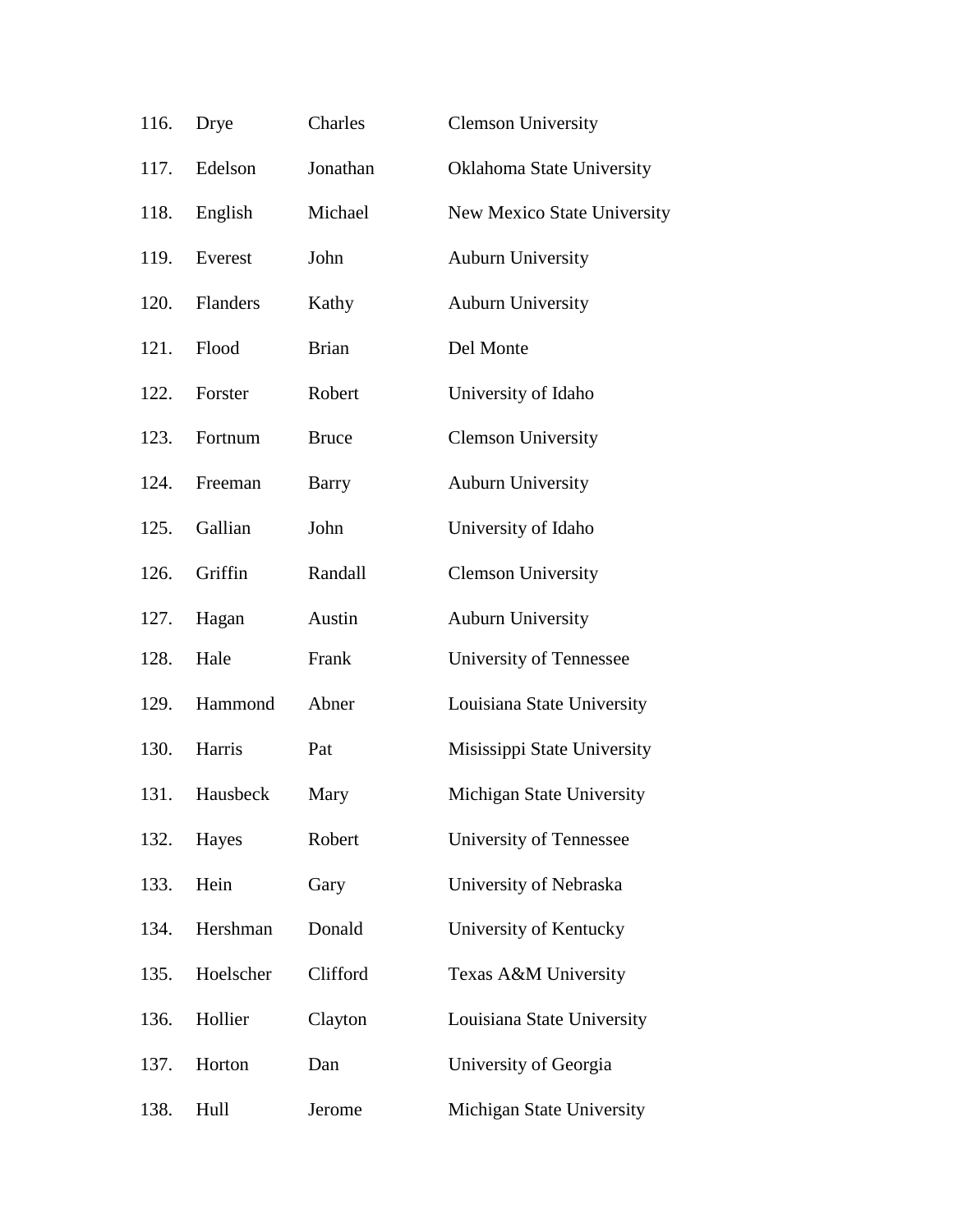| 139. | Jackson     | Kenneth | Oklahoma State University     |
|------|-------------|---------|-------------------------------|
| 140. | Jacobsen    | Barry   | Montana State University      |
| 141. | Jardine     | Douglas | <b>Kansas State Unversity</b> |
| 142. | Johnson     | Douglas | University of Kentucky        |
| 143. | Jones       | Roger   | University of Minnesota       |
| 144. | Karner      | Miles   | Oklahoma State University     |
| 145. | Kee         | Ed      | University of Delaware        |
| 146. | Keinath     | Anthony | <b>Clemson University</b>     |
| 147. | Kendig      | Andy    | University of Missouri        |
| 148. | Klosterboer | Arlen   | Texas A&M University          |
| 149. | Lamey       | Arthur  | North Dakota State University |
| 150. | Latin       | Richard | Purdue University             |
| 151. | Legaspi     | Jesusa  | Texas A&M University          |
| 152. | Lencse      | Reed    | Louisiana State University    |
| 153. | Lewis       | Donald  | <b>Iowa State University</b>  |
| 154. | Lyon        | Drew    | University of Nebraska        |
| 155. | Manley      | Donald  | <b>Clemson University</b>     |
| 156. | Masiunas    | John    | University of Illinois        |
| 157. | Matheron    | Michael | University of Arizona         |
| 158. | McMullen    | Marcia  | North Dakota State University |
| 159. | Miller      | Robert  | <b>Clemson University</b>     |
| 160. | Miller      | Stephen | University of Wyoming         |
| 161. | Miller      | Travis  | Texas A&M University          |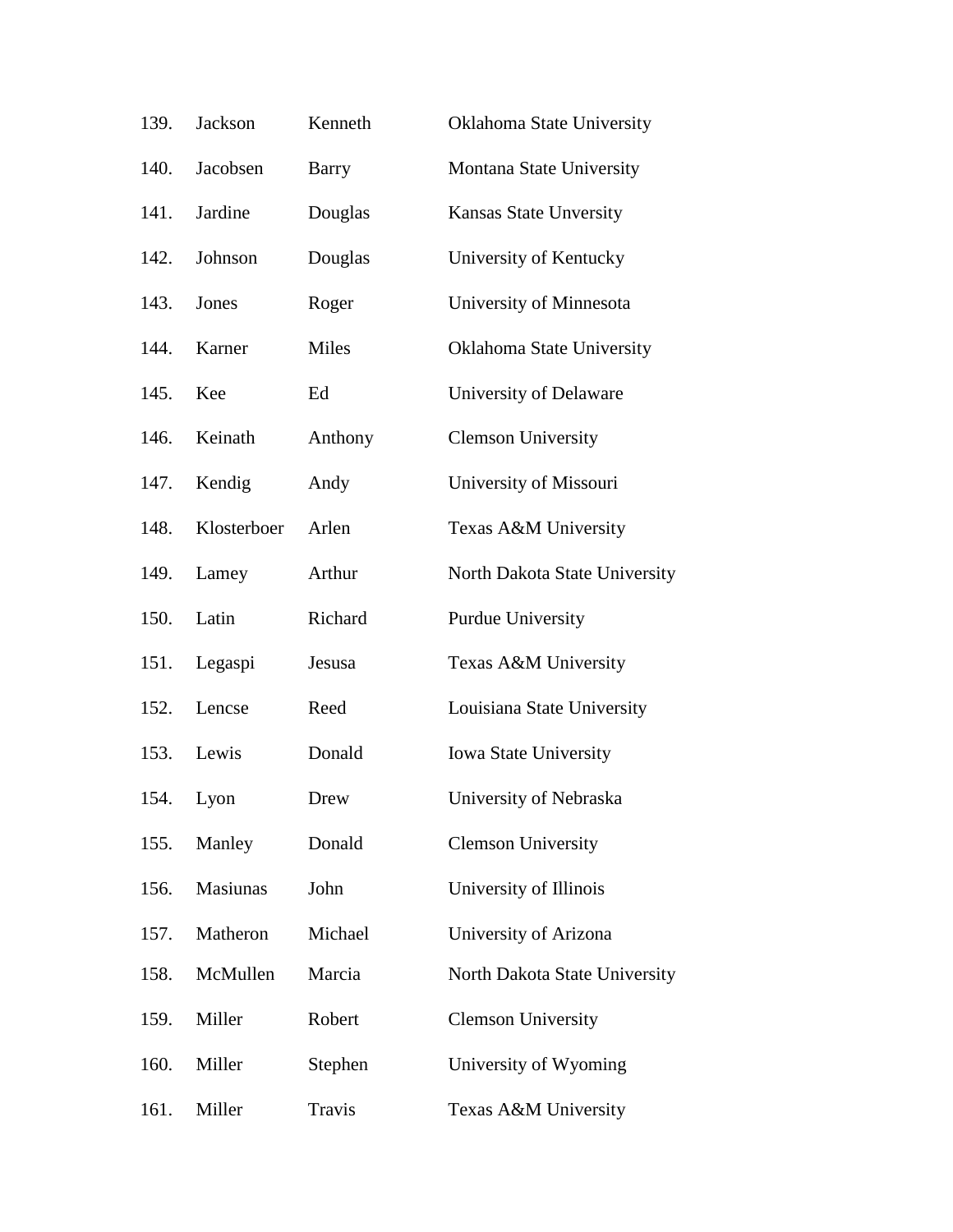| 162. | Milus          | Eugene  | University of Arkansas             |
|------|----------------|---------|------------------------------------|
| 163. | Mizell         | Russell | University of Florida              |
| 164. | Mohan          | Krishna | University of Idaho                |
| 165. | Moore          | Michael | University of Georgia              |
| 166. | Mueller        | John    | <b>Clemson University</b>          |
| 167. | <b>Mullins</b> | Charles | University of Tennessee            |
| 168. | Mulrooney      | Robert  | University of Delaware             |
| 169. | Murphy         | Tim     | University of Georgia              |
| 170. | Murray         | Timothy | <b>Washington State University</b> |
| 171. | Musick         | Joe     | Louisiana State University         |
| 172. | Nesmith        | William | University of Kentucky             |
| 173. | Obermeyer      | John    | <b>Purdue University</b>           |
| 174. | Palumbo        | John    | University of Arizona              |
| 175. | Patrick        | Carl    | Texas A&M University               |
| 176. | Patrick        | Charles | University of Tennessee            |
| 177. | Patterson      | Mike    | <b>Auburn University</b>           |
| 178. | Pedersen       | Wayne   | University of Illinois             |
| 179. | Pike           | David   | University of Illinois             |
| 180. | Pritts         | Marvin  | <b>Cornell University</b>          |
| 181. | Rawlinson      | Jeff    | University of Nebraska             |
| 182. | Reding         | Michael | <b>Utah State University</b>       |
| 183. | Reighard       | Gregory | <b>Clemson University</b>          |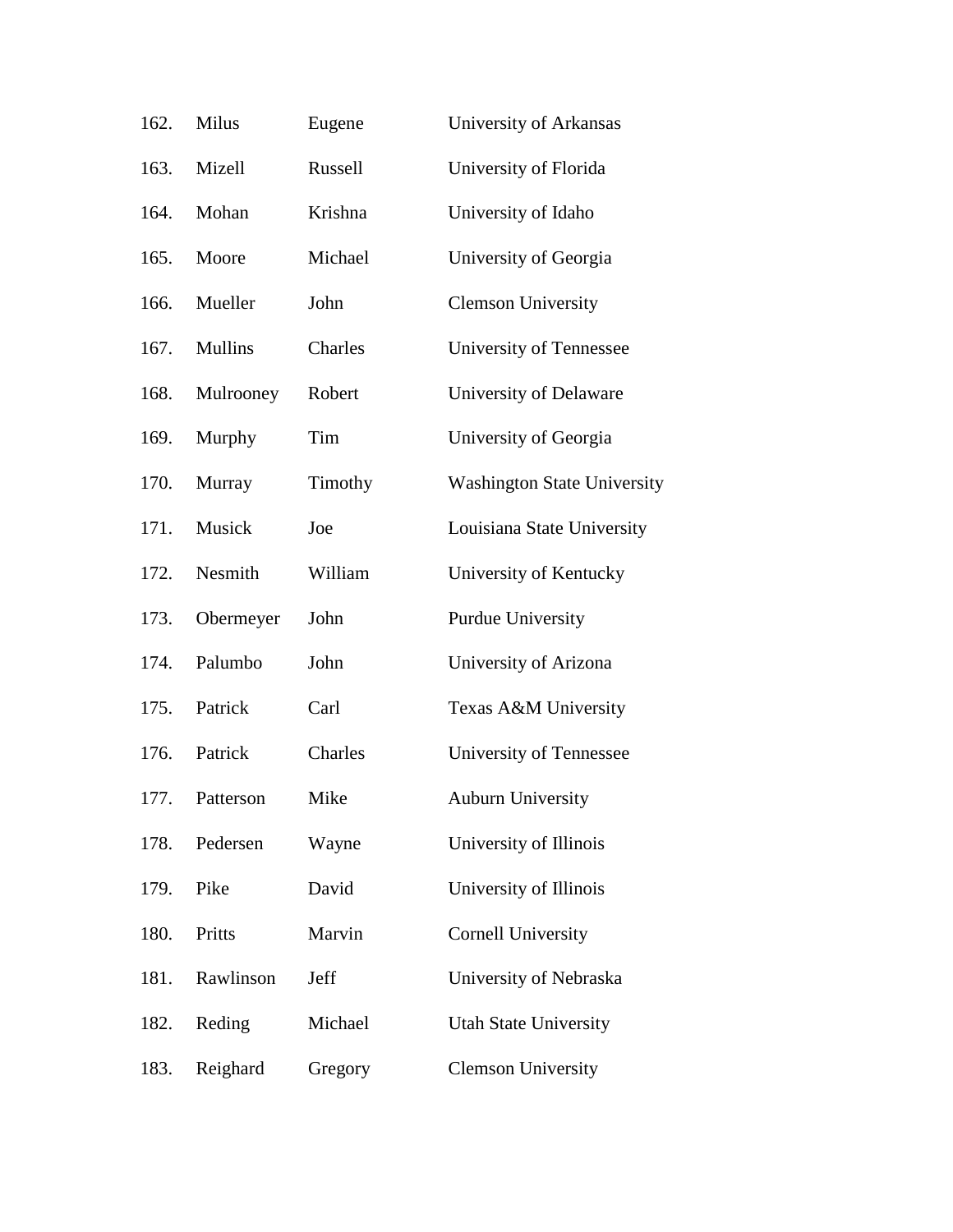| 184. | Renner         | Karen    | Michigan State University       |
|------|----------------|----------|---------------------------------|
| 185. | Roof           | Mitchell | <b>Clemson University</b>       |
| 186. | Rozeff         | Norman   | Rio Grande Sugar Growers        |
| 187. | <b>Sanders</b> | Dearl    | Louisiana State University      |
| 188. | Schroeder      | Jill     | New Mexico State University     |
| 189. | Semtner        | Paul     | Virginia Polytechnic University |
| 190. | Sikora         | Edward   | <b>Auburn University</b>        |
| 191. | Smith          | Ronald   | <b>Auburn University</b>        |
| 192. | Spradley       | Ples     | University of Arkansas          |
| 193. | <b>Stewart</b> | Scott    | Mississippi State University    |
| 194. | Strickne       | Charles  | Texas A&M University            |
| 195. | Stoltz         | Robert   | University of Idaho             |
| 196. | <b>Street</b>  | Joe      | Mississippi State University    |
| 197. | Studebaker     | Glenn    | University of Arkansas          |
| 198. | Taber          | Hank     | <b>Iowa State University</b>    |
| 199. | Townsend       | Lee      | University of Kentucky          |
| 200. | Umeda          | Kai      | University of Arizona           |
| 201. | Waldron        | Keith    | <b>Cornell University</b>       |
| 202. | Weeks          | James    | <b>Auburn University</b>        |
| 203. | Weinzierl      | Richard  | University of Illinois          |
| 204. | Whalen         | Joanne   | University of Delaware          |
| 205. | Whitam         | Kenneth  | Louisiana State University      |
| 206. | Wilson         | Robert   | University of Nebraska          |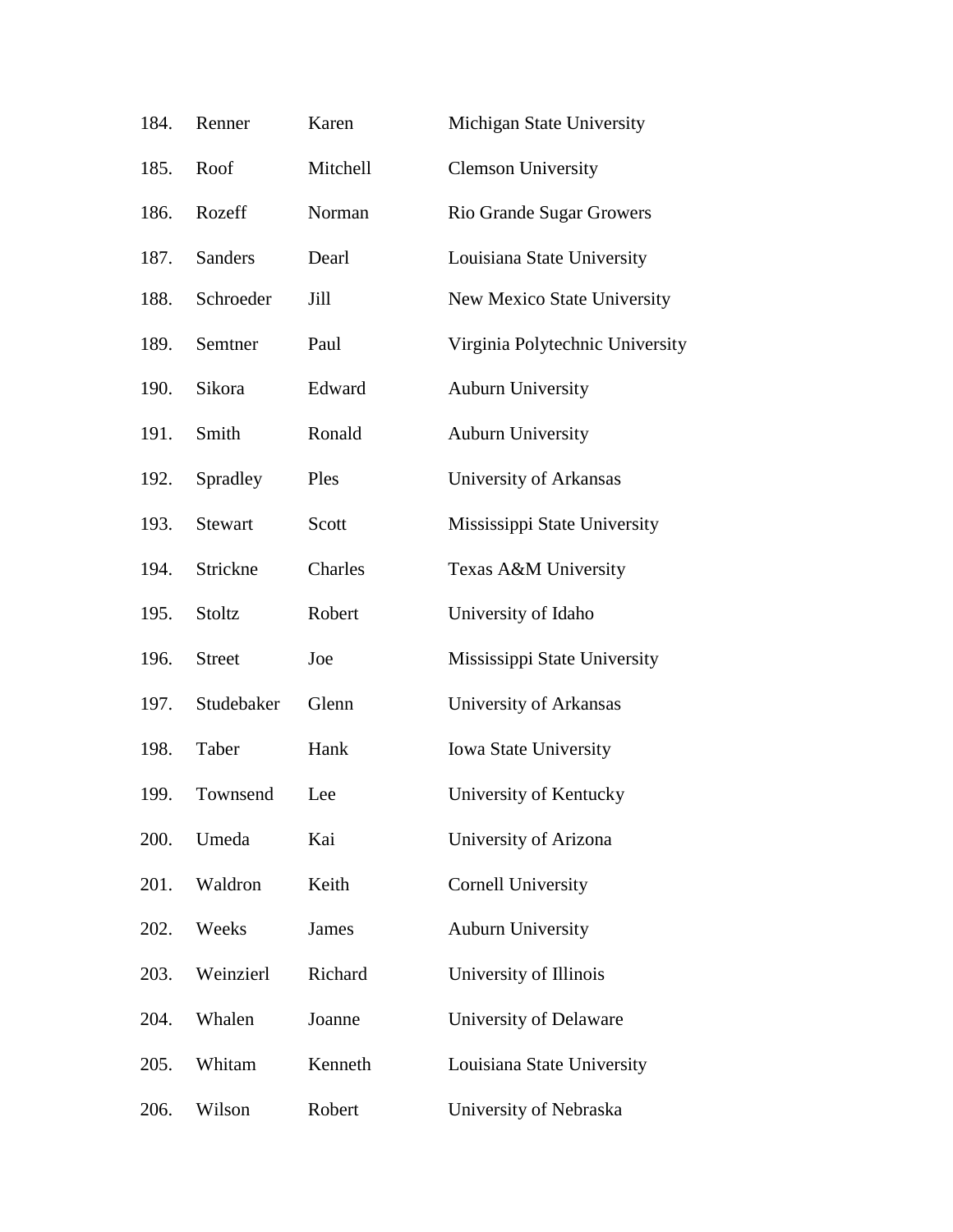| 207. | Wrather       | Allen        | University of Missouri          |
|------|---------------|--------------|---------------------------------|
| 208. | Wrage         | Leon         | South Dakota State University   |
| 209. | Wright        | David        | University of Florida           |
| 210. | Yarborough    | David        | University of Maine             |
| 211. | Zandstra      | Bernie       | Michigan State University       |
| 212. | Zollinger     | Richard      | North Dakota State University   |
| 213. | Mason         | Lonnie       | Purdue University               |
| 214. | Sorensen      | Kenneth      | North Carolina State University |
| 215. | Becker        | Roger        | University of Minnesota         |
| 216. | Morgan        | Ruth         | Mississippi State University    |
| 217. | Orzolek       | Michael      | Pennsylvania State University   |
| 218. | Johnston      | Stephen      | <b>Rutgers University</b>       |
| 219. | Shaner        | Gregory      | <b>Purdue University</b>        |
| 220. | Foster        | Rick         | Purdue University               |
| 221. | Robinson      | <b>James</b> | Texas A&M University            |
| 222. | Isakeit       | Tom          | Texas A& M University           |
| 223. | McVay         | John         | <b>Auburn University</b>        |
| 224. | Lewis         | <b>Brad</b>  | New Mexico State University     |
| 225. | Catangui      | Mike         | South Dakota State University   |
| 226. | Royer         | Tom          | Oklahoma State University       |
| 227. | Thomson       | Sherman      | Utah State University           |
| 228. | Smith         | Duane        | Agripac, Inc.                   |
| 229. | <b>Stacey</b> | Bill         | Oklahoma State University       |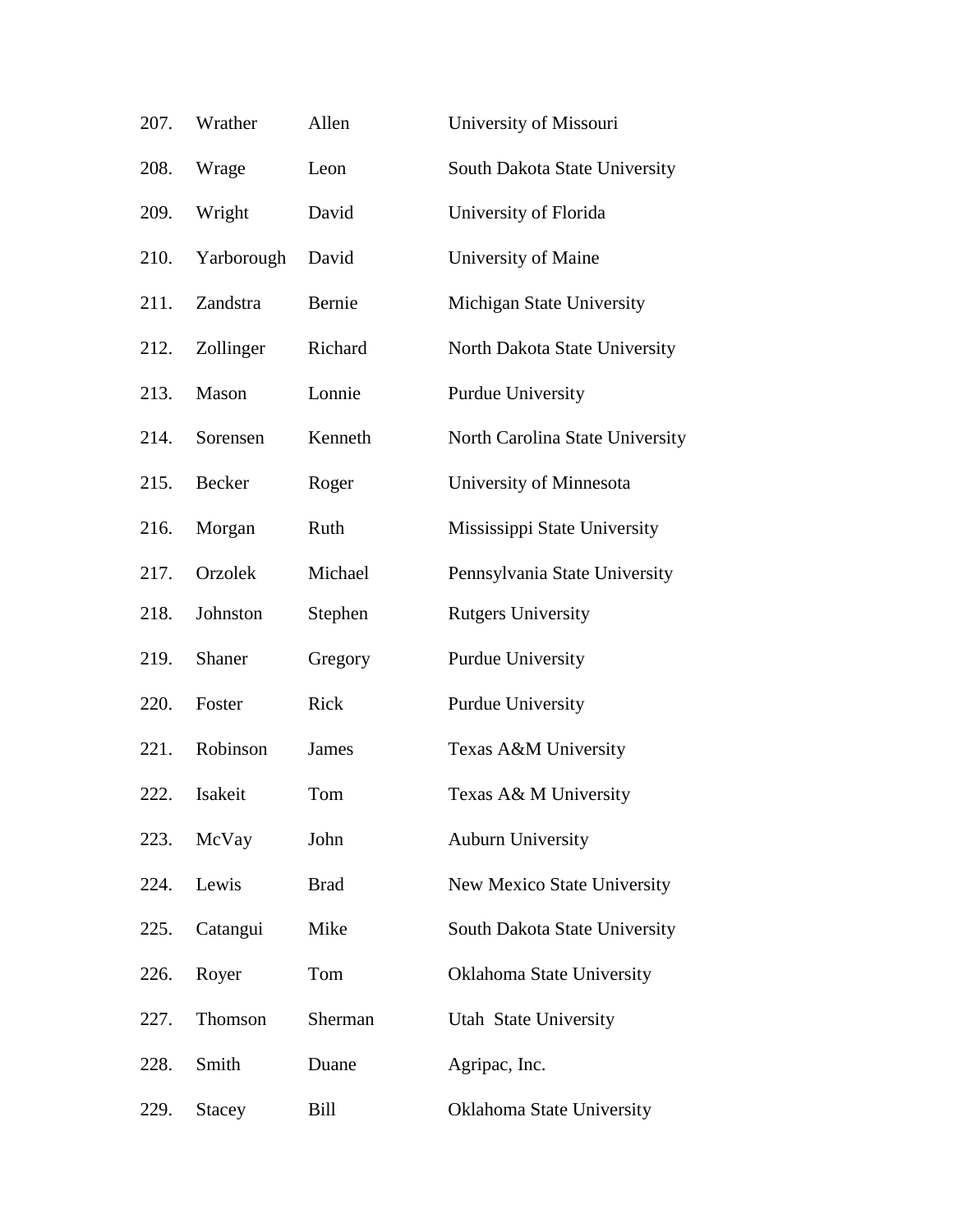| 230. | Maynard                    | Elizabeth | <b>Purdue University</b>           |
|------|----------------------------|-----------|------------------------------------|
| 231. | Ree                        | Bill      | Texas A&M University               |
| 232. | <b>Baldwin</b>             | Ford      | University of Arkansas             |
| 233. | <b>Baird</b>               | Craig     | University of Idaho                |
| 234. | Parker                     | Robert    | <b>Washington State University</b> |
| 235. | Jordan                     | Thomas    | Purdue University                  |
| 236. | Van Gessel                 | Mark      | University of Delaware             |
| 237. | Petroff                    | Reeves    | Montana State University           |
| 238. | William                    | Ray       | <b>Oregon State University</b>     |
| 239. | Karren                     | Jay       | <b>Utah State University</b>       |
| 240. | Seward                     | Ron       | University of Tennessee            |
| 241. | Oelke                      | Ervin     | University of Minnesota            |
| 242. | Herbert                    | Ames      | Virginia Polytechnic University    |
| 243. | Morishita                  | Don       | University of Idaho                |
| 244. | Stall                      | William   | University of Florida              |
| 245. | Reagan                     | Gene      | Louisiana State University         |
| 246. | Curran                     | William   | Pennsylvania State University      |
| 247. | Zehnder                    | Geoffrey  | <b>Auburn University</b>           |
| 248. | Swann                      | Charles   | Virginia Polytechnic University    |
| 249. | <b>Hollingsworth Craig</b> |           | University of Massachusetts        |
| 250. | Higgins                    | Randall   | Kansas State University            |
| 251. | Hamilton                   | George    | <b>Rutgers University</b>          |
| 252. | Sweets                     | Laura     | University of Missouri             |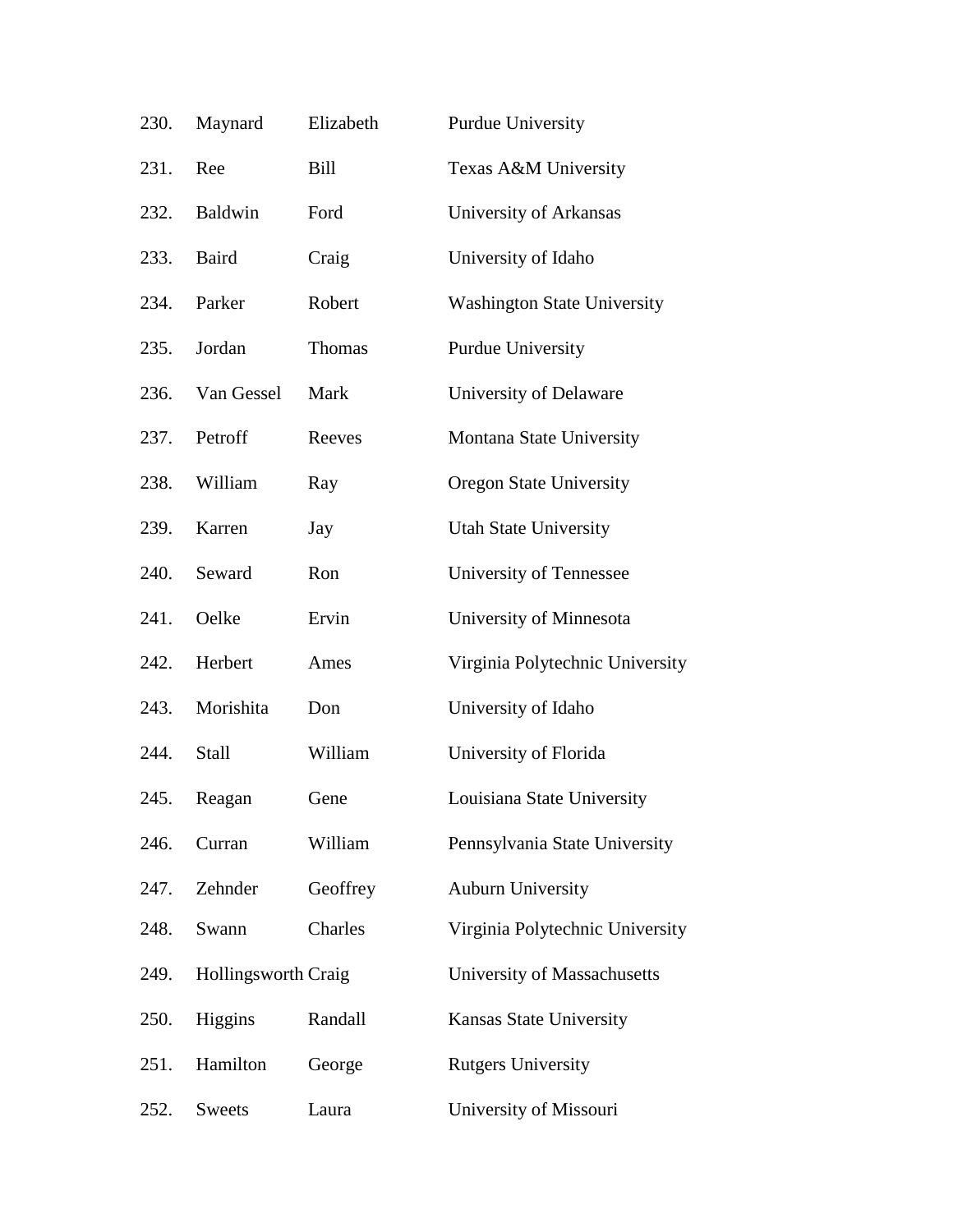| 253. | George     | Ann          | U.S. Hop Industry Plant Protection Committee |
|------|------------|--------------|----------------------------------------------|
| 254. | Palacios   | Michelle     | Oregon Hop Commission                        |
| 255. | Reynolds   | Robert       | <b>Oregon State University</b>               |
| 256. | Fisher     | Glenn        | <b>Oregon State University</b>               |
| 257. | Adams      | David        | University of Georgia                        |
| 258. | Handley    | David        | University of Maine                          |
| 259. | Walker     | Derby        | University of Delaware                       |
| 260. | Raid       | Richard      | University of Florida                        |
| 261. | Sprenkel   | Richard      | University of Florida                        |
| 262. | Durgan     | Beverly      | University of Minnesota                      |
| 263. | Riesselman | <b>Jack</b>  | Montana State University                     |
| 264. | Mitchell   | <b>James</b> | University of New Hampshire                  |
| 265. | Lord       | William      | University of New Hampshire                  |
| 266. | Gorsuch    | Clyde        | <b>Clemson University</b>                    |
| 267. | Cook       | Wilton       | <b>Clemson University</b>                    |
| 268. | Murdock    | Edward       | <b>Clemson University</b>                    |
| 269. | Ferrell    | Mark         | University of Wyoming                        |
| 270. | Martin     | <b>James</b> | University of Kentucky                       |
| 271. | Pollet     | Dale         | Louisiana State University                   |
| 272. | Collins    | Daniel       | <b>Auburn University</b>                     |
| 273. | Hazzard    | Ruth         | University of Massachusetts                  |
| 274. | Becker     | Susan        | University of Missouri                       |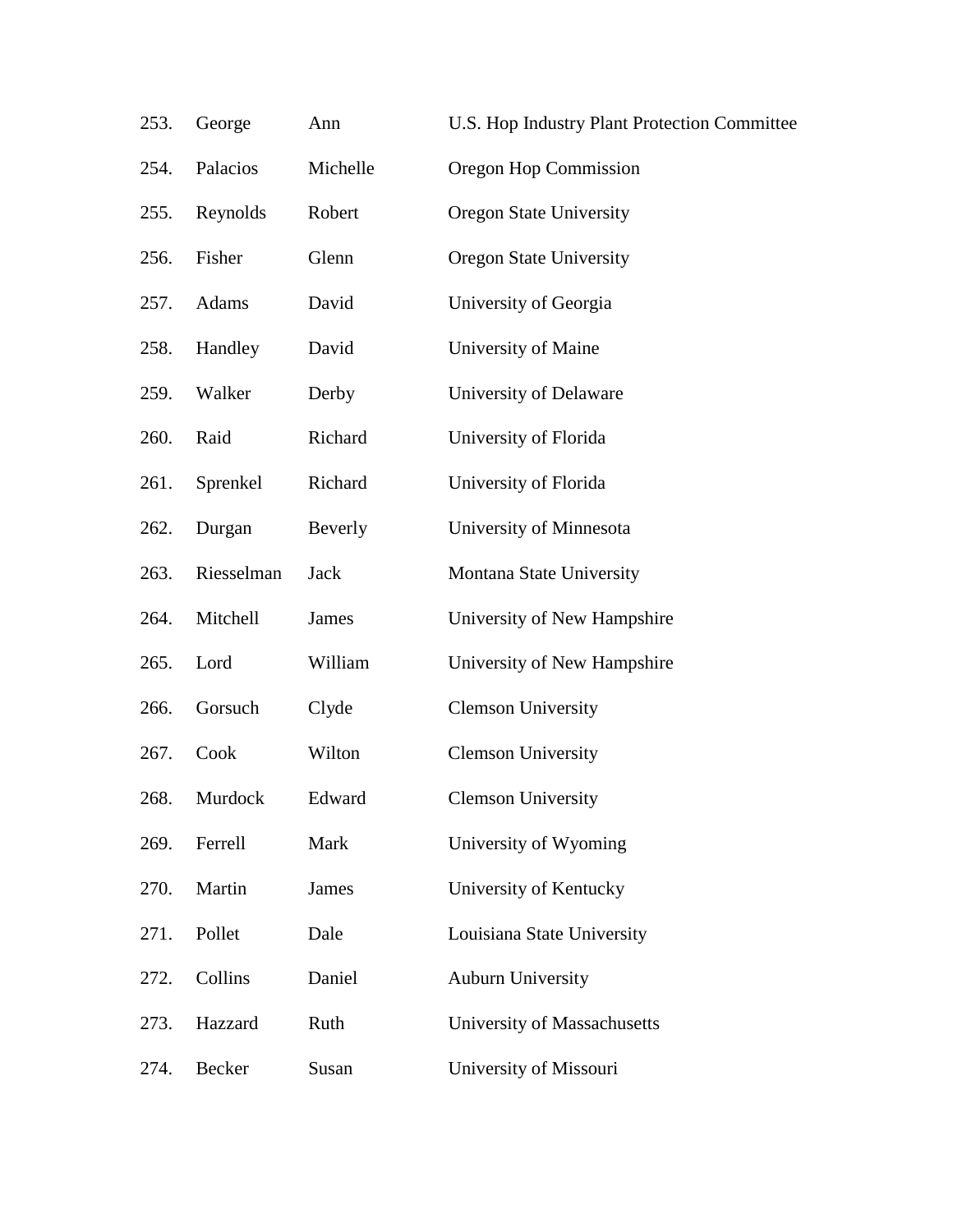| 275. | Jarman             | James       | University of Missouri               |
|------|--------------------|-------------|--------------------------------------|
| 276. | O'Day              | Maureen     | University of Missouri               |
| 277. | Howell             | John        | University of Massachusetts          |
| 278. | Felland            | Carl        | Pennsylvania State University        |
| 279. | Welty              | Celeste     | <b>Ohio State University</b>         |
| 280. | Van Duyn           | John        | North Carolina State University      |
| 281. | <b>Brandenburg</b> | Rick        | North Carolina State University      |
| 282. | York               | Alan        | North Carolina State University      |
| 283. | Monks              | David       | North Carolina State University      |
| 284. | Yelverton          | Fred        | North Carolina State University      |
| 285. | Bailey             | <b>Jack</b> | North Carolina State University      |
| 286. | Pscheidt           | Jay         | <b>Oregon State University</b>       |
| 287. | Smith              | William     | North Carolina State University      |
| 288. | <b>Bacheler</b>    | Jack        | North Carolina State University      |
| 289. | Walgenbach         | James       | North Carolina State University      |
| 290. | Morin              | Glenn       | <b>New England Fruit Consultants</b> |
| 291. | McEachern          | George      | Texas A&M University                 |
| 292. | Ogg                | Alex        | <b>Washington State University</b>   |
| 293. | Ferro              | Dave        | University of Massachusetts          |
| 294. | Regehr             | David       | <b>Kansas State University</b>       |
| 295. | Olsen              | Jeff        | <b>Oregon State University</b>       |
| 296. | Sauls              | Julian      | Texas A&M University                 |
| 297. | French             | Victor      | Texas A&M University                 |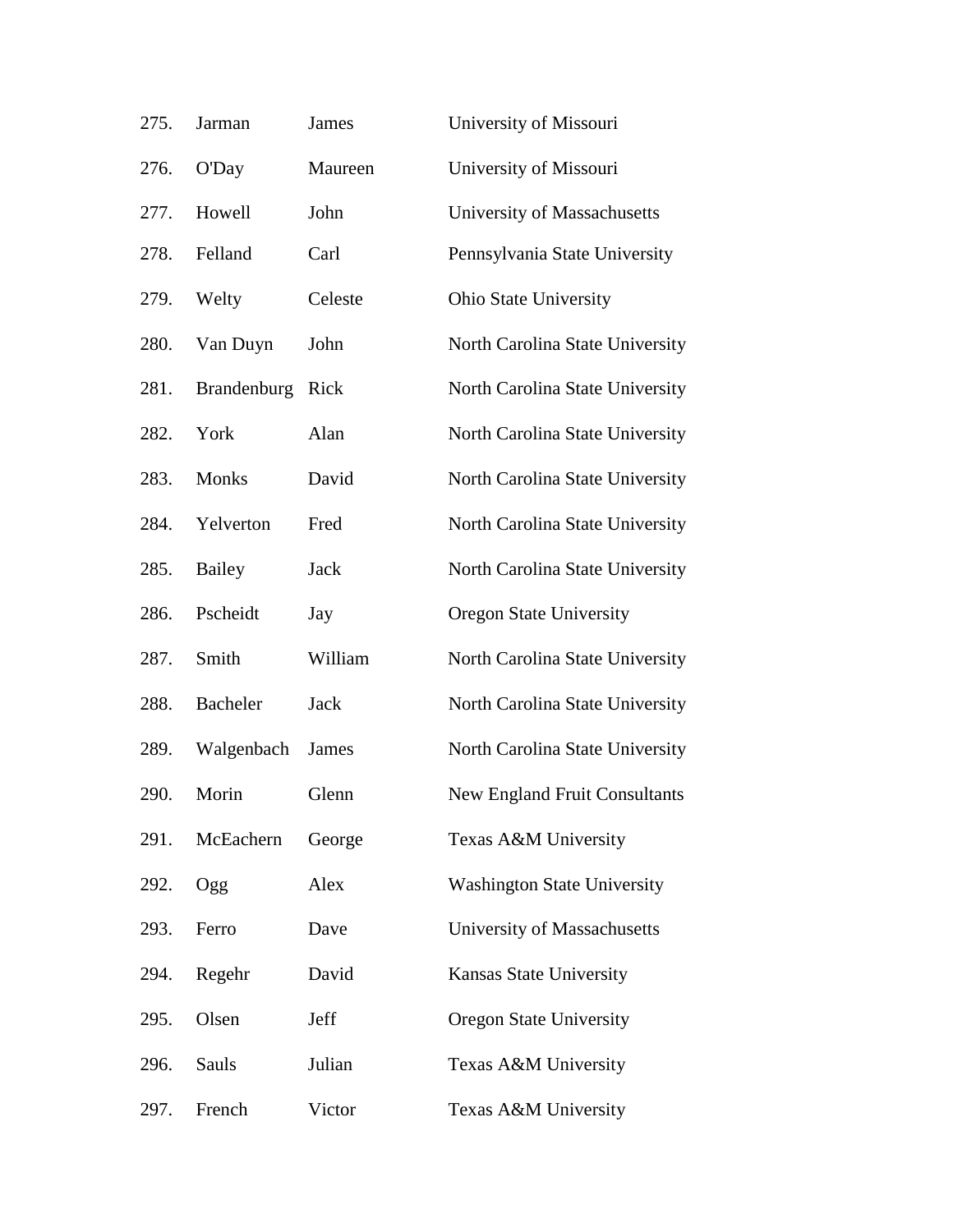| 298. | Johnson        | Jarrel       | Texas A&M University            |
|------|----------------|--------------|---------------------------------|
| 299. | Salisbury      | Clay         | Texas A&M University            |
| 300. | Roper          | Teryl        | University of Wisconsin         |
| 301. | Michaelis      | <b>Bruce</b> | University of Wisconsin         |
| 302. | Hopen          | Herbert      | University of Wisconsin         |
| 303. | <b>Drilias</b> | Michael      | University of Wisconsin         |
| 304. | Kells          | <b>James</b> | Michigan State University       |
| 305. | Grafius        | Ed           | Michigan State University       |
| 306. | DiFonzo        | Christina    | Michigan State University       |
| 307. | Jones          | Alan         | Michigan State University       |
| 308. | Ramsdell       | Donald       | Michigan State University       |
| 309. | Ruden          | <b>Brad</b>  | South Dakota State University   |
| 310. | Murray         | Don          | Oklahoma State University       |
| 311. | Deer           | Howard       | <b>Utah State University</b>    |
| 312. | Hagood         | Scott        | Virginia Polytechnic University |
| 313. | Phipps         | Patrick      | Virginia Polytechnic University |
| 314. | Spitko         | Roberta      | New England Fruit Consultants   |
| 315. | Gay            | Danny        | University of Georgia           |
| 316. | MacDonald      | Gregory      | University of Georgia           |
| 317. | Hudson         | Randall      | University of Georgia           |
| 318. | <b>Brown</b>   | Steven M.    | University of Georgia           |
| 319. | Roberts        | Phillip      | University of Georgia           |
| 320. | Ellis          | H. C.        | University of Georgia           |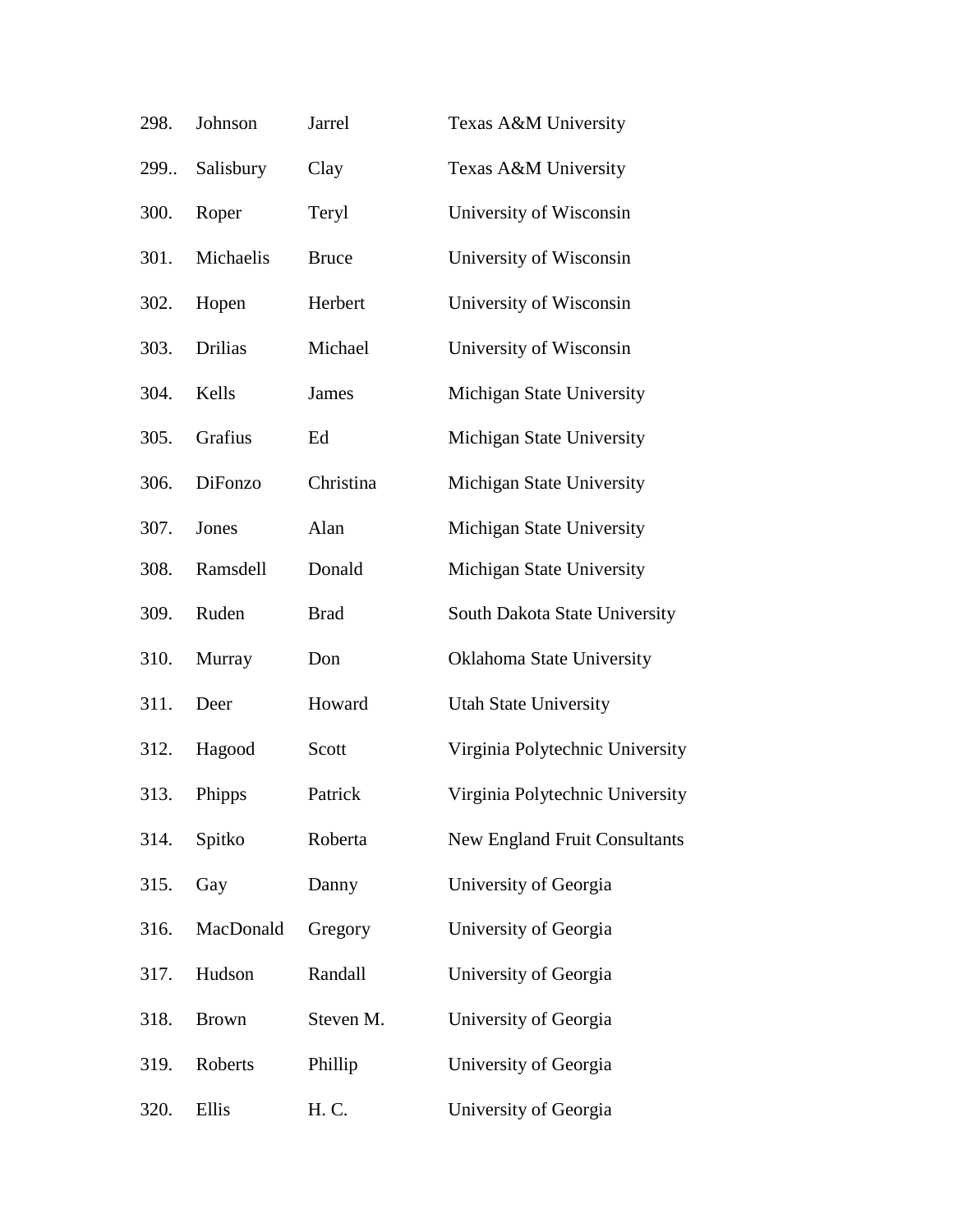| 321. | Bellinder           | Robin        | <b>Cornell University</b>       |
|------|---------------------|--------------|---------------------------------|
| 322. | Agnello             | Arthur       | <b>Cornell University</b>       |
| 323. | Martinson           | Timothy      | <b>Cornell University</b>       |
| 324. | Ellerbrock          | Leroy        | <b>Cornell University</b>       |
| 325. | <b>Bergstrom</b>    | Gary         | <b>Cornell University</b>       |
| 326. | Yoder               | Keith        | Virginia Polytechnic University |
| 327. | Majek               | <b>Brad</b>  | <b>Rutgers University</b>       |
| 328. | Ritter              | Ronald       | University of Maryland          |
| 329. | <b>Beste</b>        | Edward       | University of Maryland          |
| 330. | Linduska            | <b>James</b> | University of Maryland          |
| 331. | Everts              | Kathryne     | University of Maryland          |
| 332. | Grybauskas          | Arvydas      | University of Maryland          |
| 333. | Jarratt             | <b>James</b> | Mississippi State University    |
| 334. | Layton              | <b>Blake</b> | Mississippi State University    |
| 335. | Andrews             | Gordon       | Mississippi State University    |
| 336. | Downing             | Jere         | Cranberry Institute             |
| 337. | Jemison             | John         | University of Maine             |
| 338. | Williams            | Mat          | University of Maine             |
| 339. | Bartholomew Candace |              | University of Connecticut       |
| 340. | Boucher             | T. Jude      | University of Connecticut       |
| 341. | Gotlieb             | Alan         | University of Vermont           |
| 342. | Calvin              | Dennis       | Pennsylvania State University   |
| 343. | <b>Nissen</b>       | Scott        | Colorado State University       |
| 344. | Lundy               | Rocky        | Mint Industry Research Council  |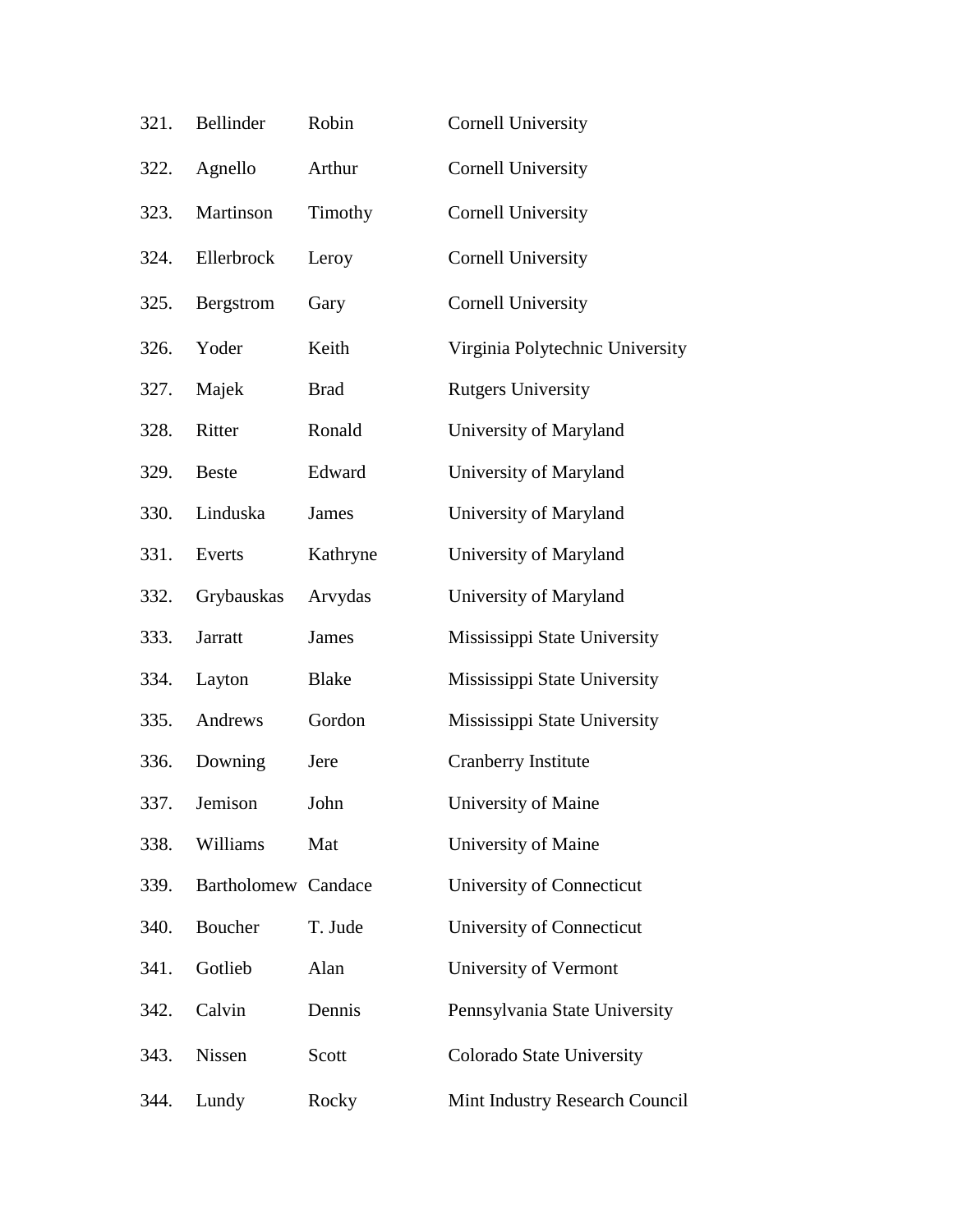| 345. | Lee            | Thomas A., Jr. | Texas A&M University          |
|------|----------------|----------------|-------------------------------|
| 346. | Grichar        | <b>James</b>   | Texas A&M University          |
| 347. | Dockter        | John           | Minnesota Canola Council      |
| 348. | Baniecki       | John           | West Virginia University      |
| 349. | <b>Biggs</b>   | Alan           | West Virginia University      |
| 350. | Hogmire        | Henry          | West Virginia University      |
| 351. | Cartwright     | Richard        | University of Arkansas        |
| 352. | Hartman        | John           | University of Kentucky        |
| 353. | Lockwood       | David          | University of Tennessee       |
| 354. | <b>Baker</b>   | Marvin         | Texas A & M University        |
| 355. | Rutledge       | Alvin          | University of Tennessee       |
| 356. | Hensley        | Darrell        | University of Tennessee       |
| 357. | <b>Bledsoe</b> | Larry          | Purdue University             |
| 358. | Koehler        | Glen           | University of Maine           |
| 359. | Griffin        | Tom            | University of Maine           |
| 360. | <b>Stivers</b> | Lee            | <b>Cornell University</b>     |
| 361. | MacNab         | Alan           | Pennsylvania State University |
| 362. | Larson         | Erick          | Mississippi State University  |
| 363. | Rasberry       | Freddie        | Mississippi State University  |
| 364. | McCarthy       | Will           | Mississippi State University  |
| 365. | Dwyer          | <b>James</b>   | University of Maine           |
| 366. | Minner         | David          | <b>Iowa State University</b>  |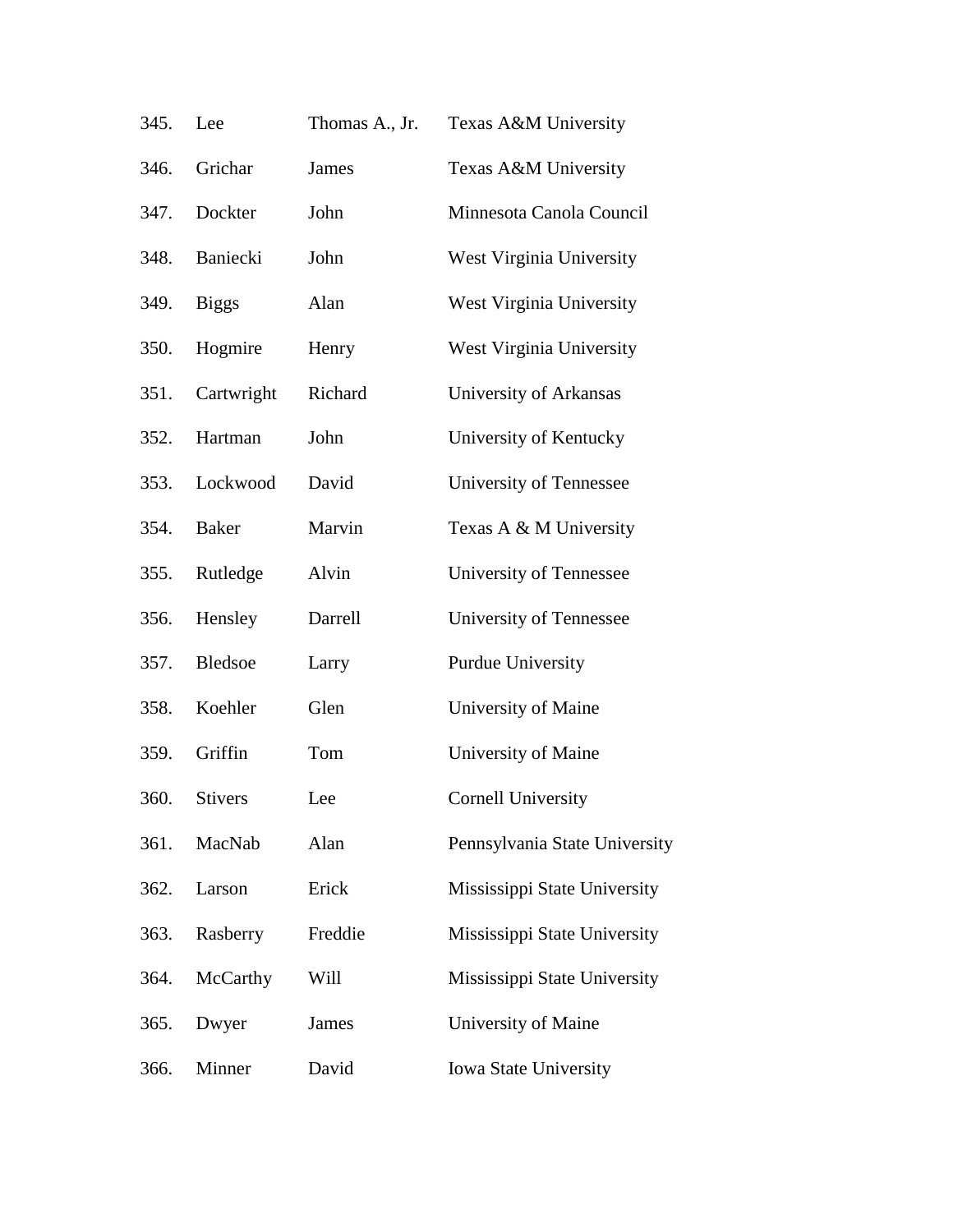| 367. | <b>New</b>                                                                  | Marty        | Oklahoma State University               |
|------|-----------------------------------------------------------------------------|--------------|-----------------------------------------|
| 368. | Newman                                                                      | Melvin       | University of Tennessee                 |
| 369. | Smith                                                                       | George       | University of Missouri                  |
| 370. | Smith                                                                       | Dudley       | Texas A & M University                  |
| 371. | Kamas                                                                       | J.           | Texas A & M University                  |
| 372. | Anciso                                                                      | Juan         | Texas A & M University                  |
| 373. | Taylor                                                                      | Jim          | C.T. Smith Company                      |
| 374. | Bade                                                                        | David        | Texas A & M University                  |
| 375. | Roquette                                                                    | Monty        | Texas A & M University                  |
| 376. | Taylor                                                                      | Gene         | Texas A & M University                  |
| 377. | Winter                                                                      | <b>Steve</b> | Texas A & M University                  |
| 378. | Caliberté                                                                   | Richard      | Uniroyal                                |
| 379. | Holmdal                                                                     | Jay          | Rohm and Haas                           |
| 380. | Aerts                                                                       | Mike         | Florida Fruit and Vegetable Association |
| 381. | Bone                                                                        | Jim          | Griffin                                 |
| 382. | Treadaway                                                                   | Joyce        | University of Florida                   |
| 383. | Whitty                                                                      | E.B.         | University of Florida                   |
| 384. | Moore                                                                       | Guy          | Larriland Farm                          |
| 385. | Fournier                                                                    | Al           | University of Maryland                  |
| 386. | Guillebeau                                                                  | Paul         | University of Georgia                   |
| 387. | Culpepper                                                                   | <b>Stan</b>  | University of Georgia                   |
| 388. | Crop Profile for Grapes (Lambrusca/Vinefera and French Hybrid) in New York. |              |                                         |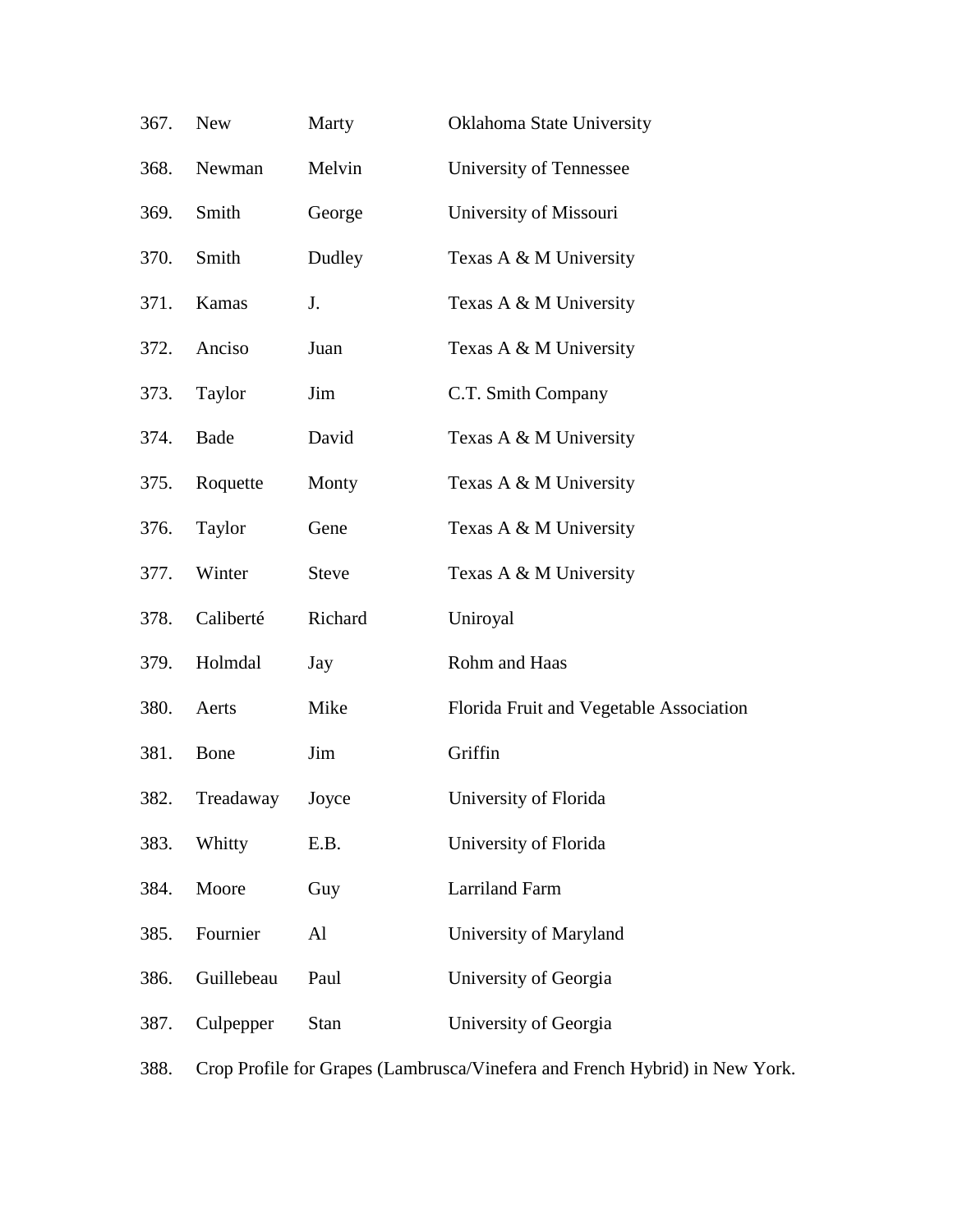- 389. Crop Profile for Carrots in Washington.
- 390. Crop Profile for Peas in Maryland.
- 391. Crop Profile for Soybeans in Kansas.
- 392. Crop Profile for Strawberries in Pennsylvania.
- 393. Crop Profile for Cotton in Arizona.
- 394. Crop Profile for Grapes in Missouri.
- 395. Crop Profile for Peaches in Missouri.
- 396. Crop Profile for Grapes in Virginia.
- 397. Crop Profile for Strawberries in Virginia.
- 398. Crop Profile for Wheat in Idaho.
- 399. Crop Profile for Peas (Dry) in Idaho.
- 400. Davis, Mike, et al., The Importance of Pesticides and Other Pest Management Practices in US Tomato Production, University of California, Department of Plant Pathology, NAPIAP Report Number 1-CA-98, 1998.
- 401. Rinehold, John W., and Jeffrey J. Jenkins, Chemical and Non-chemical Small Fruit Pest Control Strategies in Oregon, Department of Agricultural Chemistry, Oregon State University, June 30, 1996.
- 402. Bellinger, Robert G., and Rachel C. Ronee, South Carolina Peach Pesticide Use Survey for 1995, Department of Entomology, Clemson University, December 1997.
- 403. Morrell, Anne and Alan Schreiber, Biologic and Economic Assessment of Pesticide Use on Pacific Northwest Wine and Juice Grapes, Washington State University, 1997.
- 404. James, David, and S. R. Alm, Rhode Island Pesticide Use on Cabbage, Sweet Corn, Peppers and Tomatoes, University of Rhode Island, Cooperative Extension Service, June 1994.
- 405. Deer, Howard, and Alan Roe, Pesticide Use on Utah's Vegetable Crops, Utah State University, December 1994.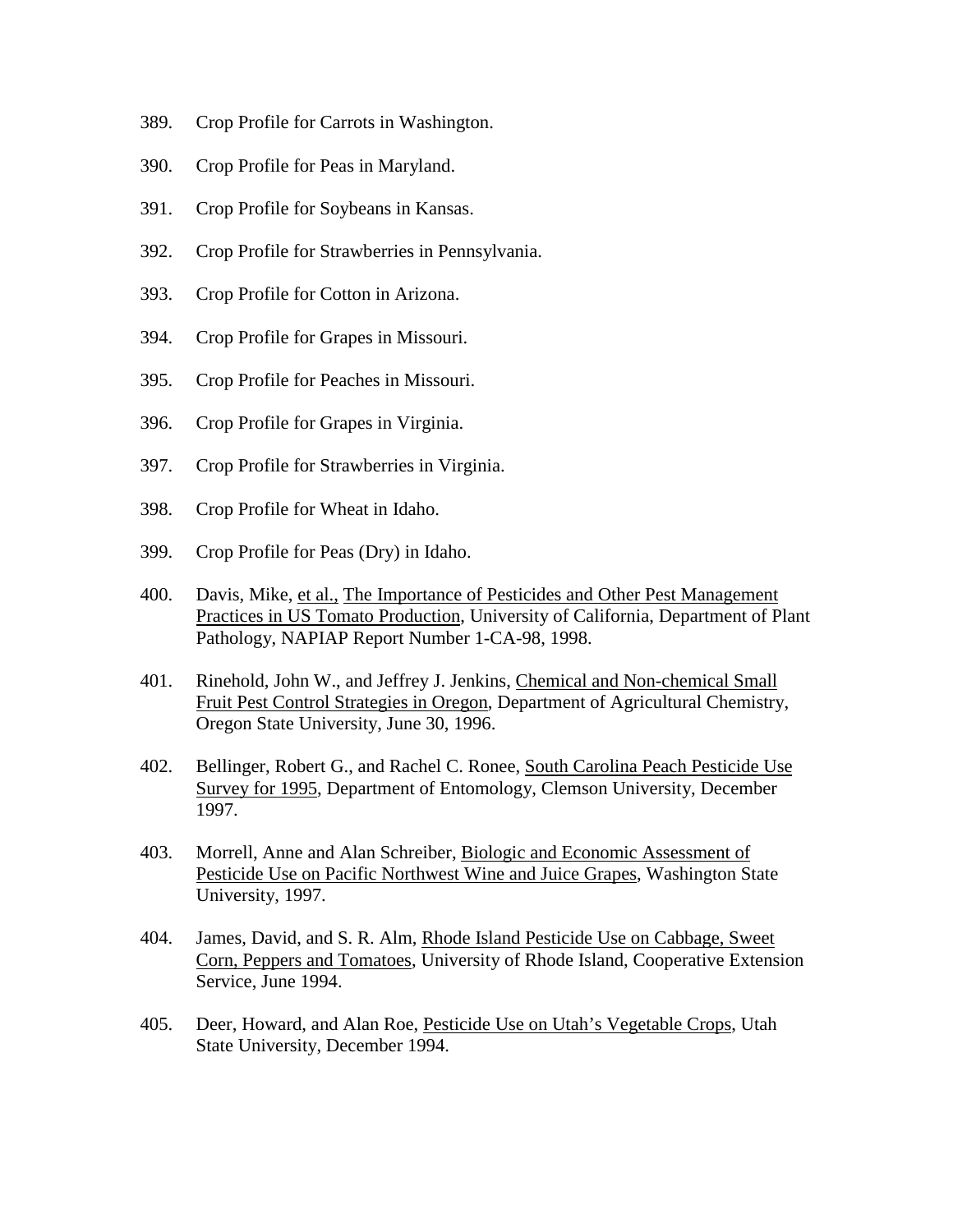- 406. Deer, Howard, and Alan H. Roe, Pesticide Use on Utah's Small Grain Crops, Utah State University, October 1997.
- 407. Weaver, Michael J., et al., Pesticide Use in Virginia on 24 Selected Crops for 1991-93, Virginia Cooperative Extension Service, May 1998.
- 408. Rinehold, John, and Jeffrey J. Jenkins, Oregon Pesticide Use Estimates for Small Grains, Forage, and Livestock 1994, Oregon State University Extension Service, June 1995.
- 409. Rinehold, John W., and Jeffrey J. Jenkins, Chemical and Non-Chemical Tree Fruit Pesticide Use Estimates in Oregon, Oregon State University, June 30, 1997.
- 410. Dahl, Greg, et al., Pesticide Use and Pest Management Practices for Major Crops in North Dakota in 1996, North Dakota State University, 1997.
- 411. Domoto, Paul, et al., Survey of Pesticides Used in the Iowa Fruit and Vegetable Industry in 1992, Department of Horticulture, Iowa State University.
- 412. Foster, R. E., et al., Use of Pesticides and Pest Management Practices in Indiana Fruit Crops, Purdue University, May 1997.
- 413. Bellinder, Robin R., New York State Pea Growers Weed Management Strategies and Herbicide Use Survey - 1996.
- 414. Crop Profile for Broccoli in Michigan.
- 415. Crop Profile for Beans (Snap) in Michigan.
- 416. Crop Profile for Carrots in Michigan.
- 417. Crop Profile for Cauliflower in Michigan.
- 418. Crop Profile for Carrots in United States.
- 419. Crop Profile for Peanuts in Alabama.
- 420. Crop Profile for Cotton in Texas.
- 421. Taylor, Paul, et al,. A Survey of Pesticide Use and Pest Management Practices on Tomatoes in Maryland, University of Maryland, 1997.
- 422. Sorensen, Kenneth A., et al., The Importance of Pesticides and Other Pest Management Practices in U.S. Strawberry Production, USDA, NAPIAP, 1997.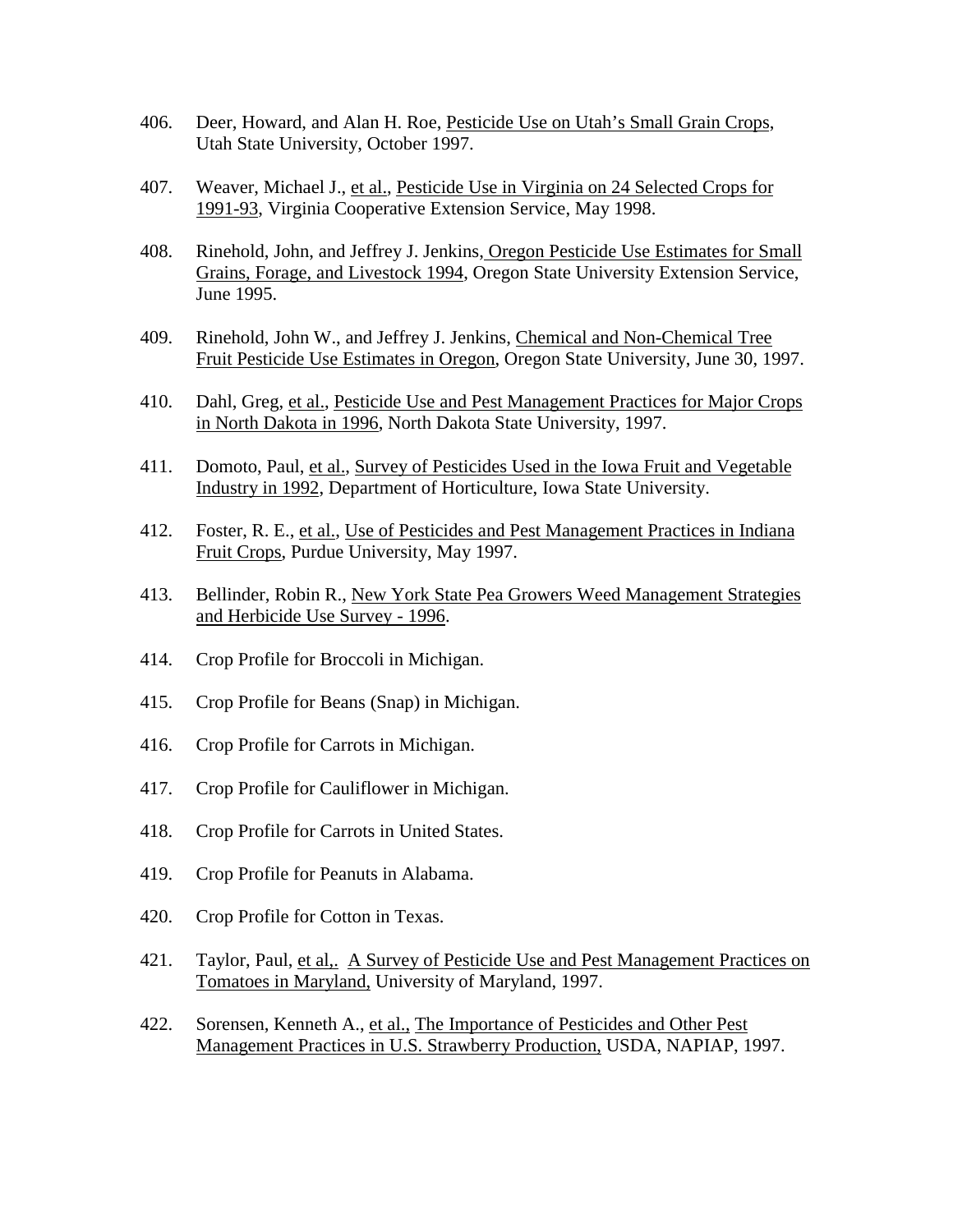- 423. Eskelsen, Steve, et al., Biologic and Economic Assessment of the Impact of Pesticide Use in Asparagus, Washington State University, 1997.
- 424. Spradley, J. Ples, and Tony E. Windham, The Biologic and Economic Assessment of Pest Management in Rice, USDA, NAPIAP, Document Number 2-CA-95.
- 425. Hall, Kent D., and Rodney L. Holloway, 1993 Texas Pesticide Use for Selected Crops, Texas A&M University, E-8005-1, 1997.
- 426. Hower, Arthur A., et al., The Importance of Pesticides and Other Pest Management Practices in US Alfalfa Production, USDA, NAPIAP 2-CA-99, 1999.
- 427. Crop Profile for Apples in Ohio.
- 428. Crop Profile for Grapes in Ohio.
- 429. Wiese, Maury, et al., Use, Target Pests and Economic Impact of Major Pesticides Applied to Potatoes in the United States, University of Idaho, USDA, NAPIAP 2- CA-98, 1999.
- 430. Hamilton, George, Pesticide Use in New Jersey: An Analysis of Pesticide Use by New Jersey's Agricultural Community During 1994, Rutgers Cooperative Extension.
- 431. Eckenrode, C.J., Onion Pesticide Benefit Assessment Preliminary Usage Data, Cornell University, Department of Entomology, August 1996.
- 432. Beste, C. Edward, et al., Pesticide Usage and Benefits for Processing Peas in Maryland, University of Maryland, Lower Eastern Shore Research and Education Center, December 31, 1997.
- 433. Crop Profile for Tomatoes in Maryland.
- 434. Crop Profile for Watermelons in Delaware and Maryland.
- 435. Knapp, Joseph, Citrus Commodity: A Biologic and Economic Assessment of Pesticide Usage, University of Florida, NAPIAP 1-CA-99, February 1999.
- 436. 1997/1998 Sugarbeet Research and Extension Reports, North Dakota State University, Volume 28/29,
- 437. Byrd, J.D., Jr., "Report of the 1996/97/98 Cotton Weed Loss Committee," 1996/97/98 Proceedings Beltwide Cotton Conferences, National Cotton Council.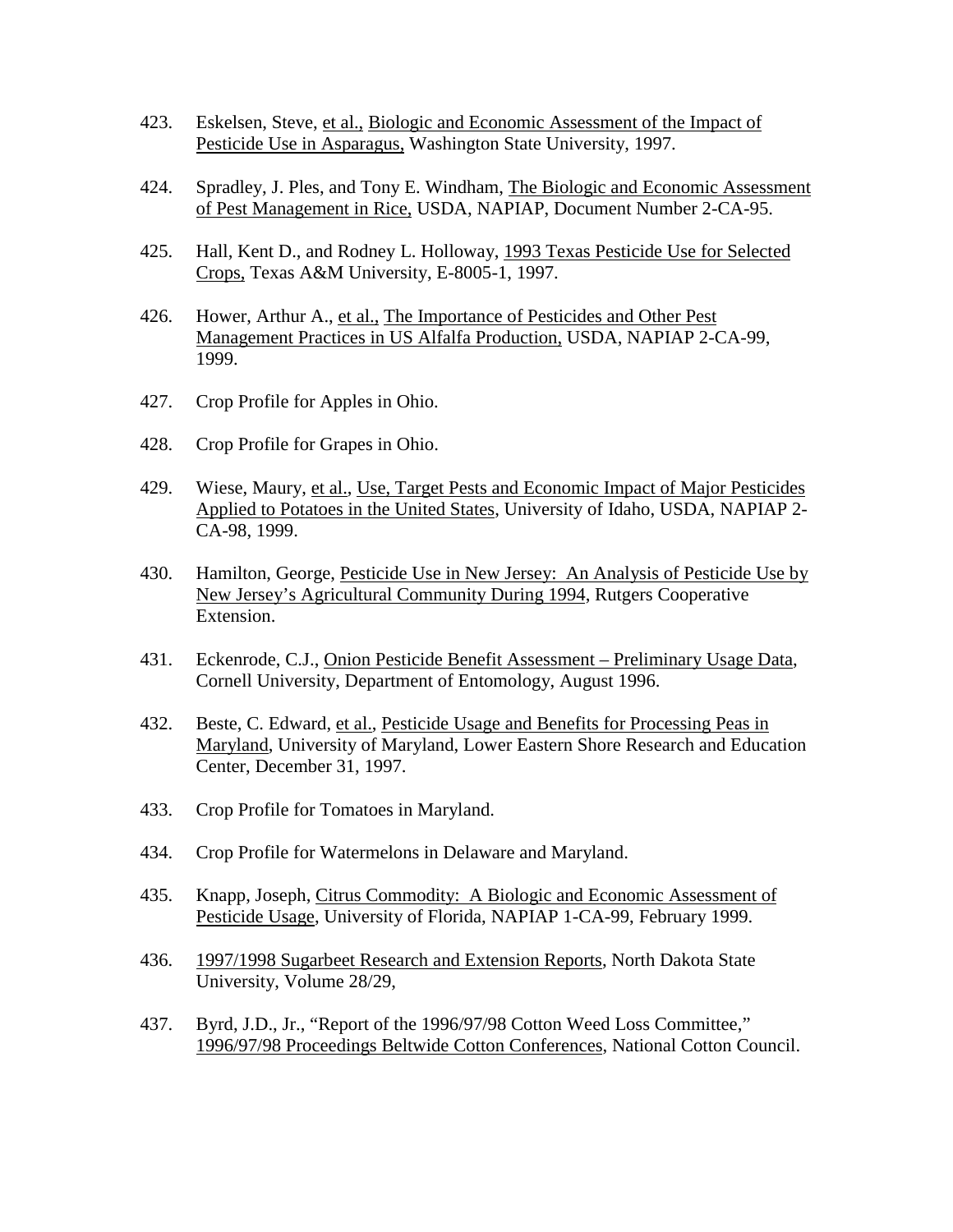- 438. Lamey, H.A., et al., 1997 Sunflower Growers Survey of Pest Problems and Pesticide Use in Kansas, Minnesota, North Dakota and South Dakota, NDSU Extension Service, Extension Report No. 46, February 1999.
- 439. Lamey, H.A., et al., 1996/1997 Dry Bean Growers Survey of Pest Problems and Pesticide Use in Minnesota and North Dakota, NDSU Extension Service, Report No. 44/47,
- 440. Derr, Jeffrey, "Apple Herbicide Assessment Survey," draft, VPI, 1999.
- 441. Crop Profile for Lima Beans in Delaware.
- 442. Crop Profile for Spinach in Texas.
- 443. Crop Profile for Squash in Maryland.
- 444. CALEPA, Summary of Pesticide Use Report Data 1997: Indexed by Chemical, Department of Pesticide Regulation, July 1999. Data set provided by Larry Wilhoit, CALDPR.
- 445. Wolff, Bob, "Pesticide Usage Database 1997," New Hampshire Department of Agriculture, Markets and Food, Division of Pesticide Control.
- 446. Crop Profile for Watermelons in Texas.
- 447. Crop Profile for Sugarcane in Texas.
- 448. Fuchs, Samuel J., Idaho Winter Wheat Survey 1996, College of Agriculture, University of Idaho, 1998.
- 449. Buntin, G. David, Pesticide Use Survey and Assessment of Pest Management Strategies for Canola in the Southeastern U.S., University of Georgia, Department of Entomology, February 1998.
- 450. Crop Profile for Dry Beans in Michigan.
- 451. Crop Profile for Sugarbeets in Michigan.
- 452. Crop Profile for Potatoes in Texas.
- 453. Crop Profile for Green Beans in California.
- 454. Crop Profile for Sunflowers in North Dakota.
- 455. LaPrade, Jesse C., et al., Alabama 1996 Statewide Soybean Producer Survey, Alabama Cooperative Extension Service.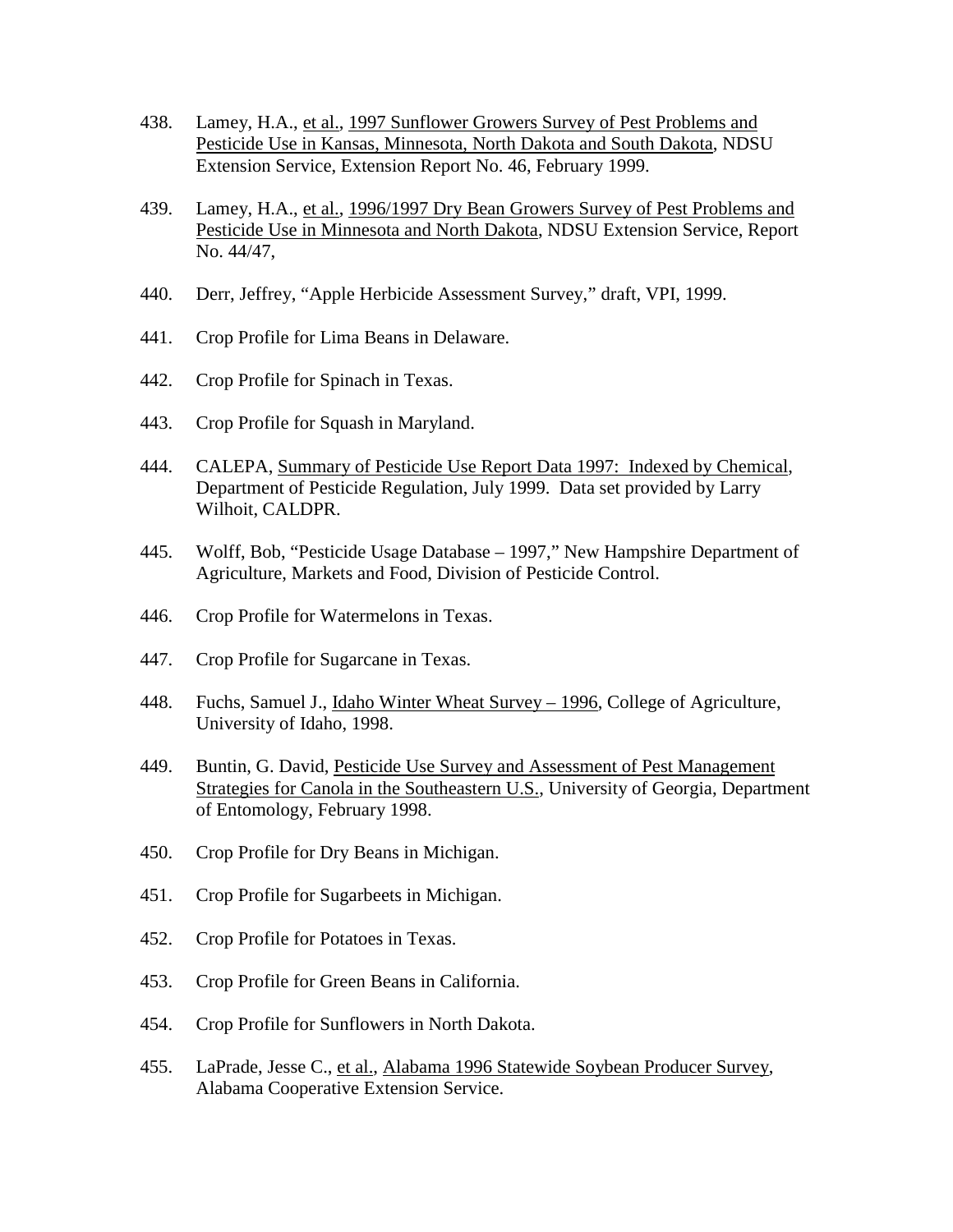- 456. LaPrade, Jesse C., et al., Alabama 1997 Statewide Cotton Producer Survey, Alabama Cooperative Extension Service.
- 457. LaPrade, Jesse , Alabama 1995 Statewide Pecan Producer Survey, Alabama Cooperative Extension Service.
- 458. LaPrade, Jesse, et al., Alabama 1996 Statewide Peanut Producer Survey, Alabama Cooperative Extension Service.
- 459. LaPrade, Jesse, Alabama 1995 Statewide Peach Producer Survey, Alabama Cooperative Extension Service.
- 460. Hook, J., et al., "Systematic Analysis of Pesticide Use and Benefits," A Cooperative Project of Cotton Incorporated and the University of Georgia, Data Base Report (preliminary), October 1997.
- 461. Crop Profile for Grapes in Indiana.
- 462. Crop Profile for Spinach in California.
- 463. Crop Profile for Peaches in California.
- 464. Crop Profile for Nectarines in California.
- 465. Crop Profile for Prunes in California.
- 466. Crop Profile for Sweet Corn in Wisconsin.
- 467. Crop Profile for Peas in Wisconsin.
- 468. Crop Profile for Apples in Oregon.
- 469. Crop Profile for Figs in California.
- 470. Crop Profile for Wild Rice in Minnesota.
- 471. Crop Profile for Cotton in Alabama.
- 472. Crop Profile for Peppers in North Carolina.
- 473. Crop Profile for Pears in Oregon.
- 474. Crop Profile for Onions in Texas.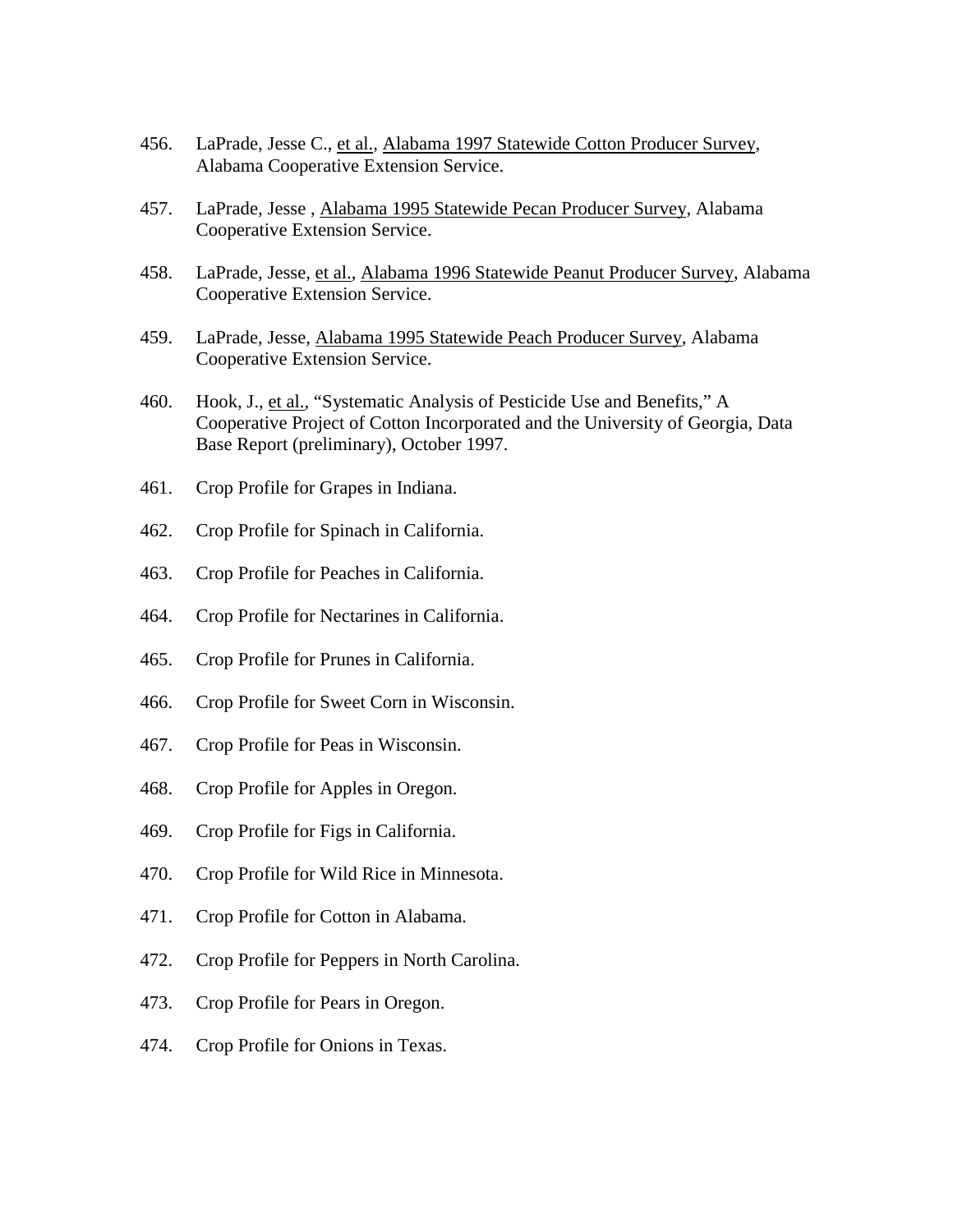- 475. USDA, The Importance of Pesticides and Other Pest Management Practices in U.S. Cotton Production NAPIAP Report Number 1-CA-93, June 1993.
- 476. Crop Profile for Melons in Arizona.
- 477. Crop Profile for Sorghum in Illinois.
- 478. Crop Profile for Brussel Sprouts in California.
- 479. Crop Profile for Lettuce in Arizona.
- 480. Crop Profile for Rice in Louisiana.
- 481. Crop Profile for Peppers (Chile) in New Mexico.
- 482. Crop Profile for Sweet Potatoes in Louisiana.
- 483. Crop Profile for Pears in New York.
- 484. Rinehold, John and Jeffrey J. Jenkins, Oregon Pesticide Use Estimates for Specialty Crops and Seed Crops, 1992, Cooperative Extension Service, Oregon State University, April 1994.
- 485. Crop Profile for Grapes (Table) in California.
- 486. Crop Profile for Rice in Missouri.
- 487. Crop Profile for Alfalfa in Minnesota.
- 488. Crop Profile for Blueberries in New York.
- 489. Crop Profile for Strawberries in New York.
- 490. Crop Profile for Raspberries in New York.
- 491. LaPrade, Jesse, et al., Alabama 1998 Statewide Forage Crops (Hay and Pasture) Production Survey for Pest Management, Auburn University, Alabama Cooperative Extension System.
- 492. Hickey, Kenneth D., Fungicide Benefits Assessment Fruit and Nut Crops East, USDA, National Agricultural Pesticide Impact Assessment Program, January 1991.
- 493. Manley Gerald Drexel Chemical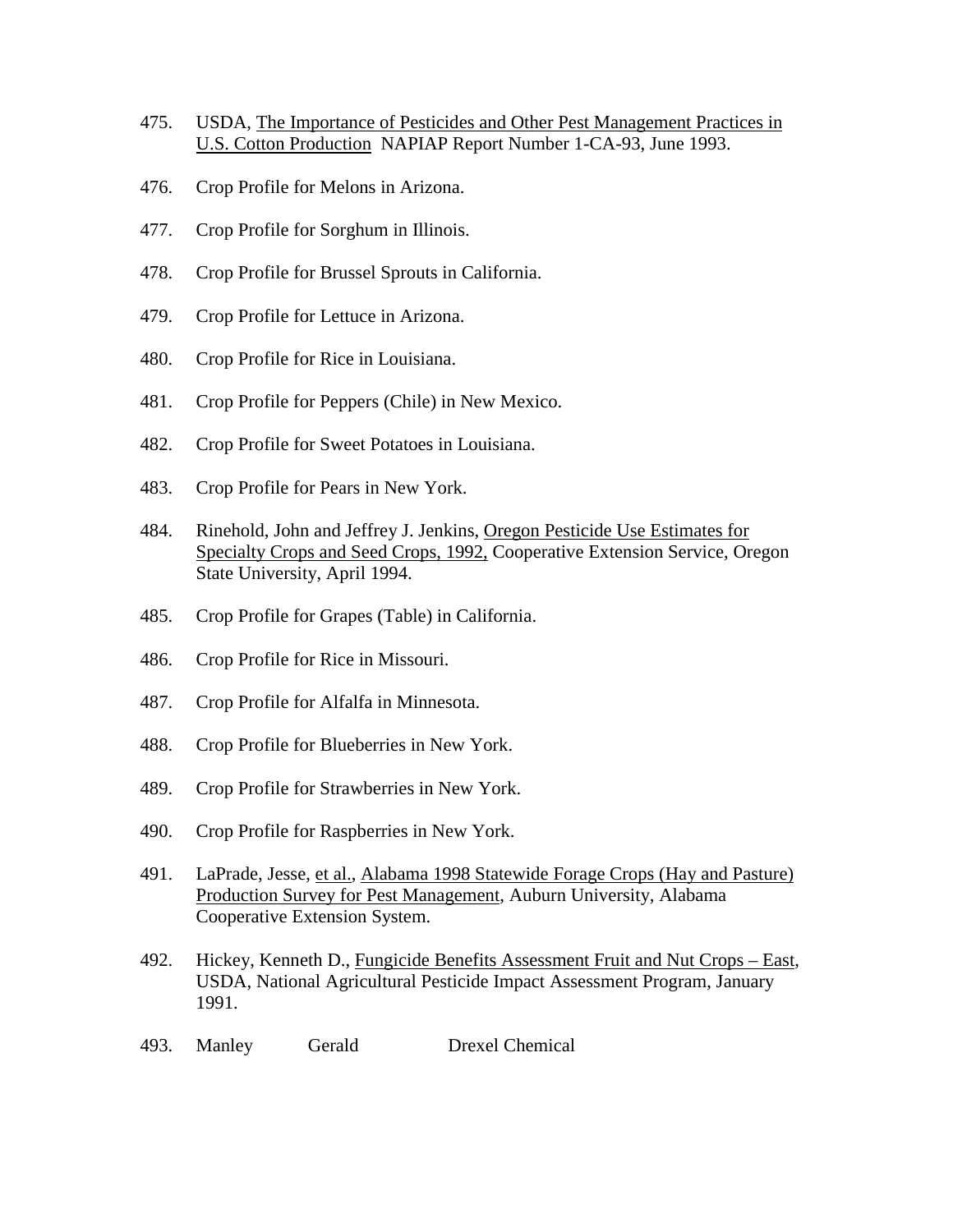- 494. Rinehold, John, and Jeffrey Jenkins, Oregon Pesticide Use Estimates for Vegetable Crops, 1993, Oregon State University Extension Service, 1994.
- 495. USDA, Agricultural Chemical Usage 1991 Fruits and Nuts Summary, National Agricultural Statistics Service, June 1992.
- 496. USDA, Agricultural Chemical Usage 1991 Field Crops Summary, National Agricultural Statistics Service, March 1992.
- 497. USDA, Agricultural Chemical Usage 1990 Vegetables Summary, National Agricultural Statistics Service, June 1991.
- 498. Crop Profile for Walnuts in California.
- 499. Crop Profile for Olives in California.
- 500. Crop Profile for Caneberries in California.
- 501. Smith David North Carolina State University
- 502. Loske Thomas Louisiana State University
- 503. Carpenter, Janet, et al., The Economic Impact of the Scheduled U.S. Phaseout of Methyl Bromide, National Center for Food and Agricultural Policy, February 2000.
- 504. Lewis Cal Hy-Yield Bromine
- 505. Sorenson, Clyde E., and John DeWitt, Pesticide Use in Nevada Agriculture: Growers Response, 1990, University of Nevada, Reno.
- 506. Carroll Beth Novartis
- 507. Crop Profile for Peas (Green) in Idaho.
- 508. Crop Profile for Corn in Nebraska.
- 509. Fisher Loren North Carolina State University
- 510. Crop Profile for Apples in Idaho.
- 511. Crop Profile for Green Peas in Delaware.
- 512. Crop Profile for Sorghum in Nebraska.
- 513. Crop Profile for Potatoes in Idaho.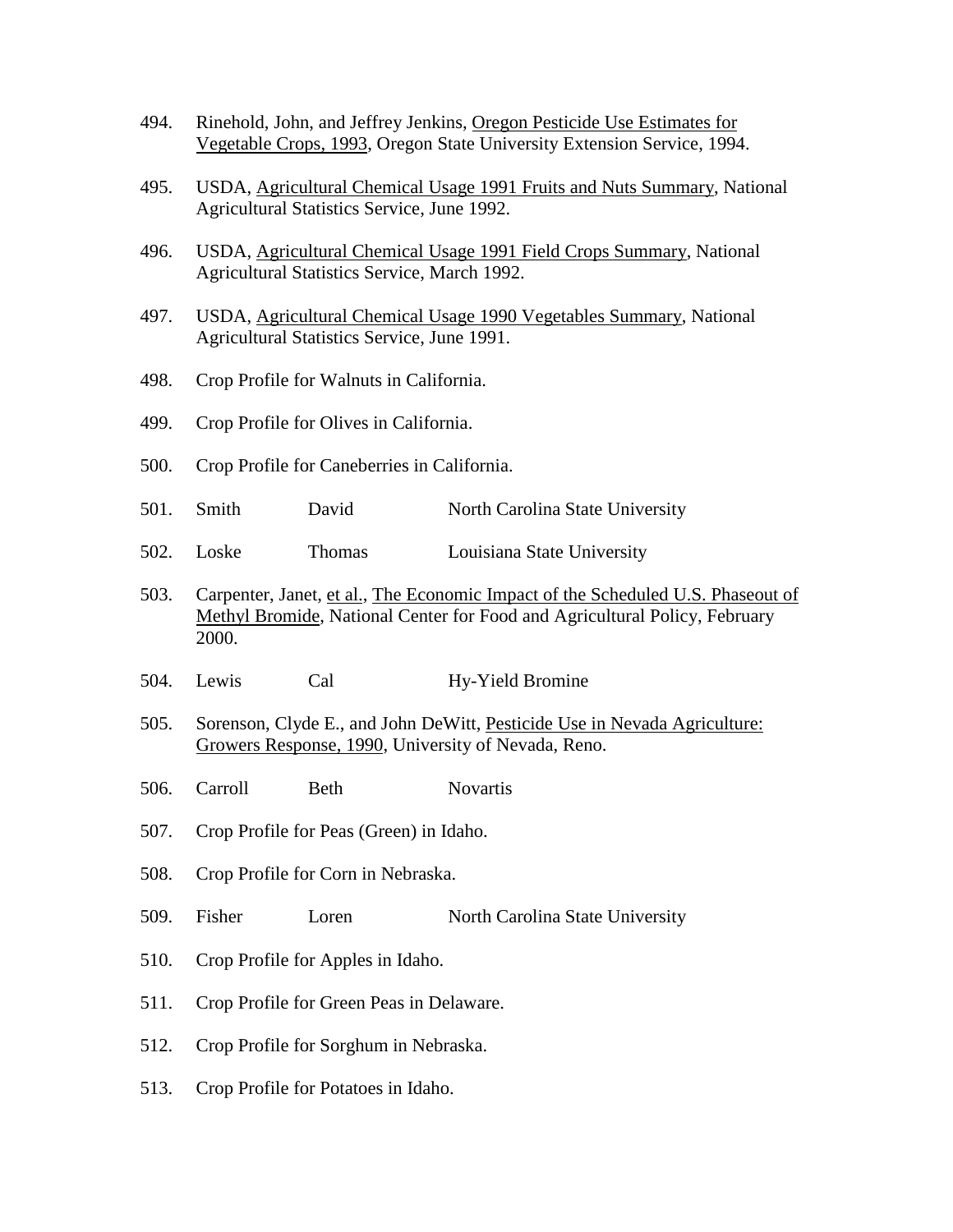- 514. 1998 Michigan Potato Pest Survey, by the Michigan Potato Industry Commission and the Potato Growers of Michigan, Inc.
- 515. USDA, Agricultural Chemical Usage: 1993 Fruits Summary, National Agricultural Statistics Service, June 1994.
- 516. Damicore John Oklahoma State University
- 517. Jarri Keith University of Nebraska
- 518. North Dakota State Department of Agriculture
- 519. USDA, Cotton Varieties Planted: 1997 Crop, Agricultural Marketing Service, July 1997.
- 900. Chloropicrin Assumed Used on Same Percent of Acres as Methyl Bromide.
- 999. Assigned based on data for a neighboring state.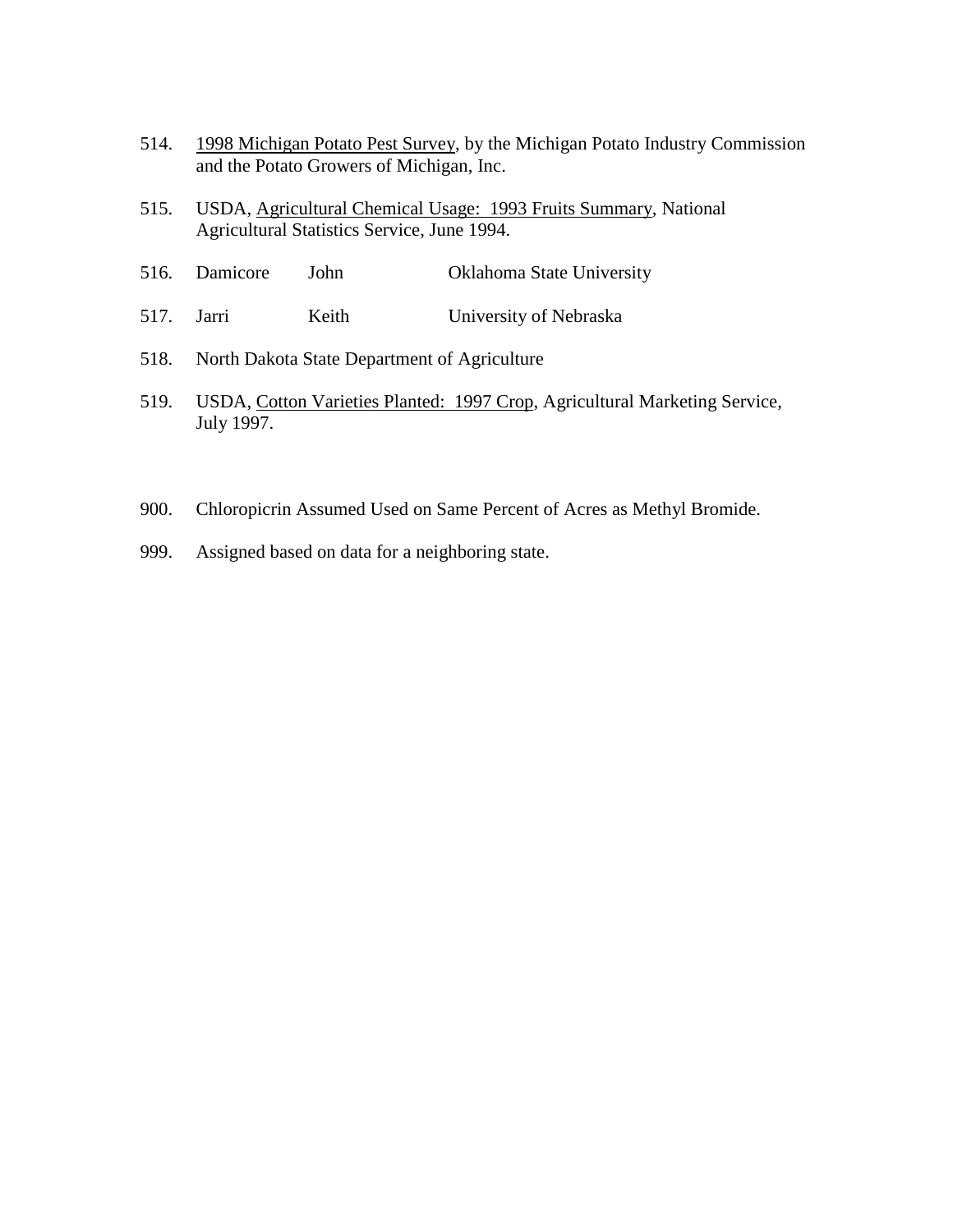## **11.0 References: 1992 Database**

- 600. USDA, Agricultural Chemical Usage 1992 Vegetables Summary, National Agricultural Statistics Service, June 1993.
- 601. Cress, Donald C., Kansas Agricultural Chemical Usage 1991 Sorghum and Wheat Summary, Cooperative Extension Service, Kansas State University, July 1992.
- 602. USDA, Agricultural Chemical Usage 1992 Field Crops Summary, National Agricultural Statistics Service, March 1993.
- 603. USDA, Agricultural Chemical Usage 1991 Field Crops Summary, National Agricultural Statistics Service, March 1992
- 604. Cress, Donald C., Kansas Agricultural Chemical Usage 1990 Corn and Soybean Summary, Cooperative Extension Service, Kansas State University, April 1991.
- 605. Cress, Donald C., Kansas Agricultural Chemical Usage 1992 Alfalfa Summary, Cooperative Extension Service, Kansas State University, June 1993.
- 606. Legg. David E., et al, Pesticide Use in Wyoming, 1990, College of Agriculture, University of Wyoming.
- 607. USDA, Agricultural Chemical Usage 1991 Fruits and Nuts Summary, National Agricultural Statistics Service, June 1992.
- 608. Bohmont, Bert L., Colorado Pesticide Use Survey 1992, Cooperative Extension Service, Colorado State University, June 1993.
- 609. Beers, Elizabeth H., and Jay F. Brunner, Washington State Apple and Pear Pesticide Use Survey, 1989-90, Washington State University, Tree Fruit and Extension Center, Wenatchee, September 30, 1991.
- 610. Pesticide Use Survey Michigan Small Grains, Preliminary Final Report, Michigan State University, 1993.
- 611. Wisconsin 1991 Pesticide Use, Wisconsin Agricultural Statistics Service, 07/91.
- 612. Downing, Jere D., The Cranberry Institute, personal communication, 1994.
- 613. USDA, Agricultural Chemical Usage 1990 Field Crop Summary, National Agricultural Statistics Service, March 1991.
- 614. A Survey of Pesticides Used in Iowa Crop Production in 1990, Iowa State University, University Extension, September 1991.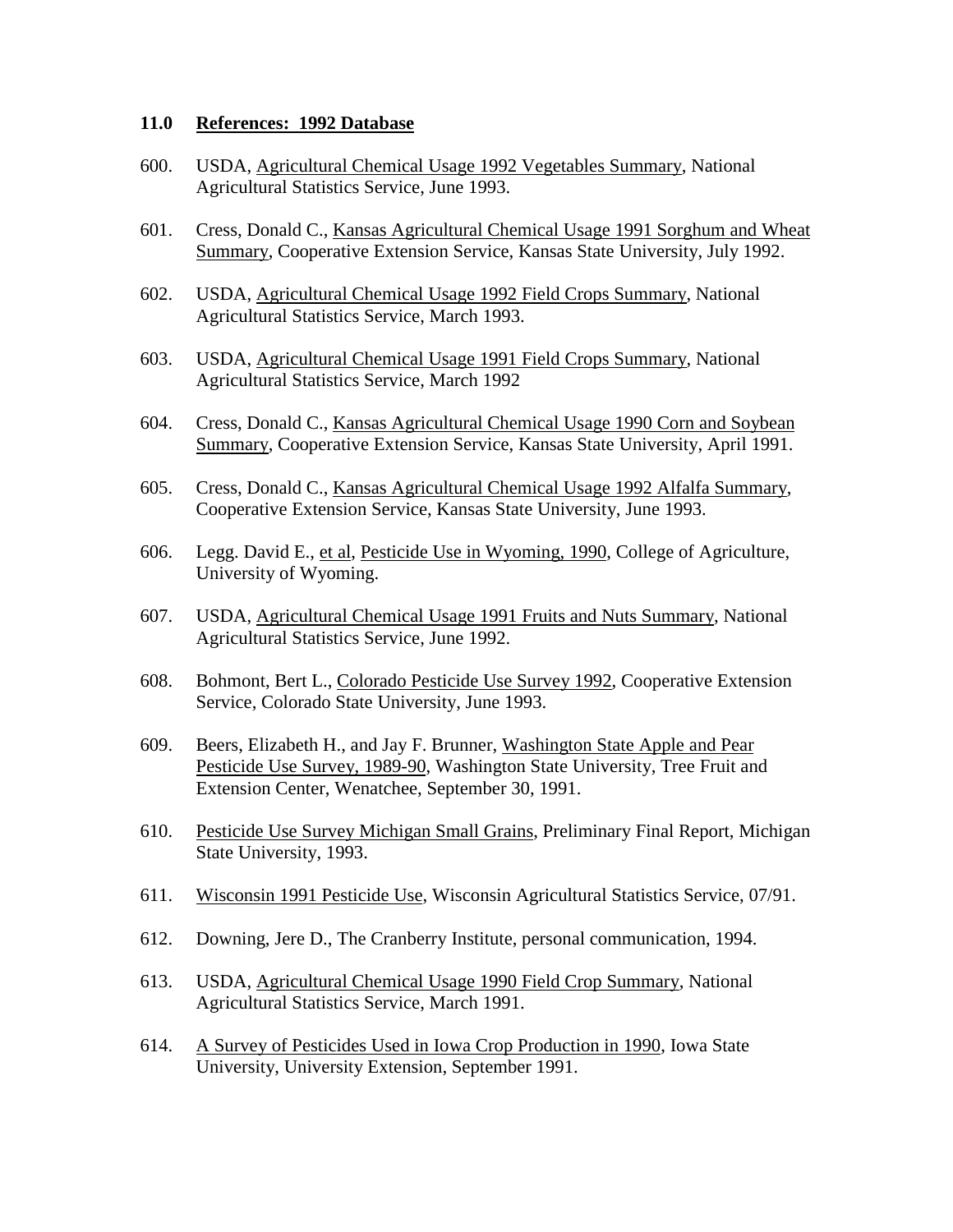- 615. Pike, David R., et al, Pesticide Use in Illinois: Results of a 1990 Survey of Major Crops, University of Illinois, College of Agriculture, DP-91-1, July 1991.
- 616. Brown, Steve L., and Steve M. Brown, Assessment of Pesticides Used in Peanuts, University of Georgia, Cooperative Extension Service, November 16, 1992.
- 617. Whitney, Susan P., 1992 Pesticide Use on Delaware Lima Beans, University of Delaware, Cooperative Extension Service, June 30, 1993.
- 618. 1991 Pesticide Use on Delaware Cantaloupes and Watermelons, University of Delaware, Cooperative Extension Service, 1992.
- 619. Whitney, Susan P., and Thomas W. Feurer, 1990 Pesticide Use on Delaware Sweet Corn, Delaware Cooperative Extension Service, September 1991.
- 620. Langner, Charles L. and James A. Wilson, Pesticide Use In South Dakota Results of 1992 Survey, Cooperative Extension Service, South Dakota State University, 12/93.
- 621. Winter Wheat Pesticide Use Survey for Tennessee, 1989-90.
- 622. Sorenson, Clyde E., and John DeWitt, Pesticide Use in Nevada Agriculture: Growers Response, 1990, University of Nevada, Reno.
- 623. Chemicals Used on Four Crops in Minnesota During 1991, University of Minnesota, Agricultural Experiment Station, Station Bulletin 603-1993, July 1993.
- 624. Turner, James J., and Candace L. Bartholomew, Pesticide Use on Sweet Corn in Connecticut: 1990, Cooperative Extension Service, University of Connecticut, September 1992.
- 625. Turner, James J., and Candace L. Bartholomew, Pesticide Use on Apples in Connecticut: 1990, Cooperative Extension Service, University of Connecticut, April 1992.
- 626. Turner, James J., and Candace L. Bartholomew, Pesticide Use on Broccoli, Cabbage, Cauliflower and Peppers in Connecticut: 1991, Cooperative Extension Service, University of Connecticut, August 1993.
- 627. Turner, James J., and Candace L. Bartholomew, Pesticide Use on Peaches and Pears in Connecticut: 1991, Cooperative Extension Service, University of Connecticut, June 1993.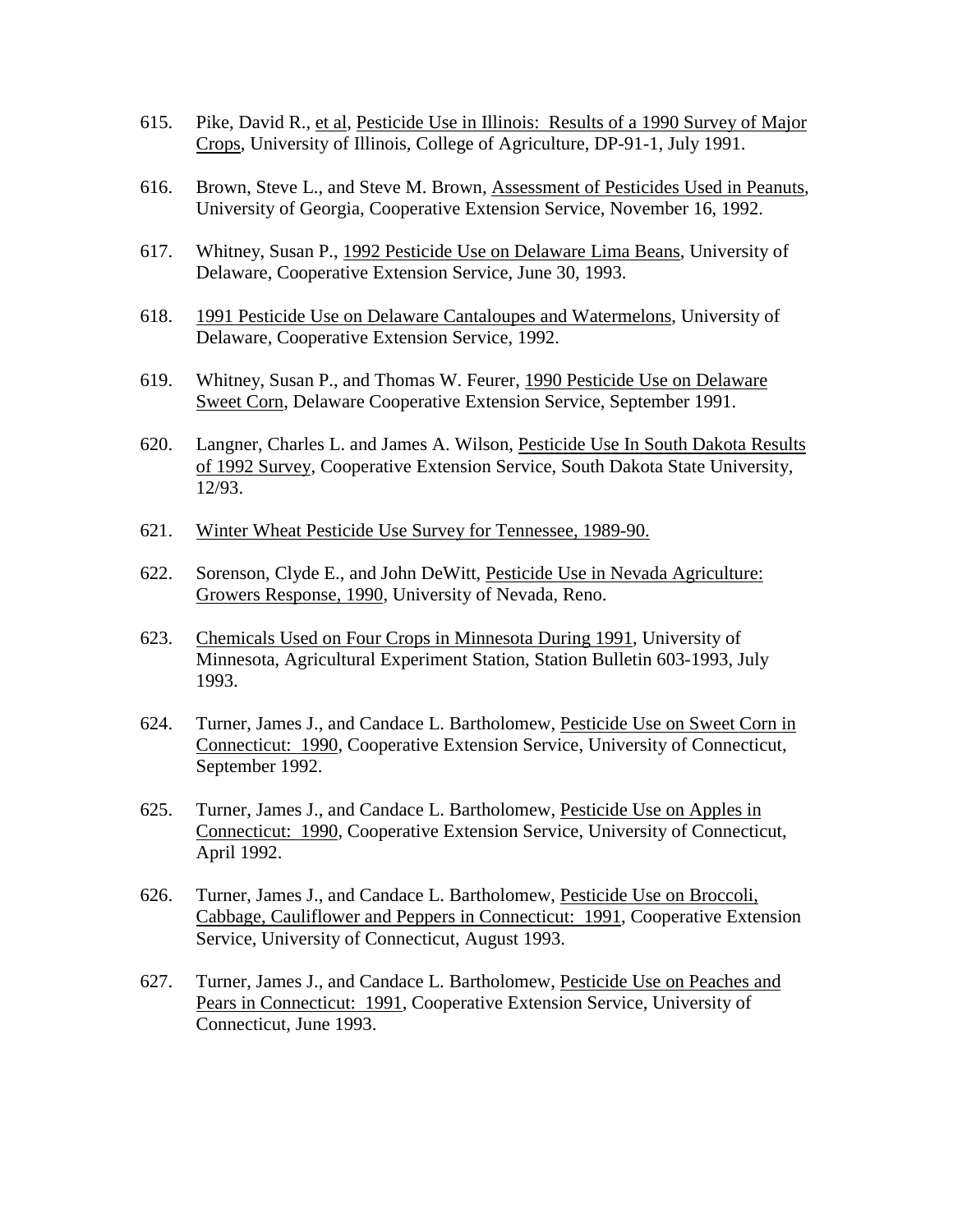- 628. Becker, S. Anastasia, et al, Pesticide Use Surveys Missouri, 1992, I. Vegetables, II Nursery Crops, Pesticide Impact Assessment Program, USDAES 91-EPIX-1- 0018, 6/92.
- 629. Smith, George S., et al, Pesticide Use Surveys, Missouri 1990, Apples, Peaches, Grapes, Cotton and Rice, University of Missouri.
- 630. USDA, The Importance of Pesticides and Other Pest Management Practices in U.S. Cotton Production, National Agricultural Pesticide Impact Assessment Program, June 1993.
- 631. Smith, George S., et al, Pesticide Use Surveys, Missouri, 1991, Tobacco, Alfalfa, Greenhouse Crops, University of Missouri.
- 632. Deer, Howard, and Alan Roe, Pesticide Use On Utah's Grain and Forage Crops, Cooperative Extension Service, Utah State University, June 1993.
- 633. Dively, Galen P., et al, Pesticide Use Profiles and Pesticide-Related Practices and Alternatives Associated with Tree Fruit Growers in Maryland, University of Maryland, 1992.
- 634. Deer, Howard and Alan Roe, Pesticide Use on Utah's Fruit Crops, Cooperative Extension Service, Utah State University, December 1993.
- 635. Bohmont, Bert L., Survey of Pesticide Use and Alternative Pest Control Measures in Colorado for Field-Crops Alfalfa for Hay, Feed Barley, Malting Barley, and Oats, Colorado State University, June 1992.
- 636. West Virginia 1992 Pesticide Usage Survey: Alfalfa, Apples, Tobacco,, West Virginia Agricultural Statistics Service, June 1993.
- 637. Baniecki, John F., West Virginia 1991 Pesticide Use Survey: Alfalfa, Apples, Tobacco, West Virginia University, June 1992.
- 638. Baniecki, John F., 1990 West Virginia Pesticide Usage on Tobacco, Alfalfa and Apples.
- 639. Baker, Paul, et al, 1993 Arizona Corn and Barley Agrochemical Use Survey, Final Report, Department of Entomology, University of Arizona.
- 640. Baker, Paul, et al, 1992 Arizona Apple, Grape and Wheat Agrochemical Use Survey, Final Report, Department of Entomology, University of Arizona.
- 641. Baker, Paul, et al, 1990 Arizona Alfalfa Agrochemical Use Survey, Final Report, submitted to USDA, 1992.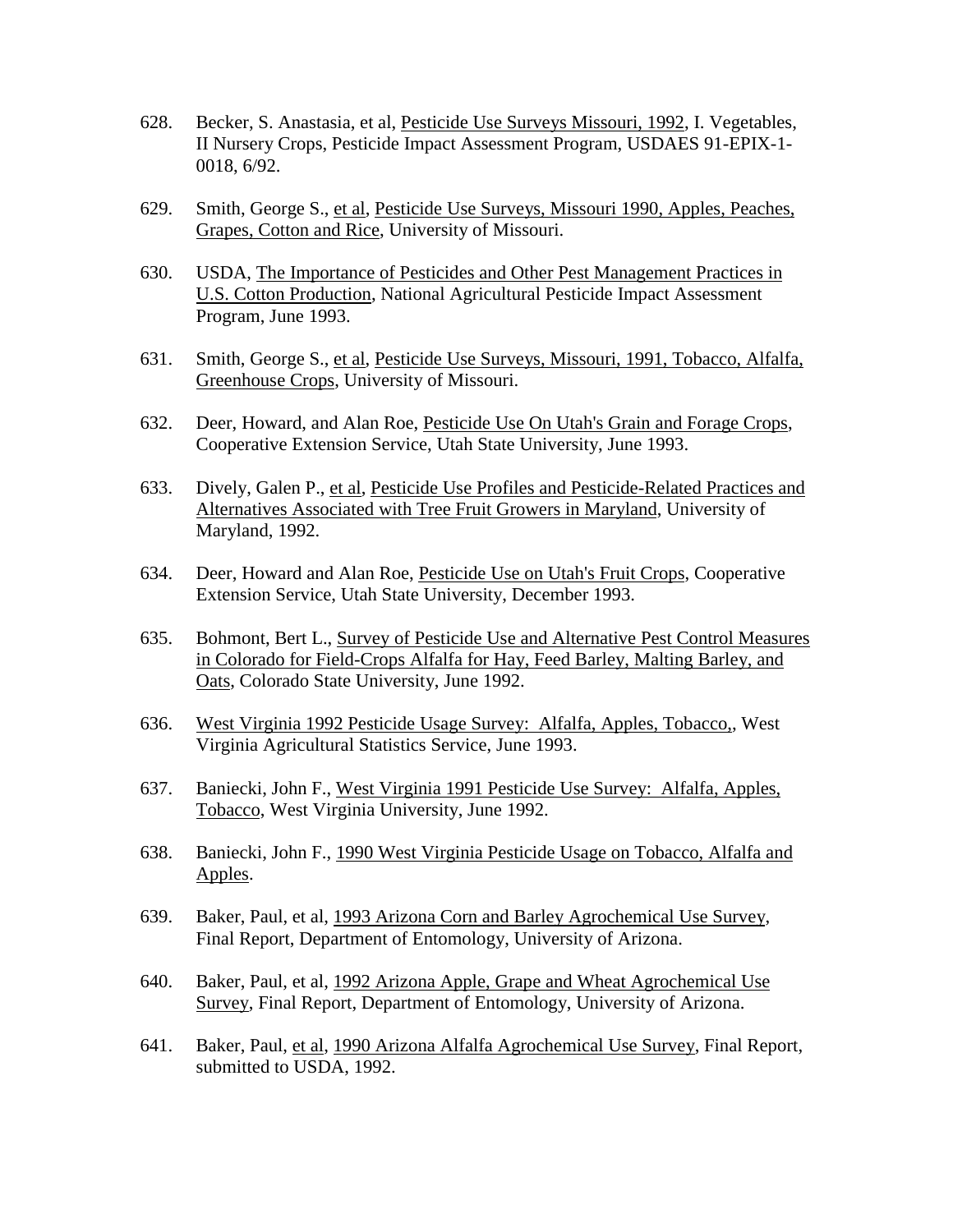- 642. Toth, Stephen J., A Survey of Pesticide Use on Apples, Cucumbers and Peanuts in North Carolina, Department of Entomology, North Carolina State University, June 30, 1991.
- 643. Toth, Stephen J., A Survey of Pesticide Use in Sweet Potatoes and Irish Potatoes in North Carolina, North Carolina State University, July 27, 1992.
- 644. Toth, Stephen J., A Survey of Pesticide Use on Cotton in North Carolina, Data Report, Cooperative Extension Survey, North Carolina State University, October 15, 1993.
- 645. Foster, R.E., et al, Pesticide Use on Potatoes Grown in Indiana, Purdue University, 1993.
- 646. Foster, R.E., et al, Pesticide Use on Processing Tomatoes Grown in Indiana, Purdue University, 1993.
- 647. Foster, R.E., et al, Pesticide Use on Melons Grown in Indiana, Purdue University, 1993.
- 648. Zollinger, Richard K., et al, Pesticide Use and Pest Management Practices for Major Crops in North Dakota 1992, North Dakota State University, Cooperative Extension Service, Extension Report No. 15, 1993.
- 649. Langner, Charles, Pesticide Use in South Dakota, Results of 1990 Survey on Oat, Barley and Sunflowers, South Dakota State University.
- 650. Carpenter, Gene, "Pesticide Use Estimates, Mint," University of Idaho Cooperative Extension Service, 1992.
- 651. Marose, B.H., and T. Patton, "Survey of Herbicide Use and Management Practices in Maryland Agronomic Crops," Research Poster, 48th Annual Meeting Northeastern Weed Science Society, January 4, 1994.
- 652. Beste, C. Edward, and James L. Linduska, Pesticide Impact Comparison for Fresh and Processed Sweet Corn Maryland, Cooperative Extension Service, University of Maryland, December 21, 1993.
- 653. Becker, S. Anastasia et al, Grain Crop Pesticide Use Missouri, 1992, Integrated Pest Management Unit, University of Missouri, 6/93.
- 654. Bridges, David C., et al, An Analysis of the Use and Benefits of Pesticides in U.S. Grown Peanuts: I Southeastern Production Region, Crop and Soil Science Department, University of Georgia, 1994.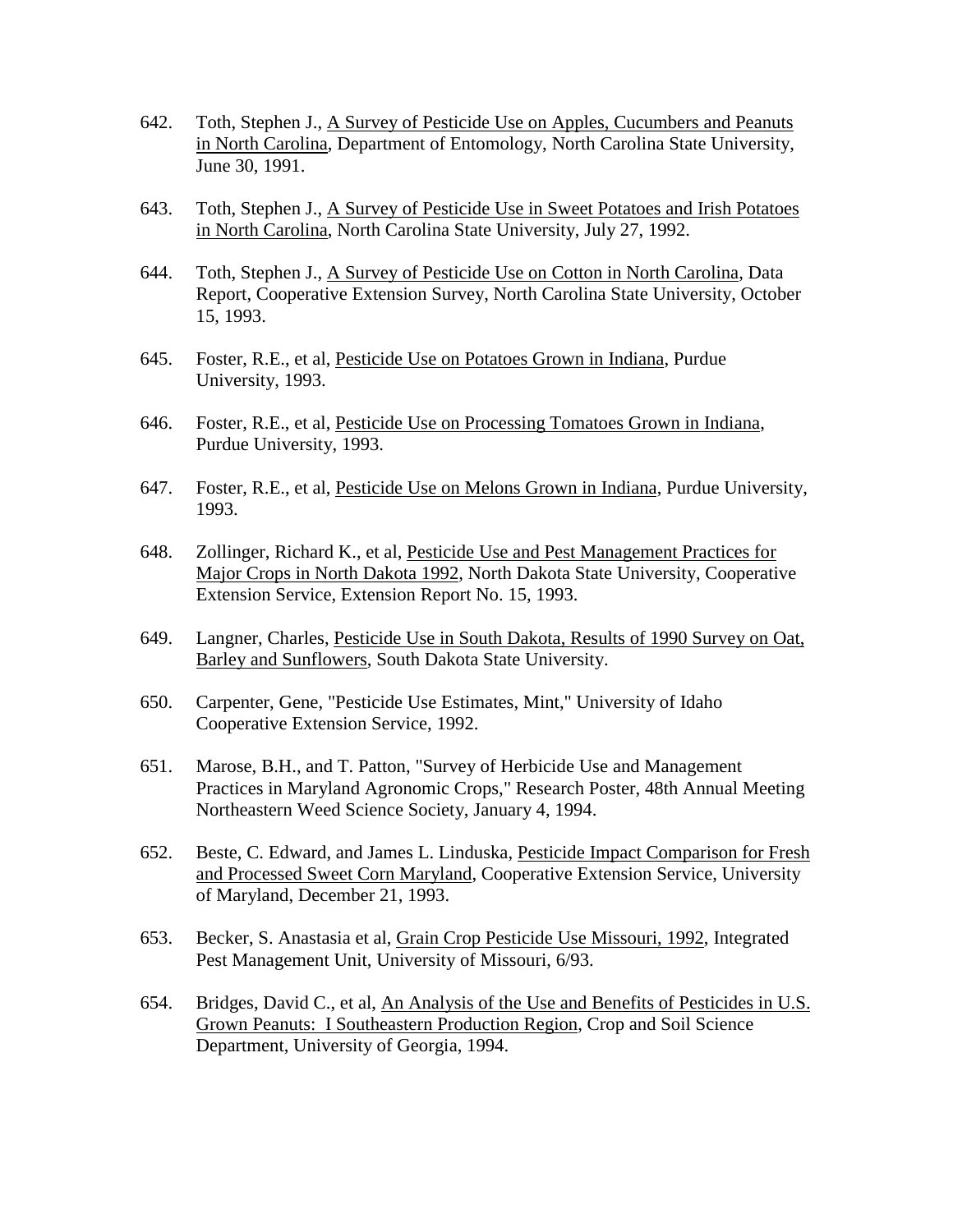- 655. Bridges, David C., et al, An Analysis of the Use and Benefits of Pesticides in U.S. Grown Peanuts: II Southwestern Production Region, Crop and Soil Science Department, University of Georgia, 1994.
- 656. Bridges, David C., et al, An Analysis of the Use and Benefits of Pesticides in U.S. Grown Peanuts: III Virginia - Carolina Production Region, Crop and Soil Science Department, University of Georgia, 1994.
- 657. USDA, Agricultural Chemical Usage, 1993 Field Crops Summary, National Agricultural Statistics Service, March 1994.
- 658. Regehr, Dave, Kansas State University, personal communication, 1994.
- 659. Carpenter, Gene, "Pesticide Use Estimates, Onions," University of Idaho Cooperative Extension Service, 1992.
- 660. George, Ann, US Hop Industry Plant Protection Committee, personal communication, 1994.
- 661. Carpenter, Gene, "Pesticide Use on Sugarbeets in Idaho in 1990," University of Idaho Cooperative Extension Service, 1993.
- 662. Spradley, Ples, Pesticide Use Survey on the Major Vegetable Crops of Arkansas, University of Arkansas, Cooperative Extension Service, September 25, 1991.
- 663. Spradley, J. Ples, 1992 Arkansas Rice Pesticide Use Survey, Cooperative Extension Service, University of Arkansas, ETB 251, 1994.
- 664. Spradley, Ples, Survey of Pesticide Use on the Major Fruit Crops in Arkansas in 1991, University of Arkansas, June 15, 1992.
- 665. Pesticide Use Survey for Sugarcane and Corn in Louisiana, Final Report, Louisiana Cooperative Extension Service, January 7, 1994.
- 666. Waldron, Acie C., et al, Pesticide Use on Selected Field Crops in Ohio in 1991, Ohio State University Extension Service, Bulletin 842, 1993.
- 667. Waldron, Acie, C., et al, Pesticide Use on Fruit and Vegetable Crops in Ohio 1990, Ohio Cooperative Extension Service.
- 668. Johnson, Gregory, et al, Pesticide Use on Canola in Montana 1991, Final Report, Montana State University Extension Service.
- 669. Johnson, Gregory D., Pesticide Use on Sugarbeets in Montana-1990, Entomology Research Laboratory, Montana State University.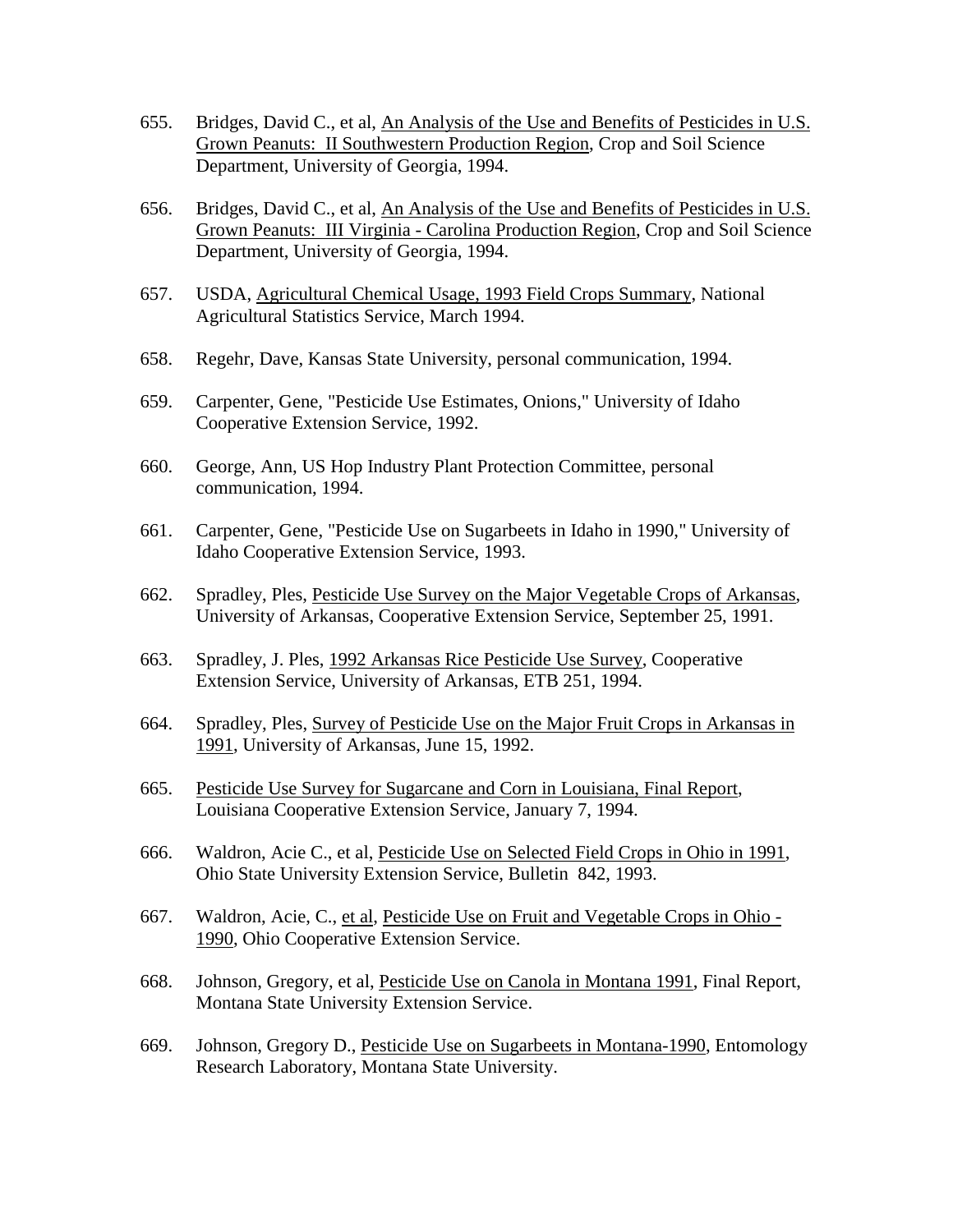- 670. USDA, The Biologic and Economic Assessment of Chlorpyrifos, Supplemental Document, National Agricultural Pesticide Impact Assessment Program, November 1993.
- 671. Johnston, Stephen A., Fungicide Benefits Assessment Vegetables East, USDA, National Agricultural Pesticide Impact Assessment Program, January 1991.
- 672. Kucharek, Thomas, Fungicide Benefits Assessment Field Crops South, USDA National Agricultural Pesticide Impact Assessment Program, January 1991.
- 673. Shaner, Gregory, Fungicide Benefits Assessment Cereal Crops, USDA, National Agricultural Pesticide Impact Assessment Program, January 1991.
- 674. Gubler, W. Douglas, Fungicide Benefits Assessment Fruit and Nut Crops West, USDA, National Agricultural Pesticide Impact Assessment Program, January 1991.
- 675. Davis, Michael, Fungicide Benefits Assessment Vegetables West, USDA, National Agricultural Pesticide Impact Assessment Program, January 1991.
- 676. Dexter, Alan G., et al, "Survey of Fungicide Use in Sugarbeets in North Dakota, Minnesota and Montana, 1991," 1991 Sugarbeet Research and Extension Reports, North Dakota State University, Extension Service, January 1992.
- 677. Hickey, Kenneth D., Fungicide Benefits Assessment Fruit and Nut Crops East, USDA National Agricultural Pesticide Impact Assessment Program, January 1991.
- 678. USDA, Agricultural Chemical Usage 1990 Vegetables Summary, National Agricultural Statistics Service, June 1991.
- 679. Partridge, Mary, S., et al, Pest and Pesticide Use Assessment for Dairy Cattle and Cabbage Production Systems in New York State for 1991, Pesticide Management and Education Program, Cornell University, 1992.
- 680. Martinez, Natalie, and Michael J. Weaver, A Survey of Pesticide Use and Pest Severity in Virginia Vineyards in 1990 and 1991, VPI, College of Agriculture and Life Sciences.
- 681. Kelly, Patrick A., and John W. Hines, 1990 Pesticide Use in Rural Minnesota (draft), State of Minnesota, Department of Agriculture, Agronomy Services Division, Environment Quality Section, May 5, 1992.
- 682. Rinehold, John and Jeffrey J. Jenkins, Oregon Pesticide Use Estimates for Tree Fruits, 1991, Oregon State University, EM 8553, September 1993.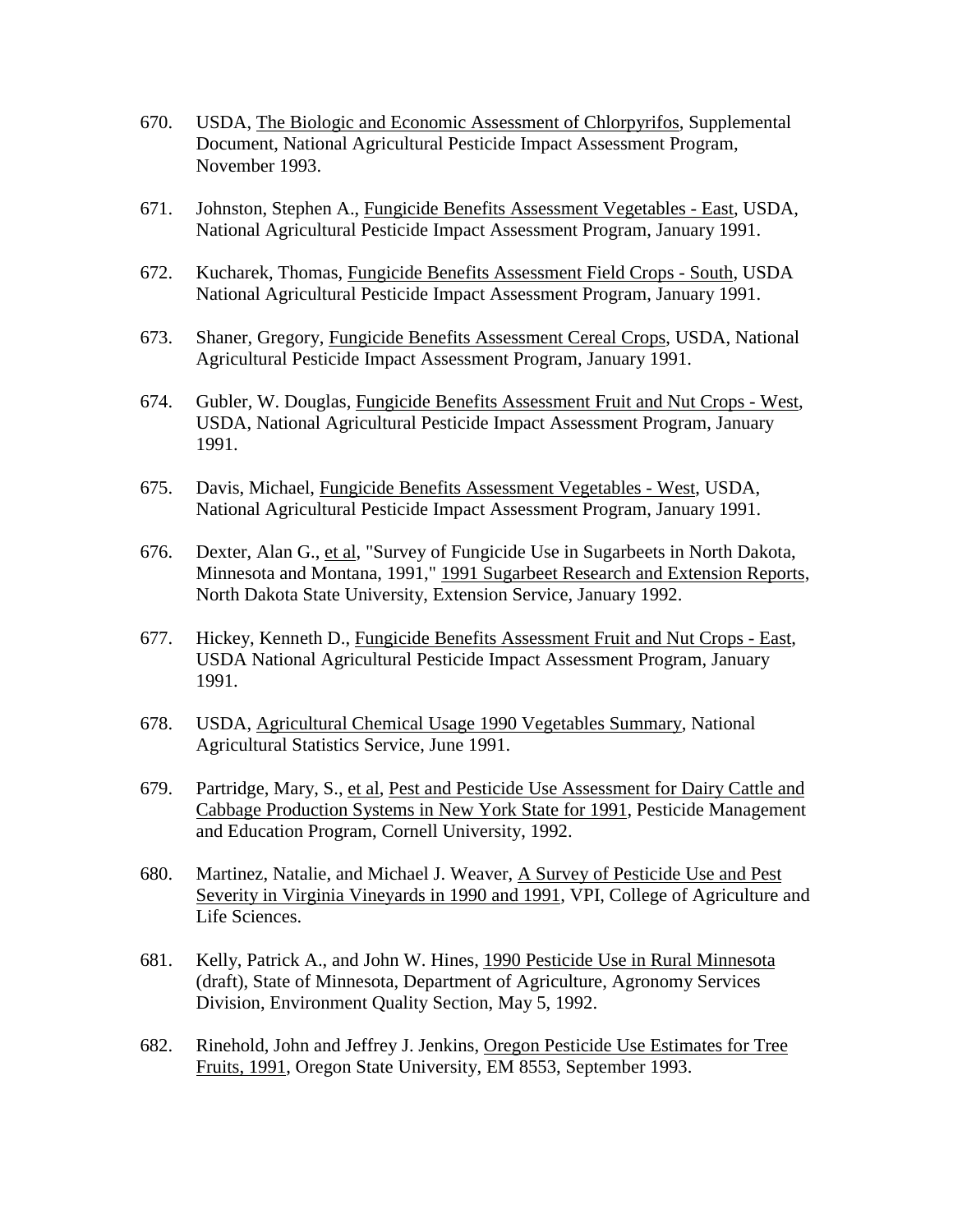- 683. Rinehold, John, and Jeffrey Jenkins, Pesticide Uses and Benefits in Production of Oregon Crops: A Report on the Use of Pesticides on Small Fruits for 1990. Oregon State Cooperative Extension Service, September 30, 1991.
- 684. Carpenter, Gene P., Benefit Data for Pesticides Used in Idaho on Dry Beans 1992, Cooperative Extension Service, University of Idaho, 1994.
- 685. Rinehold, John and Jeffrey J. Jenkins, Oregon Pesticide Use Estimates for Specialty Crops and Seed Crops, 1992, Cooperative Extension Service, Oregon State University, April 1994.
- 686. Lamey, H.A., et al, 1991 Sunflower Grower Survey of Pest Problems and Pesticide Use in Kansas, Minnesota and North Dakota, North Dakota State University, Extension Service, Report No. 12, January 1993.
- 687. Ramil, Donna M., et al, Pest and Pesticide Use Assessment for Forage, Field Crops and Vegetable Production Systems in New York State for 1990, Pesticide Management Education Program, Cornell University, 1992.
- 688. Hein, Gary L., and Shripat Kamble, Pesticide Use on Specialty Crops in Nebraska - 1992, preliminary report, Institute of Agriculture and Natural Resources, University of Nebraska, 1994.
- 689. Bowman, James S., Pesticide Usage Profiles on Certain Non-Food Crops Grown in New Hampshire During 1991, University of New Hampshire, June 22, 1993.
- 690. Bowman, James S., Pesticide Usage Profiles on Certain Agricultural Crops Grown in New Hampshire during 1990, University of New Hampshire, July 6, 1992.
- 691. Toth, Stephen, Pesticide Use by North Carolina Flue-Cured Tobacco Producers, Department of Entomology, North Carolina State University 1990.
- 692. Turner, James J., and Candace L. Bartholomew Pesticide Use on Turf Farms in Connecticut: 1992, Cooperative Extension Service, University of Connecticut, December 1993.
- 693. Pesticide Use Report Annual 1991 Indexed by Chemical, State of California, Environmental Protection Agency. Computer file provided by Statewide Integrated Pest Management Project, University of California at Davis.
- 694. Coli, William M., et al, A Microcomputer Database of Massachusetts Pesticide Use Estimates for Tree Fruits, Cranberries and Vegetables, 1990, University of Massachusetts, Department of Entomology, 1994.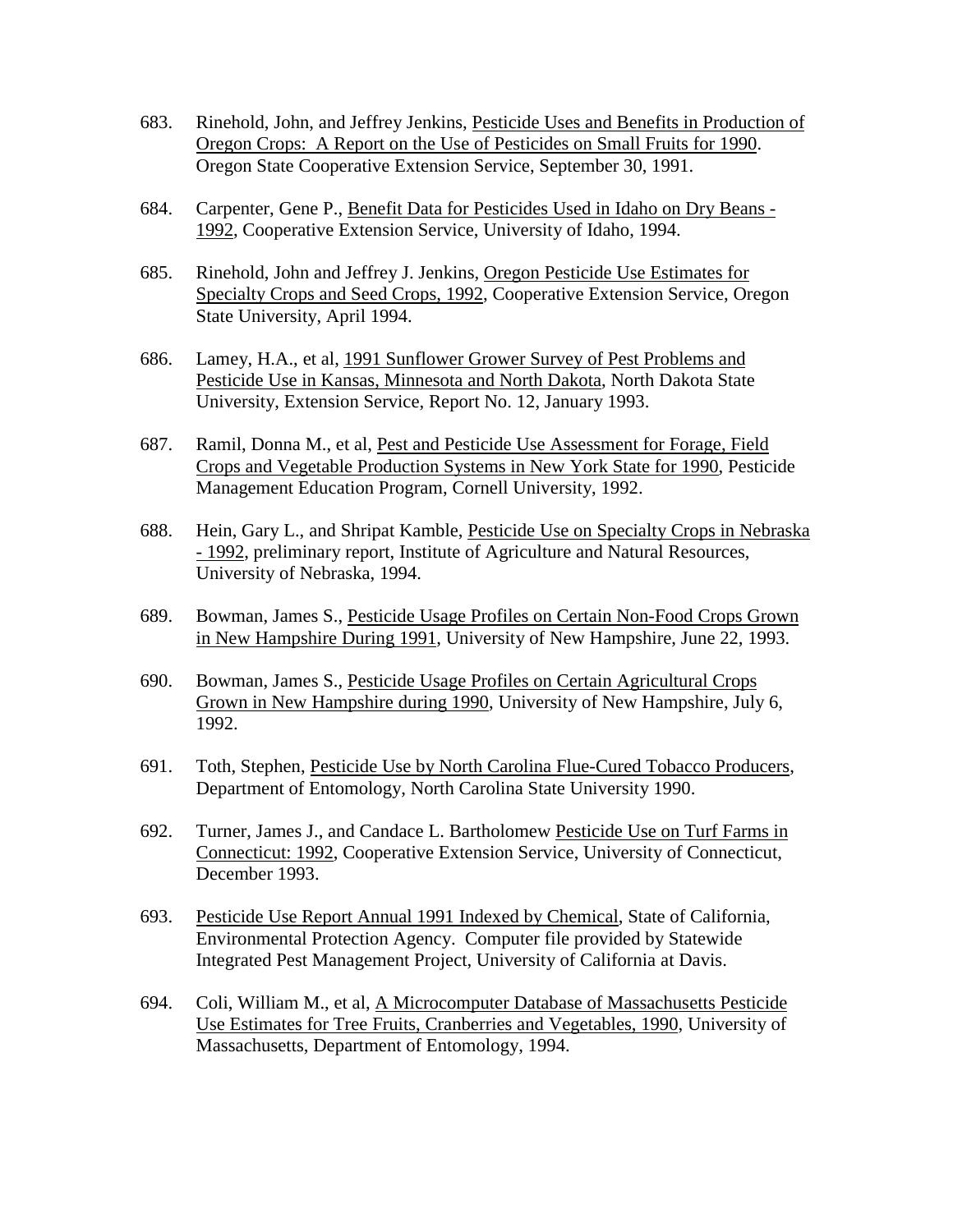- 695. Pike, David, "Herbicide Use for Corn and Soybeans: Expert Estimates," University of Illinois, 1994.
- 696. The Biologic and Economic Assessment of Pesticides on Grain Sorghum, preliminary draft, 1994.
- 697. Spradley, Ples, "Preliminary Results of 1993 Louisiana Rice Growers Pesticide Use Survey," University of Arkansas, June 1994.
- 698. Davis, Ron, "Fungicide Use Patterns: Leafy Greens Fungicide Assessment," NAPIAP, 1994.
- 699. Mississippi Pesticide Use on Peanuts and Wheat, Cooperative Extension Service, Mississippi State University, 1994. Computer file provided by Ruth Morgan.
- 700. Mississippi Pesticide Use on Rice, Cooperative Extension Service, Mississippi State University, 1994. Computer file provided by Ruth Morgan.
- 701. Hall, Kent D., and Rodney L. Holloway, Pesticide Use by Texas Turfgrass Growers, Texas Agricultural Extension Service, 1994.
- 702. Brown, Steve M., "1990 Georgia Herbicide Use Survey Summary."
- 703. Bertrand, Paul, and James Hadden, "Fungicide Use on Georgia Pecans," Proceedings Southeastern Pecan Growers Association, Eighty-Fifth Annual Convention, 1992.
- 704. USDA, The Biologic and Economic Assessment of Methyl Bromide, National Agricultural Pesticide Impact Assessment Program, April 1993.
- 705. USDA, Agricultural Chemical Usage: 1993 Fruits Summary, National Agricultural Statistics Service, June 1994.
- 706. USDA, "Agricultural Production and Natural Resources Data Linked in Mid Columbia River Basin Study," RTD Updates: Area Studies, September 1993.
- 707. USDA, "Agricultural Production and Natural Resources Data Linked in Central Nebraska Basin Study," RTD Updates: Area Studies, January 1993.
- 708. USDA, "Agricultural Production and Natural Resources Data Linked in Lower Susquehanna River Basin Study," RTD Updates: Area Studies, August 1993.
- 709. USDA, "Upper Snake River Basin Area Study Links Agricultural Production and Natural Resources Data," RTD Updates: Area Studies, December 1993.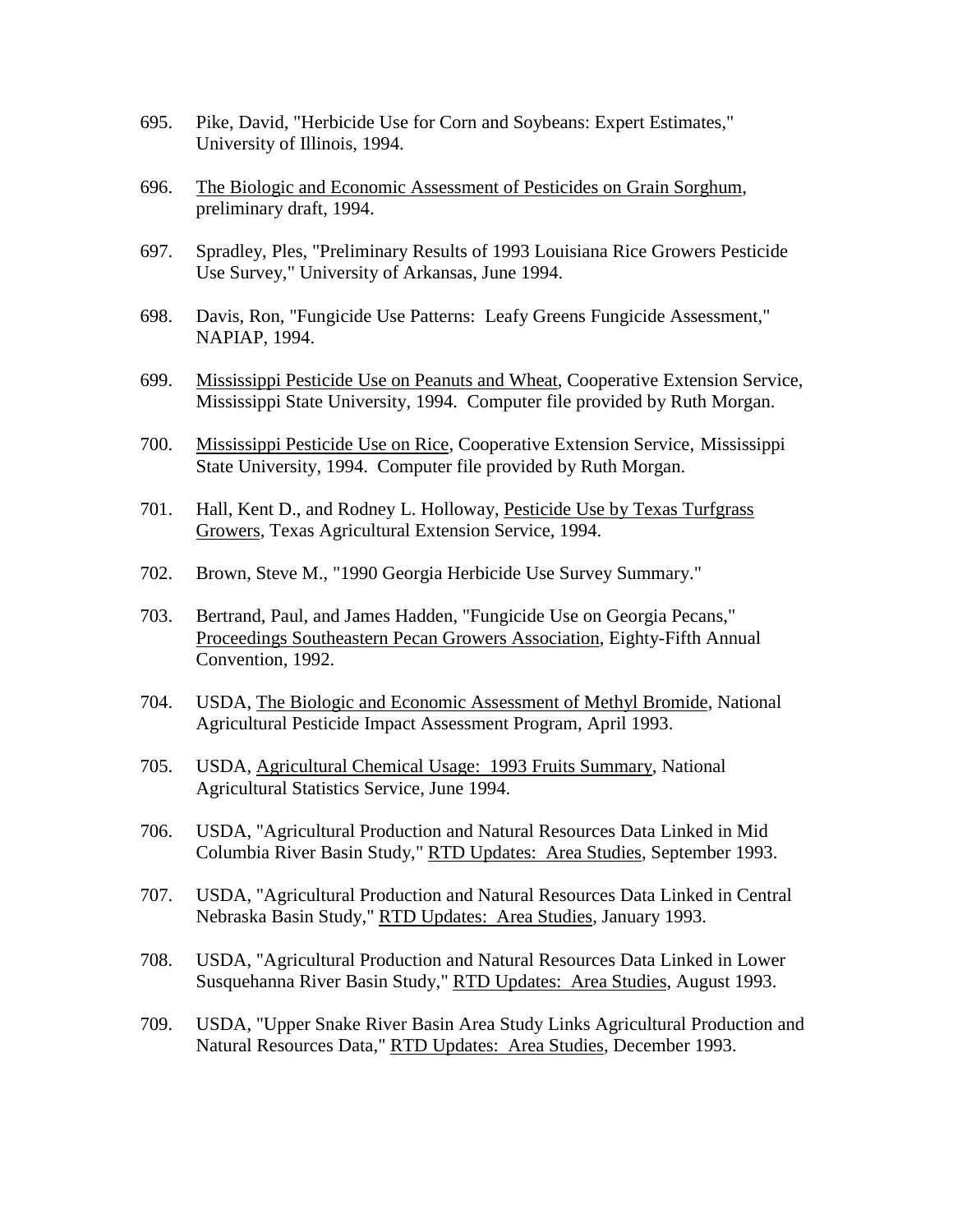- 710 USDA, "Georgia-Florida Coastal Plains Area Study Links Agricultural Production and Natural Resources Data," RTD Updates: Area Studies, February 1994.
- 711. USDA, "Albemarle-Pamlico Drainage Area Study Links Agricultural Production and Natural Resources Data," RTD Updates: Area Studies, January 1994.
- 712. USDA, "Pesticides," Agricultural Resources: Inputs, Situation and Outlook Report, October 1993.
- 713. "Phenoxy Herbicide Benefit Assessment: Expert Estimates," NAPIAP, 1994.
- 714. USEPA, "Section 18 Pesticide Use Records," Office of Pesticide Programs, 1994.
- 715. 1993 Michigan/Colorado Potato Beetle Survey Report, by Potato Growers of Michigan Inc. and the Michigan Potato Industry Commission.
- 716. USDA, "Pesticides," Agricultural Resources: Inputs, Situation and Outlook Report, February 1993.
- 717. USDA, "Pesticides," Agricultural Resources: Inputs, Situation and Outlook Report, October 1992.
- 718. Bartholomew, Candace L. and James J. Turner, Pesticide Use on Broadleaf and Shade Tobacco in Connecticut: 1993, Cooperative Extension Service, University of Connecticut.
- 719. Waldrum, Acic L., et al, Pesticide Use on Turf and Watermelons in Ohio 1992, Ohio Pesticide Impact Assessment Program, 1994.
- 720. Rinehold, John and Jeffrey Jenkins, Oregon Pesticide Use Estimates for Vegetable Crops, 1993, Oregon State University Extension Service, 1994.
- 721. USDA, "Characteristics of Onion Growers and Farms in Six Major Onion States," Vegetable and Specialties Situation and Outlook, Economic Research Service, TVS-253, April 1991
- 722. USDA, Biologic and Economic Assessment of Propargite, National Agricultural Pesticide Impact Assessment Program, August 1994.
- 723. Pesticide Use Report Annual 1992 Indexed by Chemical, State of California, Environmental Protection Agency.
- 724. USDA, Agricultural Chemical Usage Vegetables 1992 Summary, correction sheet, National Agricultural Statistics Service, August 4, 1994.